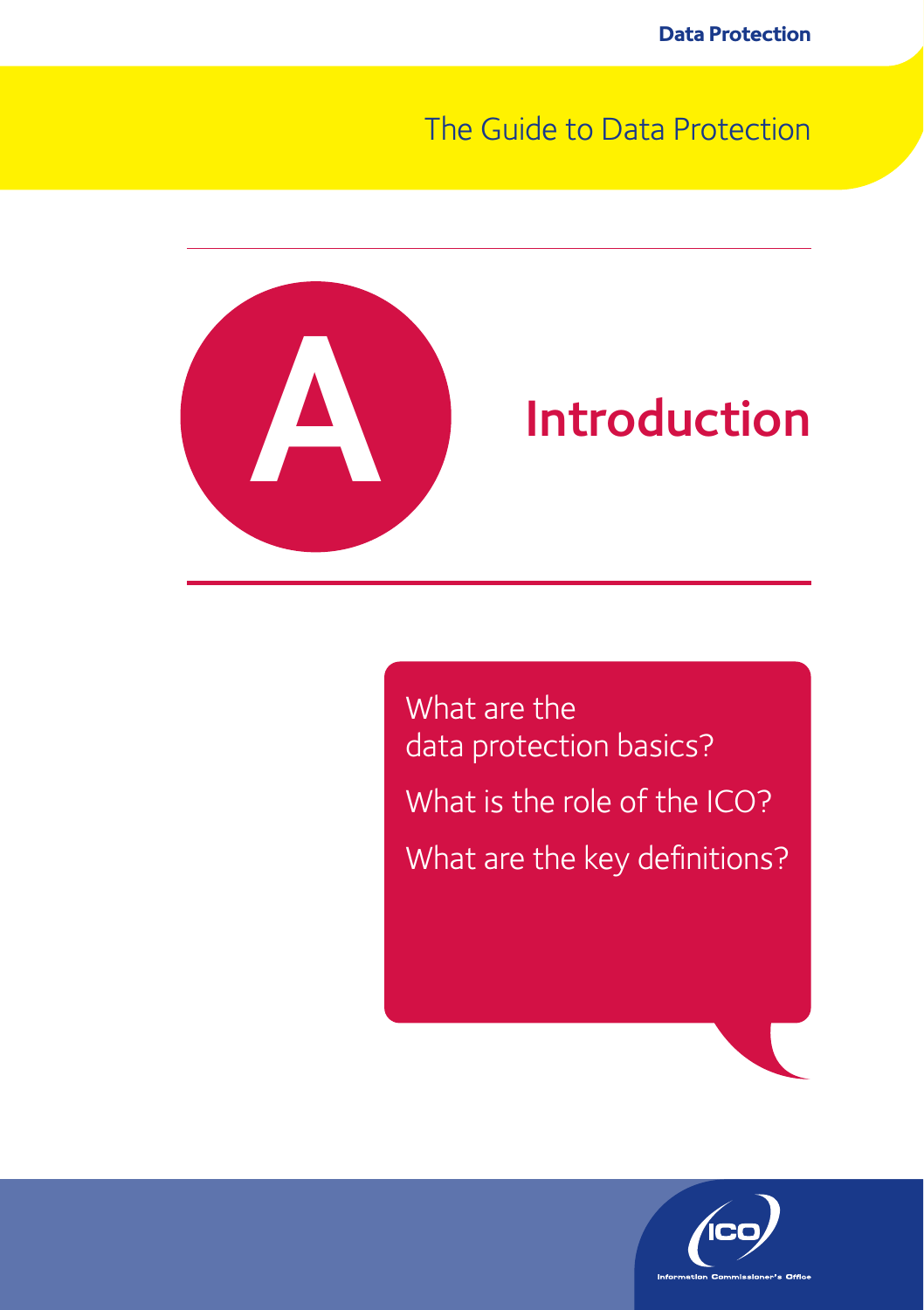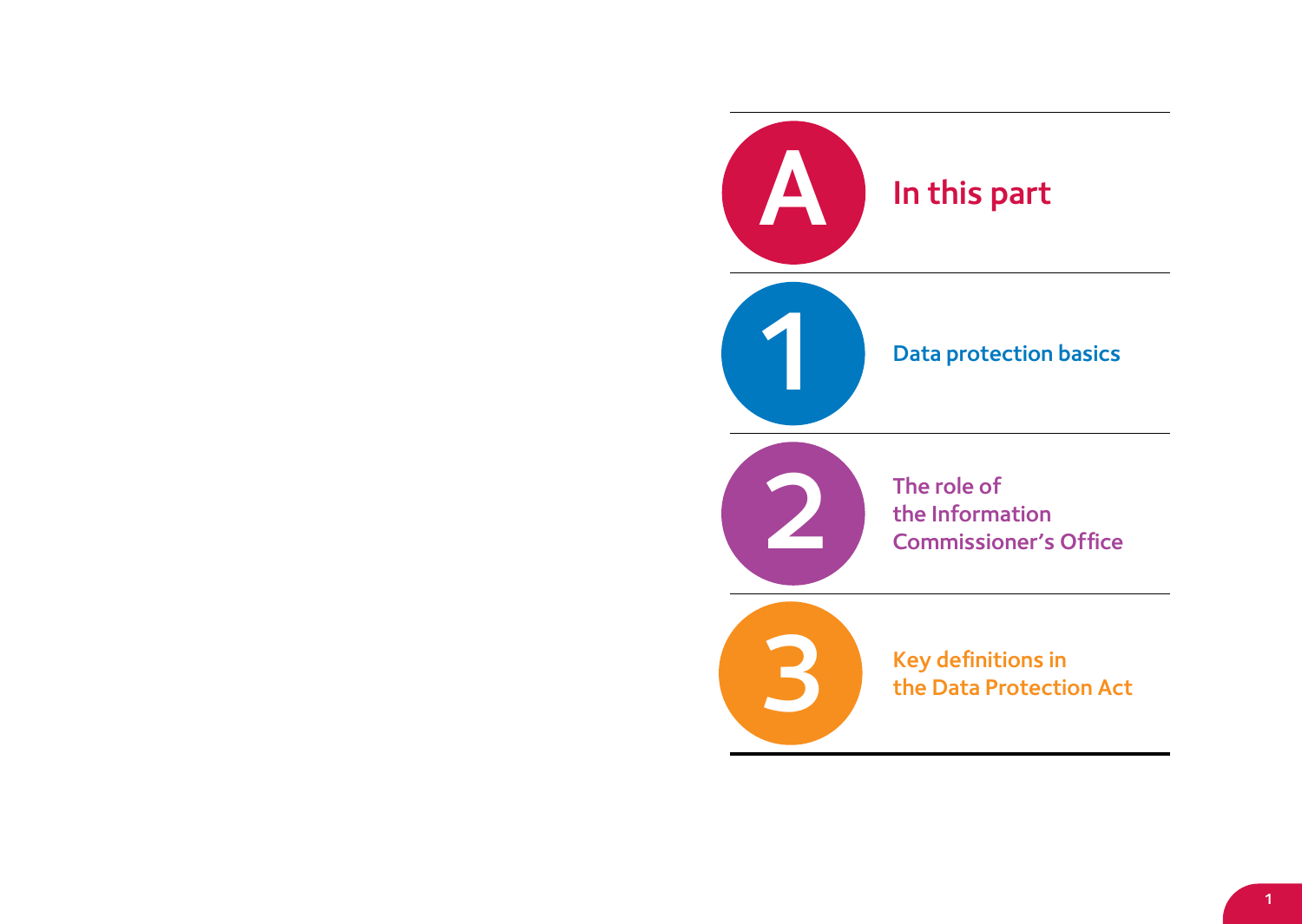

1

## Data protection basics

The Data Protection Act 1998 establishes a framework of rights and duties which are designed to safeguard personal data. This framework balances the legitimate needs of organisations to collect and use personal data for business and other purposes against the right of individuals to respect for the privacy of their personal details. The legislation itself is complex and, in places, hard to understand. However, it is underpinned by a set of eight straightforward, common-sense principles. If you make sure you handle personal data in line with the spirit of those principles, then you will go a long way towards ensuring that you comply with the letter of the law.

2 A list of the data protection principles is at the front of Part  $\bigoplus$  and there is a summary of them on the back cover of the pack. This Guide looks at the principles in detail. It explains the purpose and effect of each principle and its relationship to other aspects of the data protection regime. It also uses practical examples to illustrate how the principles apply in practice. We hope that, by answering many frequently asked questions about data protection, the Guide will prove a useful source of practical advice to those who have day-to-day responsibility for data protection. The Guide covers the whole of the United Kingdom and reflects the law as it stands on 1 October 2009.

3 The Guide is our interpretation of what the Data Protection Act requires and of how the data protection principles are intended to apply. It gives advice on good practice, but compliance with our recommendations is not mandatory where they go beyond the strict requirements of the Act. The Guide itself does not have the force of law.

4 We begin by summarising the answers to some of the most frequently asked questions about data protection. More detailed advice about these issues can be found in later chapters.

#### Does the Data Protection Act apply to me?

5 This might seem an obvious question. However, the Act applies to a particular activity – processing personal data – rather than to particular people or organisations. So, if you "process personal data", then you must comply with the Act and, in particular, you must handle the personal data in accordance with the data protection principles. We explain the meaning of these defined terms in  $\bigcirc$   $\bigcirc$  (see  $\bigcirc$  3 2 – **48** 18). Broadly, however, if you collect or hold information about an identifiable living individual, or if you use, disclose, retain or destroy that information, you are likely to be processing personal data. The scope of the Data Protection Act is therefore very wide as it applies to just about everything you might do with individuals' personal details.

## Do I need to notify the Information Commissioner?

If you are processing personal data you usually have to notify the Information Commissioner about this. Failure to notify is a criminal offence.

7 Notification is how an organisation informs us of certain details about its processing of personal data. The Information Commissioner is required to maintain a register and we use these details to make an entry in the register describing the processing. The register is available to the public for inspection on our website.

8 The main purpose of notification and the public register is transparency and openness. It is a basic principle of data protection that the public should know (or be able to find out) who is processing personal data, plus other details about the processing (such as why it is being carried out).

9 So notification serves the interests of individuals by helping them understand how organisations process personal data.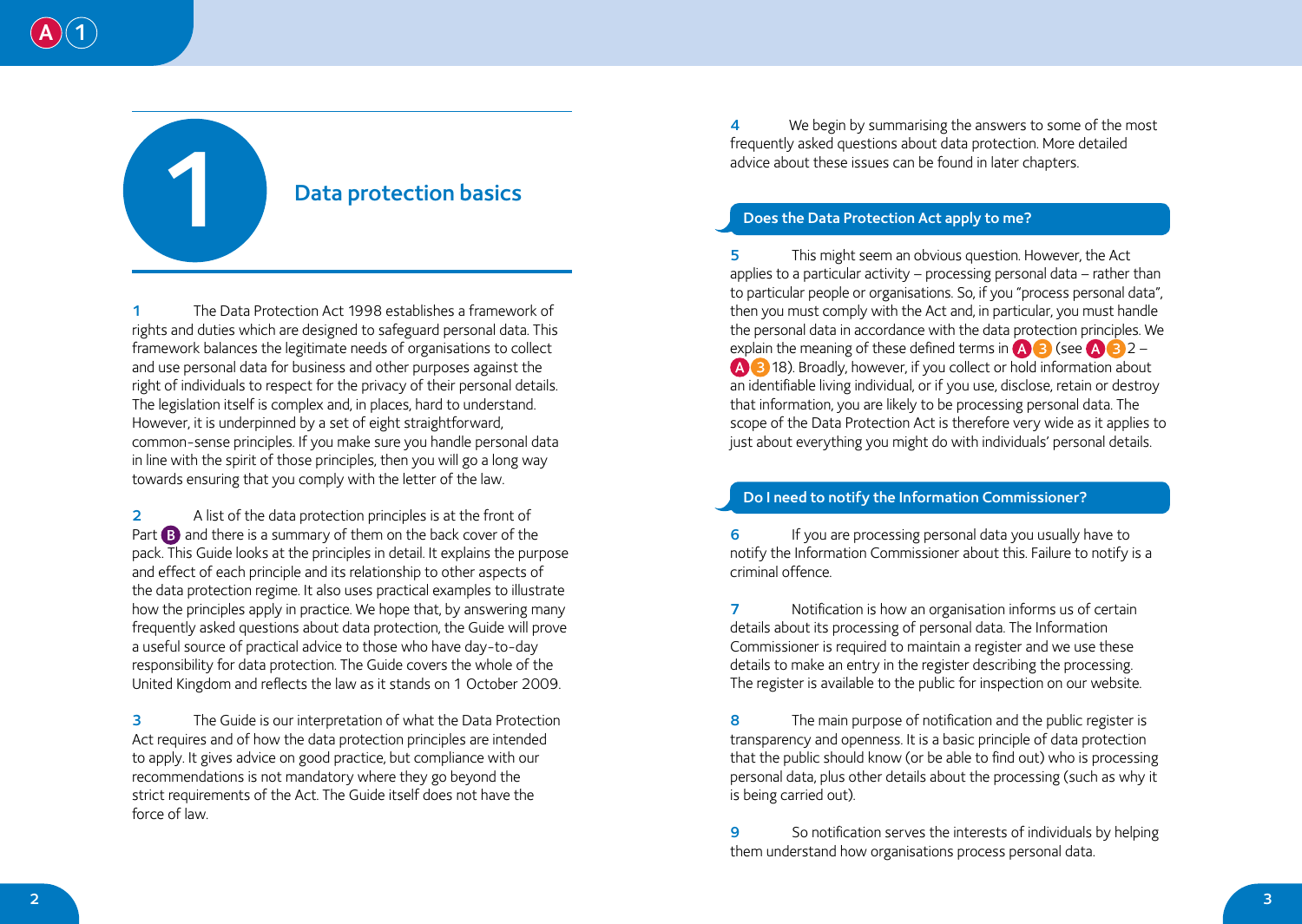

10 However, it is not intended (nor practical) that the register should contain very detailed information about an organisation's processing. The aim is to keep the content general, with enough detail to give an overall picture of the processing. You only need to give more detail to satisfy specific statutory requirements or if there is particular sensitivity.

11 The Act provides an exemption from notification for some organisations. The exemption is available for:

• organisations that process personal data only for:

- staff administration (including payroll);
- advertising, marketing and public relations (in connection with their own business activity); and
- accounts and records;
- some not-for-profit organisations;
- organisations that process personal data only for maintaining a public register;
- organisations that do not process personal information on computer; and
- individuals who process personal data only for domestic purposes.

12 You can find a "Notification Handbook", including a step-bystep guide to the notification process and more information about the exemption, on our website.

#### Are there any other exemptions from the Act?

13 The Data Protection Act contains a number of other exemptions from the rights and duties in the Act. You must process personal data in accordance with the Act unless one of these exemptions applies.

14 The exemptions either allow for the disclosure of information where there would otherwise be a breach of the Act or allow information to be withheld that would otherwise need to be disclosed. They are designed to accommodate special circumstances, for example when processing personal data:

- in connection with criminal justice, taxation or regulatory activities;
- that is required to be made public;
- where disclosure is required by law or is necessary for legal proceedings; or
- to provide a confidential reference.

15 It is important to note that each exemption is intended to apply only in very specific circumstances. So just because, for example, you are using personal data in connection with the criminal justice system or for regulatory purposes, you cannot disregard the whole of the Data Protection Act.

16 Even if you are entitled to an exemption for your processing, this will not be a blanket exclusion of the rights and duties in the Act. You will need to look at the exemption carefully, in the light of your particular circumstances, to see what effect it has.

17 The application and effect of the Act's main exemptions is described in more detail in **C** 2

#### Do I have to reply to a subject access request?

18 Yes, unless an exemption applies. One of the main rights which the Act gives to individuals is the right of access to their personal data. An individual may send you a "subject access request" requiring you to tell them whether you are processing their personal data and, if so, to provide them with a copy and with certain other information. The right of subject access is explained in more detail in  $\bigcirc$   $\bigcirc$   $\bigcirc$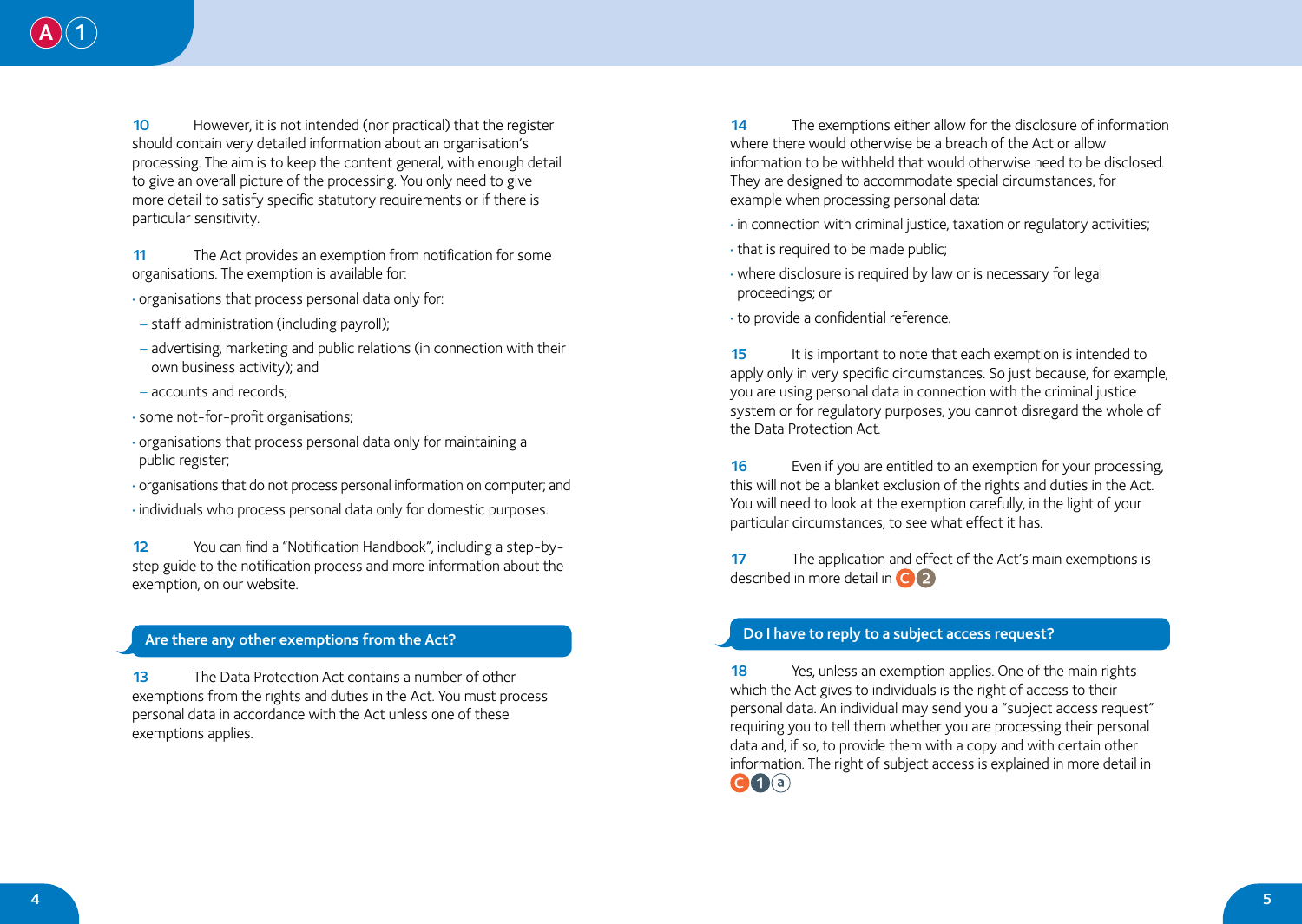

19 In most cases you must respond to a valid subject access request within 40 calendar days of receiving it. However, you do not have to grant subject access in respect of personal data to which an exemption applies. An exemption might apply because of the special circumstances in which you are processing (see previous page) or because of the nature of the data. This is sometimes the case, for example, with data relating to an individual's physical or mental health  $(see **2**46).$ 

20 In addition, certain restrictions similar to exemptions are built into the Act's subject access provisions. For example, there are restrictions on the disclosure of personal data about more than one individual.

## What should I do if an individual complains about what I am doing with their personal data?

21 You should carefully consider such a complaint. It is good practice to provide a reasoned response to all complaints and, depending what the complaint is about, the Data Protection Act may require you to do so. The Act may also require you to stop, or change, what you are doing with an individual's personal data following a complaint. In particular, you might have to:

- correct or delete information about an individual which is inaccurate;
- stop processing their personal data for direct marketing; or
- stop processing their data completely or in a particular way (depending upon the circumstances).
- 22 More information about the rights of individuals in this regard can be found in  $\bigcirc$   $\bigcirc$

## What does "fair processing" mean?

23 The first data protection principle requires you to process personal data fairly and lawfully. Ensuring fairness in everything you do with people's personal details is, in our view, central to complying with your duties under the Data Protection Act. In practice, it means that you must:

- have legitimate reasons for collecting and using the personal data;
- not use the data in ways that have unjustified adverse effects on the individuals concerned;
- be open and honest about how you intend to use the data, and give individuals appropriate privacy notices when collecting their personal data;
- handle people's personal data only in ways they would reasonably expect; and
- make sure you do not do anything unlawful with the data.

24 Fairness generally requires you to be transparent – clear and open with individuals about how their information will be used. Transparency is always important, but especially so in situations where individuals have a choice about whether they wish to enter into a relationship with you. Assessing whether information is being processed fairly depends partly on how it is obtained. In particular, if anyone is deceived or misled when the information is obtained, then this is unlikely to be fair.

25 **explains in more detail how to comply with the first** data protection principle, and gives examples of good practice in handling personal data.

## What is a privacy notice?

26 One of the requirements of the Act's fair processing provisions is that certain information is given to the individuals concerned. The oral or written statement that individuals are given when information about them is collected is often called a "privacy notice" or a "fair processing notice".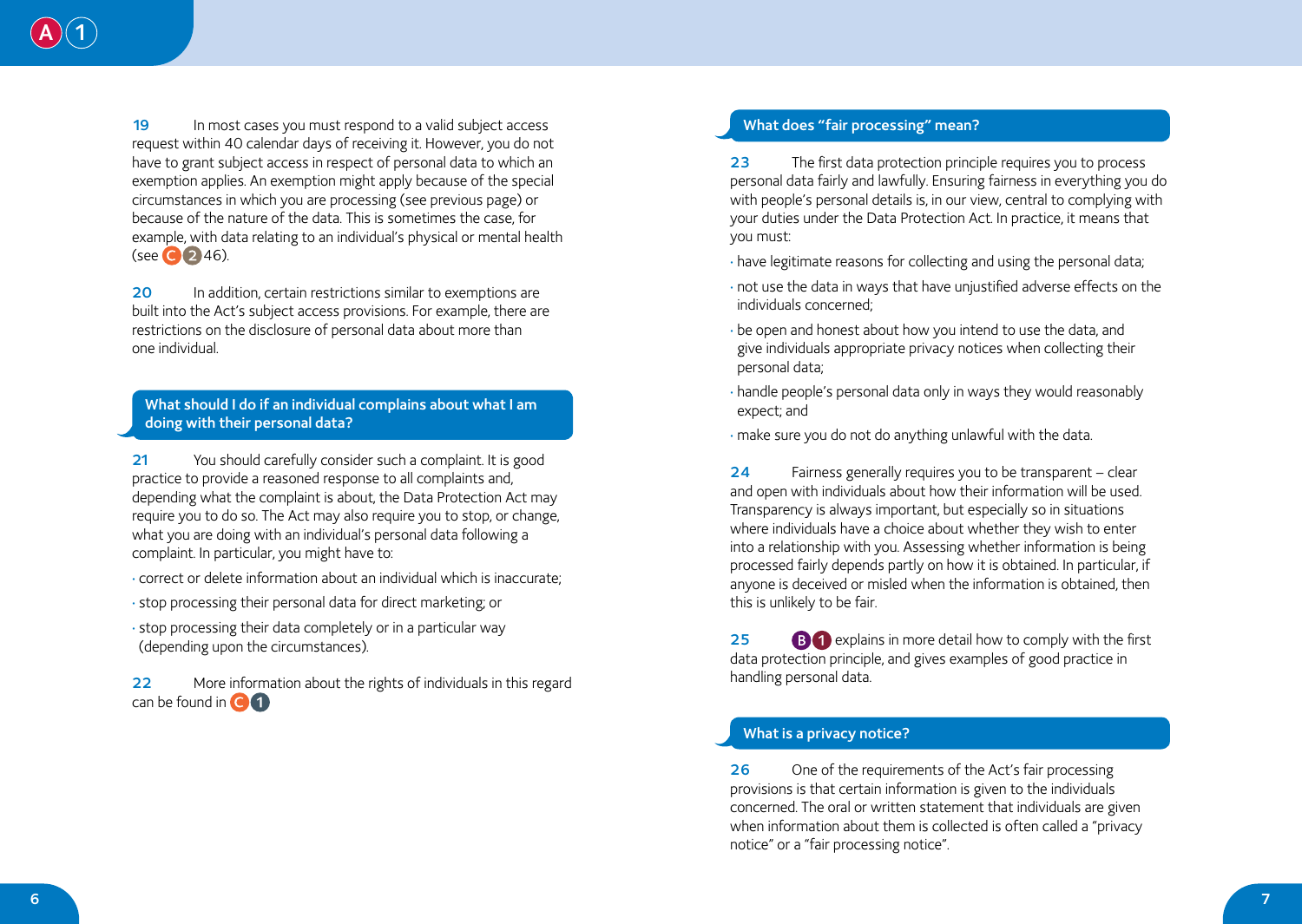

27 We have published a "Privacy Notices Code of Practice" on our website to help organisations draft clear privacy notices and to ensure they collect information about people fairly and transparently. In general terms, a privacy notice should state:

- your identity and, if you are not based in the UK, the identity of your nominated UK representative;
- the purpose or purposes for which you intend to process the information; and
- any extra information you need to give individuals (in the circumstances) to enable you to process the information fairly  $($ see  $\mathbf{B}$   $\mathbf{O}$  28).

28 When deciding how to draft and communicate a privacy notice, try to put yourself in the position of the people you are collecting information about. Ask yourself:

- do they already know who is collecting the information and what it will be used for?
- is there anything they would find deceptive, misleading, unexpected or objectionable?
- $\cdot$  are the consequences of providing the information, or not providing it. clear to them?

## Can I use personal data for a new purpose or disclose it to a third party?

29 It depends. You should explain why you want to use an individual's personal data at the outset, based on your intentions at the time you collect it. If over time you devise new ways of using that information, perhaps because of changes in technology, you will be able to use their personal data for the new purpose if it is fair to do so.

30 As you develop the goods and services you offer, you should think about whether your customers are likely to reasonably expect you to use their personal data to offer them these products. If you are unsure about this, you should explain your intentions and, at the very least, give your existing customers an easy way to opt out. If you intend to make a significant change to what you do with personal data, you will usually need to get your customers' consent.

31 Individuals should generally be able to choose whether or not their personal data is disclosed to another organisation, unless one of the Act's specific exemptions applies. If you did not make your intention to disclose information to a third party absolutely clear at the outset, at a time when the individual could choose not to proceed, then you will usually need to get the individual's consent before making such disclosures.

## Can I send personal data overseas?

32 You may transfer personal data to countries within the European Economic Area on the same basis as you may transfer it within the UK. However, you may only send it to a country or territory outside the European Economic Area if that country or territory ensures an adequate level of protection for the rights and freedoms of individuals in relation to processing personal data. More information about what this means in practice, and about how to transfer personal data overseas, is set out in **BB** 

## Must I encrypt all the information I store on computer?

33 Not necessarily. The Data Protection Act does not require you to encrypt personal data. However, it does require you to have appropriate security measures in place to guard against unauthorised use or disclosure of the personal data you hold, or its accidental loss or destruction. Encryption might be a part of your information security arrangements – for example, in respect of confidential personal data stored on laptops or portable storage devices. On the other hand, you might not need to encrypt data which always remains on your premises, provided you have sufficient other controls on who can access it and for what purpose. Even where you do encrypt personal data, you will probably need to take additional steps to comply with the Act's information security requirements. More information about complying with these requirements is set out in  $\mathbf{B} \mathbf{C}$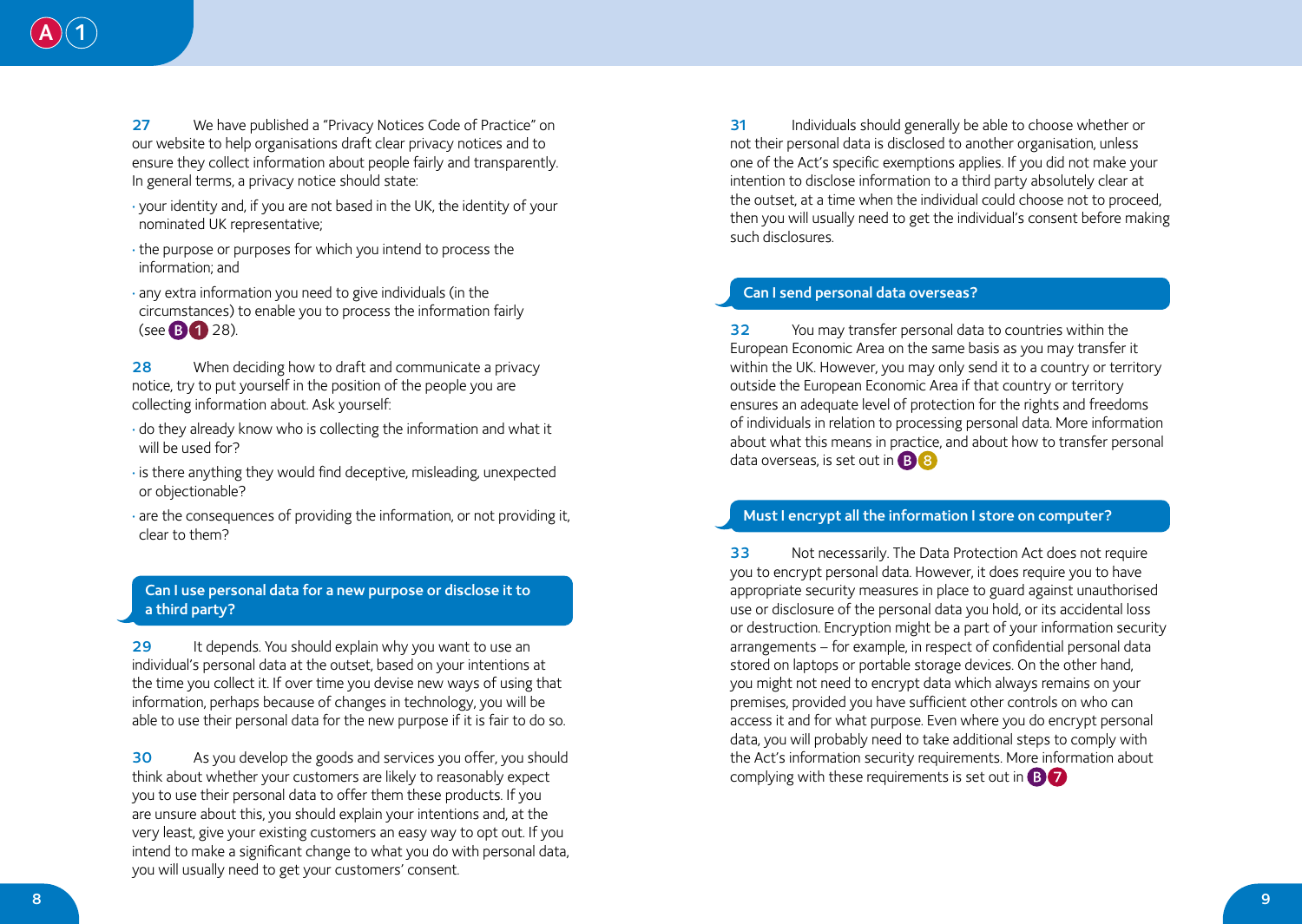## What should I do if I lose personal data?

34 If, despite the security measures you take to protect the personal data you hold, a breach of security occurs, it is important to deal with the breach effectively. The breach may arise from a theft, a deliberate attack on your systems, the unauthorised use of personal data by a member of staff, accidental loss, or equipment failure. However the breach occurs, you must respond to and manage the incident appropriately. You will need a strategy for dealing with the breach, including:

- a recovery plan, including damage limitation;
- assessing the risks associated with the breach;
- informing the appropriate people and organisations that the breach has occurred; and
- reviewing your response and updating your information security.

35 There is more about how to respond to a security breach in  $\bf{B}$   $\bf{7}$  and in our more detailed "Guidance on information security breach management" on our website.



1 The Information Commissioner is the UK's independent authority who upholds information rights in the public interest, promoting openness by public bodies and data privacy for individuals. The Information Commissioner has responsibilities in respect of freedom of information as well as data protection. However, as this Guide is about data protection only, this chapter focuses on what we do to promote data privacy.

2 Some of the terms used in this chapter have particular meanings in the Data Protection Act, such as "personal data" and "processing". We use "organisation" and "you" in place of "data controller", and "individual" instead of "data subject" (the terms used in the Act). The definitions of all these terms, and of other key concepts in the Act, are explained in  $\bigcirc$  3

## In brief – what does the ICO do?

3 The Data Protection Act makes the Information Commissioner responsible for:

- promoting good practice in handling personal data, and giving advice and guidance on data protection;
- keeping a register of organisations that are required to notify him about their information-processing activities;
- helping to resolve disputes by deciding whether it is likely or unlikely that an organisation has complied with the Act when processing personal data;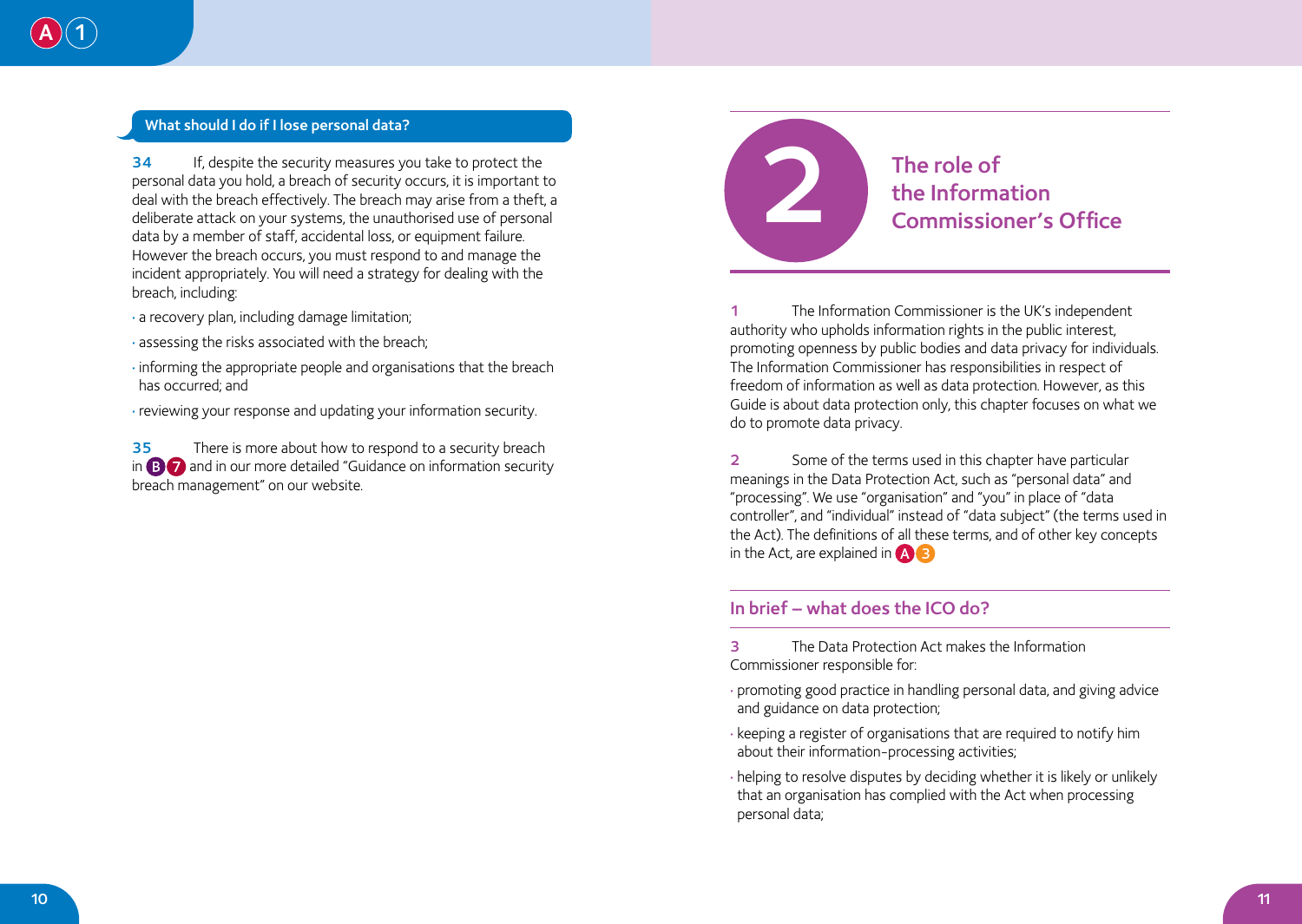- taking action to enforce compliance with the Act where appropriate; and
- bringing prosecutions for offences committed under the Act (except in Scotland, where the Procurator Fiscal brings prosecutions).

#### In more detail…

#### How does the ICO promote good practice?

4 The Information Commissioner has a legal duty to promote good practice and encourage organisations to follow it. This includes (but is not restricted to) promoting compliance with the Data Protection Act. By advising organisations on data protection issues that may be unfamiliar or complex, we can ensure they are fully aware of their responsibilities and of the potential effects of their activities on individuals. By underpinning such advice with codes of practice and other guidance, we also aim to promote good information-handling among large numbers of organisations. Coupled with our approach to enforcement (see  $\bigwedge$  2 8 –  $\bigwedge$  2 20), the overall aim of our promotional work is to make it easier for those organisations who seek to handle personal data well – and tougher for those who do not.

5 The Information Commissioner is also responsible for making sure individuals understand data protection law and how it benefits them. We produce clear and practical guidance to make individuals aware of their rights – as well as helping organisations get data protection right. Our Customer Services Team also offers a first point of contact for people who need advice or wish to complain.

6 You can find a list of the ICO codes of practice and other guidance on our website.

7 We also make sure that data protection is at the forefront of people's minds when forming new policies and ways of working. We aim to ensure that legislation and new initiatives have a privacyfriendly approach built in right from the start by:

- actively promoting data protection aims and good practice to businesses, government, parliamentarians and opinion formers;
- instigating research; and
- responding to consultations.

## How do we enforce the Data Protection Act?

#### Can we rule on whether there has been a breach of the Act?

8 Anyone who believes they are directly affected by the processing of personal data may ask us to assess whether it is likely or unlikely that such processing complies with the Data Protection Act. This is called a compliance assessment. We will make an assessment provided we are satisfied about the identity of the person making the request, and that we have enough information to identify the processing. We have wide discretion to decide how to do the assessment. In deciding how to deal with it we may take into account:

- whether the request appears to raise a matter of substance;
- any undue delay in making the request; and
- whether the person making the request is entitled to make a subject access request.

9 If our assessment is that it is likely that an organisation has failed to comply with the Act (or is failing to do so), we may ask it to take steps to comply with the data protection principles. Where appropriate, we may order the organisation to do so (see  $\bigcap_{n=1}^{\infty}$  11 – **14**). However, we have no power to award compensation to individuals – only the courts can do this (see  $\bigcirc$   $\bigcirc$  ).

10 We have published guidance on our website on "When and how to complain". This tells individuals how to complain to us, and how to ask us to make a compliance assessment.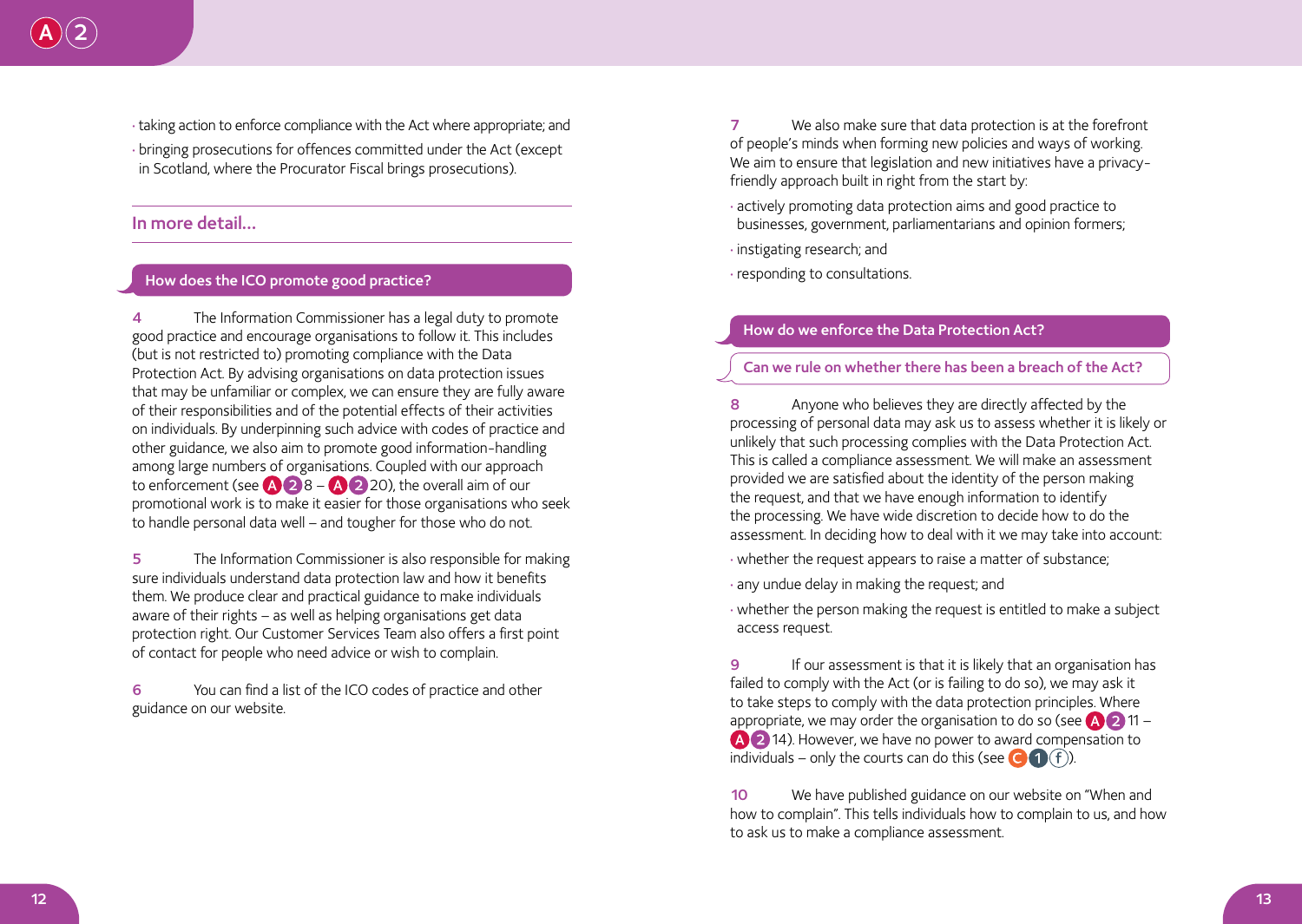#### What is an enforcement notice?

11 If we consider it appropriate to do so, we may serve an enforcement notice if the Information Commissioner is satisfied that an organisation has failed (or is failing) to comply with any of the data protection principles. In deciding whether to do this, we have to consider whether the failure to comply has caused, or is likely to cause, damage or distress to anyone.

- 12 An enforcement notice may require an organisation:
- to take (or not to take) specified steps to comply with the principle or principles in question; or
- for the same purpose, not to process any personal data (or personal data of a specified description), either at all, or for a specified purpose, or in a specified manner.

13 We also have power to serve an information notice where we reasonably require any information to decide whether or not an organisation has complied, or is complying, with the data protection principles. This is a notice requiring an organisation to provide the information requested within the period specified in the notice. We can also serve an information notice in response to a request for a compliance assessment.

14 Failure to comply with an enforcement notice or an information notice is a criminal offence. However, anyone who is served with such a notice may appeal against it to the Information Tribunal.

## Can we impose penalties for breaching the Act?

15 We have a statutory power to impose a financial penalty on an organisation if the Information Commissioner is satisfied that:

- there has been a serious breach of one or more of the data protection principles by the organisation; and
- the breach was likely to cause substantial damage or distress.

16 The power to impose a financial penalty only applies if:

#### • the breach was deliberate; or

• the organisation knew (or should have known) that there was a risk of a breach which was likely to cause substantial damage or distress, but failed to take reasonable steps to prevent it.

17 This power will not come into force until we have published guidance on how it will be used. The intention is that financial penalties will only be imposed in respect of deliberate or reckless handling of personal data which seriously breaches the data protection principles.

#### Do we have powers of audit and inspection?

18 We have power to conduct an assessment or "audit" of an organisation's processing of personal data in order to establish whether that processing follows good practice. Following an audit we will inform the organisation of our conclusions.

19 At present, we can only conduct an audit with the consent of the organisation concerned. However, a Bill is presently before Parliament which would give the Information Commissioner the power to issue "assessment notices". An assessment notice would allow us to inspect a government department or an organisation of a designated description to determine whether it is complying with the data protection principles. We would not need the organisation's consent to do so.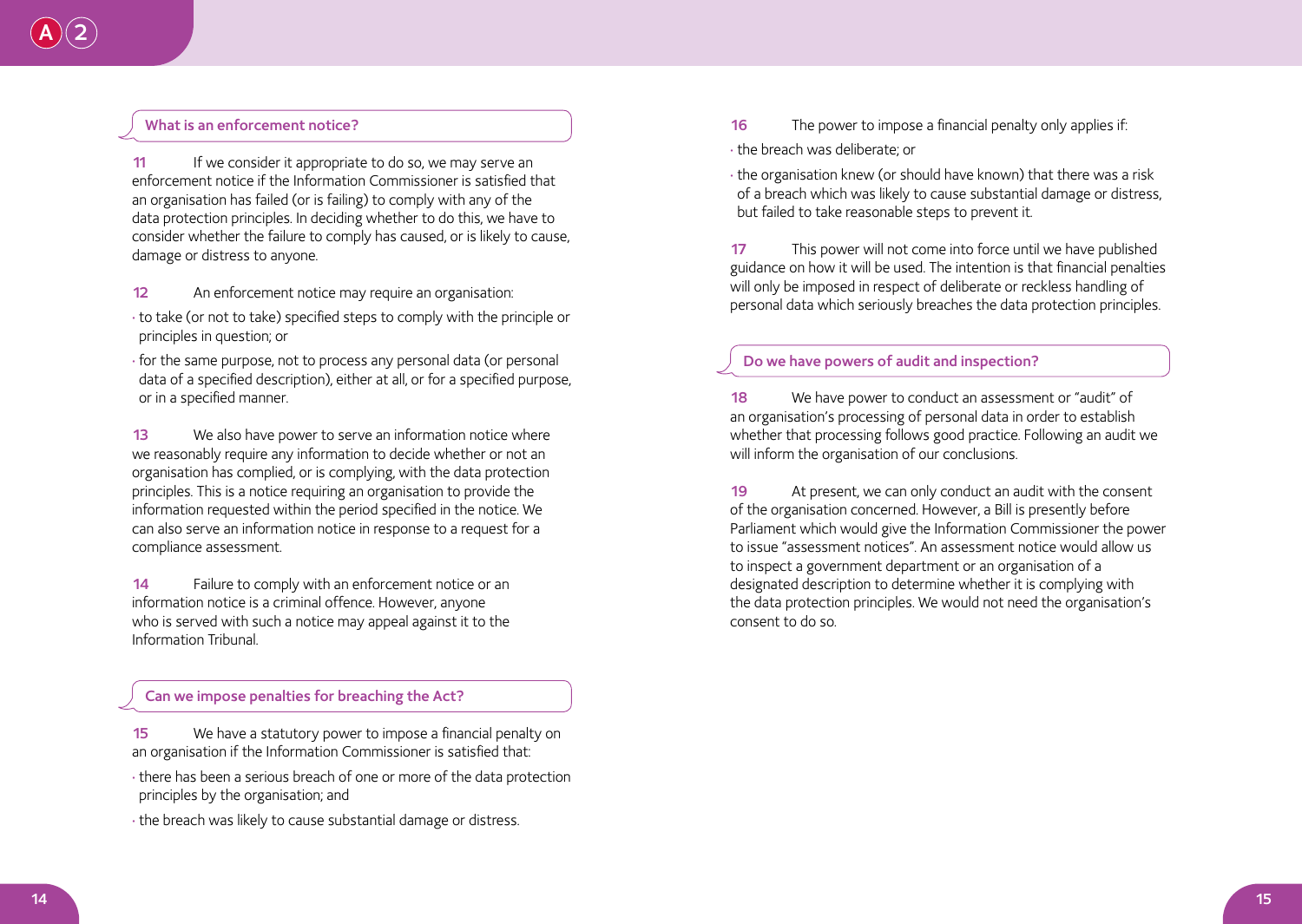## What about powers of search and entry?

20 We may apply to a circuit judge or, in Scotland, a sheriff for a warrant to enter and search premises and to seize evidence, where there are reasonable grounds for suspecting either a breach of the data protection principles or that an offence under the Act has been or is being committed. This power applies to any premises where we suspect there is evidence. We will give the occupier of the premises seven days' notice that we require access to the premises, before applying for the warrant, unless the case is urgent or giving notice would defeat the object of the entry. It is an offence for a person to intentionally obstruct us in carrying out a warrant or to fail, without reasonable excuse, to give us such help as we reasonably need.

## When is it a criminal offence to breach the Data Protection Act?

21 Some criminal offences have already been mentioned in this chapter, but not every breach of the Act is an offence. In particular, failure to comply with the data protection principles is not, on its own, a criminal offence. Such a failure may still cause problems for the organisation concerned – for example, the organisation may face a claim for compensation from individuals who have suffered damage and distress or have a financial penalty imposed by the Information Commissioner.

22 Most of the offences created by the Act can be tried in a magistrates' court or the Crown Court. In Scotland, they may be tried in the Sheriff Court or the High Court of Justiciary. Usually, prosecutions under the Act are brought by the Information Commissioner. In Scotland they are brought by the Procurator Fiscal. A person found guilty is liable, if the case is heard by magistrates or a sheriff, to a fine not exceeding £5,000, or on conviction in the Crown Court or in the High Court of Justiciary, to an unlimited fine.

23 If a company or other corporation commits a criminal offence under the Act, any director, manager, secretary or similar officer or someone purporting to act in any such capacity is personally guilty of the offence, as well as the corporate body, if:

• the offence was committed with their consent or connivance; or • the offence is attributable to neglect on their part.

24 In addition, where the affairs of a corporate body are managed by its members, any member who exercises the functions of management as if they were a director can also be guilty of the offence that results from their acts or omissions.

- 25 The criminal offences created by the Act include:
- unlawfully obtaining, disclosing, or procuring the disclosure of personal data;
- selling, or offering to sell, personal data which has been unlawfully obtained;
- processing personal data without notifying the Information Commissioner (and other offences related to notification);
- failing to comply with an enforcement notice or an information notice, or knowingly or recklessly making a false statement in compliance with an information notice;
- obstructing, or failing to give reasonable assistance in, the execution of a search warrant;
- requiring someone, for example during the recruitment process, to exercise their subject access rights to supply certain information (such as records of their criminal convictions), which the person wanting it would not otherwise be entitled to. This offence, known as "enforced subject access", is not yet in force; and
- the unlawful disclosure of certain information by the Information Commissioner, his staff or agents.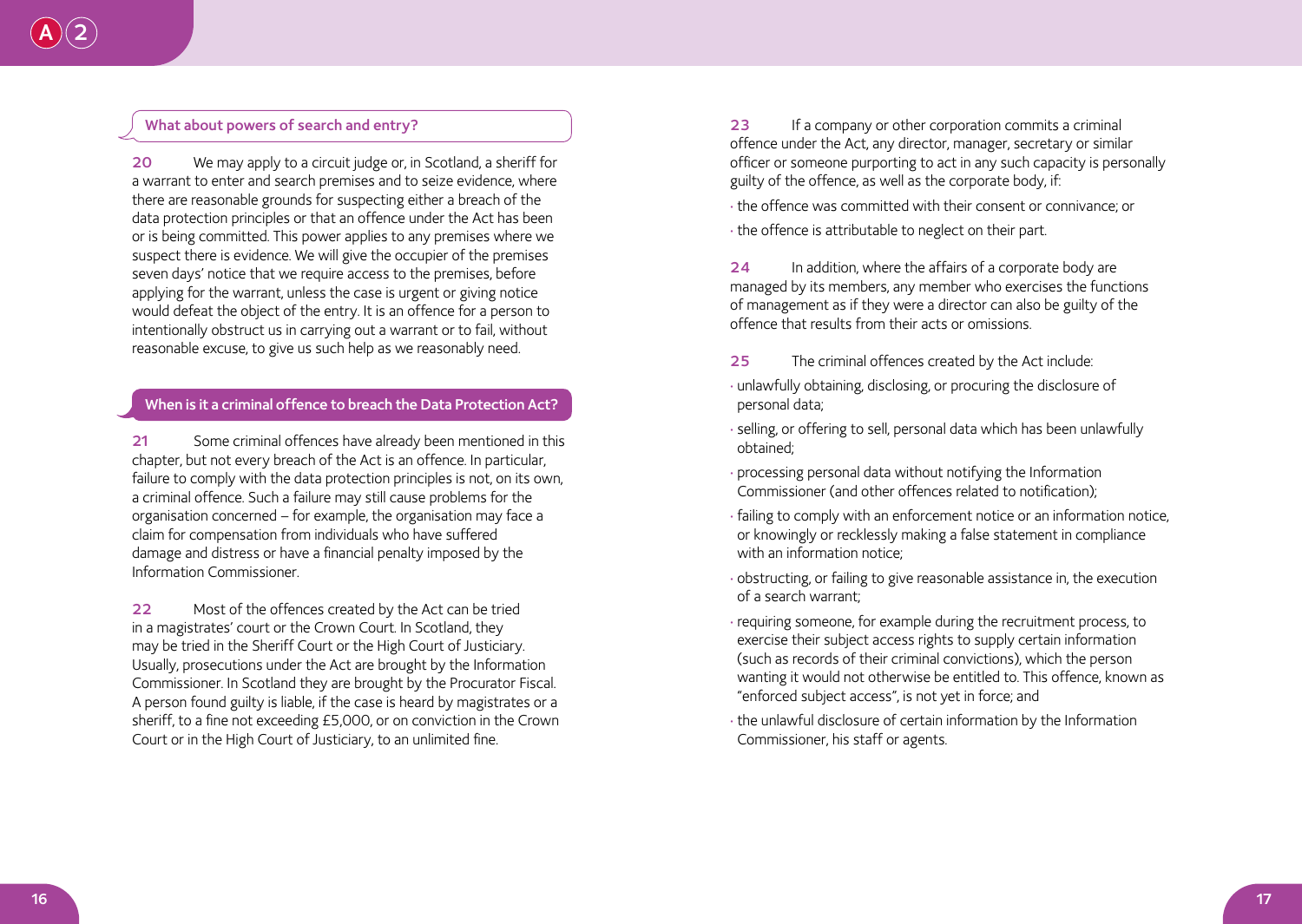#### What are our international responsibilities?

26 We have a duty to co-operate with European and other international partners, including the European Commission and other data protection authorities. This co-operation includes:

- sharing information and good practice;
- helping with complaints, investigation and enforcement; and
- working together to improve understanding of data protection law, and produce common positions and guidance where appropriate and necessary.

27 In the EU, we co-operate across all areas, including activities related to the internal market; justice, freedom and security; and police and judicial co-operation.

28 We work with groups established under legislation as well as with groups and initiatives we instigate, or others who aim to promote and improve the data protection framework and its application around the world. As information flows and data sharing are no longer restricted by geographical borders and locations, there is a need to see the data protection framework in a global context and to work with other frameworks and groups around the world to establish agreement and understanding so that we can continue to uphold the rights and responsibilities in the legislation.

# Key definitions in the Data<br>Protection Act

In this Guide we have tried as far as possible to avoid using technical terms. However, in some circumstances you will need to consider the meaning of a relevant defined term to judge whether and how the Data Protection Act applies. This chapter sets out the key definitions in the Act, explains what they mean, and shows how they often relate to each other.

> Extracts from the Data Protection Act are shown like this in the Guide.

#### What type of information is protected by the Data Protection Act?

The Act regulates the use of "personal data". To understand what personal data means, we need to first look at how the Act defines the word "data".

#### **Data** means information which –

(a) is being processed by means of equipment operating automatically in response to instructions given for that purpose,

(b) is recorded with the intention that it should be processed by means of such equipment,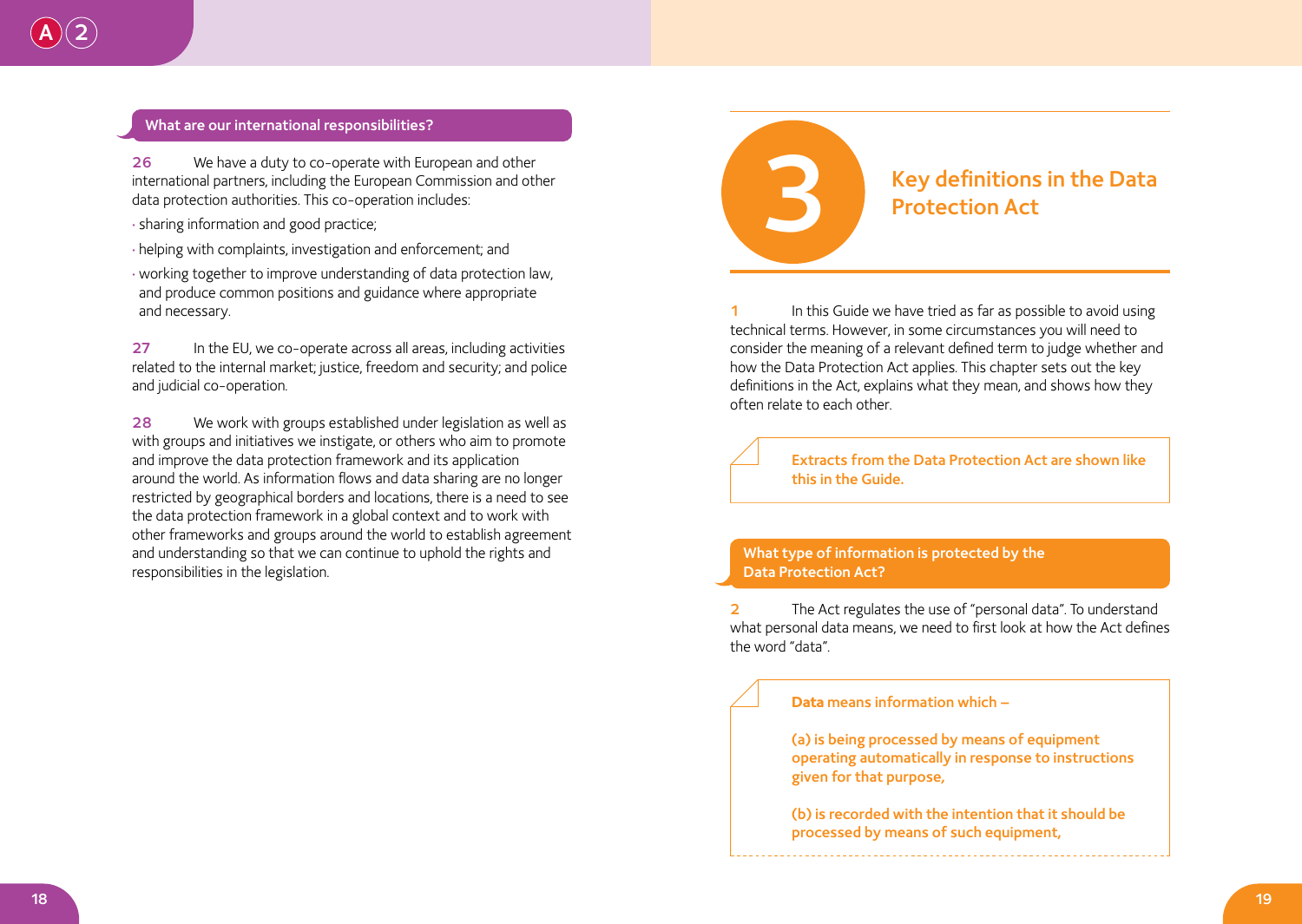(c) is recorded as part of a relevant filing system or with the intention that it should form part of a relevant filing system,

(d) does not fall within paragraph (a), (b) or (c) but forms part of an accessible record as defined by section 68, or

(e) is recorded information held by a public authority and does not fall within any of paragraphs (a) to (d).

3 Paragraphs (a) and (b) make it clear that information that is held on computer, or is intended to be held on computer, is data. So data is also information recorded on paper if you intend to put it on computer.

4 "Relevant filing system" (referred to in paragraph (c) of the definition) is defined in the Act as:

> any set of information relating to individuals to the extent that, although the information is not processed by means of equipment operating automatically in response to instructions given for that purpose, the set is structured, either by reference to individuals or by reference to criteria relating to individuals, in such a way that specific information relating to a particular individual is readily accessible.

5 This is not an easy definition. Our view is that it is intended to cover non-automated records that are structured in a way which allows ready access to information about individuals. As a broad rule, we consider that a relevant filing system exists where records relating to individuals (such as personnel records) are held in a sufficiently systematic, structured way as to allow ready access to specific information about those individuals. For further guidance see the "FAQs about relevant filing systems" on our website.

6 "Accessible record" (referred to in paragraph (d) of the definition) means:

- a health record that consists of information about the physical or mental health or condition of an individual, made by or on behalf of a health professional (another term defined in the Act) in connection with the care of that individual;
- an educational record that consists of information about a pupil, which is held by a local education authority or special school (see Schedule 11 of the Act for full details); or
- an accessible public record that consists of information held by a local authority for housing or social services purposes (see Schedule 12 for full details).

7 Accessible records were included in the definition of "data" because pre-existing access rights to information were not restricted to automatically processed records, or records held in non-automated systems falling within the definition of "relevant filing systems". So, to preserve all these pre-existing access rights, the definition of "data" covers accessible records even if they do not fall in categories (a), (b), or (c).

8 The Freedom of Information Act 2000 created a new category of data which extended the definition of "data" in the Data Protection Act to include any information held by a public authority which would not otherwise be caught by the definition. Where information requested under the FOI Act includes information about identifiable individuals, public authorities must consider whether its release would breach the Data Protection Act. The new category of data (which is often referred to as "category (e) data") is designed to ensure that before releasing any personal information under the FOI Act, public authorities consider whether this would be fair. Processing category (e) data is exempt from most of the rights and duties created by the Data Protection Act.

You can find a more detailed "Technical guidance note – What is data?" on our website.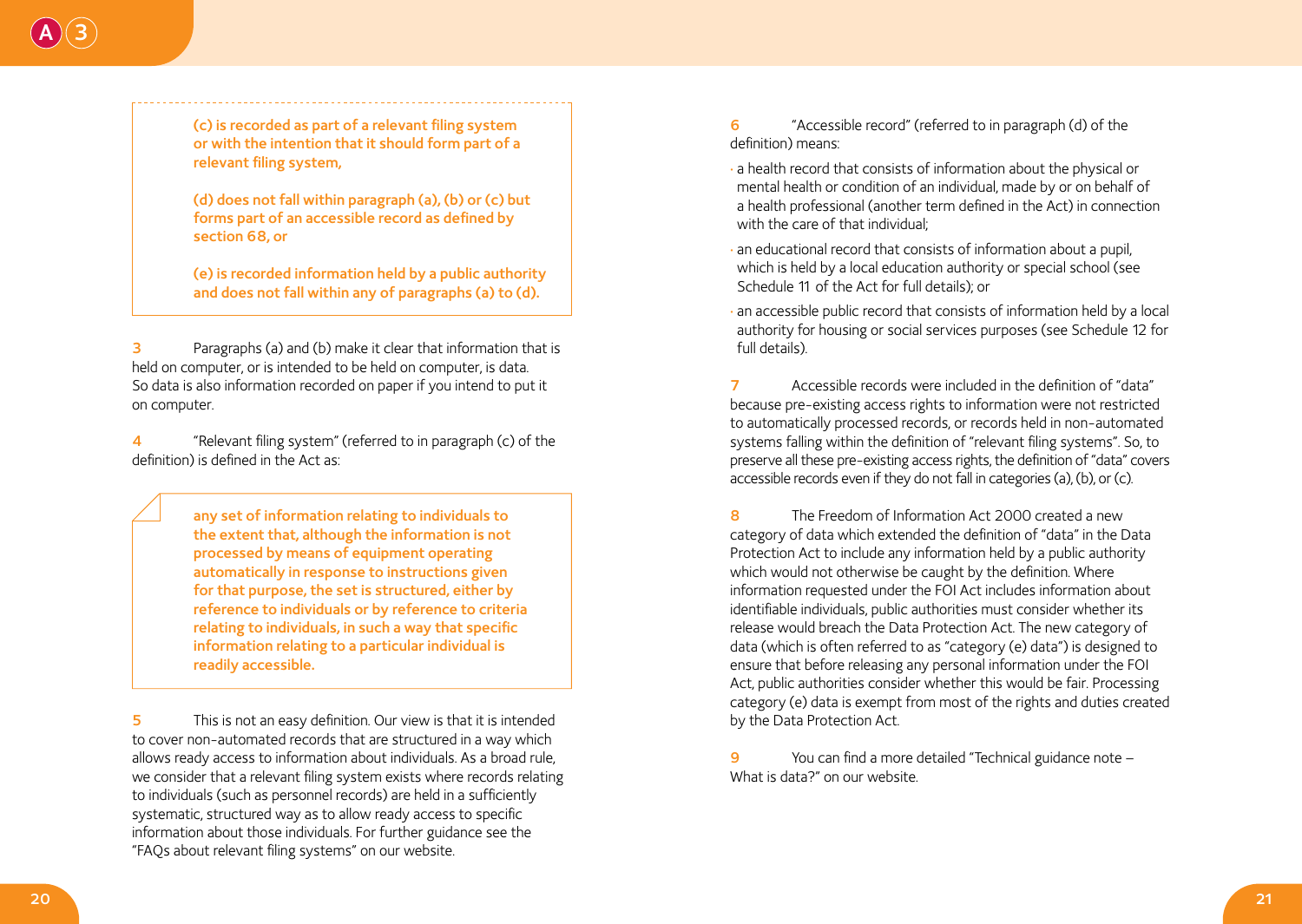## What is personal data?

**Personal data** means data which relate to a living individual who can be identified –

(a) from those data, or

(b) from those data and other information which is in the possession of, or is likely to come into the possession of, the data controller,

and includes any expression of opinion about the individual and any indication of the intentions of the data controller or any other person in respect of the individual.

10 It is important to note that, where the ability to identify an individual depends partly on the data held and partly on other information (not necessarily data), the data held will still be "personal data".

#### Example

An organisation holds data on microfiche. The microfiche records do not identify individuals by name, but bear unique reference numbers which can be matched to a card index system to identify the individuals concerned. The information held on the microfiche records is personal data.

11 The definition also specifically includes opinions about the individual, or what is intended for them.

#### Example

A manager's assessment or opinion of an employee's performance during their initial probationary period will, if held as data, be personal data about that individual. Similarly, if a manager notes that an employee must do remedial training, that note will, if held as data, be personal data.

12 We have produced "A quick reference guide – What is personal data?" and there is also a detailed "Technical guidance note on determining what is personal data" on our website.

> **Sensitive personal data** means personal data consisting of information as to -

(a) the racial or ethnic origin of the data subject,

(b) his political opinions,

(c ) his religious beliefs or other beliefs of a similar nature,

(d) whether he is a member of a trade union (within the meaning of the Trade Union and Labour Relations (Consolidation) Act 1992),

(e) his physical or mental health or condition,

(f) his sexual life,

(g) the commission or alleged commission by him of any offence, or

(h) any proceedings for any offence committed or alleged to have been committed by him, the disposal of such proceedings or the sentence of any court in such proceedings.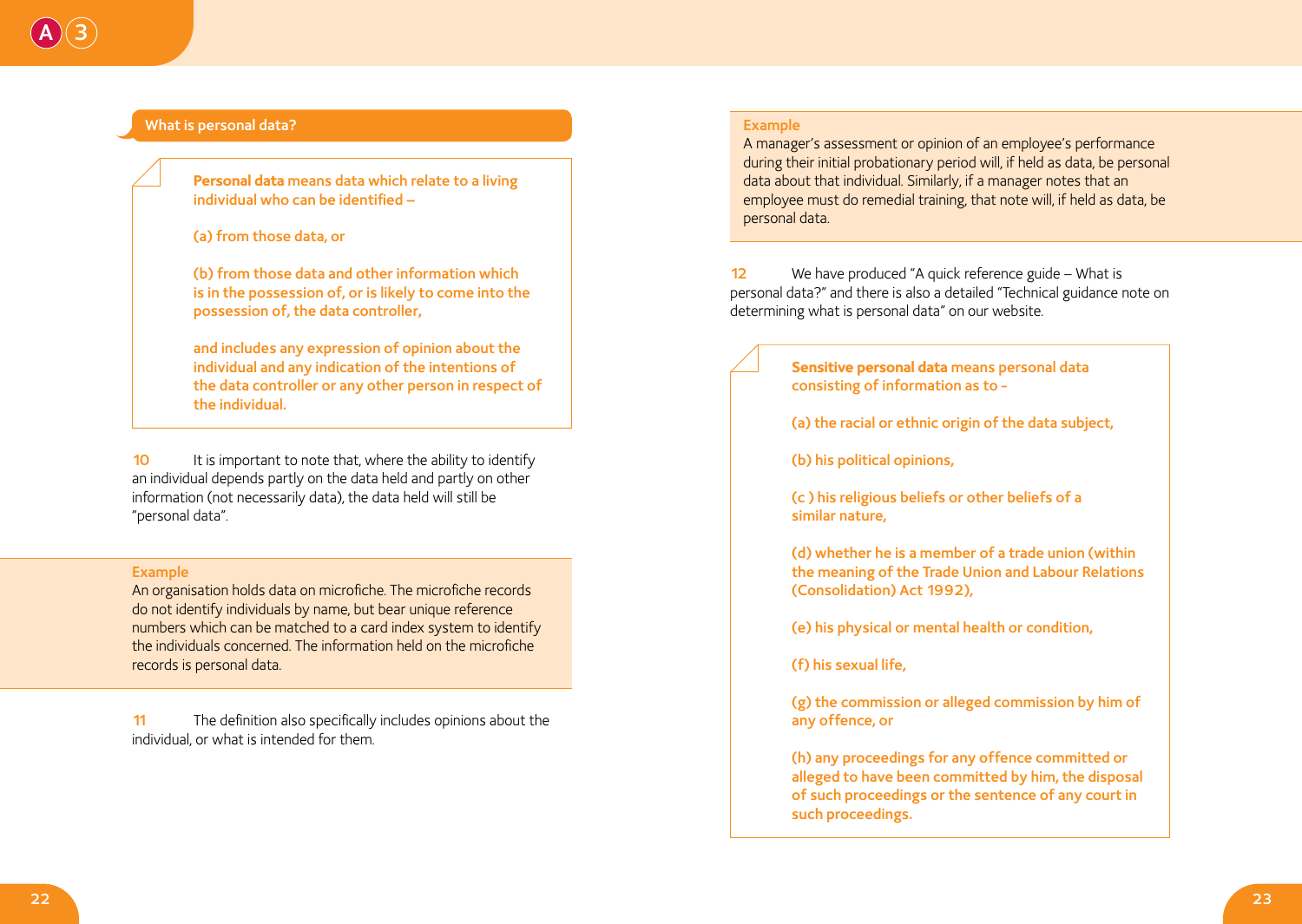13 The presumption is that, because information about these matters could be used in a discriminatory way, and is likely to be of a private nature, it needs to be treated with greater care than other personal data. In particular, if you are processing sensitive personal data you must satisfy one or more of the conditions for processing which apply specifically to such data, as well as one of the general conditions which apply in every case (see  $\bigcirc$  ). The nature of the data is also a factor in deciding what security is appropriate.

14 The categories of sensitive personal data are broadly drawn so that, for example, information that someone has a broken leg is classed as sensitive personal data, even though such information is relatively matter of fact and obvious to anyone seeing the individual concerned with their leg in plaster and using crutches. Clearly, details about an individual's mental health, for example, are generally much more "sensitive" than whether they have a broken leg.

15 Many individuals choose to make their political allegiance public, for example by wearing badges or rosettes or by putting a sticker in their window. There is a condition for processing sensitive personal data that covers information made public by the individual concerned (see  $\mathbf{B}$   $\mathbf{9}$  12).

16 Religion or ethnicity, or both, can often be inferred with varying degrees of certainty from dress or name. For example, many surnames are associated with a particular ethnicity or religion, or both, and may indicate the ethnicity and religion of the individuals concerned. However, it would be absurd to treat all such names as "sensitive personal data", which would mean that to hold such names on customer databases you had to satisfy a condition for processing sensitive personal data. Nevertheless, if you processed such names specifically because they indicated ethnicity or religion, for example to send marketing materials for products and services targeted at individuals of that ethnicity or religion, then you would be processing sensitive personal data. In any event, you must take care when making assumptions about individuals as you could be collecting inaccurate personal data.

## What activities are regulated by the Data Protection Act?

17 The Act regulates the "processing" of personal data.

**Processing**, in relation to information or data, means obtaining, recording or holding the information or data or carrying out any operation or set of operations on the information or data, including –

(a) organisation, adaptation or alteration of the information or data,

(b) retrieval, consultation or use of the information or data,

(c) disclosure of the information or data by transmission, dissemination or otherwise making available, or

(d) alignment, combination, blocking, erasure or destruction of the information or data.

18 The definition of processing is very wide and it is difficult to think of anything an organisation might do with data that will not be processing.

## Who has rights and obligations under the Data Protection Act?

19 This Guide describes how the Act protects the rights of individuals whom the data is about (data subjects), mainly by placing duties on those who decide how and why such data is processed (data controllers). We generally use the terms "organisation" and "you" rather than "data controller", and "individual" instead of "data subject".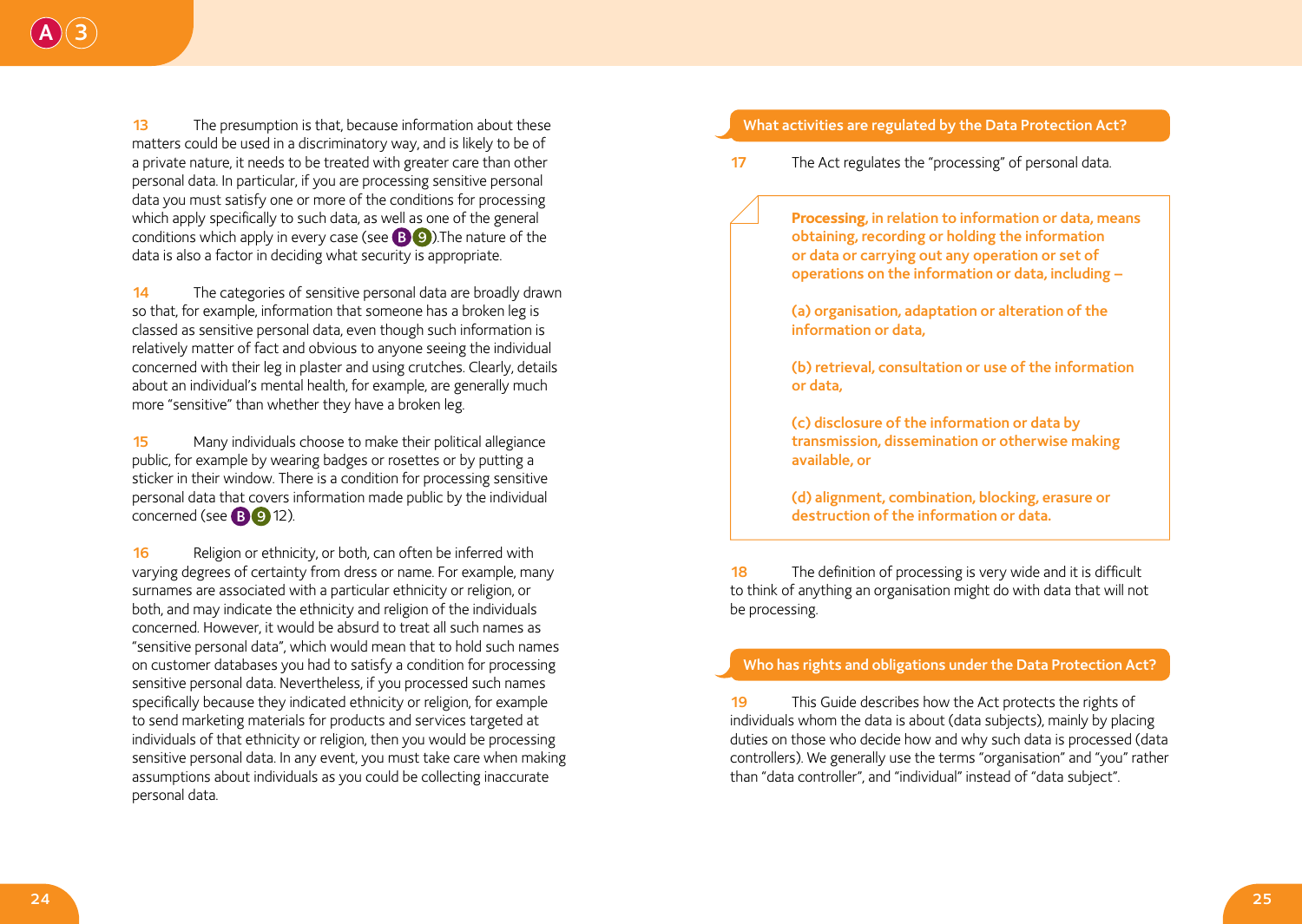

20 However, it is important to understand:

• what these terms mean and their significance; and

• the difference between a data controller and a data processor, as they are treated differently under the Act.

#### **Data subject** means an individual who is the subject of personal data.

21 In other words, the data subject is the individual whom particular personal data is about. The Act does not count as a data subject an individual who has died or who cannot be identified or distinguished from others.

> **Data controller** means … a person who (either alone or jointly or in common with other persons) determines the purposes for which and the manner in which any personal data are, or are to be, processed.

22 A data controller must be a "person" recognised in law, that is to say:

• individuals;

• organisations; and

• other corporate and unincorporated bodies of persons.

23 Data controllers will usually be organisations, but can be individuals, for example self-employed consultants. Even if an individual is given responsibility for data protection in an organisation, they will be acting on behalf of the organisation, which will be the data controller.

24 In relation to data controllers, the term "jointly" is used where two or more persons (usually organisations) act together to decide the purpose and manner of any data processing. The term "in common" applies where two or more persons share a pool of personal data that they process independently of each other.

#### Example

A network of town-centre CCTV cameras is operated by a local council jointly with the police. Both are involved in deciding how the CCTV system is run and what the images it captures are used for. The council and the police are joint data controllers in relation to personal data processed in operating the system.

#### Example

A government department sets up a database of information about every child in the country. It does this in partnership with local councils. Each council provides personal data about children in its area, and is responsible for the accuracy of the data it provides. It may also access personal data provided by other councils (and must comply with the data protection principles when using that data). The government department and the councils are data controllers in common in relation to the personal data on the database.

25 Data controllers must ensure that any processing of personal data for which they are responsible complies with the Act. Failure to do so risks enforcement action, even prosecution, and compensation claims from individuals.

> **Data processor**, in relation to personal data, means any person (other than an employee of the data controller) who processes the data on behalf of the data controller.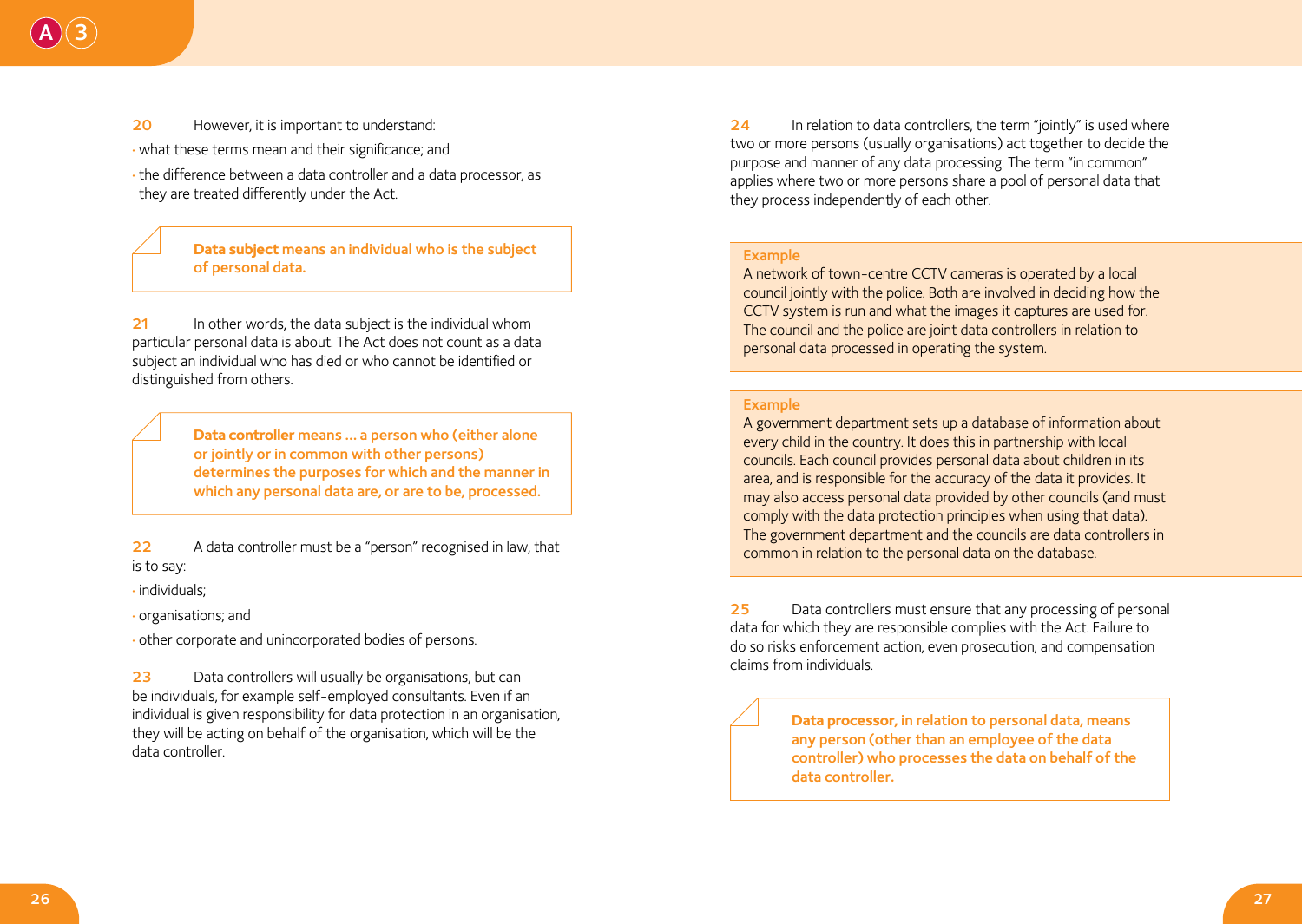

#### Example

A utilities company engages a company which operates call centres to provide many of its customer services functions on its behalf. The call centre staff have access to the utilities company's customer records for the purpose of providing those services but may only use the information they contain for specific purposes and in accordance with strict contractual arrangements. The utilities company remains the data controller. The company that operates the call centre is a data processor.

26 Data processors are not directly subject to the Act. However, most data processors, if not all, will be data controllers in their own right for the processing they do for their own administrative purposes, such as employee administration or sales.

#### Example

An organisation engages a company which provides business services to administer its employee payroll function. The organisation also engages a marketing company to carry out a satisfaction survey of its existing customers. The business services company will need information about the organisation's employees, and the marketing company will need information about its customers. Both companies will be processing the information on behalf of the organisation. and so they are both data processors. However, they will also be processing personal data about their own employees and, in respect of that personal data, they will be data controllers.

27 Data controllers remain responsible for ensuring their processing complies with the Act, whether they do it in-house or engage a data processor. Where roles and responsibilities are unclear, they will need to be clarified to ensure that personal data is processed in accordance with the data protection principles. For these reasons organisations should choose data processors carefully and have in place effective means of monitoring, reviewing and auditing their processing. We have published a good-practice note on "Outsourcing: a guide for small and medium-sized businesses" on our website, which gives more advice about using data processors.

## Who determines the "purpose and manner" of processing?

28 A person is only a data controller if, alone or with others, they "determine the purposes for which and the manner in which any personal data are processed". In essence, this means that the data controller is the person who decides how and why personal data is processed. However, we take the view that having some discretion about the smaller details of implementing data processing (ie the manner of processing) does not make a person a data controller.

#### Example

A Government department decides to help people in fuel poverty (the broad purpose). It also decides to use benefit records, which are clearly personal data, to identify who it will target (arguably, the broad manner). It then commissions a private-sector company to do certain matching according to clear criteria, but allows the company to use some discretion in deciding how they do this (eg what software to use). In this example, the department would be the data controller and the company would be a data processor, even though it decides the details of the processing method.

29 So, when deciding who is a data controller, we place greatest weight on purpose – identifying whose decision to achieve a "business" purpose has led to personal data being processed.

#### What about processing that is required by law?

#### 30 The Data Protection Act says:

Where personal data are processed only for purposes for which they are required by or under any enactment to be processed, the person on whom the obligation to process the data is imposed by or under that enactment is for the purposes of this Act the data controller.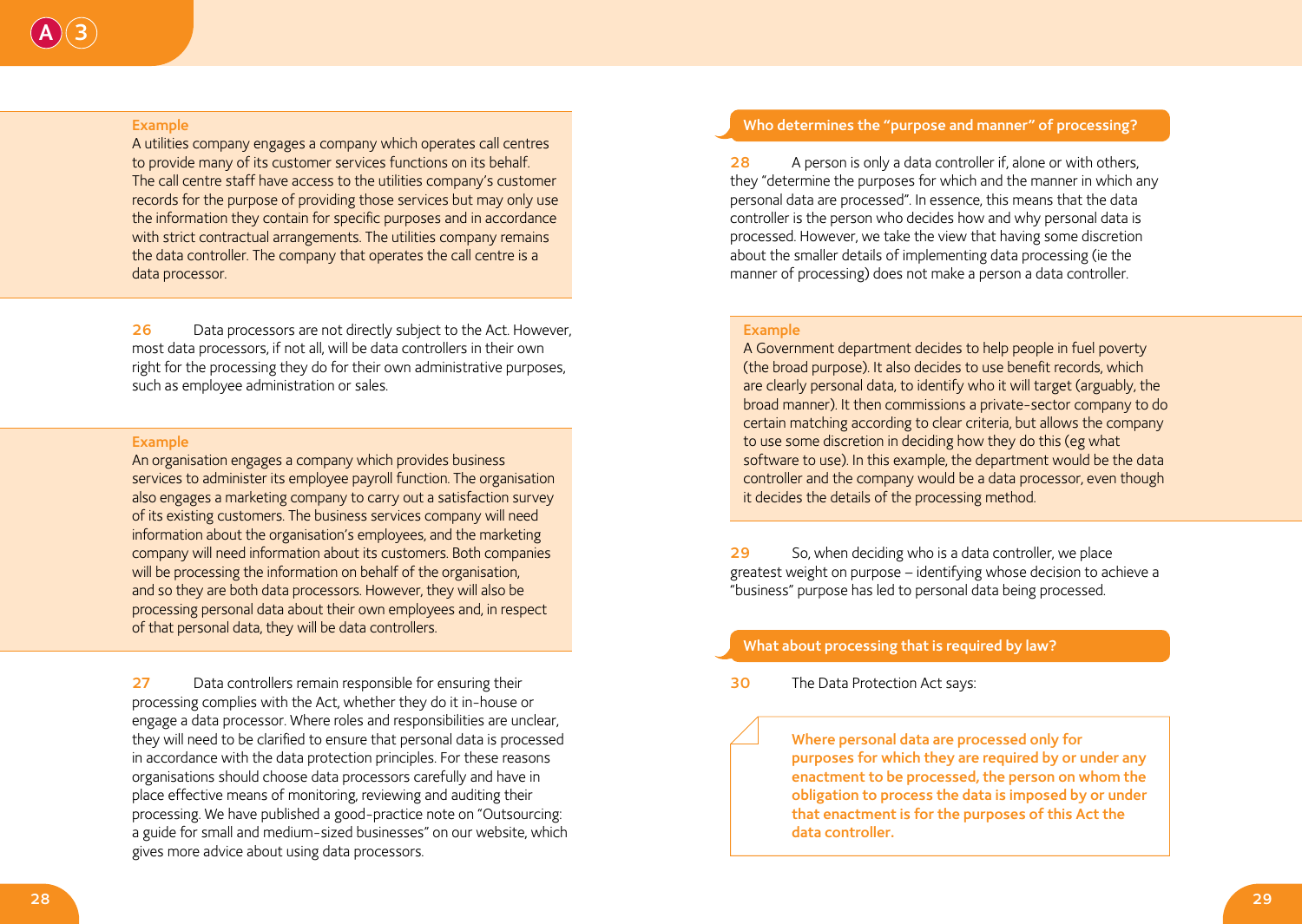31 Our view is that this provision applies wherever there is a statutory duty that involves the publication or use of personal data. We do not think that it should be interpreted more narrowly – as applying only where there is an express statutory duty to process personal data – because obligations imposed by legislation other than the Data Protection Act do not usually refer to processing personal data.

32 So, if performing a legal duty necessarily involves processing personal data, the person required to process such data will be the data controller and will be legally responsible for ensuring that the processing complies with the Act.

#### Example

An Electoral Registration Officer is required by law to draw up, maintain and publish the electoral roll. The Data Protection Act makes it clear that the Electoral Registration Officer is a data controller for the electoral roll information.

33 This is the case even if processing personal data is an inevitable, but not the main, part of performing the legal duty. If performing a legal duty directly or indirectly involves processing personal data, the organisation under the duty will be the data controller in relation to such data processing.

34 Sometimes, an organisation is subject to a duty that requires processing personal data, but delegates its performance to another person. In these circumstances the person with the overall responsibility for achieving the purpose, or performing the function, bears the responsibilities of the data controller. We place greatest weight on purpose rather than manner of processing – identifying whose decision to achieve a business purpose (or to carry out a statutory function) has led to personal data being processed.

#### Example

A government department that is responsible for paying benefits to individuals contracts with a private company to administer the benefits. The question is whether the government department remains the data controller for processing personal data on benefits, regardless of the scope given to the company in deciding how to do this at a practical level. The government department retains overall responsibility for administering the provision of the benefits, so it remains the data controller.

## How long do data protection rights and duties last?

35 Your duties under the Act apply throughout the period when you are processing personal data – as do the rights of individuals in respect of that personal data. So you must comply with the Act from the moment you obtain the data until the time when the data has been returned, deleted or destroyed. Your duties extend to the way you dispose of personal data when you no longer need to keep it – you must dispose of the data securely and in a way which does not prejudice the interests of the individuals concerned.

36 Changes in an organisation's circumstances do not reduce an individual's rights under the Act. Even if an organisation goes out of business, individuals are still entitled to expect that their personal data will be processed in accordance with the data protection principles. However, responsibility for ensuring this happens may shift, depending on the circumstances.

#### Example

A travel agency is run as a partnership by Mr A and Mr B. As a consequence of a downturn in business, the travel agency ceases trading abruptly. Its premises are locked up and its computers (which contain customer information) lie idle. Mr A and Mr B remain responsible for ensuring that their customers' personal data remains secure and that whatever happens to it complies with the Data Protection Act. This duty will continue even if the partnership is dissolved.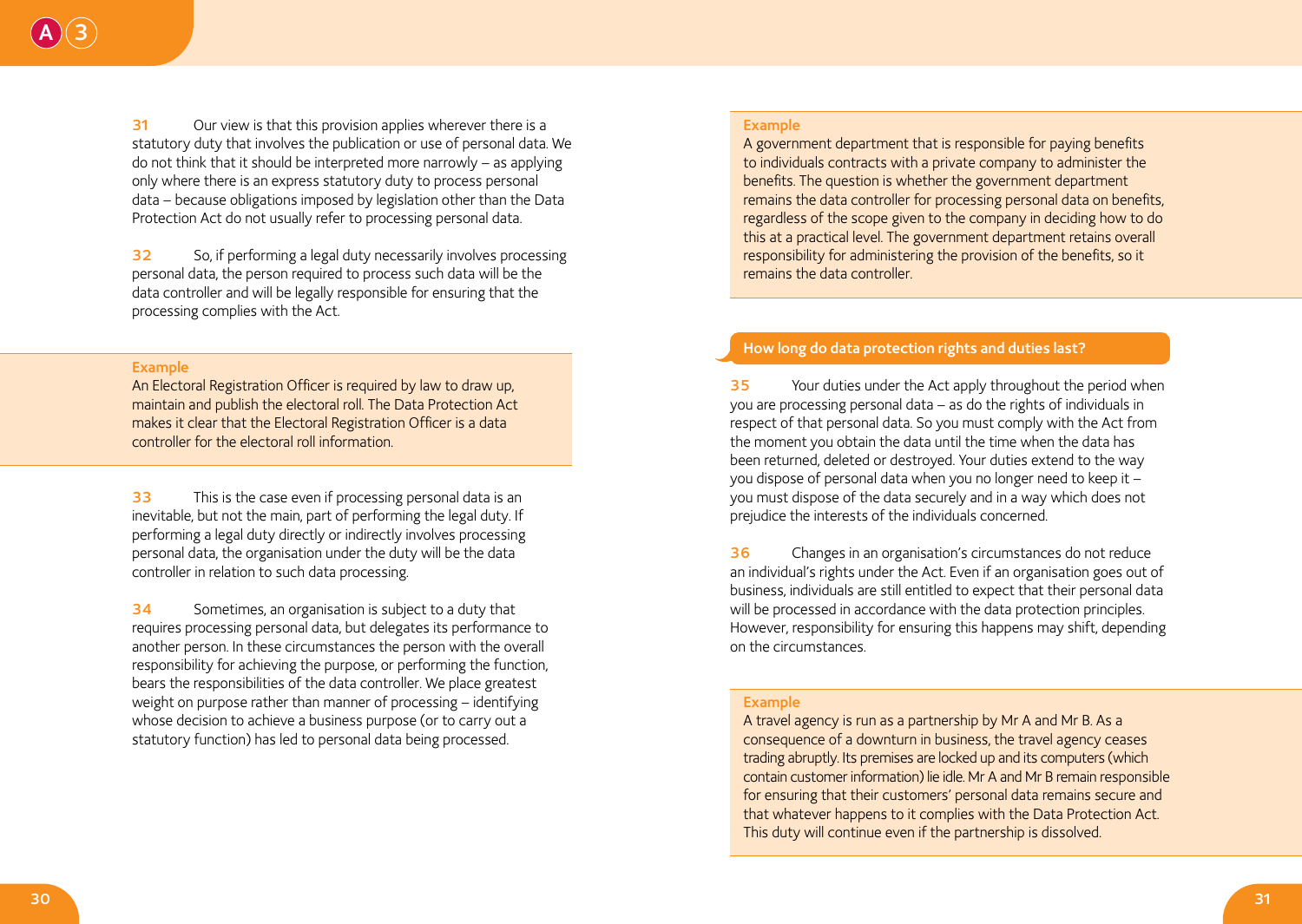

#### Example

A high-street retailer (which operates as a limited company) goes into administration. Control of the company's assets – including an extensive customer database – passes from the board of directors to the administrators, who decide to sell some of the assets. Because the administrators now control the purpose and manner in which the database is used, they become data controllers in respect of the personal data it contains. The administrators must comply with the Data Protection Act in connection with any possible sale of the customer database.

#### What are the other key definitions in the Data Protection Act?

37 Most of the concepts explained above are defined in section 1 of the Data Protection Act. However, there are other important definitions. In particular, section 70 sets out supplementary definitions and section 71 lists provisions defining or explaining expressions used in the Act. The following is a list of some of the other defined terms used in the Act.

38 "Inaccurate data" The Act states:

For the purposes of this Act data are inaccurate if they are incorrect or misleading as to any matter of fact.

39 Personal data may not be inaccurate if it faithfully represents someone's opinion about an individual, even if the opinion proves incorrect (for example, a doctor's medical opinion about an individual's condition). In these circumstances, the data would not need to be "corrected", but the data controller may have to add a note stating that the data subject disagrees with the opinion.

> **Recipient**, in relation to personal data, means any person to whom the data are disclosed, including any person (such as an employee or agent of the data controller, a data processor or an employee or agent of a data processor) to whom they are disclosed in the course of processing the data for the data controller, but does not include any person to whom disclosure is or may be made as a result of, or with a view to, a particular inquiry by or on behalf of that person made in the exercise of any power conferred by law.

40 The Act provides that a data controller's notification of processing must include "a description of any recipient or recipients to whom the data controller intends or may wish to disclose the data". Data controllers must therefore provide a description of possible recipients, including employees, agents and data processors, rather than a specific list of actual recipients.

41 The Act also provides that an individual making a subject access request is entitled to be given "a description of the recipients or classes of recipients to whom [personal data] are or may be disclosed". This is so that individuals can have a better understanding of what is done with their personal data. However, the definition of "recipient" goes on to say, in effect, that people need not be identified as recipients just because information is disclosed to them as part of an inquiry they have legal power to make. This is to prevent an official investigation being compromised if an individual making a subject access request is tipped off that an investigation is or soon will be under way – such as a police, customs or trading standards investigation.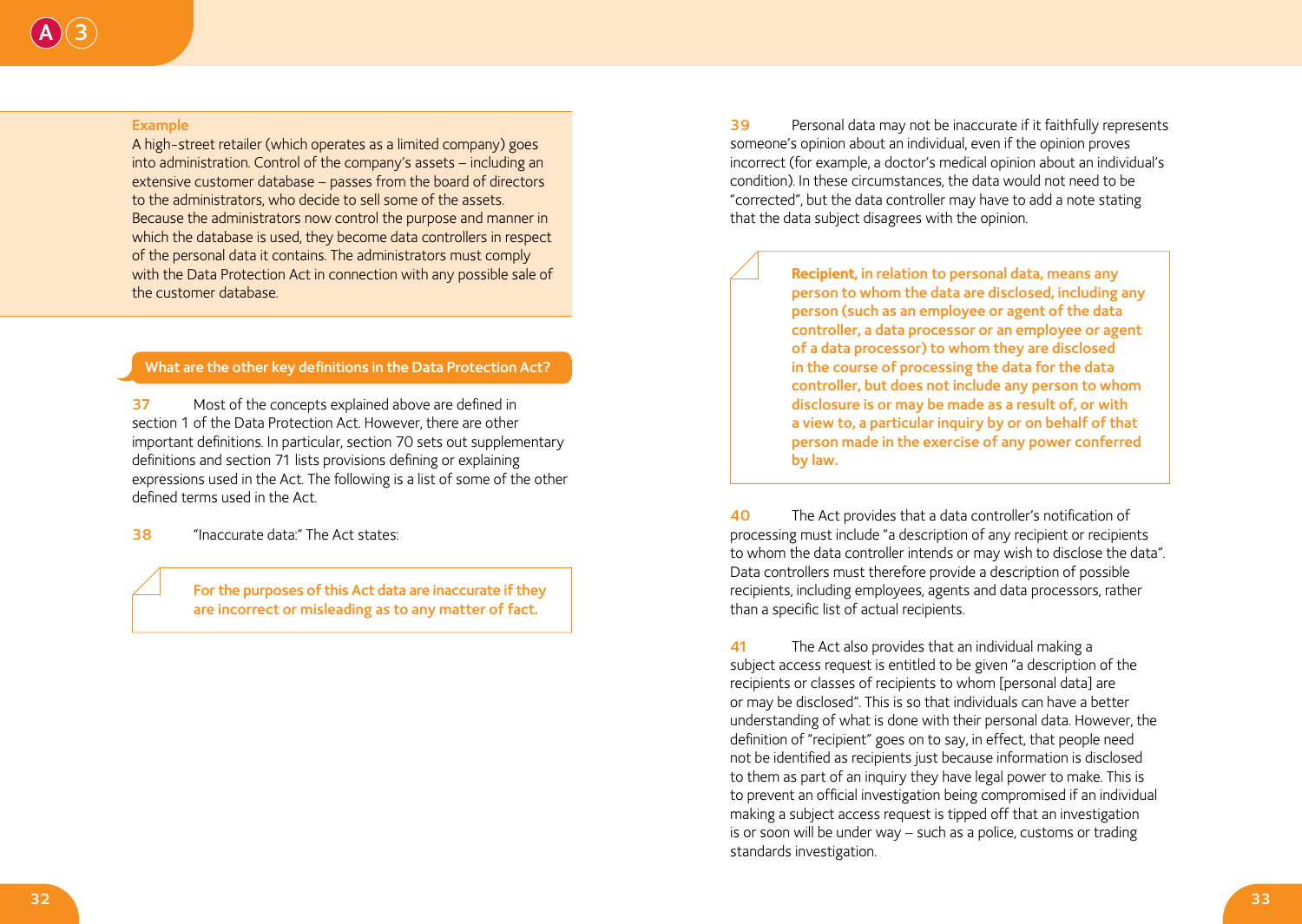**Third party**, in relation to personal data, means any person other than –

(a) the data subject,

(b) the data controller, or

(c) any data processor or other person authorised to process data for the data controller or processor.

42 The usual meaning of the term "third party" is someone other than the two main parties involved, for example someone other than the husband and wife in divorce proceedings. In relation to data protection, the main reason for this particular definition is to ensure that a person such as a data processor, who is effectively acting as the data controller, is not considered a third party.

43 Although a data controller's employee to whom information is disclosed will be a "recipient", they will usually not be a "third party". This is because the employee will usually be acting in their employment capacity, and so will be acting on behalf of the data controller. If a data controller's employee receives personal data from their employer outside the normal course of their employment, the employee will be a third party in relation to their employer.

#### Example

A data controller may decide to disclose to one of its employees (Tom) personal data relating to another of its employees (Dick), for Tom to use as evidence in possible legal action (unconnected with Tom's employment). In this situation, Tom is not receiving the information in the course of his employment with the data controller, so will be a third party.

44 The term "third party" is used in the Data Protection Act relating to accuracy; to "fair processing"; and in two of the conditions for processing. Although the term "third party" is not used in the Act's provisions about subject access, we explain (in  $\bigodot$   $\bigodot$   $\bigodot$   $\bigodot$  29 – **32**) what to do when a subject access request involves personal data about another individual.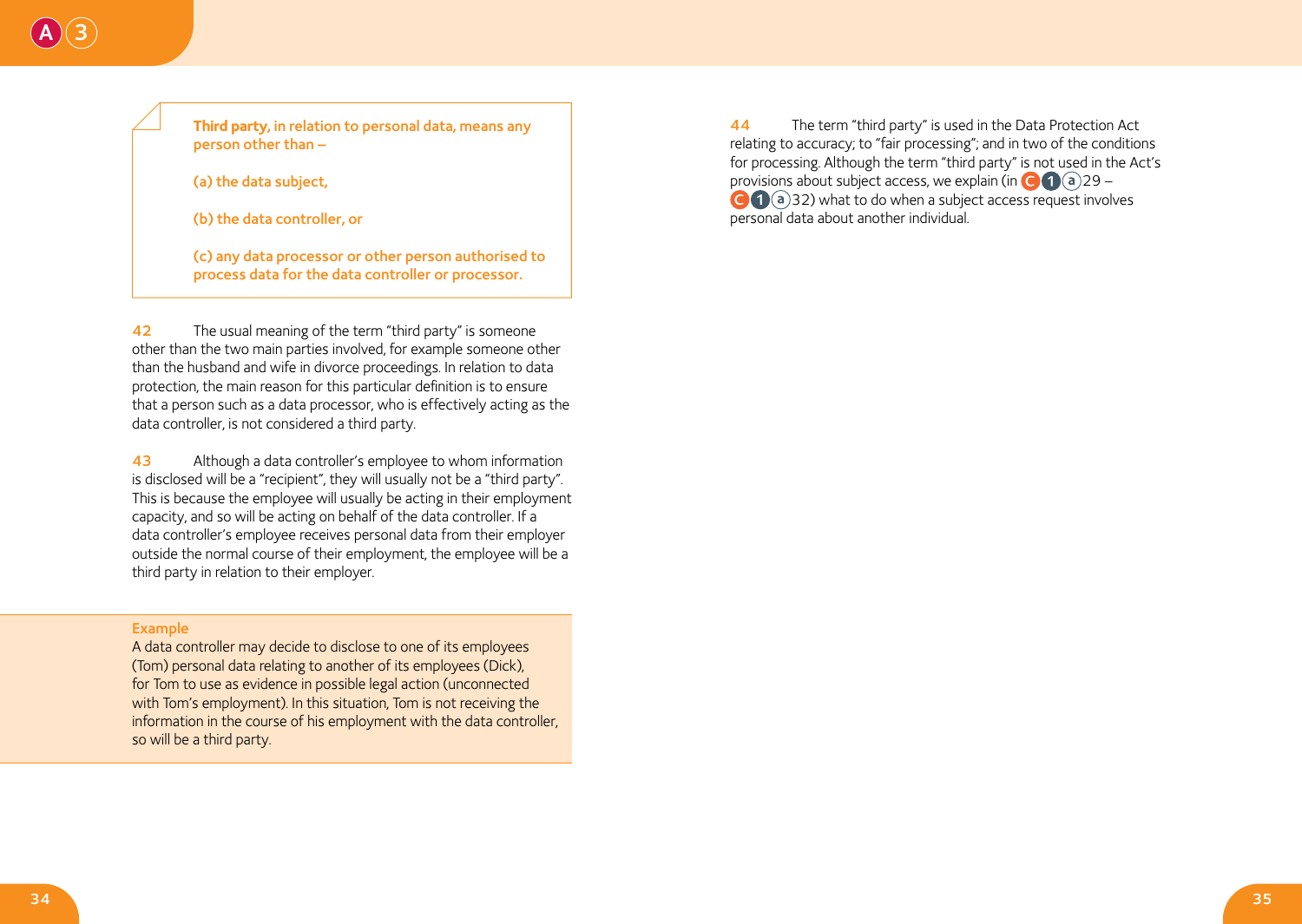The Guide to Data Protection



What are the data protection principles?

What must I do to comply with them?

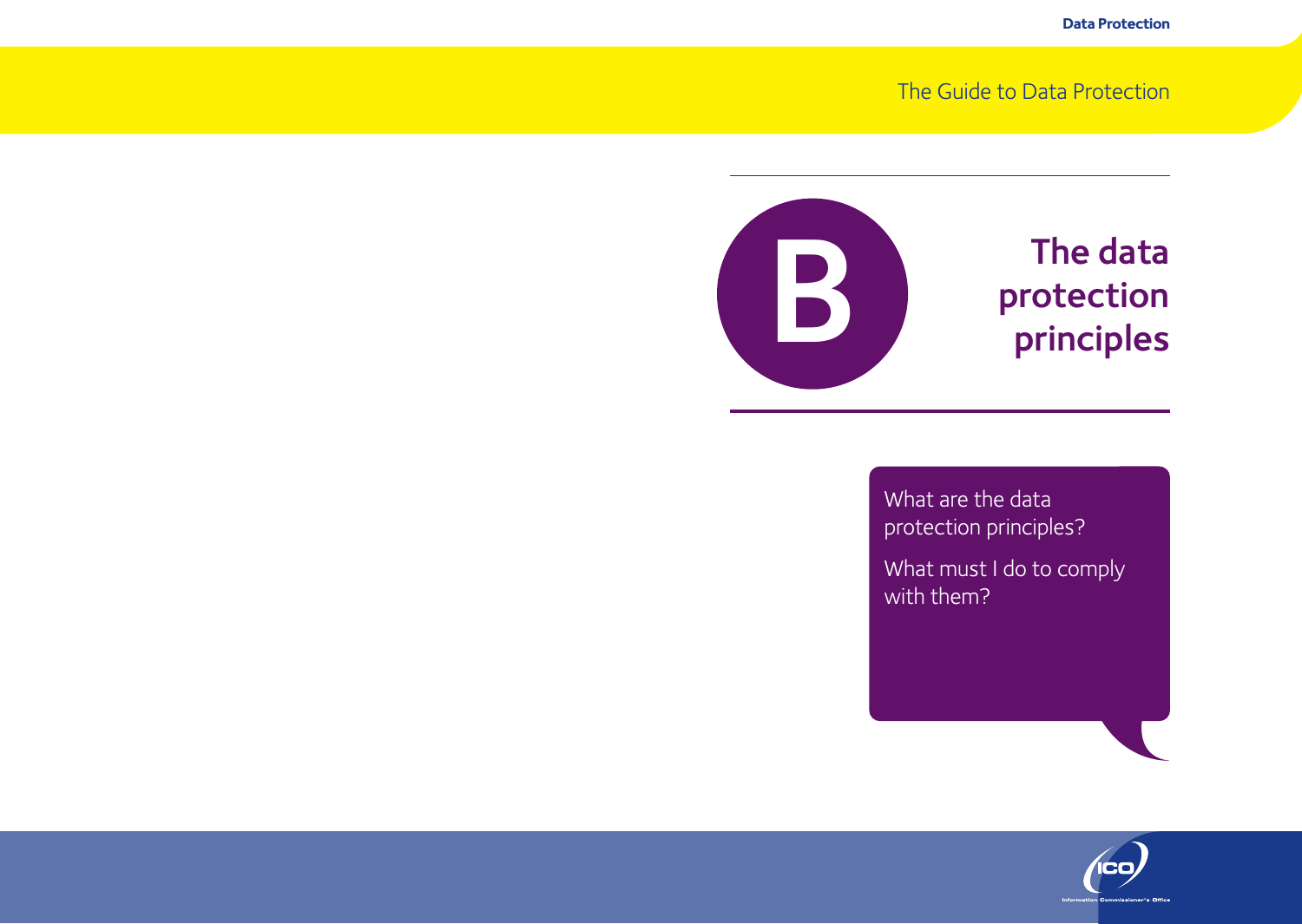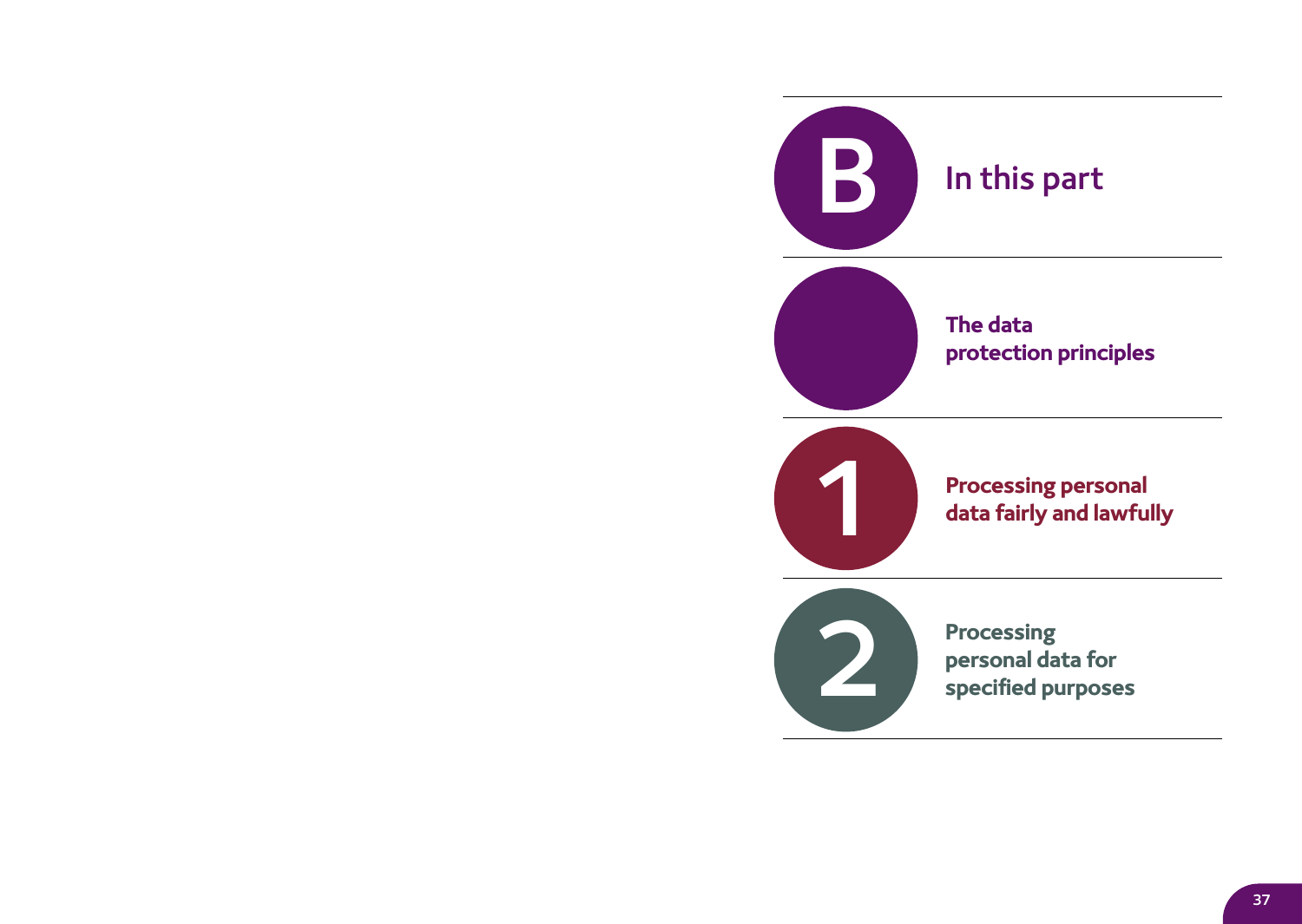

**Information standards – the amount of personal data you may hold**

**Information standards – keeping personal data accurate and up to date**

5

**Information standards – retaining personal data**

6



## **The rights of individuals**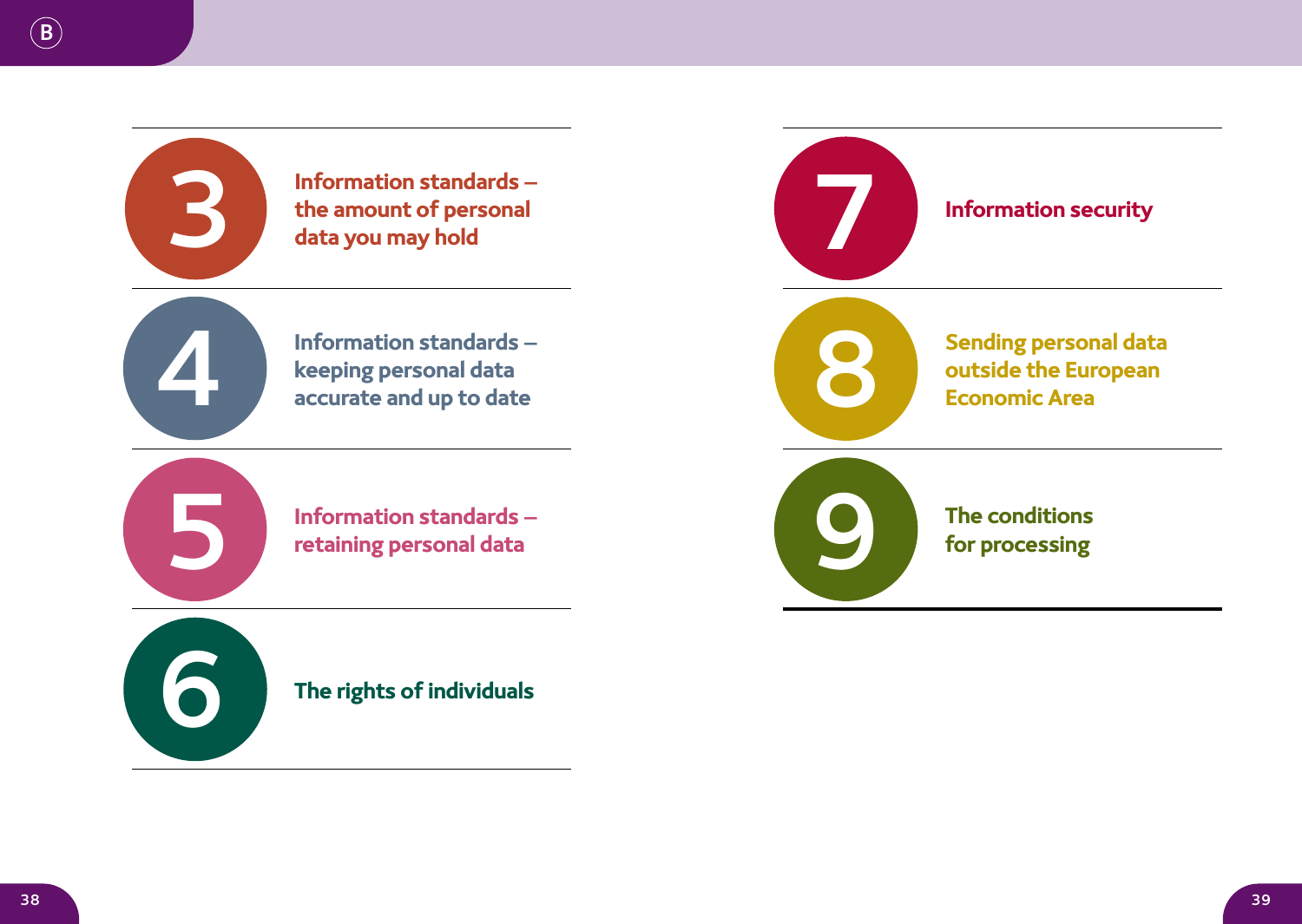## **The data protection principles**

Schedule 1 to the Data Protection Act lists the data protection principles in the following terms:

> 1. Personal data shall be processed fairly and lawfully and, in particular, shall not be processed unless –

(a) at least one of the conditions in Schedule 2 is met, and

(b) in the case of sensitive personal data, at least one of the conditions in Schedule 3 is also met.

- 2. Personal data shall be obtained only for one or more specified and lawful purposes, and shall not be further processed in any manner incompatible with that purpose or those purposes.
- 3. Personal data shall be adequate, relevant and not excessive in relation to the purpose or purposes for which they are processed.
- 4. Personal data shall be accurate and, where necessary, kept up to date.
- 5. Personal data processed for any purpose or purposes shall not be kept for longer than is necessary for that purpose or those purposes.

6. Personal data shall be processed in accordance with the rights of data subjects under this Act.

- 7. Appropriate technical and organisational measures shall be taken against unauthorised or unlawful processing of personal data and against accidental loss or destruction of, or damage to, personal data.
- 8. Personal data shall not be transferred to a country or territory outside the European Economic Area unless that country or territory ensures an adequate level of protection for the rights and freedoms of data subjects in relation to the processing of personal data.

This Part of the Guide looks at the data protection principles in more detail and explains what you need to do to comply with them.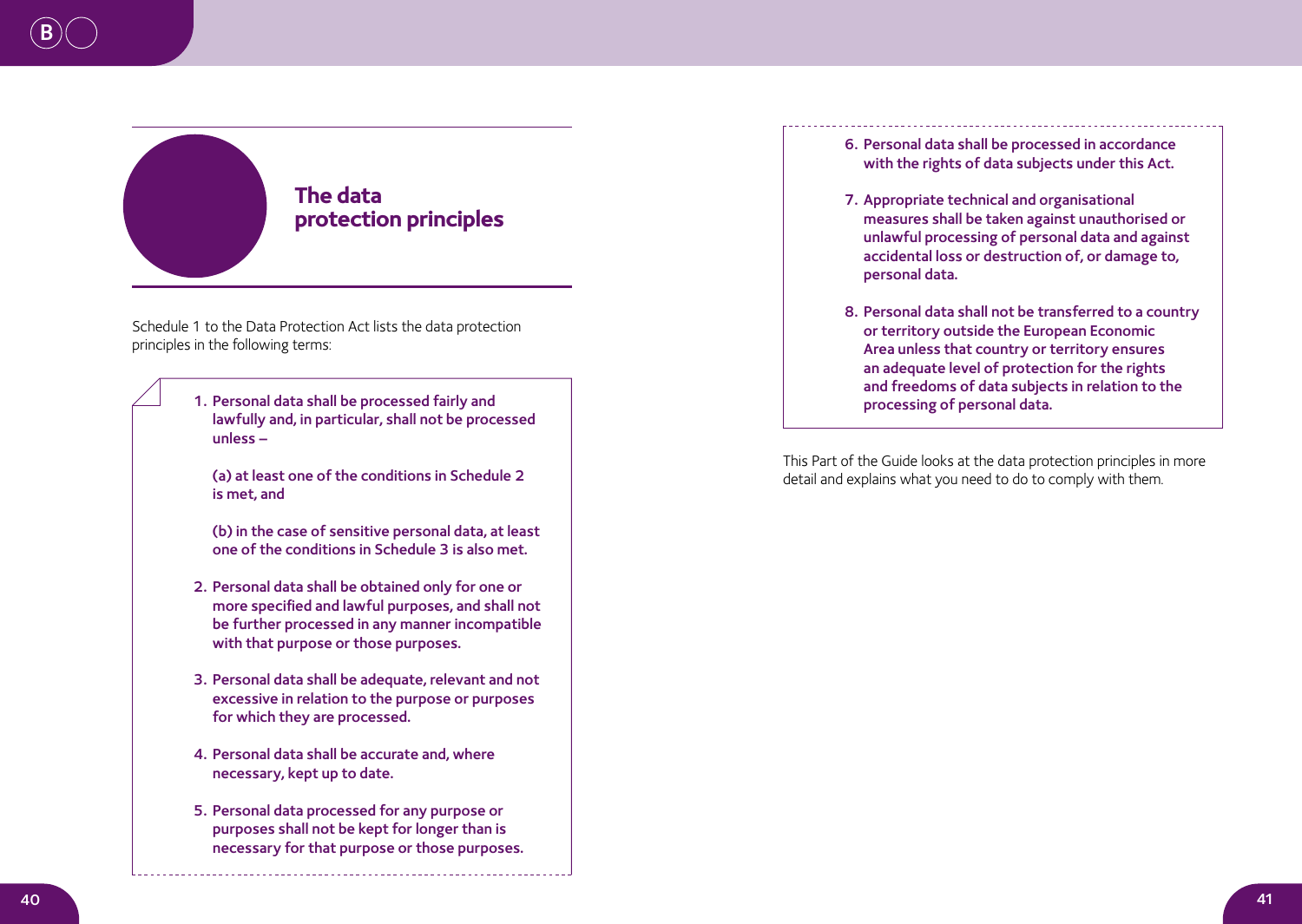# **Processing personal data fairly and lawfully data fairly and lawfully**

1 The Data Protection Act requires you to process personal data fairly and lawfully. This chapter explains how to comply with this requirement, and gives examples of good practice in handling personal data.

2 The requirement to process personal data fairly and lawfully is set out in the first data protection principle and is one of eight such principles at the heart of data protection. The main purpose of these principles is to protect the interests of the individuals whose personal data is being processed. They apply to everything you do with personal data, except where you are entitled to an exemption (see  $\bigcirc$  2).

3 So the key to complying with the Data Protection Act is to follow the eight data protection principles.

4 Later chapters in this Part of the Guide deal with the other data protection principles in more detail.

5 Some of the terms used in this chapter have particular meanings in the Data Protection Act, such as "personal data" and "processing". We use "organisation" and "you" in place of "data controller", and "individual" instead of "data subject" (the terms used in the Act). The definitions of all these terms, and of other key concepts in the Act, are explained in  $\bigcirc$  3

## In brief – what does the Data Protection Act say about handling personal data fairly and lawfully?

6 The Data Protection Act says that:

Personal data shall be processed fairly and lawfully and, in particular, shall not be processed unless –

(a) at least one of the conditions in Schedule 2 is met, and

(b) in the case of sensitive personal data, at least one of the conditions in Schedule 3 is also met.

7 This is the first data protection principle. In practice, it means that you must:

- have legitimate grounds for collecting and using the personal data;
- not use the data in ways that have unjustified adverse effects on the individuals concerned;
- be transparent about how you intend to use the data, and give individuals appropriate privacy notices when collecting their personal data;
- handle people's personal data only in ways they would reasonably expect; and
- make sure you do not do anything unlawful with the data.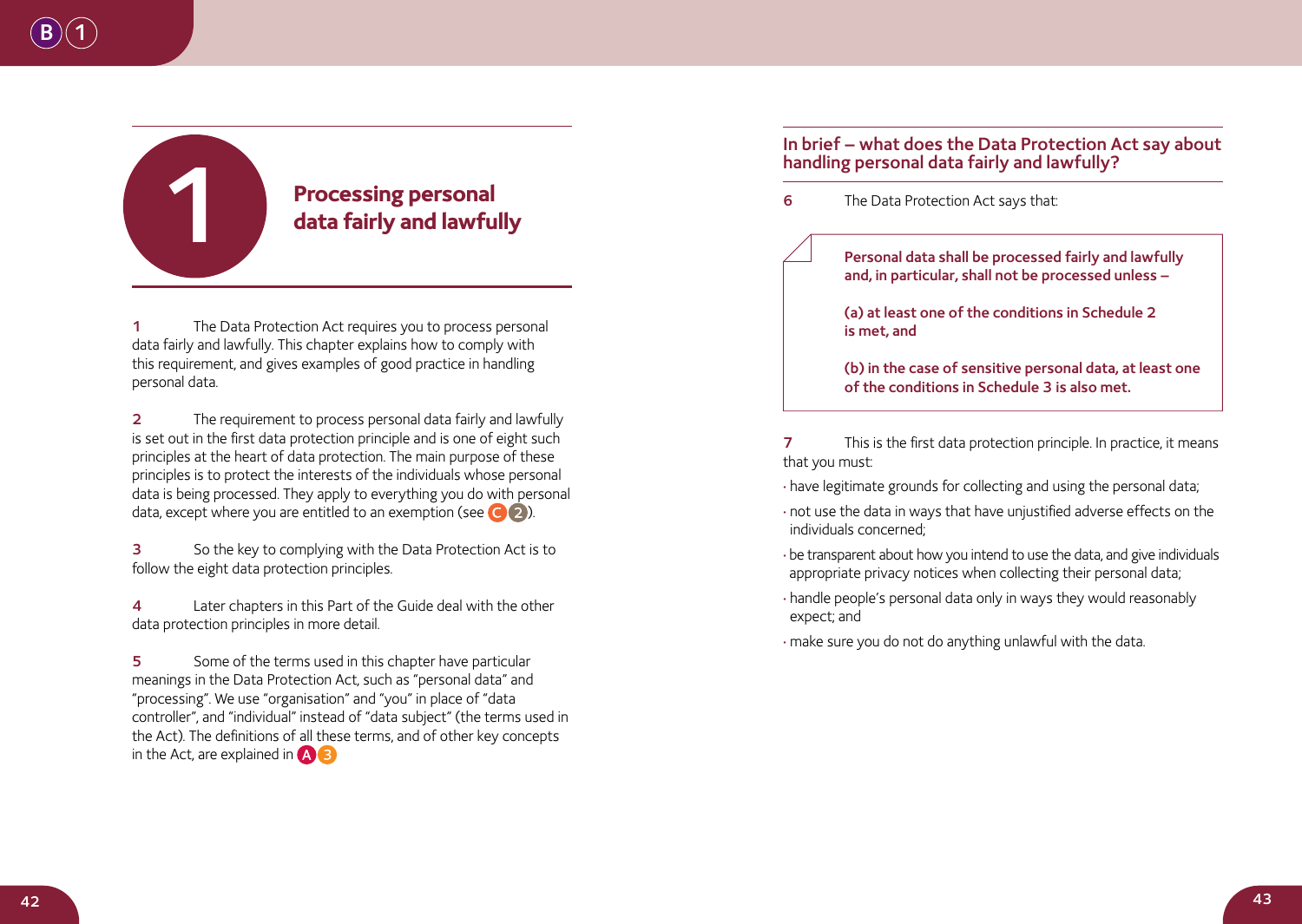## In more detail…

## What are the "conditions for processing"?

8 The conditions set out in Schedules 2 and 3 to the Data Protection Act (referred to in  $\mathbf{B}$  (1) 6) are known as the "conditions for processing". Organisations processing personal data need to be able to satisfy one or more of these conditions. This will not, on its own, guarantee that the processing is fair and lawful – fairness and lawfulness must still be looked at separately.

9 The conditions for processing are more exacting when sensitive personal data is involved, such as information about an individual's health or criminal record.

10 You can find a list of the conditions for processing in  $\mathbf{B} \mathbf{Q}$ , with an explanation of what they mean in practice.

#### What does fair processing mean?

11 Processing personal data must above all else be fair, as well as satisfying the relevant conditions for processing. "Processing" broadly means collecting, using, disclosing, retaining or disposing of personal data, and if any aspect of processing is unfair, there will be a breach of the first data protection principle – even if you can show that you have met one or more of the conditions for processing.

12 Fairness generally requires you to be transparent – clear and open with individuals about how their information will be used. Transparency is always important, but especially so in situations where individuals have a choice about whether they wish to enter into a relationship with you. If individuals know at the outset what their information will be used for, they will be able to make an informed decision about whether to enter into a relationship, or perhaps to try to renegotiate the terms of that relationship. Assessing whether information is being processed fairly depends partly on how it is obtained. In particular, if anyone is deceived or misled when the information is obtained, then this is unlikely to be fair.

13 The Data Protection Act says that information should be treated as being obtained fairly if it is provided by a person who is legally authorised, or required, to provide it.

#### Example

Personal data will be obtained fairly by the tax authorities if it is obtained from an employer who is under a legal duty to provide details of an employee's pay, whether or not the employee consents to, or is aware of, this.

14 However, to assess whether or not personal data is processed fairly, you must consider more generally how it affects the interests of the people concerned – as a group and individually. If the information has been obtained and used fairly in relation to most of the people it relates to but unfairly in relation to one individual, there will be a breach of the first data protection principle.

15 Personal data may sometimes be used in a manner that causes some detriment to (negatively affects) an individual without this necessarily being unfair. What matters is whether or not such detriment is justified.

#### Example

Where personal data is collected to assess tax liability or to impose a fine for breaking the speed limit, the information is being used in a way that may cause detriment to the individuals concerned, but the proper use of personal data for these purposes will not be unfair.

16 Some organisations share personal data with other organisations. For example, charities working in the same field may wish to use or share supporters' information to allow reciprocal mailings. Some companies even trade in personal data, selling or renting the information. The individuals concerned must still be treated fairly. They should be told that their information may be shared, so they can choose whether or not to enter into a relationship with the organisation sharing it.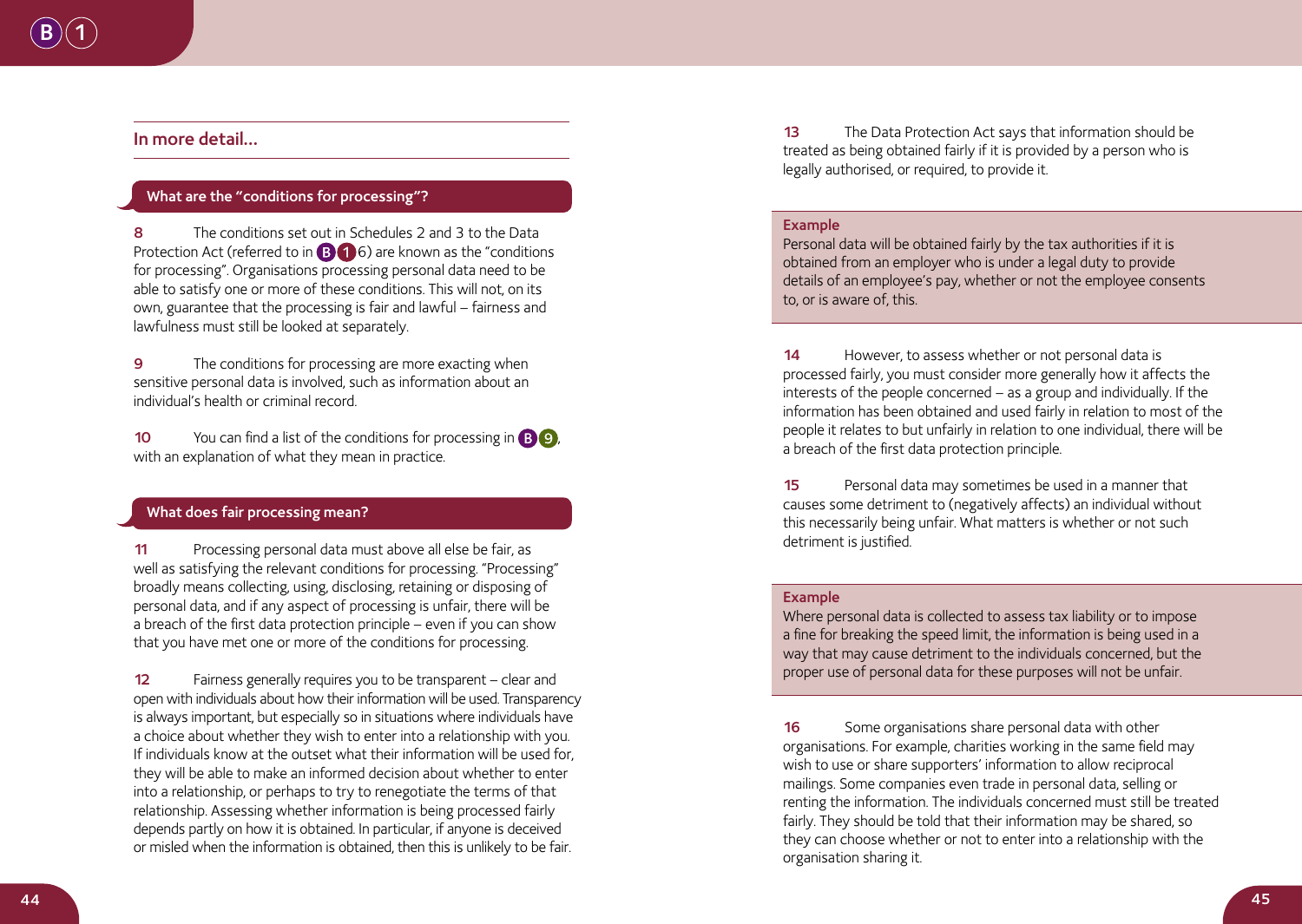

- 17 Why and how personal data is collected and used will be relevant in assessing fairness. Fairness requires you to:
- be open and honest about your identity;
- tell people how you intend to use any personal data you collect about them (unless this is obvious);
- usually handle their personal data only in ways they would reasonably expect; and
- above all, not use their information in ways that unjustifiably have a negative effect on them.

## Is it possible to use or disclose personal data for a new purpose?

18 It depends on whether it would be fair to do so. You should explain why you want to use an individual's personal data at the outset, based on your intentions at the time you collect it. If over time you devise new ways of using that information, perhaps because of changes in technology, you will be able to use their personal data for the new purpose if it is fair to do so.

#### Example

A mail-order book and record seller has had some customers for many years and has regularly sent them catalogues of books and records. After a while the company also started selling audio tapes, CDs and DVDs. It is likely to be fair to start sending catalogues advertising DVDs to long-established customers, who are unlikely to be surprised that the company has diversified. However, customers are less likely to consider it reasonable if the company uses the interests they have shown by their purchases to promote another company's themed holidays (for example, holidays in Salzburg for opera buffs). Passing details of customers and their interests to other companies for marketing is likely to be unfair unless they have agreed to this.

#### Example

A bank records information about some of the individuals who are shareholders of its corporate account holders. It collects and holds this information to comply with its duties under anti-money laundering regulations. Unless the bank had obtained their prior consent, it would be unfair to use this information to send marketing material to the individuals concerned inviting them to open personal accounts with the bank.

19 As you develop the goods and services you offer, you should think about whether your customers are likely to reasonably expect you to use their personal data to offer them these products. If you are unsure about this, you should explain your intentions and, at the very least, give your existing customers an easy way to opt out. If you intend to make a significant change, such as proposing to disclose customer information to others, you will usually need to get your customers' consent.

#### Is it ever acceptable to disclose personal data to other organisations for them to use for their own purposes?

20 It depends. You may be approached by a third party seeking personal data about one of your employees or customers. For example, the police may want information in connection with an investigation, or an individual may want information to pursue legal action. In such cases, you may choose to disclose the information if the conditions of a relevant exemption are satisfied (see  $\bigcirc$  2).

21 Unless one of these specific exemptions applies, individuals should generally be able to choose whether or not their personal data is disclosed to another organisation. If your intention to disclose information in this way was not made absolutely clear at the outset, at a time when the individual had the option not to proceed in their business relationship with you, then you will usually have to get the individual's consent before making such disclosures.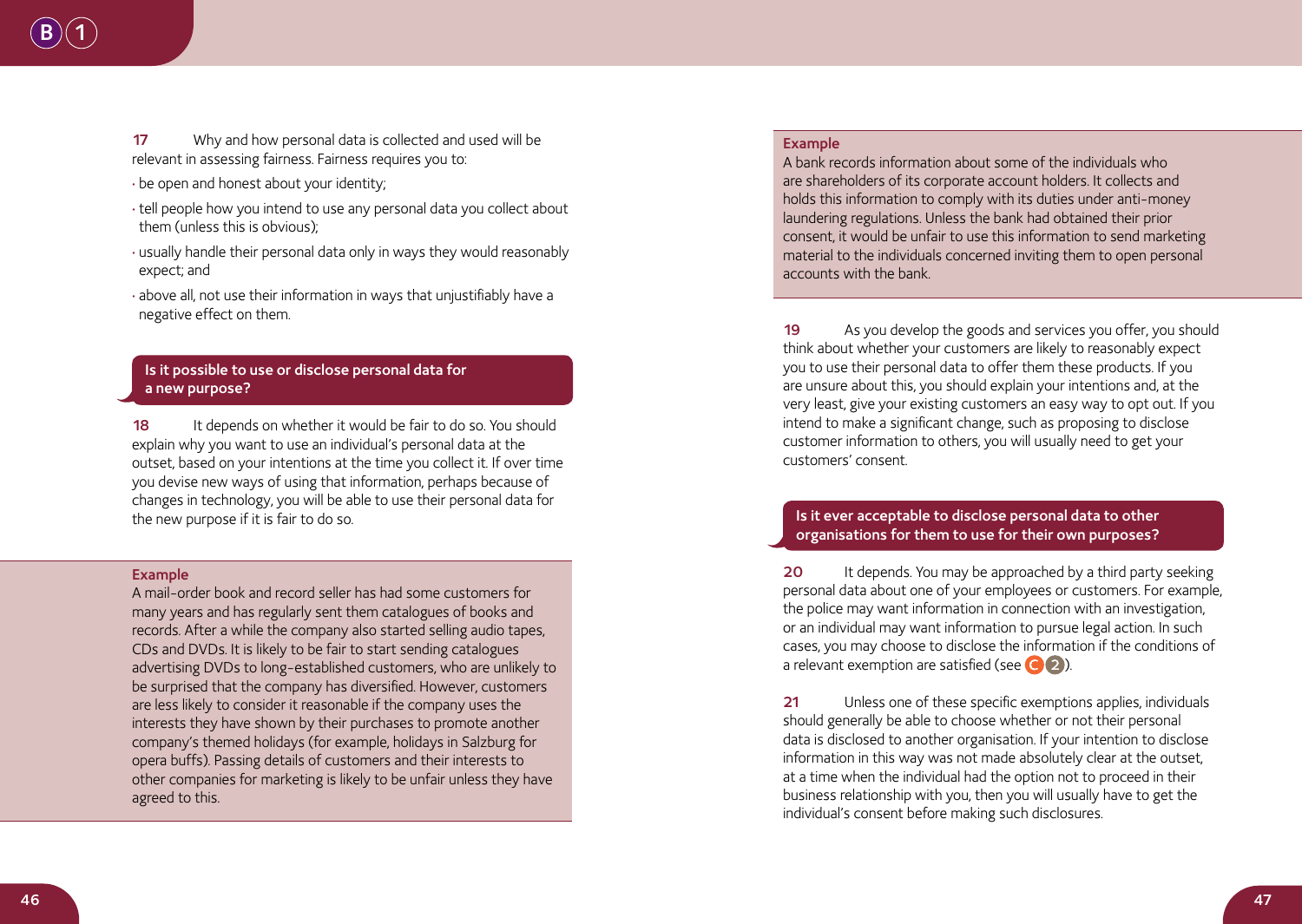

22 A decision to share personal data with another organisation does not take away your duty to treat individuals fairly. So before sharing personal data, you should consider carefully what the recipient will do with it, and what the effect on individuals is likely to be. It is good practice to obtain an assurance about this, for example in the form of a written contract.

#### What about disclosures that are in the best interests of the individual concerned?

23 In some circumstances disclosure to another organisation may be justified in the individual's best interests but where none of the statutory exemptions apply.

#### Example

A representative of a utility company calls at a property to cut off the electricity or gas. He finds that the property has been burgled and is not secure. The householder is out (and cannot be contacted). He therefore telephones the police. This is likely to involve disclosing the fact that the householder's electricity or gas is being cut off for non-payment. In such circumstances, it is reasonable to assume that, even if the householder may be embarrassed that others will know they have not paid their bills, they would be concerned about the burglary and about the protection of their property.

24 However, such circumstances will be exceptional and will only arise where you have good reasons to believe that disclosure is justified. It is not acceptable to seek to justify disclosing customer information without consent to another organisation for marketing on the grounds that it is in the interests of customers to receive useful offers.

#### What about "privacy notices"?

25 The Data Protection Act does not define fair processing. But it does say that, unless a relevant exemption applies, personal data will be processed fairly only if certain information is given to the individual or individuals concerned. It is clear that the law gives organisations some discretion in how they provide fair processing information – ranging from actively communicating it to making it readily available.

26 The oral or written statement that individuals are given when information about them is collected is often called a "fair processing notice", although our recent guidance uses "privacy notice" instead. However, it is probably helpful to avoid technical language altogether. Some of the most accessible notices for the public use phrasing such as "how we use your information".

27 In general terms, a privacy notice should state:

- your identity and, if you are not based in the UK, the identity of your nominated UK representative;
- the purpose or purposes for which you intend to process the information; and
- any extra information you need to give individuals in the circumstances to enable you to process the information fairly.

28 The last of these requirements is vague. However, because the Data Protection Act covers all sorts of processing, it is hard to be prescriptive. When deciding whether you should give any other information in the interests of fairness, you have to take into account the nature of the personal data and what the individuals concerned are likely to expect. For example, if you intend to disclose information to another organisation, fairness requires that you tell the individuals concerned unless they are likely to expect such disclosures. It is also good practice to tell people how they can access the information you hold about them, as this may help them spot inaccuracies or omissions in their records.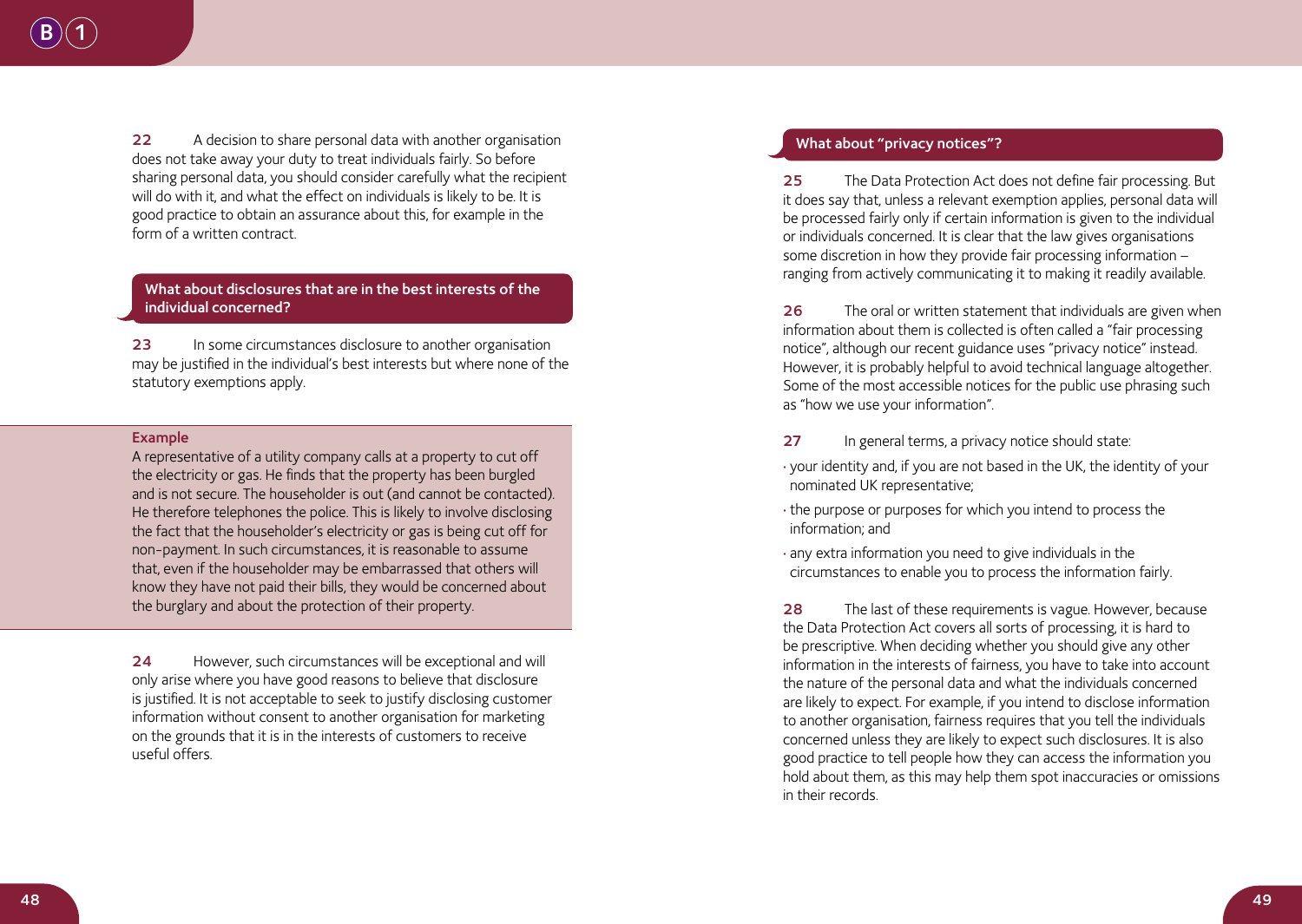

- 29 When deciding how to draft and communicate a privacy notice, try to put yourself in the position of the people you are collecting information about. Ask yourself:
- do they already know who is collecting the information and what it will be used for?
- is there anything they would find deceptive, misleading, unexpected or objectionable?
- $\cdot$  are the consequences of providing the information, or not providing it. clear to them?

30 We have issued a "Privacy Notices Code of Practice" to help organisations draft clear privacy notices and to ensure they collect information about people fairly and transparently. The Code explains that the duty to give a privacy notice is strongest when the information is likely to be used in an unexpected, objectionable or controversial way, or when the information is confidential or particularly sensitive. It also says there is no point telling people the obvious when it is already clear what their information will be used for.

#### Example

When an individual enters into a mobile phone contract, they know the mobile phone company will keep their name and address details for billing purposes. This does not need to be spelt out. However, if the company wants to use the information for another purpose, perhaps to enable a sister company to make holiday offers, then this would not be obvious to the individual customer and should be explained to them.

## What is meant by "lawful"?

31 This is another term that the Data Protection Act does not define. However, "lawful" refers to statute and to common law, whether criminal or civil. An unlawful act may be committed by a public or private-sector organisation.

32 If processing personal data involves committing a criminal offence, the processing will obviously be unlawful. However, processing may also be unlawful if it results in:

- a breach of a duty of confidence. Such a duty may be stated, or it may be implied by the content of the information or because it was collected in circumstances where confidentiality is expected – medical or banking information, for example;
- your organisation exceeding its legal powers or exercising those powers improperly;
- an infringement of copyright;
- a breach of an enforceable contractual agreement;
- a breach of industry-specific legislation or regulations;
- a breach of the Human Rights Act 1998. The Act implements the European Convention on Human Rights which, among other things, gives individuals the right to respect for private and family life, home and correspondence.

33 However, although processing personal data in breach of copyright (for example) will involve unlawful processing, this does not mean that the ICO will pursue allegations of breach of copyright (or any other law) as this would go beyond the remit of the Data Protection Act. Many areas of law are complex, and the ICO is not and cannot be expected to be expert in all of them.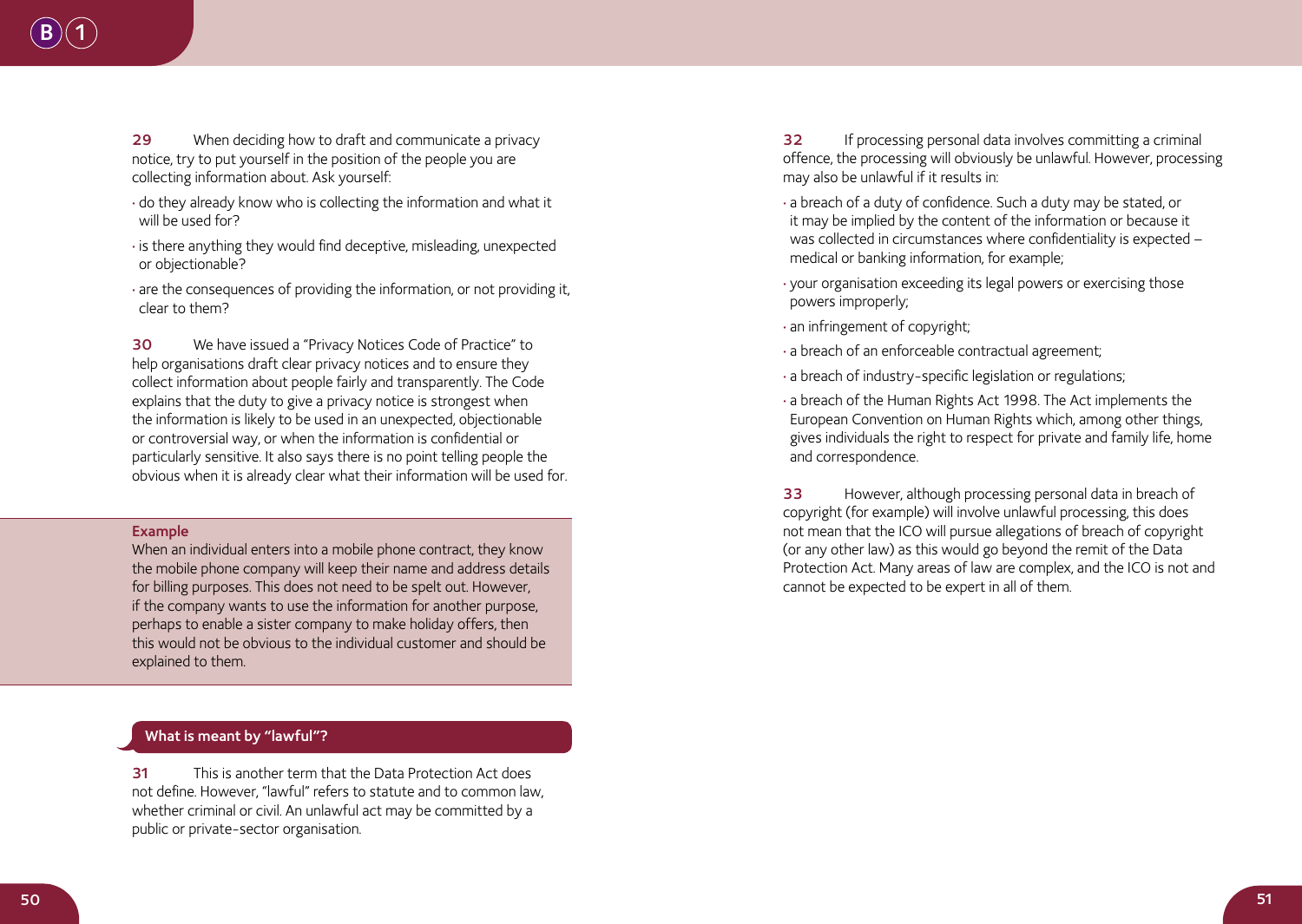

# **personal data for specified purposes**

Other chapters of this Guide explain that you may only process personal data if you have a legitimate basis for doing so (see  $\mathbf{B}(\mathbf{9})$ ), and that any processing must be fair and lawful (see **BC**). This chapter explains the Data Protection Act's additional requirement that you specify the purpose or purposes for which you obtain personal data, and that anything you do with the data must be compatible with this (or, as the Data Protection Act says, "not … in any manner incompatible" with it).

2 Some of the terms used in this chapter have particular meanings in the Data Protection Act, such as "personal data" and "processing". We use "organisation" and "you" in place of "data controller", and "individual" instead of "data subject" (the terms used in the Act). The definitions of all these terms, and of other key concepts in the Act, are explained in  $\bigcirc$   $\bigcirc$ 

In brief – what does the Data Protection Act say about specifying the purposes for which personal data is processed?

3 The Data Protection Act says that:

Personal data shall be obtained only for one or more specified and lawful purposes, and shall not be further processed in any manner incompatible with that purpose or those purposes.

4 This requirement (the second data protection principle) aims to ensure that organisations are open about their reasons for obtaining personal data, and that what they do with the information is in line with the reasonable expectations of the individuals concerned.

5 There are clear links with other data protection principles – in particular the first principle, which requires personal data to be processed fairly and lawfully. If you obtain personal data for an unlawful purpose, for example, you will be in breach of both the first data protection principle and this one (see  $\mathbf{B}$   $\mathbf{O}$  31 –  $\mathbf{B}$   $\mathbf{O}$  33). However, if you comply with your obligations under the other data protection principles, you are also likely to comply with this principle, or at least you will not do anything that harms individuals.

6 In practice, the second data protection principle means that you must:

- be clear from the outset about why you are collecting personal data and what you intend to do with it;
- comply with the Act's fair processing requirements including the duty to give privacy notices to individuals when collecting their personal data;
- comply with what the Act says about notifying the Information Commissioner (see  $\bigcirc$  16 –  $\bigcirc$  12); and
- ensure that if you wish to use or disclose the personal data for any purpose that is additional to or different from the originally specified purpose, the new use or disclosure is fair.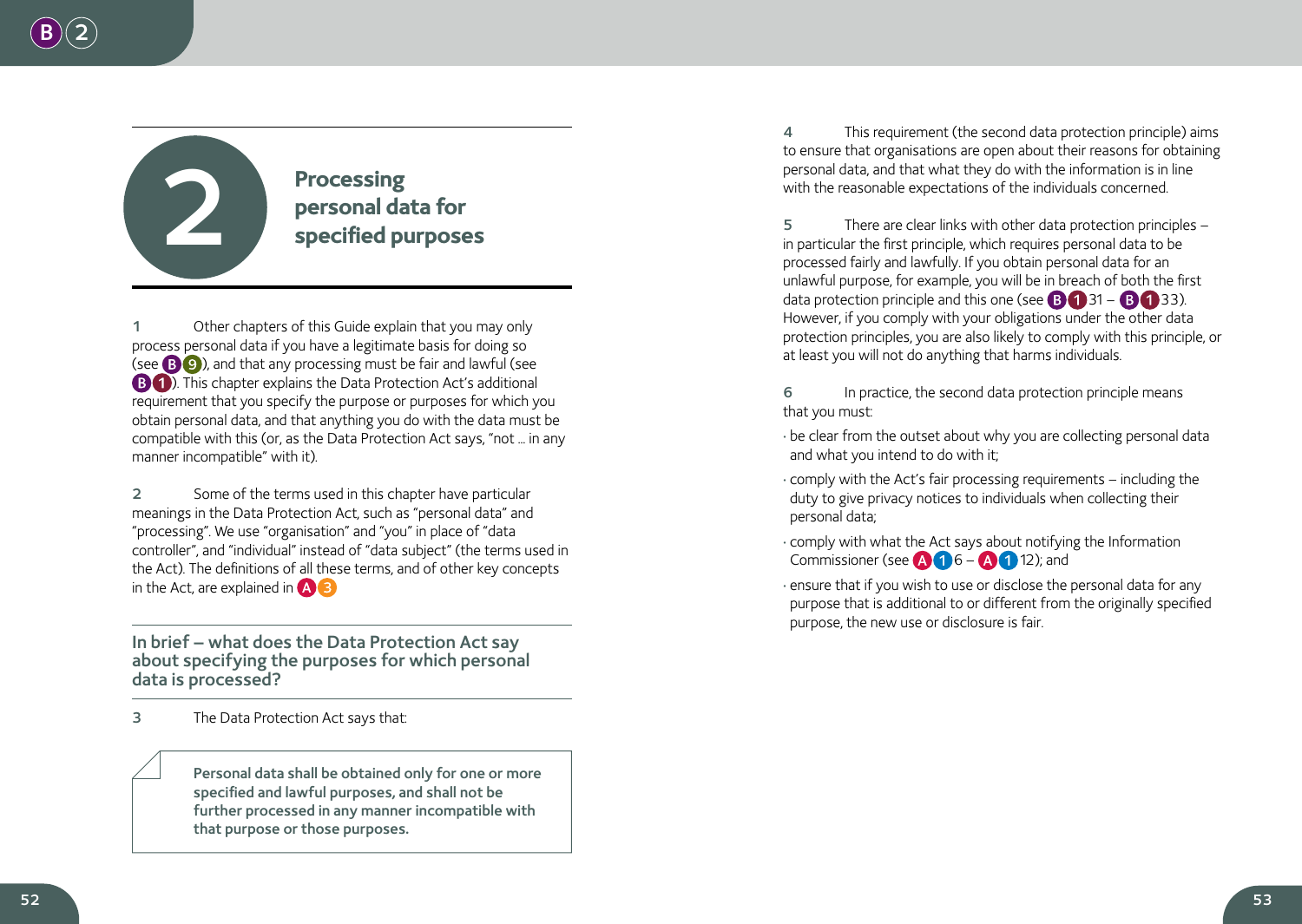## In more detail…

Why do I need to specify the purpose (or purposes) for which personal data is to be processed?

7 You need to be clear about the purpose or purposes for which you hold personal data so that you can then ensure that you process the data in a way that is compatible with your original purpose or purposes (or "not incompatible", as the Data Protection Act says). Specifying those purposes at the outset is likely to help you avoid the possibility of "function creep". It should also help you decide what information to give individuals to comply with the Act's fair processing requirements.

#### How should I specify the relevant purpose (or purposes)?

8 If you make sure that you process personal data in accordance with the other data protection principles, and that you have notified the Information Commissioner if you need to do so, you are likely to comply with the requirement to "specify" without doing anything more. Nevertheless, the Act says that there are two ways in particular in which you can specify the relevant purposes:

- in a "privacy notice" given to individuals at the time their personal data is collected (see  $\mathbf{B}$  25 –  $\mathbf{B}$  1 30); or
- in a notification given to the Information Commissioner.

9 In reality, of course, members of the public do not check your ICO notification entry very often, and you can inform people more effectively by sending them good privacy notices than just by notifying the Information Commissioner. You should also remember that whatever you tell people, and whatever you notify to the Information Commissioner, this cannot make fundamentally unfair processing fair.

10 Where your organisation is exempt from notification, and processes personal data only for an obvious purpose (and therefore does not need to give a privacy notice), the "specified purpose" should be taken to be the obvious purpose.

#### Example

A not-for-profit chess club only uses personal data to organise a chess league for its members. The club is exempt from notification, and the purpose for which it processes the information is so obvious that it does not need to give privacy notices to its members. The specified purpose of processing should be taken to be the organisation of a members' chess league.

## Once personal data has been obtained for a specified purpose, can it then be used for other purposes?

11 The Data Protection Act does not prohibit this, but it does place a limitation on it: the second data protection principle says, in effect, that personal data must not be processed for any purpose that is incompatible with the original purpose or purposes.

## When is one purpose compatible with another?

12 The Act clarifies to some extent what is meant by compatibility – it says that when deciding whether disclosing personal data is compatible with the purpose for which you obtained it, you should bear in mind the purposes for which the information is intended to be used by any person to whom it is disclosed.

13 An additional or different purpose may still be compatible with the original one. Because it can be difficult to distinguish clearly between purposes that are compatible and those that are not, we focus on whether the intended use of the information complies with the Act's fair processing requirements (see  $\mathbf{B}(\cdot)$ ). It would seem odd to conclude that processing personal data breached the Act on the basis of incompatibility if the organisation was using the information fairly.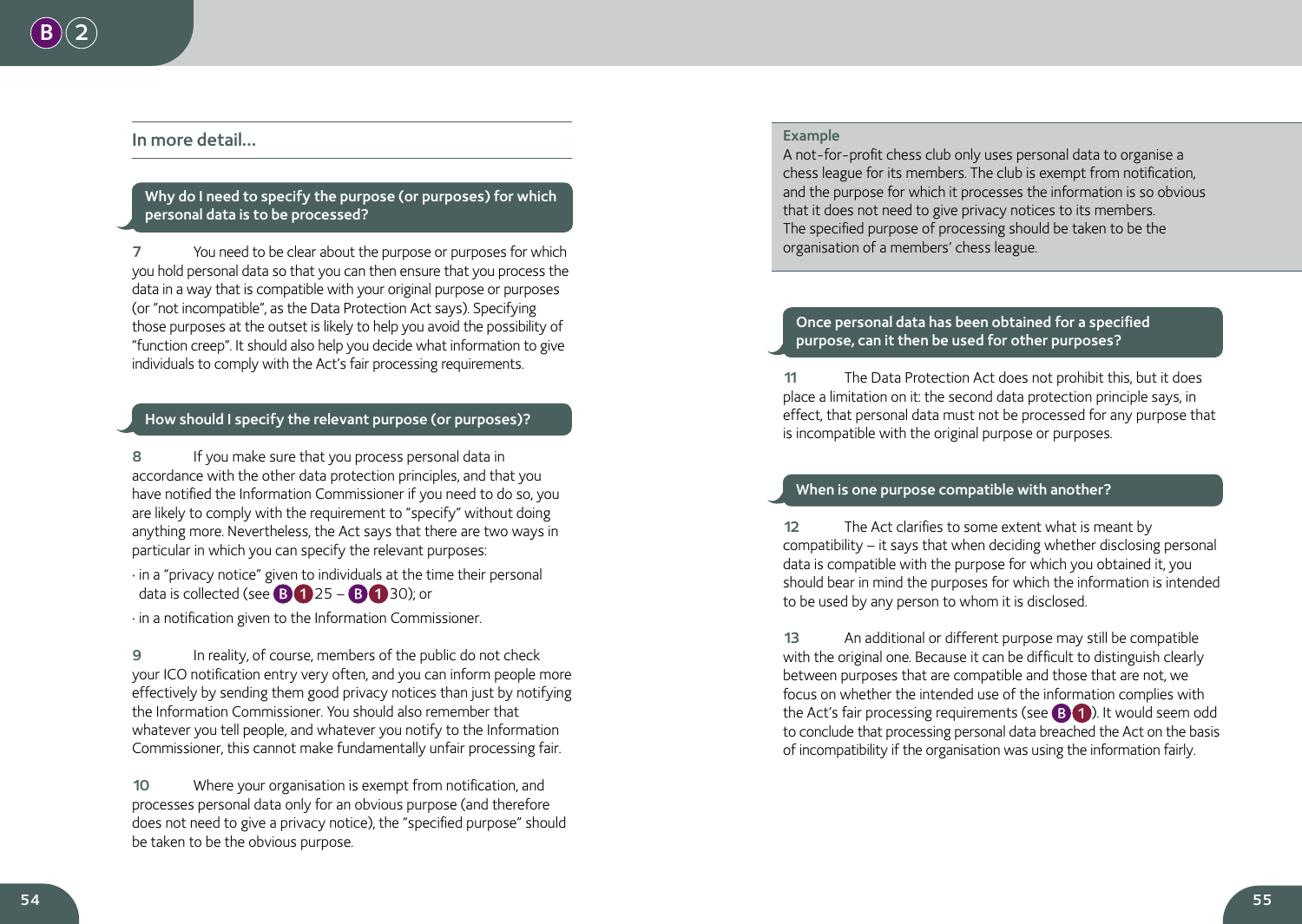14 If you wish to use or disclose personal data for a purpose that was not contemplated at the time of collection (and therefore not specified in a privacy notice), you have to consider whether this will be fair. If using or disclosing the information would be unfair because it would be outside what the individual concerned would reasonably expect, or would have an unjustified adverse effect on them, then you should regard the use or disclosure as incompatible with the purpose you obtained the information for.

#### Example

A GP discloses his patient list to his wife, who runs a travel agency, so that she can offer special holiday deals to patients needing recuperation. Disclosing the information for this purpose would be incompatible with the purposes for which it was obtained.

15 In practice, you often need to get prior consent to use or disclose personal data for a purpose that is additional to, or different from, the purpose you originally obtained it for.

# **Information standards – the amount of personal** 3 **data you may hold**

## Introduction – What do we mean by "information standards"?

- 1 As well as creating a framework for collecting and using personal data, the Data Protection Act sets standards that personal data must meet before you can use it. The standards are that personal data should be:
- adequate, relevant and not excessive;
- accurate and, where necessary, kept up to date; and
- kept for no longer than necessary.

2 The next three chapters of the Guide look at each of these standards. Using examples, they show what each of the standards means in practice and tackle some common questions and areas of uncertainty.

3 There are clear links between the three standards (the third, fourth and fifth data protection principles) and you need to be aware of how they connect. For example, if you don't update information when circumstances change, information that was originally adequate becomes inadequate. If information is kept for longer than necessary, it may be irrelevant and excessive.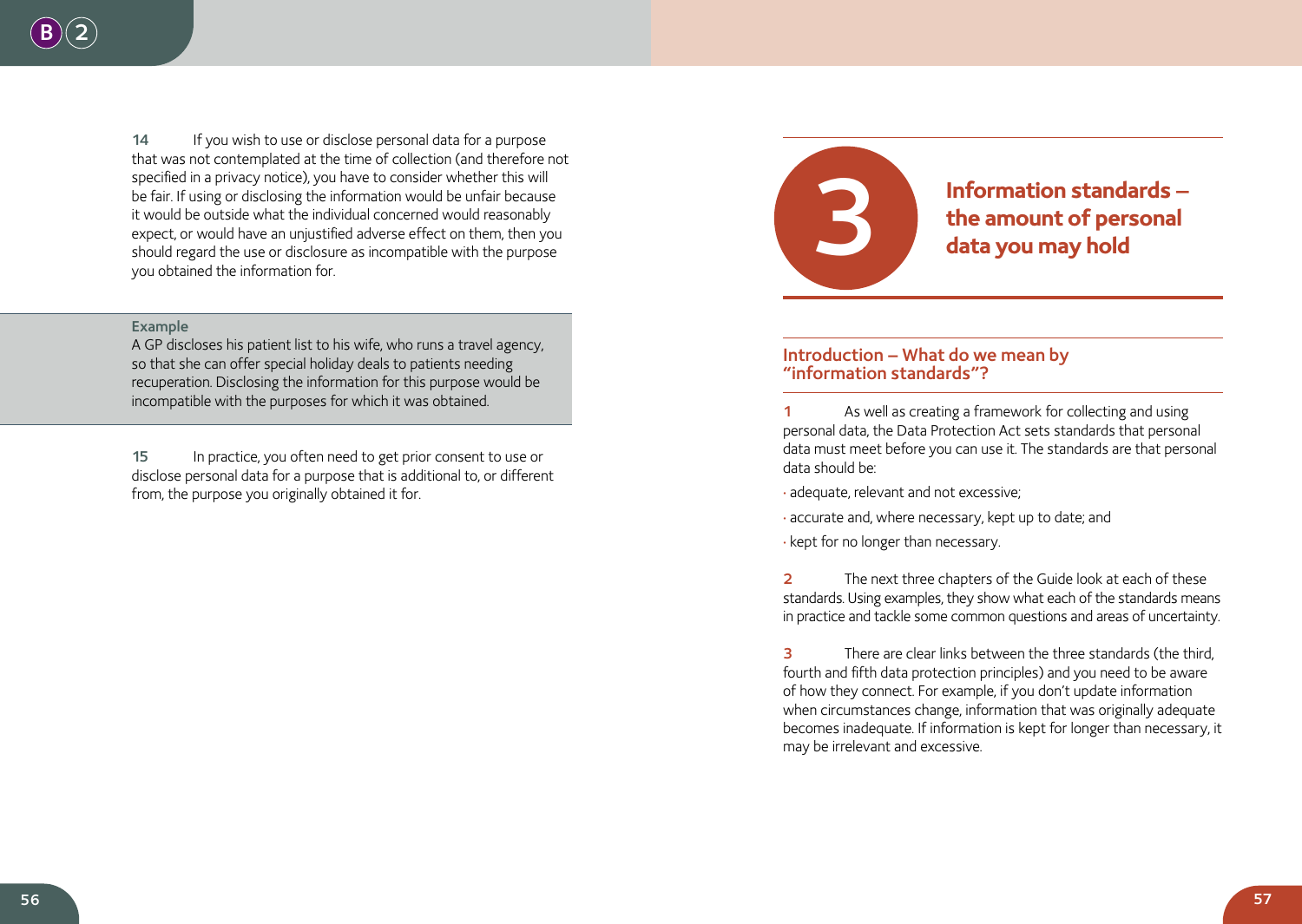

In most cases, deleting or adding items of personal data should ensure that the information you hold complies with all three standards. However, you must check the quality of the information you hold before you use it. From then on, you should regularly review the information to identify when you need to do things like correct inaccurate records, remove irrelevant ones and update out-of-date ones. You may not always be able to check the quality of every record you hold, but you should at least be able to check a sample.

5 In checking that the personal data you hold meets the information standards, you should consider:

- the number of individuals whose personal data you hold;
- the nature of the information;
- what you use it for, and how you use it;
- the way you obtained it;
- how long you hold it for; and
- the possible consequences for the individuals concerned of retaining or deleting the information.

6 Some of the terms used in this chapter have particular meanings in the Data Protection Act, such as "personal data" and "processing". We use "organisation" and "you" in place of "data controller", and "individual" instead of "data subject" (the terms used in the Act). The definitions of all these terms, and of other key concepts in the Act, are explained in  $\bigcirc$   $\bigcirc$ 

## In brief – What does the Data Protection Act say about the amount of personal data you may hold?

7 The Act says that:

Personal data shall be adequate, relevant and not excessive in relation to the purpose or purposes for which they are processed.

- 8 This is the third data protection principle. In practice, it means you should ensure that:
- you hold personal data about an individual that is sufficient for the purpose you are holding it for in relation to that individual; and
- you do not hold more information than you need for that purpose.

9 So you should identify the minimum amount of personal data you need to properly fulfil your purpose. You should hold that much information, but no more. This is part of the practice known as "data minimisation".

## In more detail…

## What is meant by "adequate, relevant and not excessive"?

10 The Data Protection Act does not define these words. Clearly, though, they need to be considered:

- in the context of the purpose for which you are holding the personal data; and
- separately for each individual you hold information about (or for each group of individuals where the individuals in the group share relevant characteristics).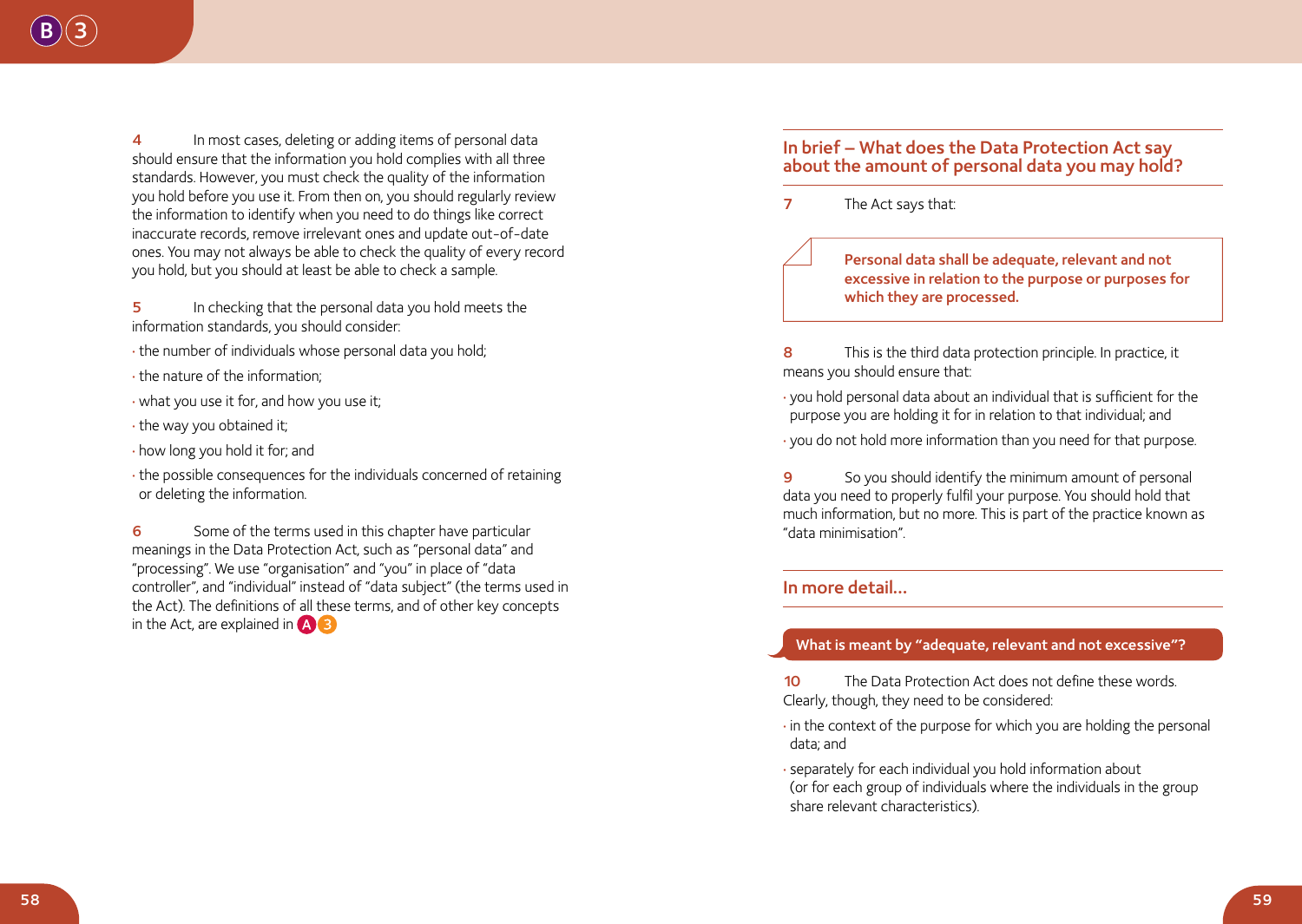11 So, to assess whether you are holding the right amount of personal data, you must first be clear about why you are holding and using it. You should take into account that this may differ from one individual to another.

## When is an organisation holding too much personal data?

12 You should not hold more personal data than you need. Nor should the data you hold include irrelevant details.

#### Example

A debt collection agency is engaged to find a particular debtor. It collects information on several people with a similar name to the debtor. During the enquiry some of these people are discounted. The agency should delete most of their personal data, keeping only the minimum data needed to form a basic record of a person they have removed from their search. It is appropriate to keep this small amount of information so that these people are not contacted again about debts which do not belong to them.

13 Where sensitive personal data is concerned, it is particularly important to make sure you collect or retain only the minimum amount of information you need.

14 If you need to hold particular information about certain individuals only, you should collect it just for those individuals – the information is likely to be excessive and irrelevant in relation to other people.

#### Example

A recruitment agency places workers in a variety of jobs. It sends applicants a general questionnaire, which includes specific questions about health conditions that are only relevant to particular manual occupations. It would be irrelevant and excessive to obtain such information from an individual who was applying for an office job.

#### Example

An employer holds details of the blood groups of all its employees. Some of them do hazardous work and the information is needed in case of accident. For the rest of the workforce, though, such information is likely to be irrelevant and excessive.

15 You should not hold personal data on the off-chance that it might be useful in the future. However, it is permissible to hold information for a foreseeable event that may never occur, as in the above example about blood groups.

## When is an organisation holding insufficient personal data?

16 Personal data should not be processed if it is insufficient for its intended purpose.

#### Example

A CCTV system is installed to identify individuals entering and leaving a building. However, the quality of the CCTV images is so poor that identification is difficult. This undermines the purpose for which the CCTV system was installed.

17 In some circumstances you may need to collect more personal data than you had originally anticipated using, so that you have enough information for the purpose in question.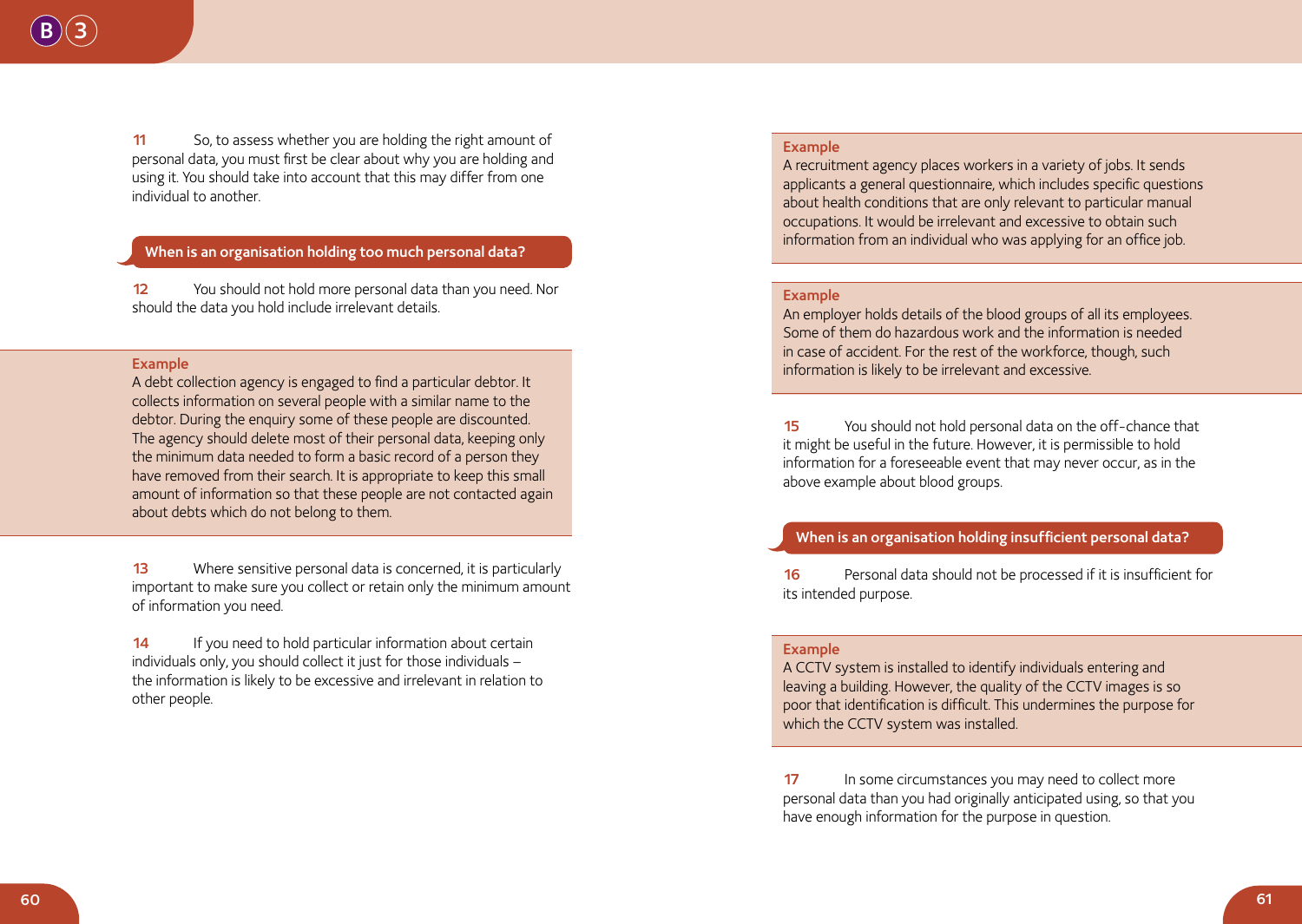#### Example

A group of individuals set up a club. At the outset the club has only a handful of members, who all know each other, and the club's activities are administered using only basic information about the members' names and email addresses. The club proves to be very popular and its membership grows rapidly. It becomes necessary to collect additional information about members so that the club can identify them properly, and so that it can keep track of their membership status, subscription payments etc.

#### What about the adequacy and relevance of opinions?

18 Issues about the accuracy of opinions are considered in **B.** 4. The Data Protection Act does not give individuals the right to demand that you delete an opinion about them from your records because they believe it is based on irrelevant information, or has not taken account of information they think is important. However, the record of an opinion (or of the context it is held in) should contain enough information to enable a reader to interpret it correctly. For example, it should state the date and the author's name and position. If an opinion is likely to be controversial or very sensitive, or if it will have a significant impact when used or disclosed, it is even more important to state the circumstances or the evidence it is based on. If a record contains an opinion that summarises more detailed records held elsewhere, this should be made clear.

#### Example

A GP's record may hold only a letter from a consultant and it will be the hospital file that contains greater detail. In this case, the record of the consultant's opinion should contain enough information to enable the more detailed records to be traced.

**Information standards – keeping personal data<br>accurate and up to date** 

1 The previous chapter introduced the three information standards established by the Data Protection Act, and considered the first of those standards in detail. This chapter looks at the second of those standards – the accuracy of personal data.

2 Some of the terms used in this chapter have particular meanings in the Data Protection Act, such as "personal data" and "processing". We use "organisation" and "you" in place of "data controller", and "individual" instead of "data subject" (the terms used in the Act). The definitions of all these terms, and of other key concepts in the Act, are explained in  $\left(\begin{matrix}A & B\end{matrix}\right)$ 

## In brief – What does the Data Protection Act say about accuracy and updating?

3 The Act says that:

Personal data shall be accurate and, where necessary, kept up to date.

4 This is the fourth data protection principle. It is also one of the three information standards described in the previous chapter. Although this principle sounds straightforward, the law recognises that it may not be practical to double-check the accuracy of every item of personal data you receive. So the Act makes special provision about the accuracy of information that individuals provide about themselves, or that is obtained from third parties.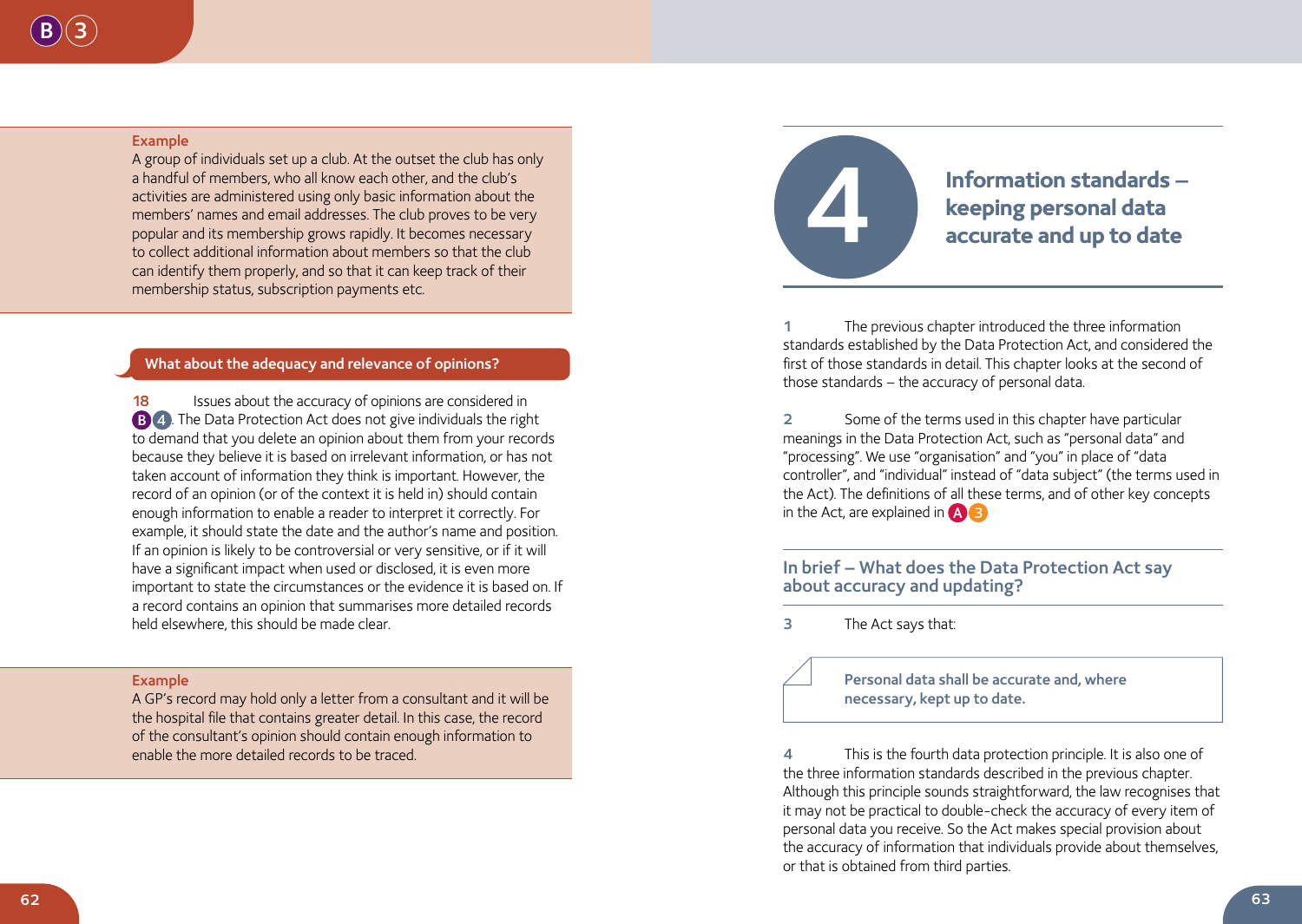

- 5 To comply with these provisions you should:
- take reasonable steps to ensure the accuracy of any personal data you obtain;
- ensure that the source of any personal data is clear;
- carefully consider any challenges to the accuracy of information; and
- consider whether it is necessary to update the information.

## In more detail…

#### When is personal data "accurate" or "inaccurate"?

6 The Data Protection Act does not define the word "accurate", but it does say that personal data is inaccurate if it is incorrect or misleading as to any matter of fact. It will usually be obvious whether information is accurate or not. For example, if an individual has moved house from Chester to Wilmslow, a record showing that he currently lives in Chester is obviously inaccurate. But a record showing that he once lived in Chester remains accurate, even though he no longer lives there. You must always be clear about what a record is intended to show.

#### Example

A journalist builds up a profile of a particular public figure. This includes information derived from rumours circulating on the internet that the individual was once arrested on suspicion of dangerous driving. If the journalist records that the individual was arrested, without qualifying this, he or she is asserting this as an accurate fact. However, if it is clear that the journalist is recording rumours, the record is accurate – the journalist is not asserting that the individual was arrested for this offence.

#### Example

The Post Office Address File (PAF) contains UK property postal addresses. It is structured to reflect the way the Royal Mail delivers post. So it is common for someone to have a postal address linked to a town in one county (eg Stoke-on-Trent in Staffordshire) even if they actually live in another county (eg Cheshire) and pay council tax to that council. The PAF file is not intended to accurately reflect county boundaries.

#### What about records of mistakes?

7 There is often confusion about whether it is appropriate to keep records of things that happened which should not have happened. Individuals understandably don't want their records to be tarnished by, for example, a penalty or other charge that was later cancelled or refunded. However, the organisation may legitimately wish its records to accurately reflect what actually happened – in this example, that a charge was imposed, and later cancelled or refunded. Keeping a record of a mistake and its correction might also be in the individual's interests.

#### Example

A mis-diagnosis of a medical condition continues to be held as part of a patient's medical records even after the diagnosis is corrected, because it is relevant for the purpose of explaining treatment given to the patient, or to additional health problems.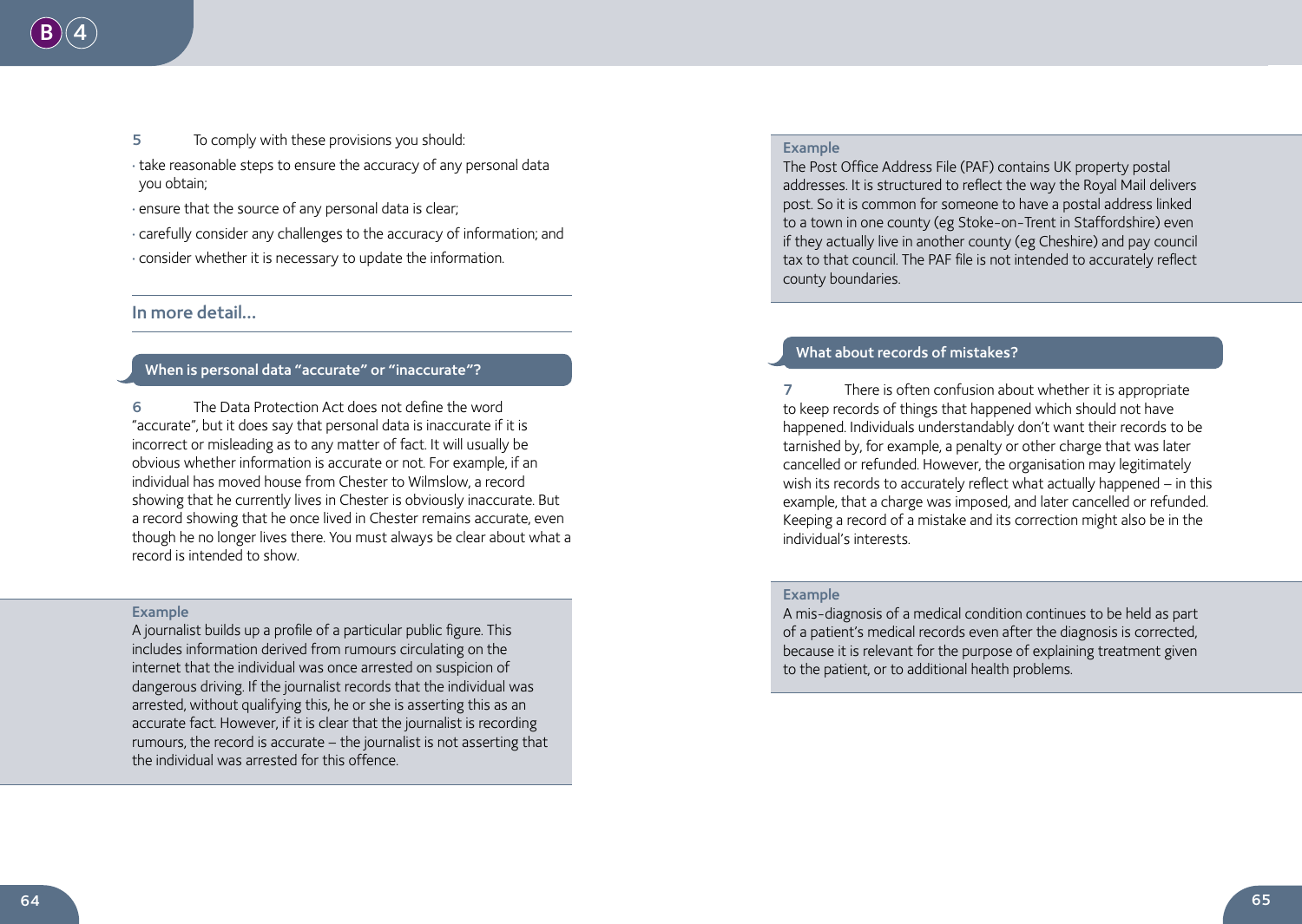8 It is acceptable to keep records of events that happened in error, provided those records are not misleading about the facts. You may need to add a note to a record to clarify that a mistake happened.

#### Example

An individual finds that, because of an error, their account with their existing energy supplier has been closed and an account opened with a new supplier. Understandably aggrieved, they believe the original account should be reinstated and no record kept of the unauthorised transfer. Although this reaction is understandable, if their existing supplier did close their account, and another supplier opened a new account, then records reflecting what actually happened will be accurate. In such cases it makes sense to ensure that the record clearly shows that an error occurred.

#### Example

An individual is dismissed for alleged misconduct. An Employment Tribunal finds that the dismissal was unfair and the individual is reinstated. The individual demands that the employer deletes all references to misconduct. However, the record of the dismissal is accurate. The Tribunal's decision was that the employee should not have been dismissed on those grounds. The employer should ensure its records reflect this.

#### Does personal data always have to be up to date?

9 This depends on what the information is used for. If the information is used for a purpose that relies on it remaining current, it should be kept up to date. For example, your employee payroll records should be updated when there is a pay rise. Similarly, records should be updated for customers' changes of address so that goods are delivered to the correct location.

10 In other circumstances, it will be equally obvious when information does not need to be updated.

#### Example

An individual places a one-off order with an organisation. The organisation will probably have good reason to retain a record of the order for a certain period for accounting reasons and because of possible complaints. However, this does not mean that it has to regularly check that the customer is still living at the same address.

11 Also, where information is held only for statistical, historical or other research reasons, updating the information might even defeat the purpose of holding it.

#### How does the general rule that information must be accurate apply to information I compile?

12 Where you use your own resources to compile personal data about an individual, then you must make sure the information is correct. You should take particular care if the information could have serious implications for the individual. If, for example, you give an employee a pay increase on the basis of an annual increment and a performance bonus, then there is no excuse for getting the new salary figure wrong in your payroll records.

The exception to the rule – what does the Act say about information individuals provide about themselves, or which I obtain from third parties?

13 It may be impractical to check the accuracy of personal data someone else provides. In recognition of this, the Act says that even if you are holding inaccurate personal data, you will not be considered to have breached the fourth data protection principle as long as:

- you have accurately recorded information provided by the individual concerned, or by another individual or organisation;
- you have taken reasonable steps in the circumstances to ensure the accuracy of the information; and
- if the individual has challenged the accuracy of the information, this is clear to those accessing it.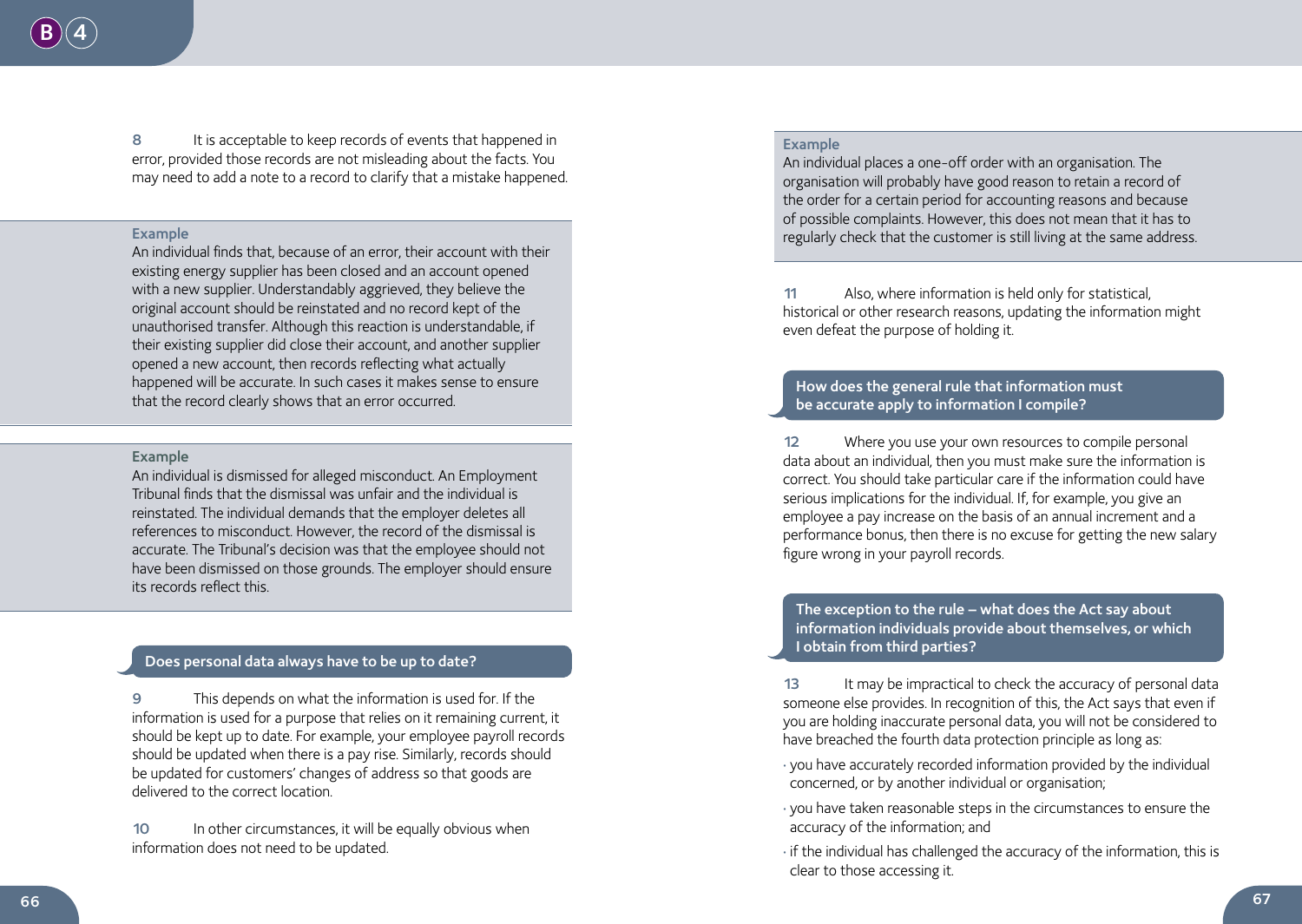# What are "reasonable steps"?

14 This will depend on the circumstances and, in particular, the nature of the personal data and what it will be used for. The more important it is that the personal data is accurate, the greater the effort you should put into ensuring its accuracy. So if you will be using the data in making decisions that may significantly affect the individual concerned or others, you will need to put more effort into ensuring accuracy. This may mean you have to get independent confirmation that the data is accurate. For example, most employers will only need to check the precise details of job applicants' education, qualifications and work experience if it is essential for that particular role, when they would need to obtain authoritative verification.

#### Example

An organisation recruiting a driver will want proof that the individuals they interview are entitled to drive the type of vehicle involved. The fact that an applicant states in his work history that he worked as a Father Christmas in a department store 20 years ago will not need to be checked for this particular job.

15 If your information source is someone you know to be reliable, or is a well-known organisation, it will usually be reasonable to assume that they have given you accurate information. However, in some circumstances you will need to double-check – for example if inaccurate information could have serious consequences, or if common sense suggests there may be a mistake.

#### Example

A business that is closing down recommends a member of staff to another organisation. Assuming the two employers know each other, it may be reasonable for the organisation to whom the recommendation is made to accept assurances about the individual's work experience at face value. However, if a particular skill or qualification is needed for the new job role, the organisation would need to make appropriate checks.

#### Example

An individual sends an email to her mobile phone company requesting that it changes its records about her willingness to receive marketing material. The company amends its records accordingly without making any checks. However, when the customer emails again asking the company to send her bills to a new address, they carry out additional security checks before making the requested change.

# What happens when individuals challenge the accuracy of information held about them?

16 If this happens, you should consider whether the information is accurate and, if it is not, you should delete or correct it. Sometimes the individual may be able to provide convincing documentary evidence that, for example, a date of birth has been recorded incorrectly. In other circumstances, you may need to make some checks yourself.

#### Example

When an individual tells a credit reference agency its record of a particular account is wrong, the agency will usually have to contact the lender concerned to confirm that the record is accurate. If the lender satisfies the credit reference agency that the record is correct then the agency can retain it. However, if the agency is not satisfied that the record is accurate, it should amend or remove it. The credit reference agency will mark the record as being in dispute while the lender looks into the matter but it must tell the individual whether it has amended or removed the record within 28 days of receiving the challenge.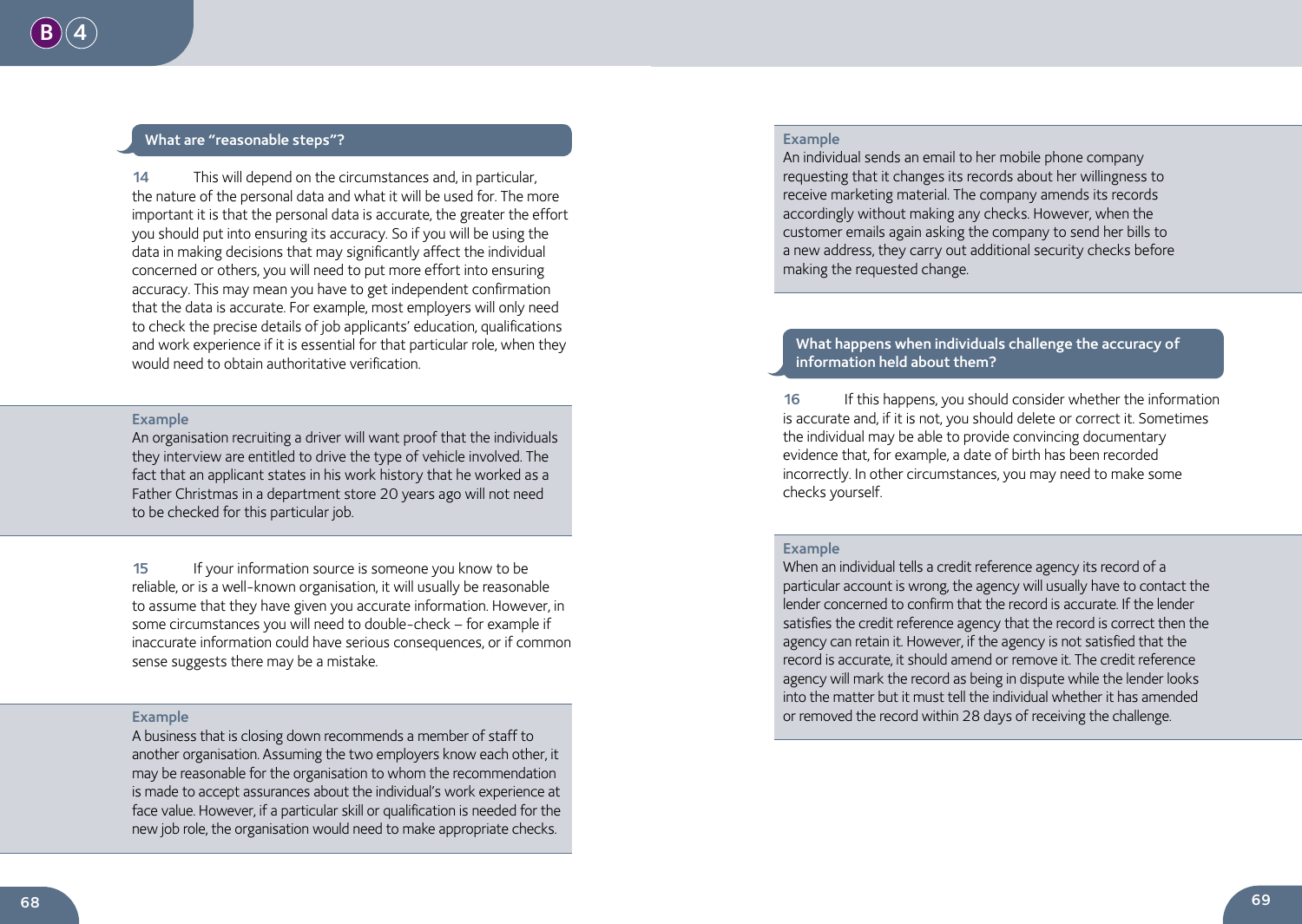

17 Where the accuracy of a record has been challenged by the individual it relates to, it is good practice to mark the record as being in dispute (as in the example on the previous page). You are not legally obliged to do this – so, if you are satisfied that a record is correct, you need not flag it as having been challenged. However, in the case of credit reference agency records, it is accepted industry practice that disputed information should be flagged. In any event, the advantage of flagging a disputed record is that (as long as the other conditions mentioned in  $\overline{B}$  (4) 13 are satisfied) it avoids you breaching the fourth data protection principle if the information does turn out to be inaccurate.

18 If an individual is not satisfied that you have taken appropriate action to keep their personal data accurate, they may apply to the court for an order that you rectify, block, erase or destroy the inaccurate information (see  $\bigcirc$  1  $\bigcirc$ ).

# What about the accuracy of opinions?

19 We have already considered the adequacy of opinions (see  $\bigcirc$  3 18), but questions also arise as to the accuracy of an opinion.

20 An expression of an opinion about an individual is classed as their personal data. Two people may have very different opinions about the ability or personality of an individual. Personal experiences and preferences, even prejudices, can colour a person's opinions, so it may be impossible to conclude with any confidence which, if either, of two conflicting opinions is accurate. People may only be able to state which of the two they tend to agree with. So when recording information about an individual, you should record whether it is an opinion, and, where appropriate, whose opinion it is.

21 Some records that may appear to be opinions do not contain an opinion at all. For example, many financial institutions use credit scores to help them decide whether to provide credit. A credit score is a number that summarises the historical credit information on a credit report and provides a numerical predictor of the risk involved in granting an individual credit. Credit scores are based on a statistical analysis of individuals' personal data, rather than on a subjective opinion about their creditworthiness.

22 An area of particular sensitivity is medical opinion, where doctors routinely record their opinions about possible diagnoses. It is often impossible to conclude with certainty, perhaps until time has passed or tests have been done, whether a patient is suffering from a particular condition. An initial diagnosis (or informed opinion) may prove to be incorrect after more extensive examination or further tests. Individuals sometimes want the initial diagnosis to be deleted on the grounds that it was, or proved to be, inaccurate. However, if the patient's records accurately reflect the doctor's diagnosis at the time, the records are not inaccurate, because they accurately reflect a particular doctor's opinion at a particular time. Moreover, the record of the doctor's initial diagnosis may help those treating the patient later.

23 How much weight is placed on an opinion is likely to greatly depend on the experience and reliability of the person whose opinion it is, and what they base their opinion on. An opinion formed during a brief meeting will probably be given less weight than one derived from considerable dealings with the individual. The "adequacy" requirement mentioned in  $\bigcirc$  3 18 is relevant in these cases.

24 If a court is satisfied that you are holding inaccurate personal data containing an expression of opinion that appears to the court to be based on that inaccurate data, it can order you to delete that data, including the expression of opinion (see  $\bigcirc$   $\bigcirc$   $\bigcirc$   $\bigcirc$  4).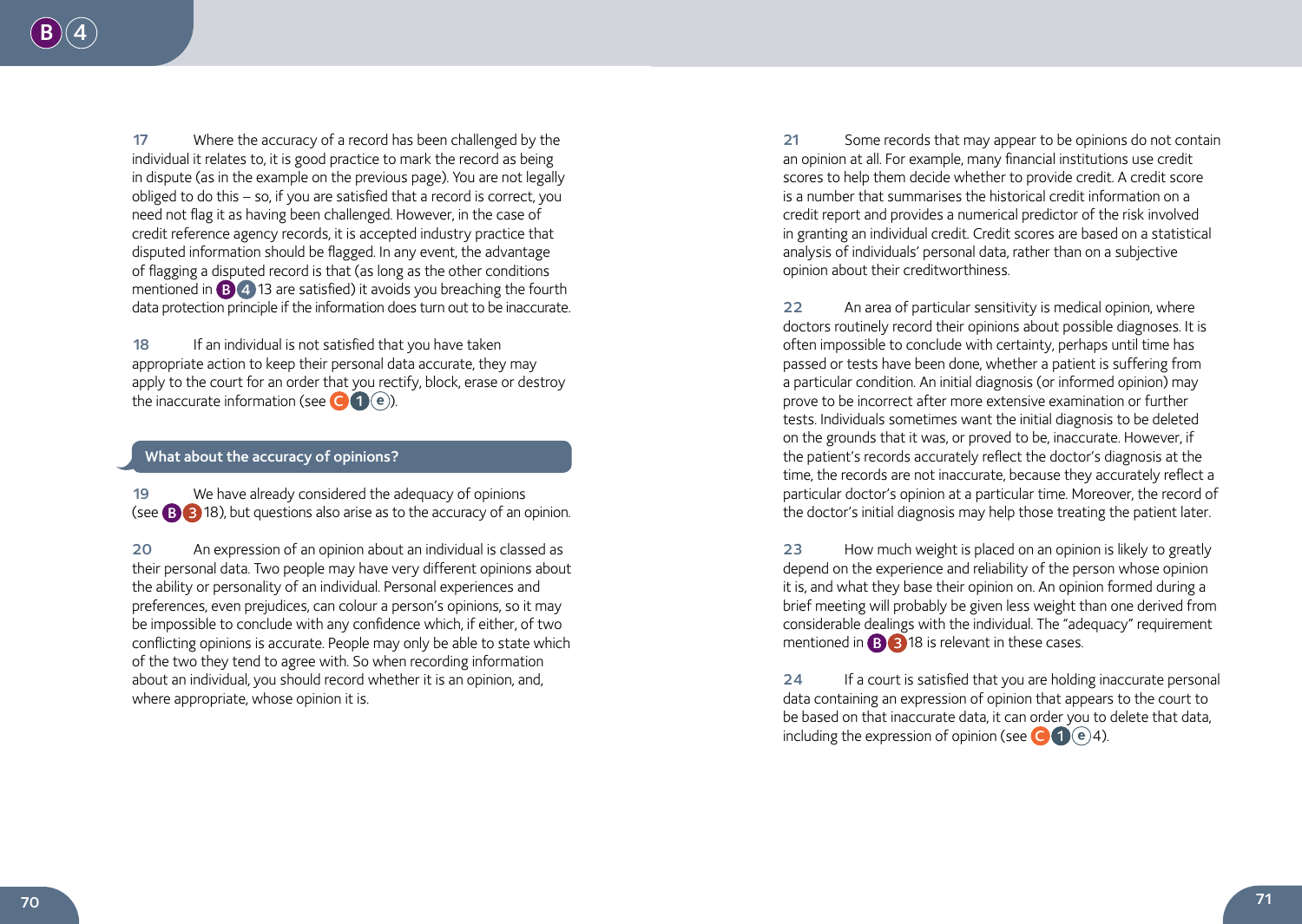

# **Information standards –** 5 **retaining personal data**

This chapter answers some common questions about how long personal data should be kept. It sets out briefly the duties of organisations in this regard, and gives examples of good practice in managing the retention of personal data.

2 Some of the terms used in this chapter have particular meanings in the Data Protection Act, such as "personal data" and "processing". We use "organisation" and "you" in place of "data controller", and "individual" instead of "data subject" (the terms used in the Act). The definitions of all these terms, and of other key concepts in the Act, are explained in  $\bigcirc$   $\bigcirc$ 

# In brief – what does the Data Protection Act say about keeping personal data?

3 The Act does not set out any specific minimum or maximum periods for retaining personal data. Instead, it says that:

> Personal data processed for any purpose or purposes shall not be kept for longer than is necessary for that purpose or those purposes.

- 4 This is the fifth data protection principle. In practice, it means that you will need to:
- review the length of time you keep personal data;
- consider the purpose or purposes you hold the information for in deciding whether (and for how long) to retain it;
- securely delete information that is no longer needed for this purpose or these purposes; and
- update, archive or securely delete information if it goes out of date.

# In more detail…

# Why should I worry about retaining personal data?

5 Assuming that you have a good reason for processing the personal data in question, it is obvious that discarding that data too soon would be likely to disadvantage your business and, quite possibly, to inconvenience the people the information is about as well. However, keeping personal data for too long may cause the following problems:

- There is an increased risk that the information will go out of date, and that outdated information will be used in error – to the detriment of all concerned.
- As time passes it becomes more difficult to ensure that information is accurate.
- Even though you may no longer need the personal data, you must still make sure it is held securely.
- You must also be willing and able to respond to subject access requests for any personal data you hold. This may be more difficult if you are holding more data than you need.

6 We have already mentioned the links between the third, fourth and fifth data protection principles (see  $\left| \mathbf{B}\right|$  3). So, for example, personal data held for longer than necessary will, by definition, be excessive and may also be irrelevant. In any event, it is inefficient to hold more information than necessary.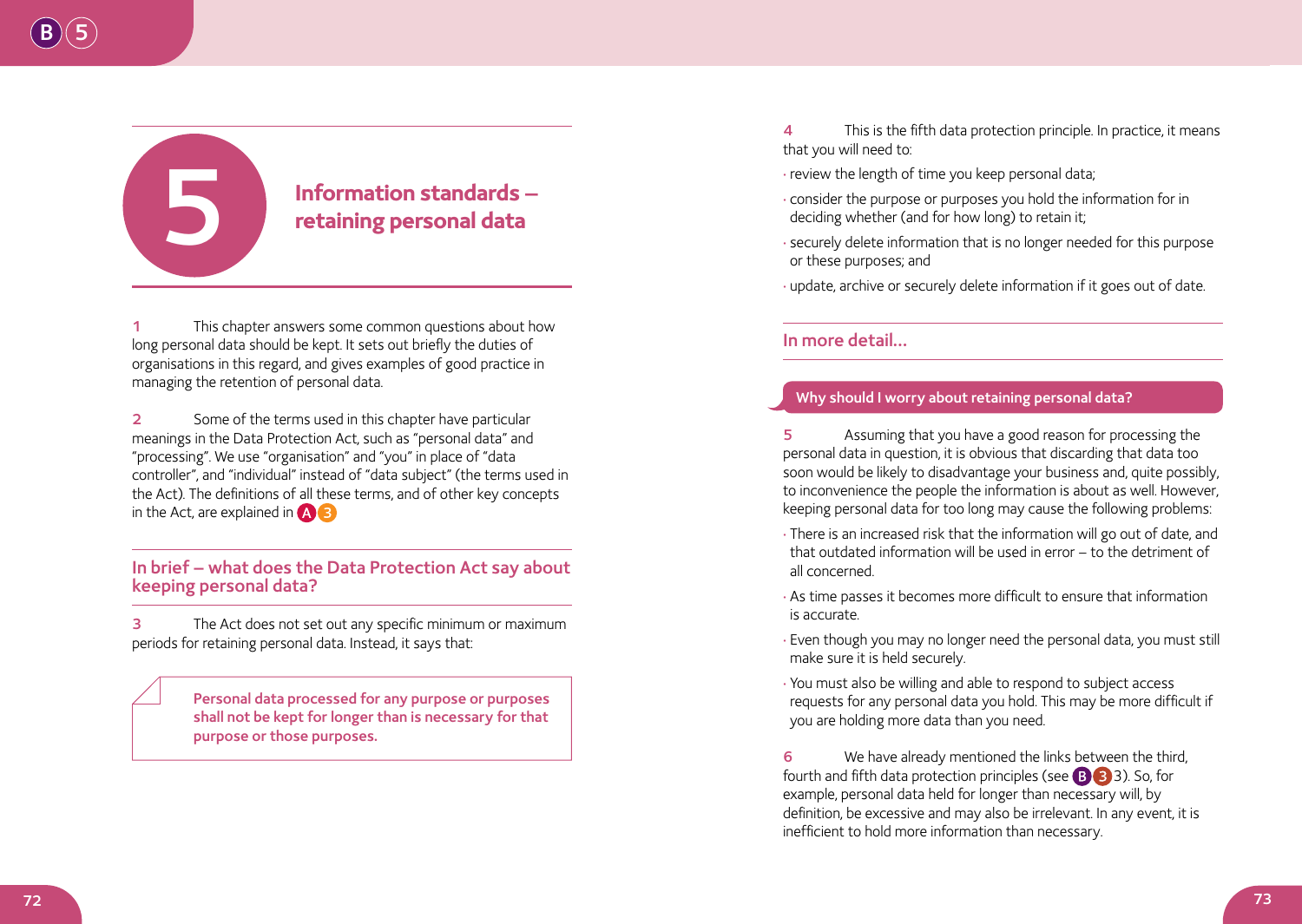# What approach should I take to decisions about retaining personal data?

It is good practice to regularly review the personal data you hold, and delete anything you no longer need. Information that does not need to be accessed regularly, but which still needs to be retained, should be safely archived or put offline.

8 If you hold more than small amounts of personal data, it is good practice to establish standard retention periods for different categories of information. You will need to take account of any professional rules or regulatory requirements that apply. It is also advisable to have a system for ensuring that your organisation keeps to these retention periods in practice, and for documenting and reviewing the retention policy. For example, if any records are not being used, you should reconsider whether they need be retained.

9 If you only hold a modest amount of personal data, you may not need a formal data retention policy. You must still comply with the law, of course, so it is good practice to conduct a regular audit, and to check through the records you hold to make sure you are not holding onto personal data for too long, or deleting it prematurely.

# What determines the length of a retention period?

10 Personal data will need to be retained for longer in some cases than in others. How long you retain different categories of personal data should be based on individual business needs. A judgement must be made about:

- the current and future value of the information;
- the costs, risks and liabilities associated with retaining the information; and
- the ease or difficulty of making sure it remains accurate and up to date.

11 The appropriate retention period is also likely to depend on the following:

# What the information is used for

12 How long you should keep personal data depends on the purpose for which it was obtained and its nature. If it continues to be necessary to hold the data for one of the reasons set out in Schedules 2 and 3 of the Data Protection Act (such as the performance of a public function or compliance with employment law), then you should retain it for as long as that reason applies. On the other hand, information with only a short-term value may have to be deleted within days.

## Example

A bank holds personal data about its customers. This includes details of each customer's address, date of birth and mother's maiden name. The bank uses this information as part of its security procedures. It is appropriate for the bank to retain this data for as long as the customer has an account with the bank. Even after the account has been closed, the bank may need to continue holding some of this information for legal or operational reasons.

#### Example

Images from a CCTV system installed to prevent fraud at an ATM machine may need to be retained for several weeks, since a suspicious transaction may not come to light until the victim gets their bank statement.

In contrast, images from a CCTV system in a pub may only need to be retained for a short period because incidents will come to light very quickly. However, if a crime is reported to the police, the images will need to be retained until the police have time to collect them.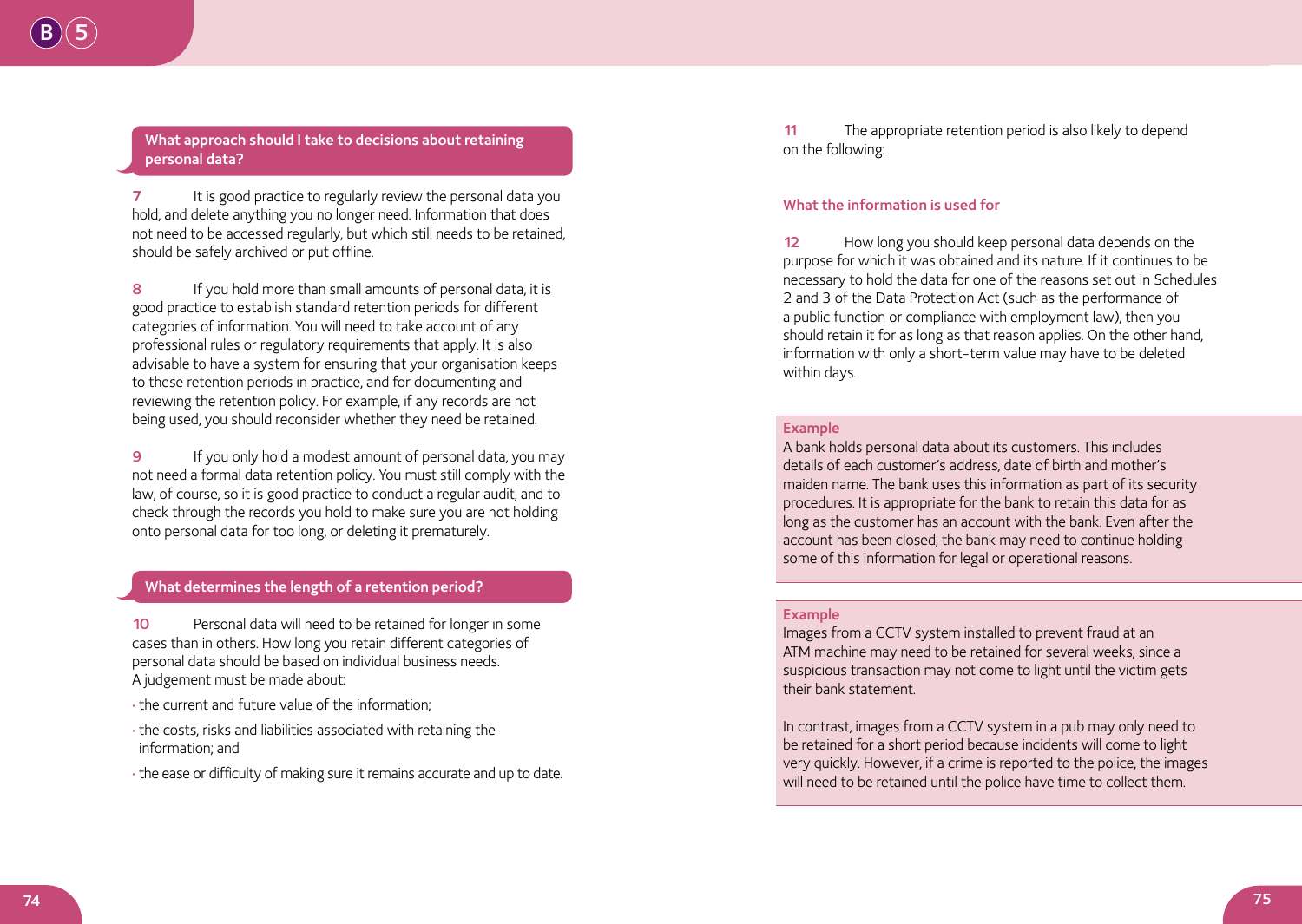13 Where personal data is held for more than one purpose, there is no need to delete the data while it is still needed for any of those purposes. However, personal data should not be kept indefinitely "just in case", or if there is only a small possibility that it will be used.

#### Example

A tracing agency holds personal data about a debtor so that it can find that individual on behalf of a creditor. Once it has found the individual and reported to the creditor, there may be no need to retain the information about the debtor – it should be removed from the agency's systems unless there are good reasons for keeping it. Such reasons could include if the agency has also been asked to collect the debt, or because the agency is authorised to use the information to trace debtors on behalf of other creditors.

14 There may often be good grounds for keeping personal data for historical, statistical or research purposes. The Data Protection Act provides that personal data held for these purposes may be kept indefinitely as long as it is not used in connection with decisions affecting particular individuals, or in a way that is likely to cause damage or distress. This does not mean that the information may be kept forever – it should be deleted when it is no longer needed for historical, statistical or research purposes.

#### The surrounding circumstances

15 If personal data has been recorded because of a relationship between you and the individual, you should consider whether you need to keep the information once the relationship ends.

#### Example

The individual may be a customer who no longer does business with you. When the relationship ends, you must decide what personal data to retain and what to delete.

16 You may not need to delete all personal data when the relationship ends. You may need to keep some information so that you can confirm that the relationship existed – and that it has ended – as well as some of its details.

#### Example

In the previous example, you may need to keep some personal data about the customer so that you can deal with any complaints they might make about the services you provided.

#### Example

An employer should review the personal data it holds about an individual when that individual leaves the organisation's employment. It will need to retain enough data to enable the organisation to deal with, say, providing references or information about the individual's pension arrangements. However, personal data that is unlikely to be needed again should be removed from the organisation's records – such as the individual's emergency contact details, previous addresses, or death-in-service beneficiary details.

#### Example

A business receives a notice from a former customer requiring it to stop processing the customer's personal data for direct marketing. It is appropriate for the business to retain enough information about the former customer for it to stop including that person in future direct marketing activities.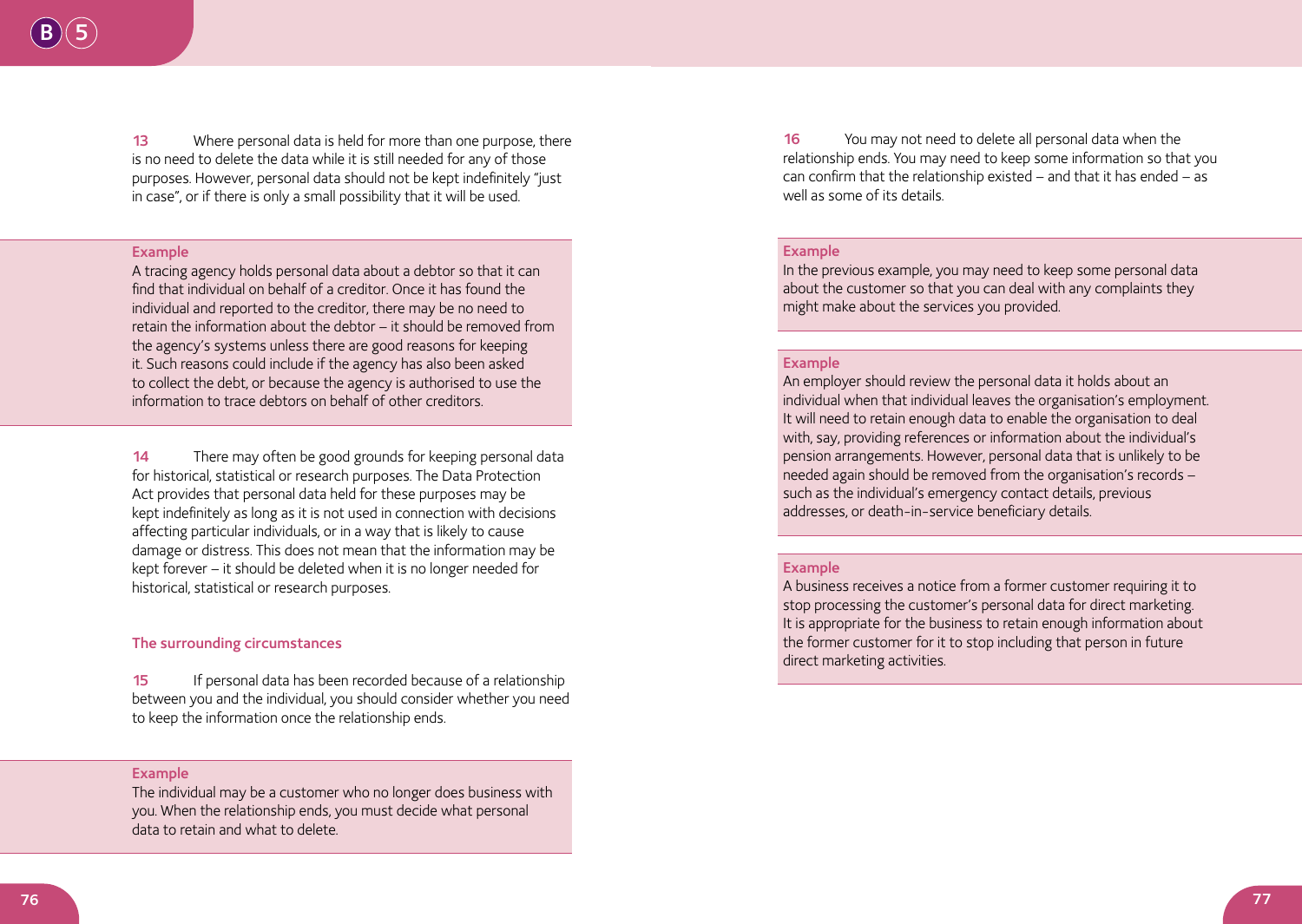17 In some cases, you may need to keep personal data so you can defend possible future legal claims. However, you could still delete information that could not possibly be relevant to such a claim. Unless there is some other reason for keeping it, personal data should be deleted when such a claim could no longer arise.

#### Example

An employer receives several applications for a job vacancy. Unless there is a clear business reason for doing so, the employer should not keep recruitment records for unsuccessful applicants beyond the statutory period in which a claim arising from the recruitment process may be brought.

#### Any legal or regulatory requirements

18 There are various legal requirements and professional guidelines about keeping certain kinds of records – such as information needed for income tax and audit purposes, or information on aspects of health and safety. If an organisation keeps personal data to comply with a requirement like this, it will not be considered to have kept the information for longer than necessary.

#### Agreed industry practices

19 How long certain kinds of personal data should be kept may also be governed by specific business-sector requirements and agreed practices. For example, we have agreed that credit reference agencies are permitted to keep consumer credit data for six years.

# What should happen to personal data at the end of its retention period?

20 At the end of the retention period, or the life of a particular record, it should be reviewed and deleted, unless there is some special reason for keeping it. Automated systems can flag records for review, or delete information after a pre-determined period. This is particularly useful where many records of the same type are held.

21 However, there is a significant difference between permanently deleting a record and archiving it. If a record is archived or stored offline, this should reduce its availability and the risk of misuse or mistake. However, you should only archive a record (rather than delete it) if you still need to hold it. You must be prepared to give subject access to it, and to comply with the data protection principles. If it is appropriate to delete a record from a live system, it should also be deleted from any back-up of the information on that system.

# What about keeping shared information?

22 Where personal data is shared between organisations, those organisations should agree about what to do once they no longer need to share the information. In some cases, it may be best to return the shared information to the organisation that supplied it, without keeping a copy. In other cases, all the organisations involved should delete their copies of the information.

#### Example

Personal data about the customers of Company A is shared with Company B, which is negotiating to buy Company A's business. The companies arrange for Company B to keep the information confidential, and use it only in connection with the proposed transaction. The sale does not go ahead and Company B returns the customer information to Company A without keeping a copy.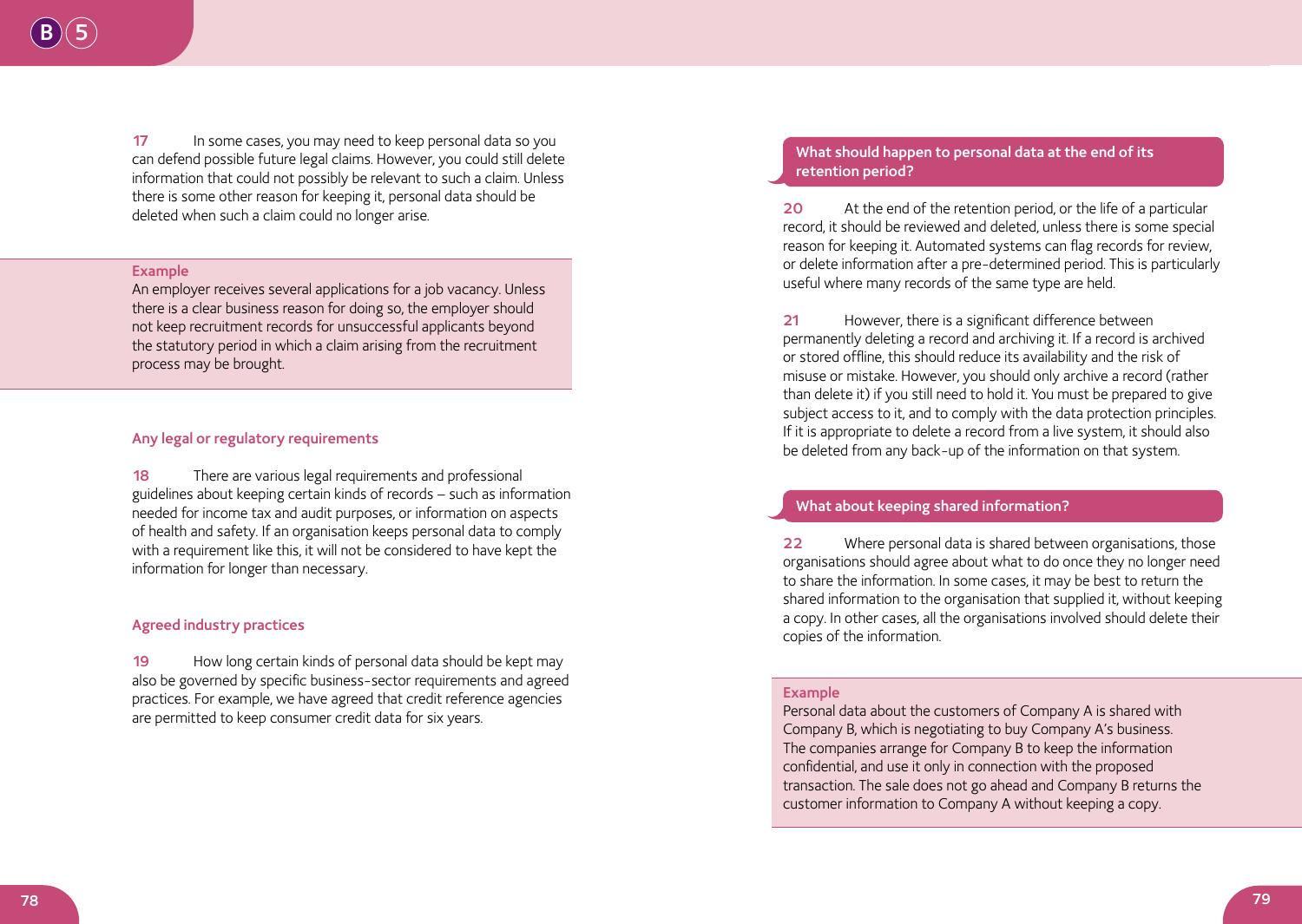

23 The organisations involved in an information-sharing initiative may need to set their own retention periods, because some may have good reasons to retain personal data for longer than others. However, if shared information should be deleted, for example because it is no longer relevant to the initiative, then all the organisations with copies of the information should delete it.



1 The Data Protection Act gives rights to individuals in respect of the personal data that organisations hold about them. The Act says that:

> Personal data shall be processed in accordance with the rights of data subjects under this Act.

- 2 This is the sixth data protection principle, and the rights of individuals that it refers to are:
- a right of access to a copy of the information comprised in their personal data (see  $\bigcirc$  1 a);
- a right to object to processing that is likely to cause or is causing damage or distress (see  $\bigcirc$  1 (b));
- $\cdot$  a right to prevent processing for direct marketing (see  $\bigcirc$   $\bigcirc$   $\bigcirc$  );
- a right to object to decisions being taken by automated means  $($ see  $\bigodot$   $\bigodot$   $\bigodot$ );
- a right in certain circumstances to have inaccurate personal data rectified, blocked, erased or destroyed (see  $\bigcirc$   $\bigcirc$   $\bigcirc$  ); and
- a right to claim compensation for damages caused by a breach of the Act (see  $\bigodot$   $\bigodot$  f).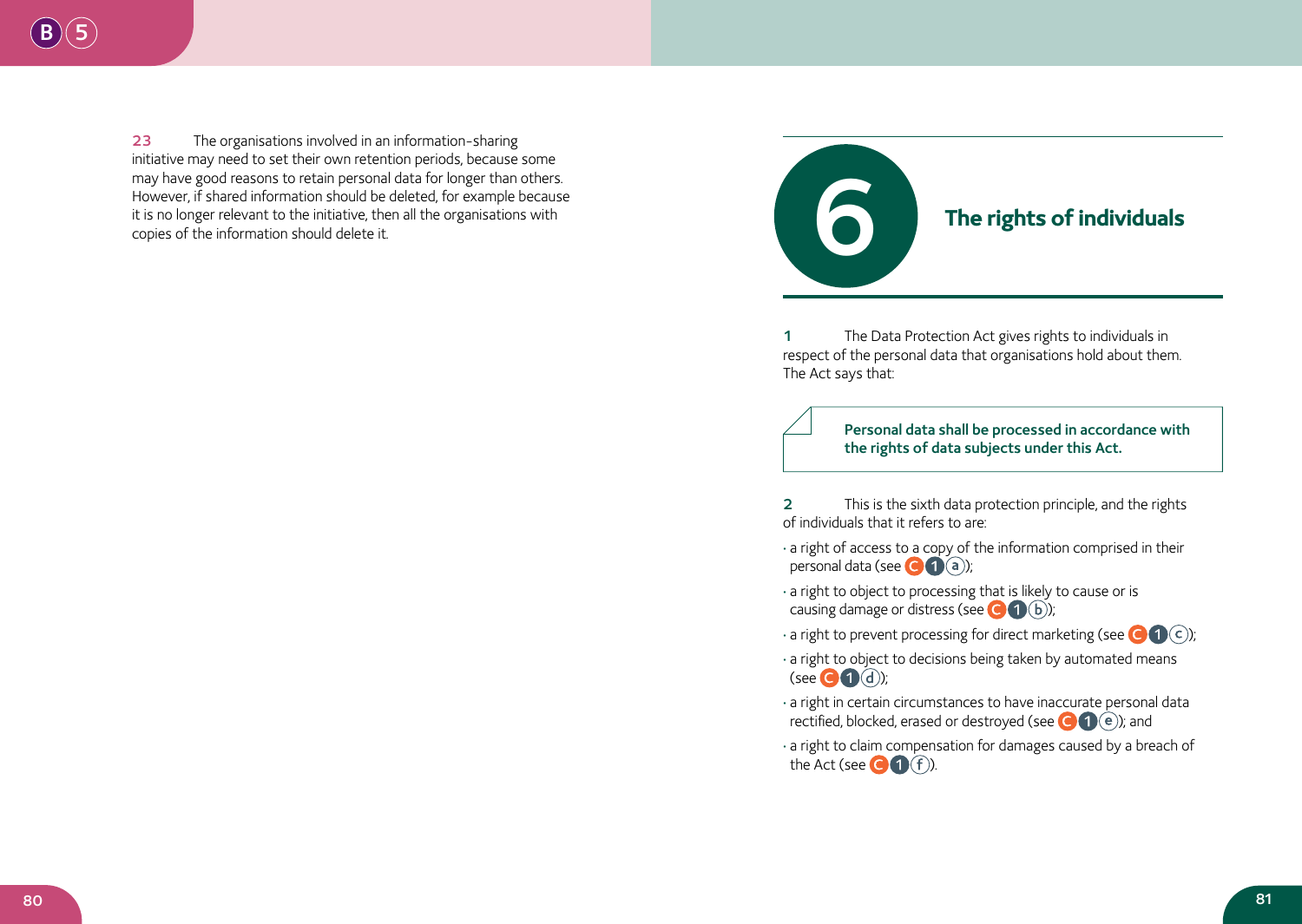

1 This chapter offers an overview of what the Data Protection Act requires in terms of security, and aims to help you decide how to manage the security of the personal data you hold. We cannot provide a complete guide to all aspects of security in all circumstances and for all organisations, but this chapter identifies the main points. We also provide details of other sources of advice and information about security.

2 There is no "one size fits all" solution to information security. The security measures that are appropriate for an organisation will depend on its circumstances, so you should adopt a risk-based approach to deciding what level of security you need.

3 Some of the terms used in this chapter have particular meanings in the Data Protection Act, such as "personal data" and "processing". We use "organisation" and "you" in place of "data controller", and "individual" instead of "data subject" (the terms used in the Act). The definitions of all these terms, and of other key concepts in the Act, are explained in chapter  $\bigcirc$   $\bigcirc$ 

# In brief – what does the Data Protection Act say about information security?

4 The Data Protection Act says that:

Appropriate technical and organisational measures shall be taken against unauthorised or unlawful processing of personal data and against accidental loss or destruction of, or damage to, personal data.

5 This is the seventh data protection principle. In practice, it means you must have appropriate security to prevent the personal data you hold being accidentally or deliberately compromised. In particular, you will need to:

- design and organise your security to fit the nature of the personal data you hold and the harm that may result from a security breach;
- be clear about who in your organisation is responsible for ensuring information security;
- make sure you have the right physical and technical security, backed up by robust policies and procedures and reliable, well-trained staff; and
- be ready to respond to any breach of security swiftly and effectively.

# In more detail…

# Why should I worry about information security?

6 Information security breaches may cause real harm and distress to the individuals they affect – lives may even be put at risk. Examples of the harm caused by the loss or abuse of personal data (sometimes linked to identity fraud) include:

- fake credit card transactions;
- witnesses at risk of physical harm or intimidation;
- offenders at risk from vigilantes;
- exposure of the addresses of service personnel, police and prison officers, and women at risk of domestic violence;
- fake applications for tax credits; and
- mortgage fraud.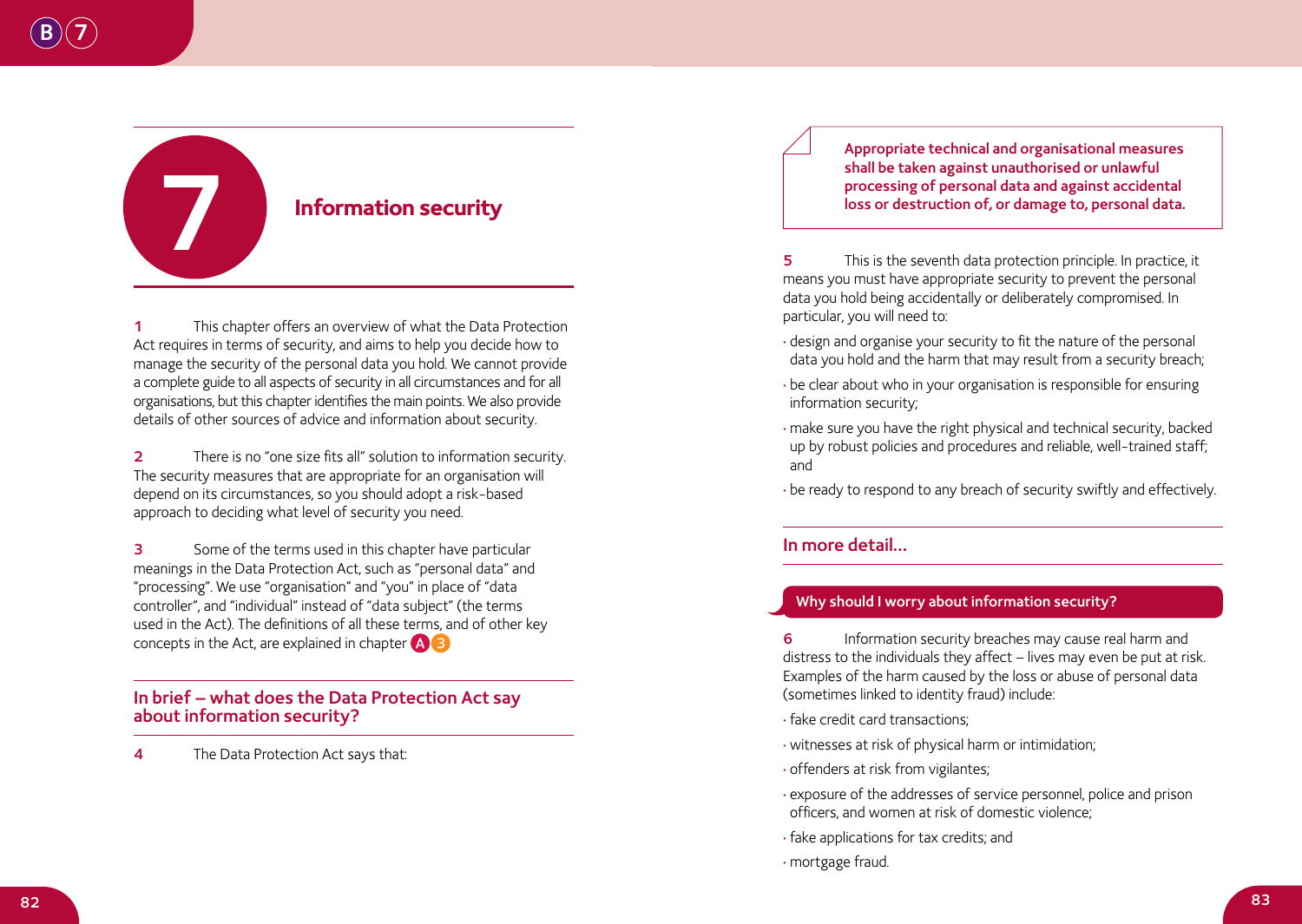7 Not all security breaches have such grave consequences, of course. Many cause less serious embarrassment or inconvenience to the individuals concerned. Individuals are entitled to be protected from this kind of harm as well.

8 Advances in technology have enabled organisations to process more and more personal data, and to share information more easily. This has obvious benefits if they are collecting and sharing personal data in accordance with the data protection principles, but it also gives rise to equally obvious security risks. The more databases that are set up and the more information is exchanged, the greater the risk that the information will be lost, corrupted or misused.

9 A number of high-profile losses of large amounts of personal data have brought attention to the issue of information security. However, these incidents have also made it clear that information security is an issue of public concern as well as technical compliance. If personal data is not properly safeguarded, this can seriously damage an organisation's reputation and prosperity and can compromise the safety of individuals.

# What needs to be protected by information security arrangements?

10 It is important to understand that the requirements of the Data Protection Act go beyond the way information is stored or transmitted. The seventh data protection principle relates to the security of every aspect of your processing of personal data.

- 11 So the security measures you put in place should seek to ensure that:
- only authorised people can access, alter, disclose or destroy personal data;
- those people only act within the scope of their authority; and
- if personal data is accidentally lost, altered or destroyed, it can be recovered to prevent any damage or distress to the individuals concerned.

# What level of security is required?

- 12 The Act says you should have security that is appropriate to:
- the nature of the information in question; and
- the harm that might result from its improper use, or from its accidental loss or destruction.

13 The Act does not define "appropriate". But it does say that an assessment of the appropriate security measures in a particular case should consider technological developments and the costs involved. The Act does not require you to have state-of-the-art security technology to protect the personal data you hold, but you should regularly review your security arrangements as technology advances. As we have said, there is no "one size fits all" solution to information security, and the level of security you choose should depend on the risks to your organisation.

14 So, before deciding what information security measures you need to take, you will need to assess your information risk: you should review the personal data you hold and the way you use it to assess how valuable, sensitive or confidential it is, and what damage or distress could be caused to individuals if there were a security breach.

# Example

An organisation holds highly sensitive or confidential personal data (such as information about individuals' health or finances) which could cause damage or distress to those individuals if it fell into the hands of others. The organisation's information security measures should focus on any potential threat to the information or to the organisation's information systems.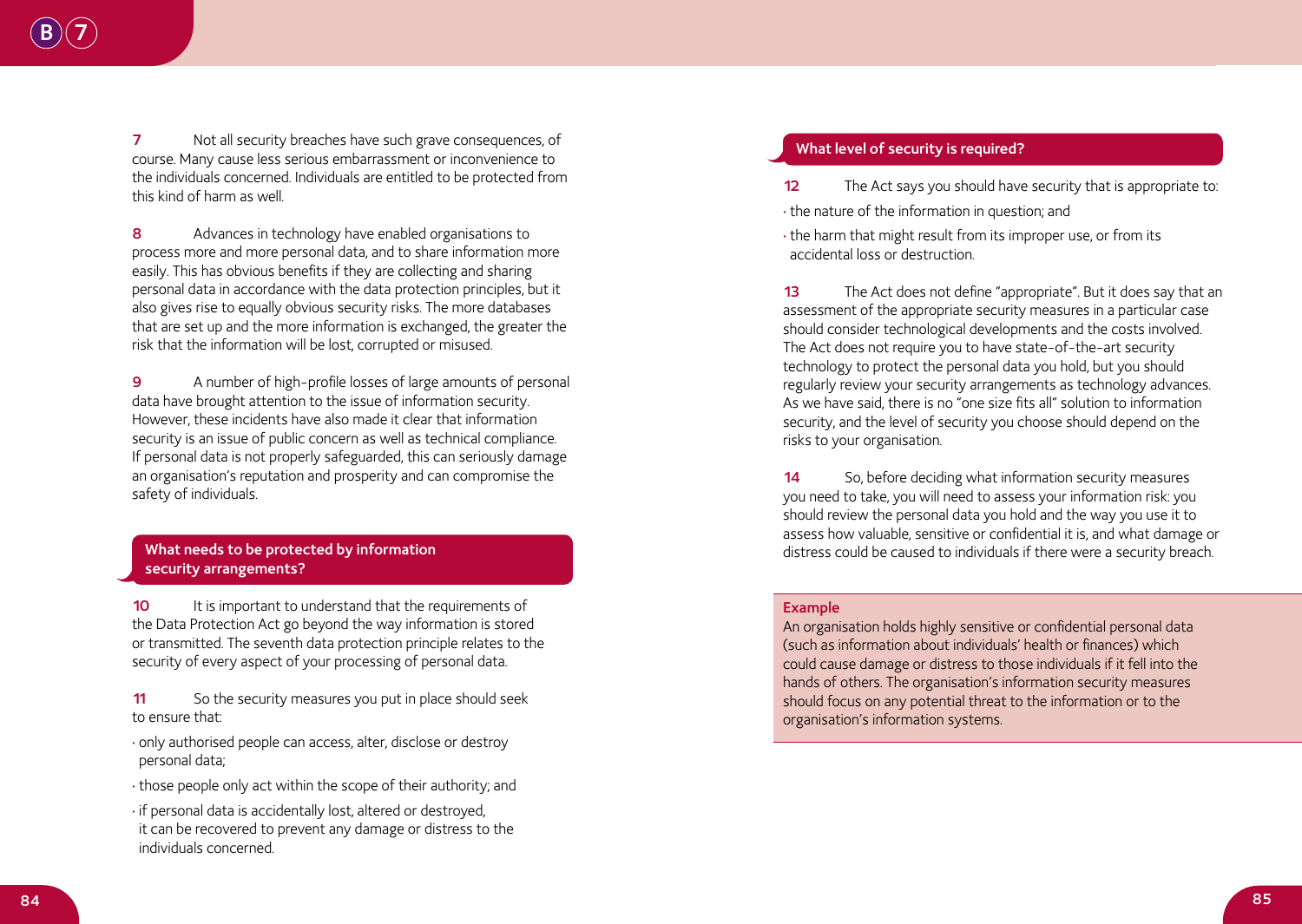

- 15 This risk assessment should take account of factors such as:
- the nature and extent of your organisation's premises and computer systems;
- the number of staff you have;
- the extent of their access to the personal data; and
- personal data held or used by a third party on your behalf (under the Data Protection Act you are responsible for ensuring that any data processor you employ also has appropriate security (see  $\left| \text{B} \right|$  26 and  $\left(\frac{1}{2}\right)$  (27)).

# What kind of security measures might be appropriate?

16 The Data Protection Act does not define the security measures you should have in place. However, particular security requirements that apply within particular industries may impose certain standards or require specific measures. In general terms, which security measures are appropriate will depend on your circumstances, but there are several areas you should focus on. Physical and technological security is likely to be essential, but is unlikely to be sufficient of itself. Management and organisational security measures are likely to be equally important in protecting personal data.

#### Management and organisational measures

17 Carrying out an information risk assessment as described in  $\bigcirc$  14 and  $\bigcirc$  15 is an example of an organisational security measure, but you will probably need other management and organisational measures as well. You should aim to build a culture of security and awareness within your organisation.

18 Perhaps most importantly, it is good practice to identify a person or department in your organisation with day-to-day responsibility for security measures. They should have the necessary authority and resources to fulfil this responsibility effectively.

#### Example

The Chief Executive of a medium-sized organisation asks the Director of Resources to ensure that the organisation has appropriate information security measures, and to make regular reports on security to the organisation's board. The Resources department takes responsibility for designing and implementing the organisation's security policy, writing procedures for staff to follow, organising staff training, checking whether security measures are actually being adhered to and investigating security incidents.

19 Unless there is clear accountability in your organisation for such security measures, they will probably be overlooked and your organisation's overall security will quickly become flawed and out of date.

20 Not every organisation will need a formal information security policy – this will depend on things like the size of the organisation, the amount and nature of the personal data it holds, and the way it uses the data. Whether or not these matters are written into a formal policy, all organisations will need to be clear about them, and about related matters such as the following:

- co-ordination between key people in the organisation (for example, the security manager will need to know about commissioning and disposing of any IT equipment);
- access to premises or equipment given to anyone outside the organisation (for example, for computer maintenance) and the additional security considerations this will generate;
- business continuity arrangements that identify how to protect and recover any personal data the organisation holds; and
- periodic checks to ensure that the organisation's security measures remain appropriate and up to date.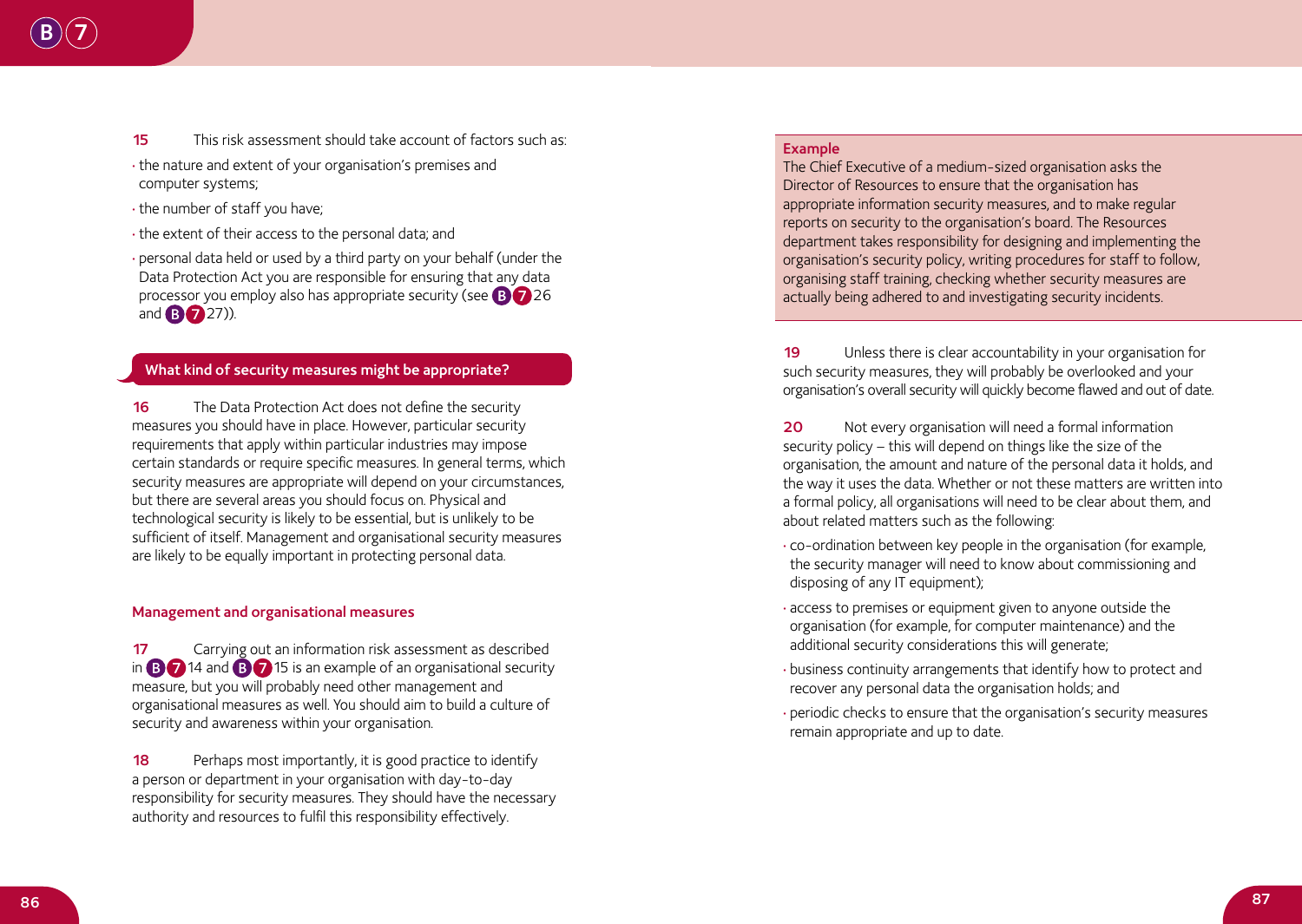# **Staff**

21 It is vital that your staff understand the importance of protecting personal data; that they are familiar with your organisation's security policy; and that they put its security procedures into practice. So you must provide appropriate initial and refresher training, and this should cover:

- your organisation's duties under the Data Protection Act and restrictions on the use of personal data;
- •the responsibilities of individual staff members for protecting personal data, including the possibility that they may commit criminal offences if they deliberately try to access, or to disclose, information without authority;
- the proper procedures to use to identify callers;
- the dangers of people trying to obtain personal data by deception (for example, by pretending to be the person whom the information is about or by making "phishing" attacks) or by persuading you to alter information when you should not do so; and
- any restrictions your organisation places on the personal use of its computers by staff (to avoid, for example, virus infection or spam).

22 The effectiveness of staff training relies on the individuals concerned being reliable in the first place. The Data Protection Act requires you to take reasonable steps to ensure the reliability of any staff who have access to personal data.

#### Example

An organisation verifies the identity of its employees when they are recruited by asking to see passports or driving licences before they start work. It also obtains appropriate references to confirm their reliability. The organisation's standard contract of employment sets out what staff can and cannot do with the personal data they have access to.

# Physical security

23 Technical security measures to protect computerised information are of obvious importance. However, many security incidents relate to the theft or loss of equipment, or to old computers or hard-copy records being abandoned.

24 Physical security includes things like the quality of doors and locks, and whether premises are protected by alarms, security lighting or CCTV. However, it also includes how you control access to premises, supervise visitors, dispose of paper waste, and keep portable equipment secure.

#### Example

As part of its security measures, an organisation ensures that the information on laptop computers issued to staff is protected by encryption, and that desk-top computer screens in its offices are positioned so that they cannot be viewed by casual passers-by. Paper waste is collected in secure bins and is shredded on site at the end of each week.

# Computer security

25 Computer security is constantly evolving, and is a complex technical area. Depending on how sophisticated your systems are and the technical expertise of your staff, you may need specialist information-security advice that goes beyond the scope of this Guide. A list of helpful sources of information about security is provided at the end of this chapter. You should consider the following guiding principles when deciding the more technical side of information security:

- Your computer security needs to be appropriate to the size and use of your organisation's systems.
- As noted above, you should take into account technological developments, but you are also entitled to consider costs when deciding what security measures to take.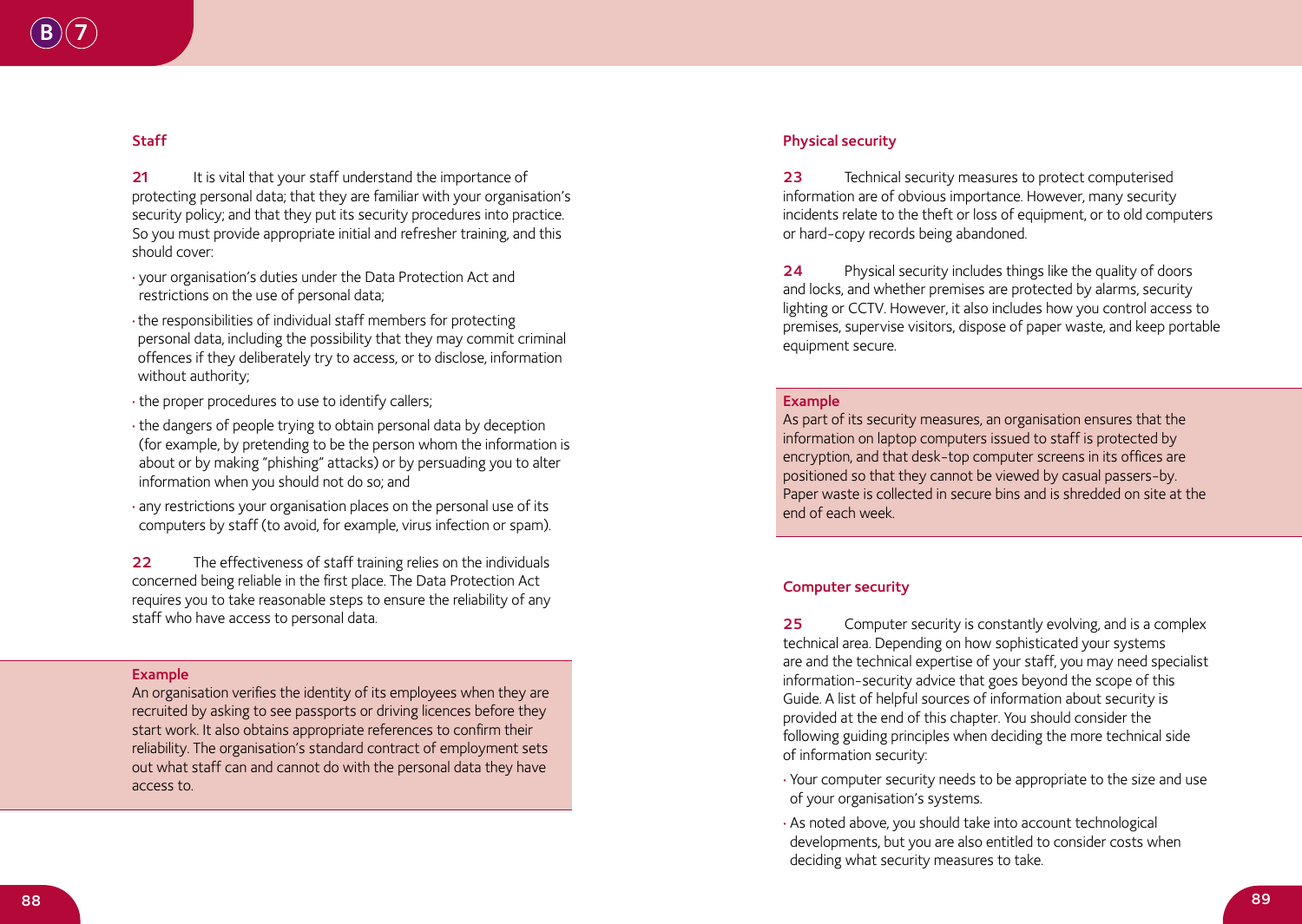

- Your security measures must be appropriate to your business practices. For example, if you have staff who work from home, you should put measures in place to ensure that this does not compromise security.
- The measures you take must be appropriate to the nature of the personal data you hold and to the harm that could result from a security breach.

# What is the position when a data processor is involved?

26 Organisations may use third party "data processors" to process personal data on their behalf (see  $\bigwedge$  3 26 and  $\bigwedge$  3 27). This often causes security problems. Particular care is needed because the organisation (and not the data processor) will be held responsible under the Data Protection Act for what the data processor does with the personal data.

27 The Act contains special provisions that apply in these circumstances. It says that, where you use a data processor:

- you must choose a data processor that provides sufficient guarantees about its security measures to protect the processing it will do for you;
- you must take reasonable steps to check that those security measures are being put into practice; and
- there must be a written contract setting out what the data processor is allowed to do with the personal data. The contract must also require the data processor to take the same security measures you would have to take if you were processing the data yourself. A model data processing contract has been published by the European Committee for Standardization (see ftp://ftp.cenorm.be/PUBLIC/ CWAs/e-Europe/DPP/CWA15292-00-2005-May.pdf).

#### What should I do if there is a security breach?

28 If, despite the security measures you take to protect the personal data you hold, a breach of security occurs, it is important that you deal with the security breach effectively. The breach may arise from a theft, a deliberate attack on your systems, from the unauthorised use of personal data by a member of staff, or from accidental loss or equipment failure. However the breach occurs, you must respond to and manage the incident appropriately. Having a policy on dealing with information security breaches is another example of an organisational security measure you may have to take to comply with the seventh data protection principle.

29 There are four important elements to any breach-management plan:

- 1. Containment and recovery the response to the incident should include a recovery plan and, where necessary, procedures for damage limitation.
- 2. Assessing the risks you should assess any risks associated with the breach, as these are likely to affect what you do once the breach has been contained. In particular, you should assess the potential adverse consequences for individuals; how serious or substantial these are; and how likely they are to happen.
- 3. Notification of breaches informing people about an information security breach can be an important part of managing the incident, but it is not an end in itself. You should be clear about who needs to be notified and why. You should, for example, consider notifying the individuals concerned; the ICO; other regulatory bodies; other third parties such as the police and the banks; or the media.
- 4. Evaluation and response it is important that you investigate the causes of the breach and also evaluate the effectiveness of your response to it. If necessary, you should then update your policies and procedures accordingly.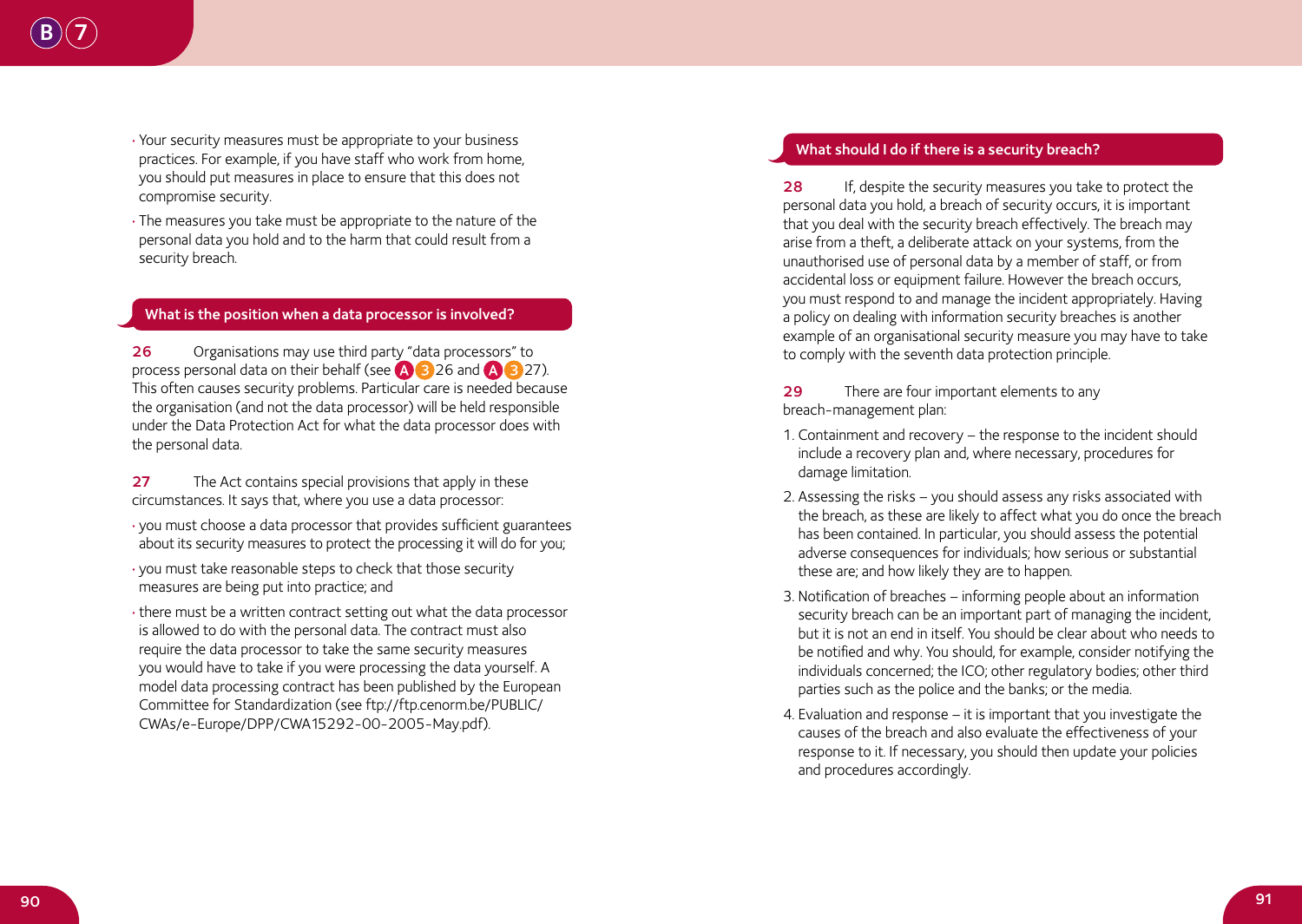

30 These issues are considered in greater detail in "Guidance on information security breach management" on our website. We have also produced "Notification of Data Security Breaches to the ICO". This is guidance on:

- the circumstances in which we expect organisations to notify us of security breaches;
- the information we need in those circumstances; and
- what organisations can expect us to do after notifying us.

# What other sources of information and advice are there?

31 The table below gives details of some additional sources of advice on information security.

#### General advice

www.berr.gov.uk/sectors/infosec/infosecadvice/page10059.html

More specialised advice for small and medium-size businesses www.berr.gov.uk/sectors/infosec/

An e-learning package www.bobs-business.co.uk

32 There is an international standard for information security management:

A detailed look at ISO 27001; includes an audit and certification scheme www.27001-online.com www.bsi-global.com



1 This chapter provides practical advice to companies or other organisations who want to send personal data outside the European Economic Area (EEA).

2 Some of the terms used in this chapter have particular meanings in the Data Protection Act, such as "personal data" and "processing". We use "organisation" and "you" in place of "data controller", and "individual" instead of "data subject" (the terms used in the Act). The definitions of all these terms, and of other key concepts in the Act, are explained in  $\bigcirc$  3

# In brief – what does the Data Protection Act say about sending personal data outside the EEA?

3 The Data Protection Act says that:

Personal data shall not be transferred to a country or territory outside the EEA unless that country or territory ensures an adequate level of protection for the rights and freedoms of data subjects in relation to the processing of personal data.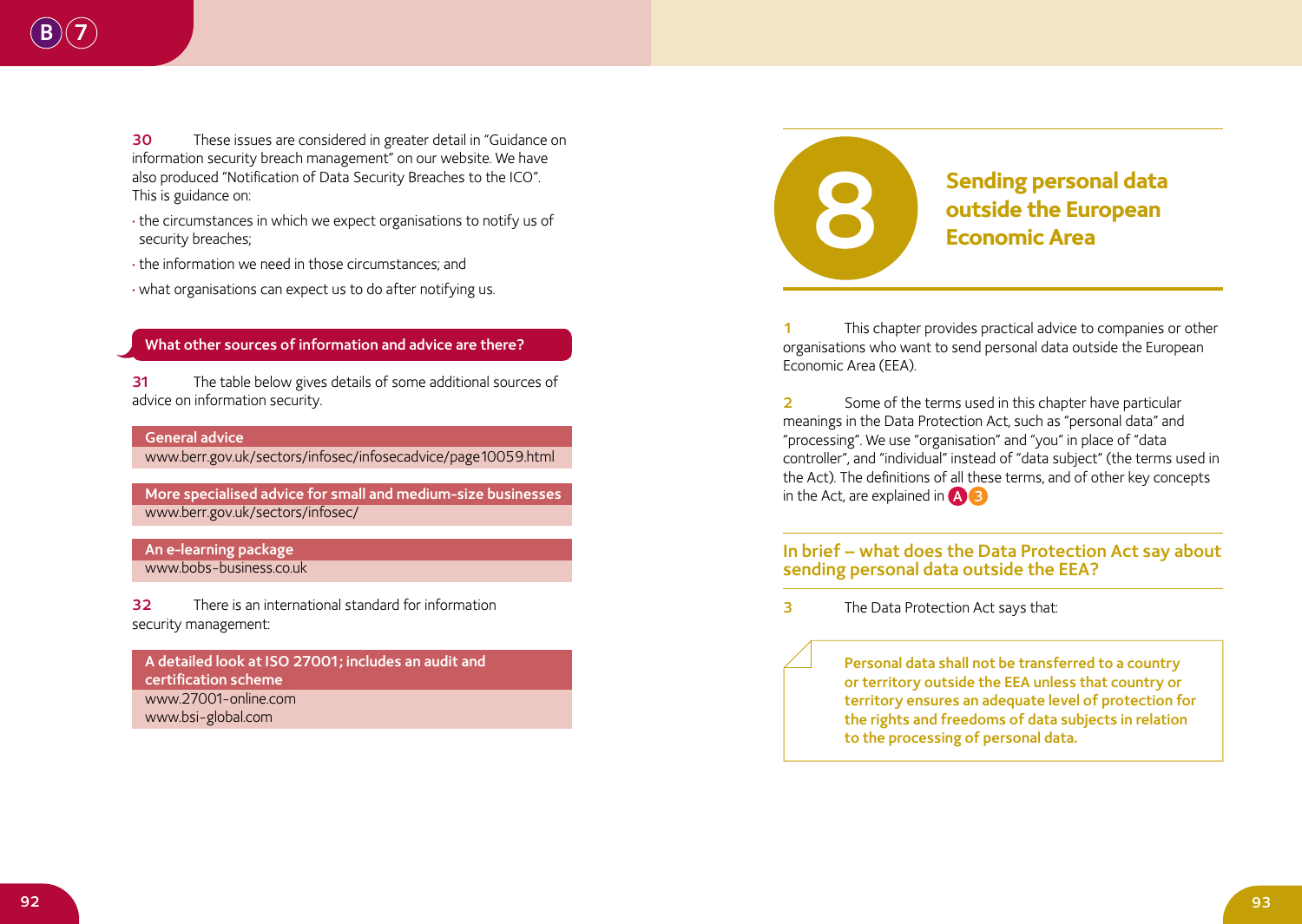This is the eighth data protection principle, but other principles of the Act will also usually be relevant to sending personal data overseas. For example, the first principle (relating to fair and lawful processing) will in most cases require you to inform individuals about disclosures of their personal data to third parties overseas. The seventh principle (concerning information security) will also be relevant to how the information is sent and the necessity to have contracts in place when using subcontractors abroad.

5 The Act also sets out the situations where the eighth principle does not apply, and these situations are also considered in more detail in this chapter.

# In more detail…

Is it possible to fulfil my objectives and send information outside the UK without processing personal data?

6 Before making a transfer, you should consider whether you can achieve your aims without actually processing personal data. For example, if data is made anonymous so that it is not possible to identify individuals from it, now or at any point in the future, then the data protection principles will not apply and you are free to transfer the information outside the EEA.

# What is a transfer?

7 A transfer involves sending personal data to someone in another country.

#### Example

A company in the UK uses a centralised human resources system in the United States belonging to its parent company to store information about its employees.

#### Example

A travel agent sends a customer's details to a hotel in Australia where they will be staying while on holiday.

8 **A transfer is not the same as the transit of information** though a country. The eighth principle will only apply if the information moves to a country, rather than simply passing through it on route to its destination.

#### Example

Personal data is transferred from country "A" to country "B" via a server in country "C", which does not access or manipulate the information while it is in country "C". In these circumstances the transfer is only to country "B".

- 9 You will be processing personal data in the UK and transferring it even if:
- you collect information relating to individuals on paper, which is not ordered or structured in any way; and
- you send this overseas with the intention that once it is there it will be processed using equipment operating automatically; or
- it will be added it to a highly structured filing system relating to individuals.

#### Example

A large insurance broker sends a set of notes about individual customers to a company acting on their behalf in another country. These notes are handwritten and are not held on computer or as part of a relevant filing system in the UK. The notes are to be entered onto a computer in the other country and added to a customer management system.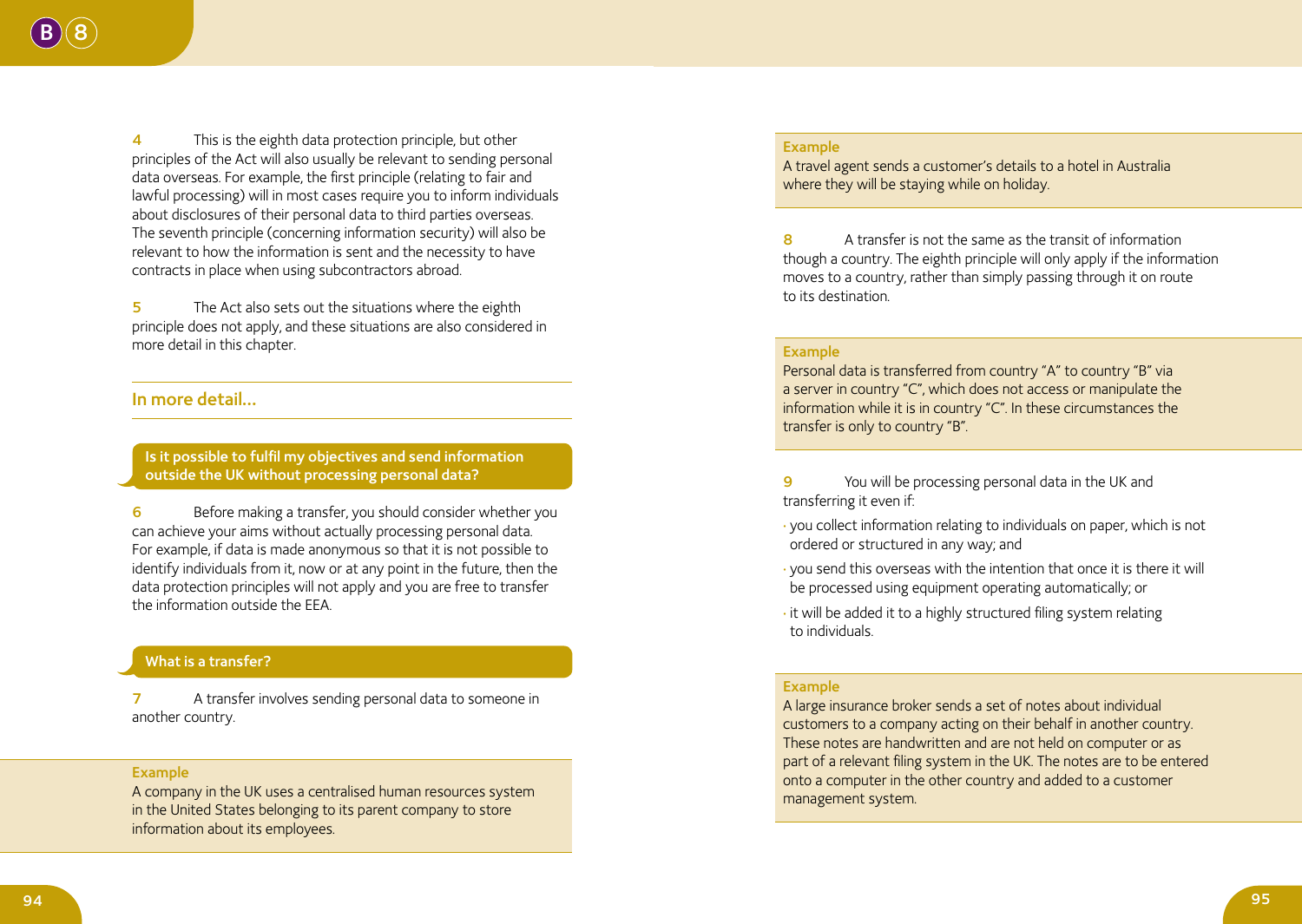

10 Putting personal data on a website will often result in transfers to countries outside the EEA. The transfers will take place when someone outside the EEA accesses the website. If you load information onto a server based in the UK so that it can be accessed through a website, you should consider the likelihood that a transfer may take place and whether that would be fair for the individuals concerned. If you intend information on the website to be accessed outside the EEA, then this is a transfer.

# Which countries are in the EEA?

11 There are no restrictions on the transfer of personal data to EEA countries. These are currently:

| Austria               | Greece        | Netherlands |
|-----------------------|---------------|-------------|
| Belgium               | Hungary       | Norway      |
| <b>Bulgaria</b>       | Iceland       | Poland      |
| Cyprus                | Ireland       | Portugal    |
| <b>Czech Republic</b> | Italy         | Romania     |
| <b>Denmark</b>        | Latvia        | Slovakia    |
| Estonia               | Liechtenstein | Slovenia    |
| Finland               | Lithuania     | Spain       |
| France                | Luxembourg    | Sweden      |
| Germany               | Malta         |             |

#### Which countries have an adequate level of protection?

12 The European Commission has decided that certain countries have an adequate level of protection for personal data. Currently, the following countries are considered as having adequate protection.

| Argentina | Isle of Man | Faroe Islands |
|-----------|-------------|---------------|
| Canada    | Jersey      |               |
| Guernsey  | Switzerland |               |

13 For an up to date list of such countries, please see the European Commission's data protection website at: www.europa. eu.int/comm/justice\_home/fsj/privacy/thirdcountries/index\_en.htm.

14 Although the United States of America (US) is not included in the European Commission list, the Commission considers that personal data sent to the US under the "Safe Harbor" scheme is adequately protected. When a US company signs up to the Safe Harbor arrangement, they agree to:

• follow seven principles of information handling; and

• be held responsible for keeping to those principles by the Federal Trade Commission or other oversight schemes.

15 Certain types of companies cannot sign up to Safe Harbor. There is a list of the companies signed up to the Safe Harbor arrangement on the US Department of Commerce website at http:// www.export.gov/safeharbor/doc\_safeharbor\_index.asp.

16 In July 2007, the EU and the US signed an agreement to legitimise and regulate the transfer of passenger name record information (PNR) from EU airlines to the US Department of Homeland Security (DHS). This agreement is regarded as providing adequate protection for the personal data in question.

If the data protection law in a country has not been approved as adequate, is it still possible to send personal data to that country?

Yes, if you are satisfied that in the particular circumstances 17 there is an adequate level of protection. You can:

• assess adequacy yourself;

- use contracts, including the European Commission approved model contractual clauses;
- get your Binding Corporate Rules approved by the Information Commissioner; or
- rely on the exceptions from the rule.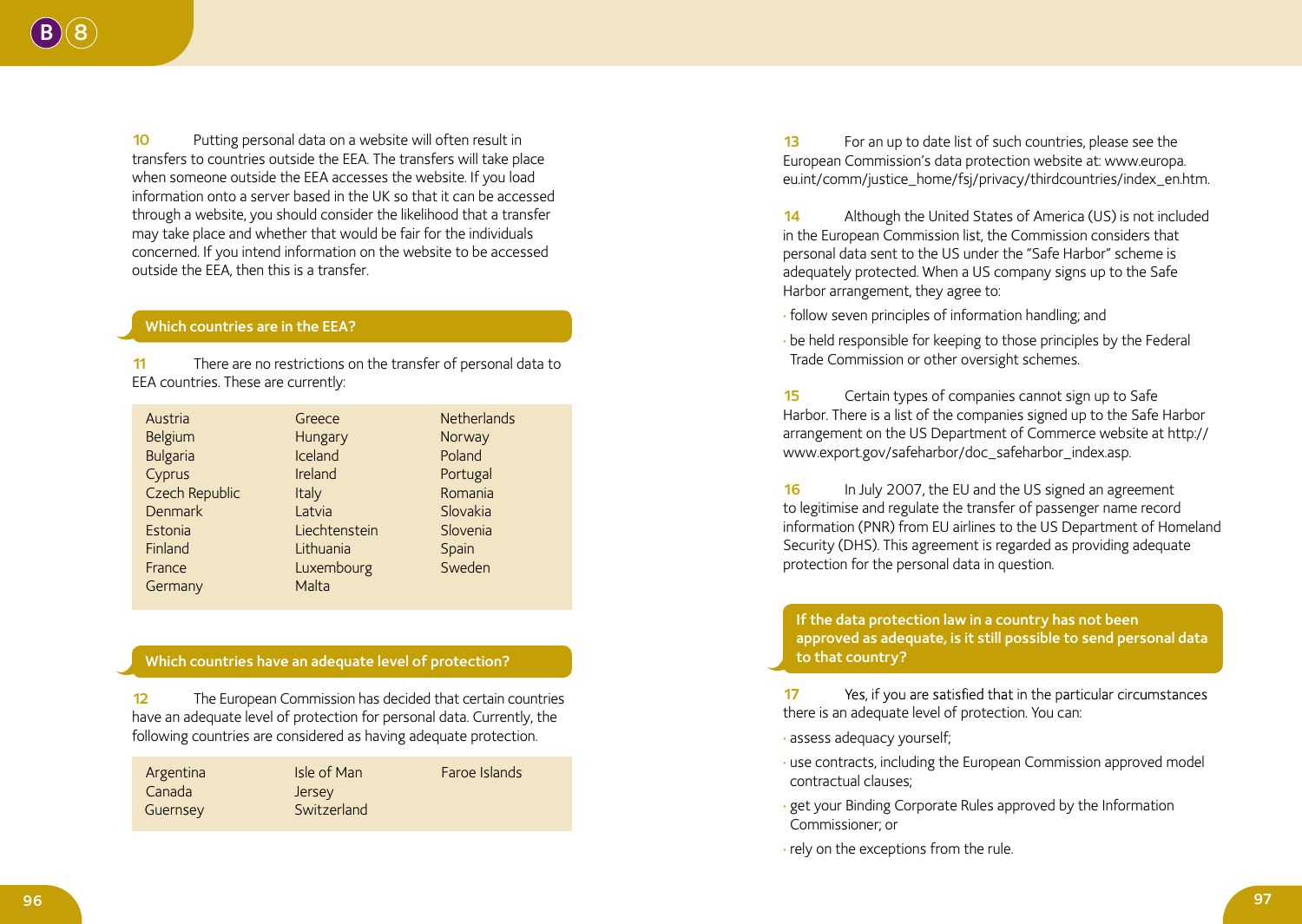# How do I assess adequacy?

18 You will need to be satisfied that in the particular circumstances there is an adequate level of protection. For UK personal data the Act sets out the factors you should take into account to make this decision. These relate to:

- the nature of the personal data being transferred;
- how the data will be used and for how long; and
- the laws and practices of the country you are transferring it to.

19 This means doing a risk assessment. You must decide whether there is enough protection for individuals, in all the circumstances of the transfer. This is known as an assessment of adequacy. To assess adequacy you should look at:

- the extent to which the country has adopted data protection standards in its law;
- whether there is a way to make sure the standards are achieved in practice; and
- whether there is an effective procedure for individuals to enforce their rights or get compensation if things go wrong.

20 We realise it may be impractical for you to carry out a detailed analysis of adequacy involving the legal situation in a non-EEA country. This analysis might be more appropriate for a business that regularly transfers large volumes of personal data to a particular country, rather than a company that might only occasionally transfer personal data to any of a wide range of countries. For this reason, this Guide does not give detailed advice on how to carry out an adequacy test; this is provided in sections 2.3 to 2.6 of "The eighth data protection principle and international data transfers" guidance on our website.

21 In some cases you might reasonably decide there is adequacy without a detailed test. A common situation is where you transfer personal data to a processor acting on your instructions under contract. You are still legally responsible for making sure the data is processed in line with the principles. In particular, personal data can only be transferred if there is a contract requiring the processor to have appropriate security and act only on your instruction. So individuals' information should continue to be protected to the same standard as in the UK and they will have the same rights they can exercise in the UK. This is because you remain liable for ensuring that the processing complies with the data protection principles. When selecting a processor, you need to satisfy yourself that it is reliable and has appropriate security.

22 However, the level of protection is unlikely to be adequate if: • the transfer is to a processor in an unstable country; and

• the nature of the information means that it is at particular risk.

23 For more information see section 5 of "The eighth data protection principle and international data transfers" and the good practice note on "Outsourcing – a guide for small and medium-sized businesses" on our website.

24 You may reasonably decide there is adequacy without a detailed analysis, depending on: the nature of the information; the circumstances of the transfer; your knowledge of the country; and the company you are transferring to. Some examples are discussed below.

#### Example

A university wishes to transfer the academic biographies of its lecturers and research staff to other universities and potential students outside the EEA. Nothing of a private nature is included. This is a well-known practice in the university. The personal data, such as the staff's qualifications and publications, is already publicly available. Any member of staff can have their information withheld if they have a reason to do so – such as concerns about their safety. In this case, it is difficult to see a problem with adequacy as the potential for staff to object has been addressed and there is little further risk of misuse.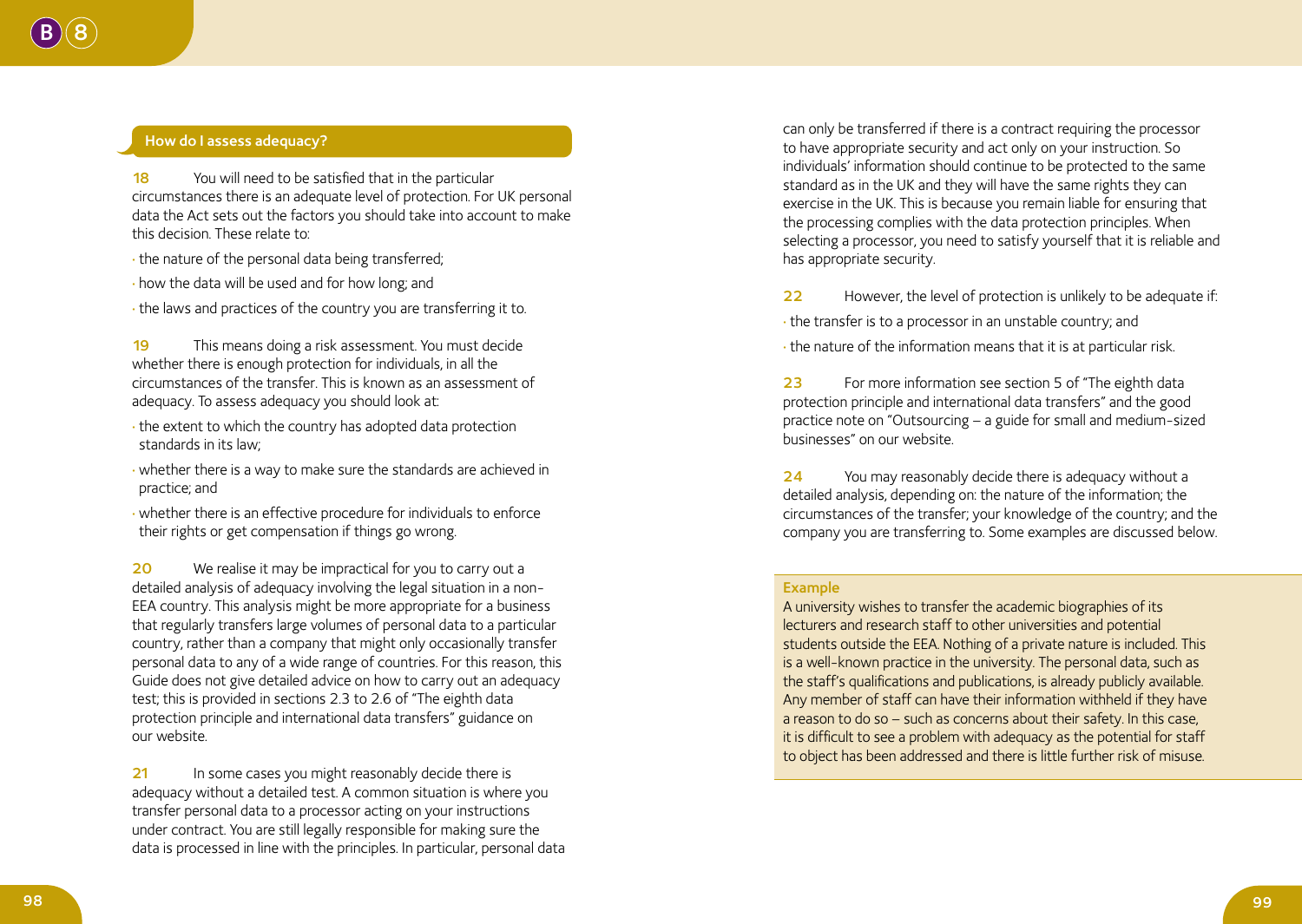

#### Example

Company A in the UK sends its customer list to company B outside the EEA so that company B, acting as a processor, can send a mailing to company A's customers. It is likely that adequate protection exists if:

- the information transferred is only names and addresses;
- there is nothing particularly sensitive about company A's line of business;
- the names and addresses are for one-time use and must be returned or destroyed within a short timescale;
- company A knows company B is reliable; and
- there is a contract between them governing how the information will be used.

#### Example

An employee travels outside the EEA with a laptop containing personal data connected with their employment. Their employer in the UK is still the data controller. As long as the information stays with the employee on the laptop, and the employer has an effective procedure to deal with security and the other risks of using laptops (including the extra risks of international travel), it is reasonable to decide that adequate protection exists.

#### Example

A multinational company transfers a list of internal telephone extensions to its overseas subsidiaries. The nature of the information makes it unlikely that the individuals identified would suffer significant damage in the unlikely event that an unauthorised source obtained the list. It is reasonable to decide that adequate protection exists.

25 These examples show that you can, in particular circumstances, decide whether there is adequacy. You might limit the types of information you transfer and the types of organisation you transfer to, or insist that the destination company meet certain conditions by contract or otherwise.

# How can you use contracts to ensure there is an adequate level of protection?

- 26 There are several types of contract that you can use to transfer personal data outside the EEA. The main types are:
- contracts based on the standard contractual clauses approved by the European Commission (EC model clauses); and
- other contracts you draw up yourself after a risk assessment to bring protection up to an adequate level.

# EC model clauses

27 The European Commission has approved three sets of standard contractual clauses (known as model clauses) as providing an adequate level of protection. If you use these model clauses in their entirety in your contract, you will not have to make your own assessment of adequacy.

28 Two of the sets of model clauses relate to transferring personal data from one company to another company, which will then use it for its own purposes. In this case you can choose either set of clauses, depending on which suits your business arrangements better. The other set of model clauses is for transferring personal data to a processor acting under your instructions, such as a company that provides you with IT services or runs a call centre for you.

29 The model clauses are attached as an annex to the European Commission decisions of adequacy, which approve their use, and you can find them on the Commission's data protection website at: www.europa.eu.int/comm/justice\_home/fsj/privacy/modelcontracts/ index\_en.htm.

**30** If you are relying on the European Commission adequacy decisions you cannot change the clauses in any way, for example by removing parts or adding other clauses to change the meaning, but the clauses can be incorporated into other contracts. For more information, see section 3.2 of "The eighth data protection principle and international data transfers" guidance on our website.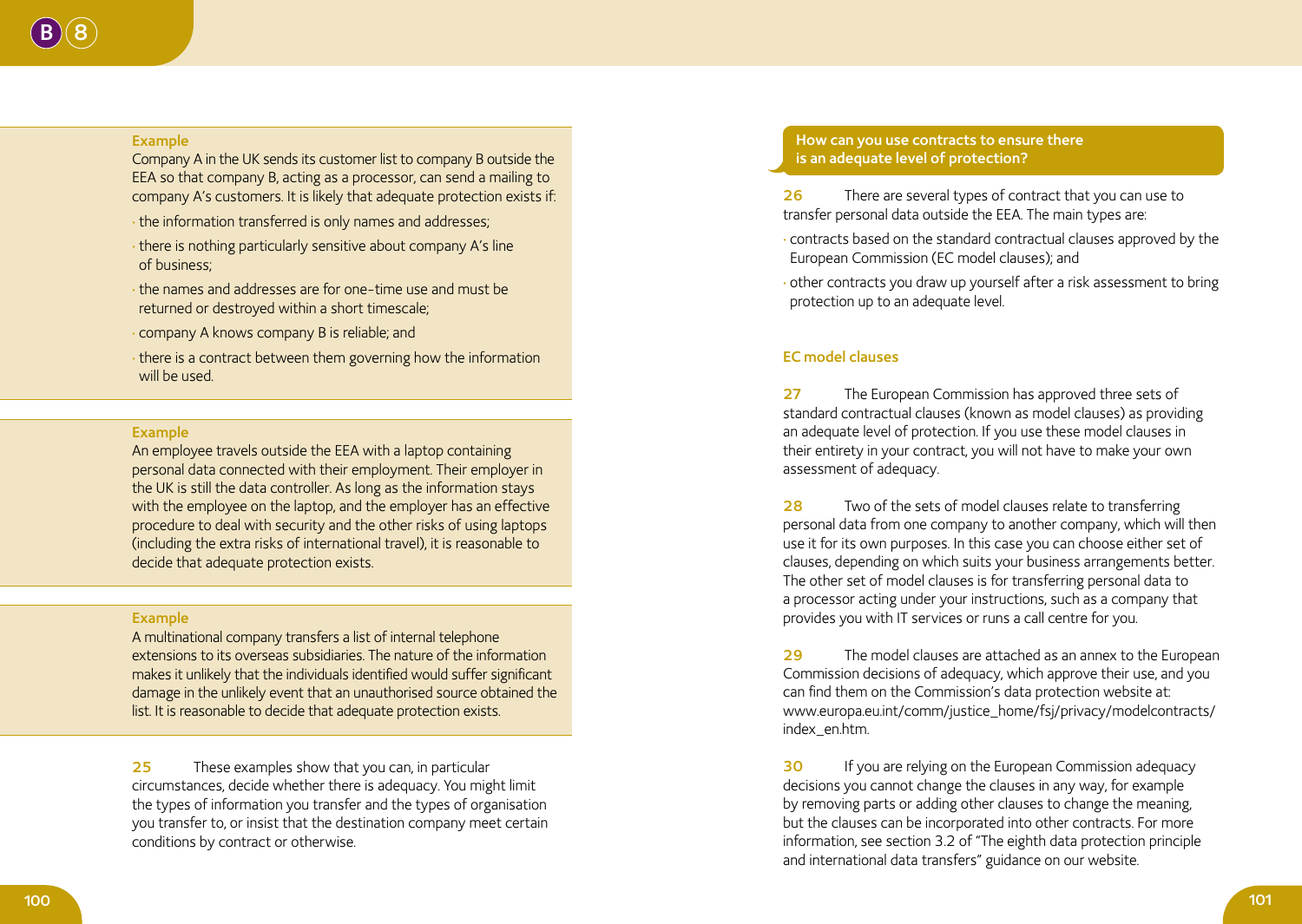#### Other contracts

31 You can also use your own contracts to help ensure adequacy for a particular transfer or set of transfers. You can use these contracts to plug gaps where you have decided that there would be adequacy, were it not for a particular weakness. For example, you may want to include a contract clause to require the company receiving the information to return it to you if your relationship comes to an end or they go out of business.

32 You do not have to have a separate contract for data protection. You can include the terms to achieve adequacy into any general contract that covers your relationship with the other company.

33 You can also use contracts where you are not in a position to judge adequacy. The contract should be comprehensive to enable you to satisfy yourself that adequacy exists, without you needing to analyse the circumstances of the transfer. This kind of contract is likely to be very similar to a standard contract using the EC model clauses, which you can use to develop your own terms.

34 If you use contract provisions that differ from the model clauses, you risk a future challenge to the adequacy of the contract's level of protection. You must record your reasoning and decisions and be able to justify your actions if you are asked to. This is in line with our general approach to compliance with the Act. We are not able to give you detailed advice on or approve contracts other than in exceptional circumstances.

In what circumstances will the Information Commissioner approve transfers by an organisation?

35 The Information Commissioner has the power to authorise transfers of personal data on the basis that in the particular circumstances there is an adequate level of protection, but we will not routinely do this because you will be in a better position to decide if there is adequacy in the light of your knowledge of the safeguards and the processing taking place.

**36** If we authorise a transfer, we must tell the European Commission and other data protection authorities in Europe.

37 We will not authorise one-off arrangements between you and companies in other countries unless there are exceptional circumstances. We would have to be satisfied that there was no other reasonable way for you to comply with the eighth principle, for example by applying any of the exemptions or by making your own assessment of adequacy.

# What are "binding corporate rules"?

38 Another option is to adopt binding codes of corporate conduct, known as binding corporate rules or BCR. This option only applies to multinational organisations transferring information outside the EEA but within their group of companies. These rules create rights for individuals, which can be exercised before the courts or data protection authorities, and obligations for the company. In all cases, the rules are legally binding on the companies in the multinational group and will usually be made so by unilateral declarations, intragroup agreements or the corporate governance of the group. To use BCR to transfer personal data freely within your group of companies, they must be approved by all the relevant European data protection authorities who will co-operate with each other in assessing the standard of your rules.

39 You may use internal codes of conduct, similar to BCR, to transfer information from the UK without an authorisation where:

- you have conducted a risk assessment; and
- you are satisfied that the codes provide the level of safeguards required by the eighth principle.

40 Where you do not have an authorisation, you risk a future challenge to the adequacy of the contract's level of protection. You must record your reasoning and decisions and be able to justify your actions if you are asked to. This is in line with our general approach to compliance with the Act.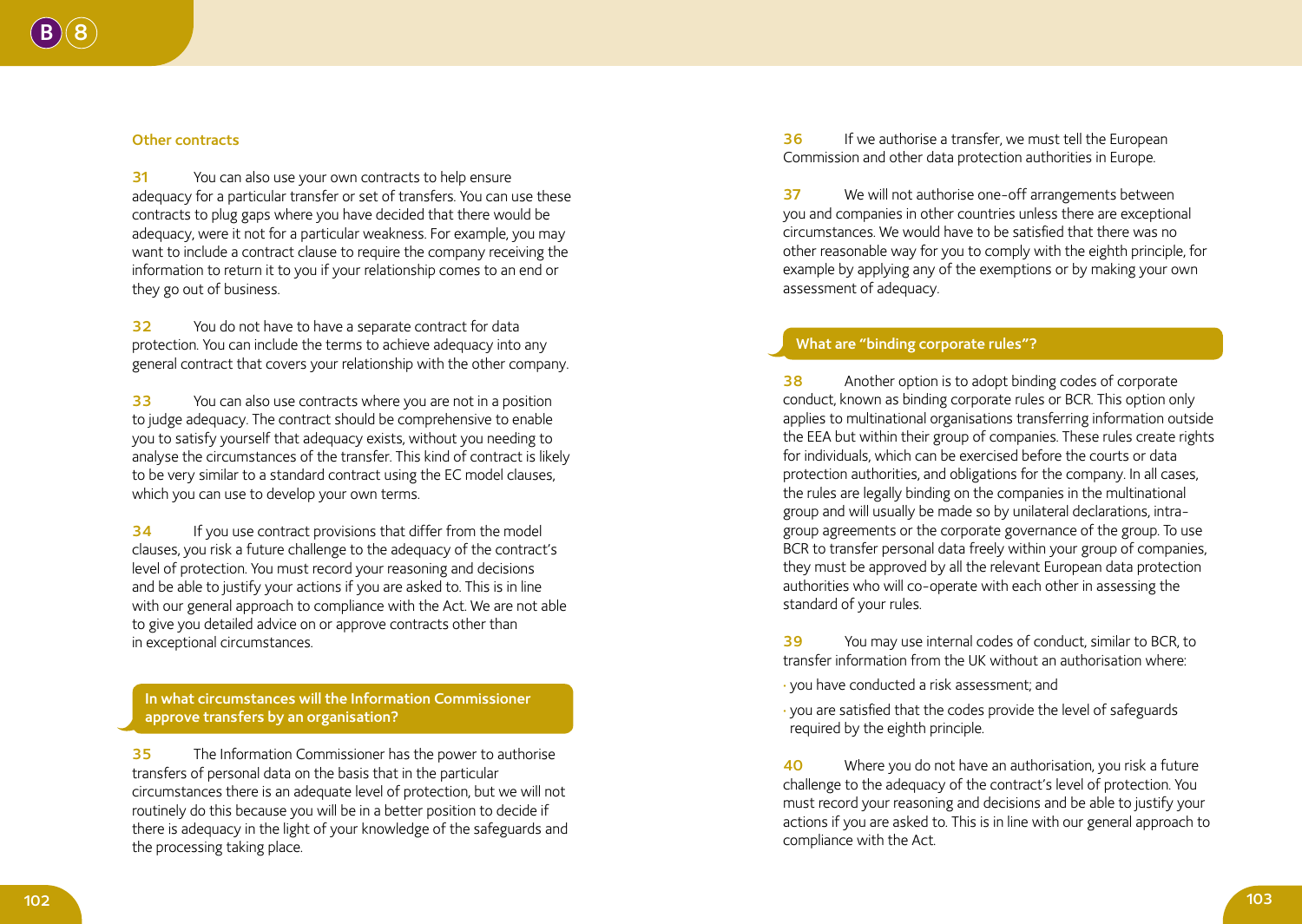

41 For more information on BCR, see section 3.3 of "The eighth data protection principle and international data transfers", the international transfers page and BCR FAQ on our website.

# Are there any exceptions to the rule?

42 There are several exemptions from the eighth principle, where you can transfer personal data even if there is no adequate protection. However, it is good practice to ensure that there is adequate protection if it is possible to do so, and only to rely on an exemption if it is not. Nevertheless, the exemptions are legally available to you and may in some circumstances provide a simple solution that only results in a minimal loss of protection for the individual. You will find a detailed analysis of the exemptions in section 4 of "The eighth data protection principle and international data transfers" guidance on our website.

#### Consent

43 You can transfer personal data overseas if you have the individual's consent, which should be given clearly and freely and may later be withdrawn by the individual. We explain what "consent" means in more detail in  $\mathbf{B}$   $\mathbf{9}$  15 –  $\mathbf{B}$   $\mathbf{9}$  24.

44 A consent will not be valid if the individual has no choice but to give their consent.

#### Example

A company asks its employees to agree to the international transfer of their personal data. The penalty for not agreeing is dismissal, and so the company may not rely on any "consents" given by its employees in these circumstances.

45 The individual must know and have understood what they are agreeing to. You should specify the reasons for the transfer and, as far as possible, the countries involved. If you are aware of any particular risks involved in the transfer, you should tell the individual. In our view, consent is unlikely to provide an adequate long-term solution to repeated transfers or ones that arise from a structural reorganisation.

#### Contract performance

46 You can transfer personal data overseas where it is necessary for carrying out certain types of contract or if the transfer is necessary to set up the contract.

47 For a contract between the organisation and the individual, you may transfer personal data overseas if the transfer is:

• necessary to carry out the contract; or

• a necessary part of the steps the individual has asked you to take before a contract is made between you.

48 For a contract between the organisation and someone other than the individual, you may transfer personal data overseas if:

- the individual requests the contract or it is in their interests; and
- the transfer is necessary to conclude the contract; or
- the transfer is necessary to carry out such a contract.

49 In this context, contracts are not restricted to goods and services – they can include employment contracts. Deciding whether a transfer is necessary to carry out a contract depends on the nature of the goods or services provided under the contract rather than how your business is organised.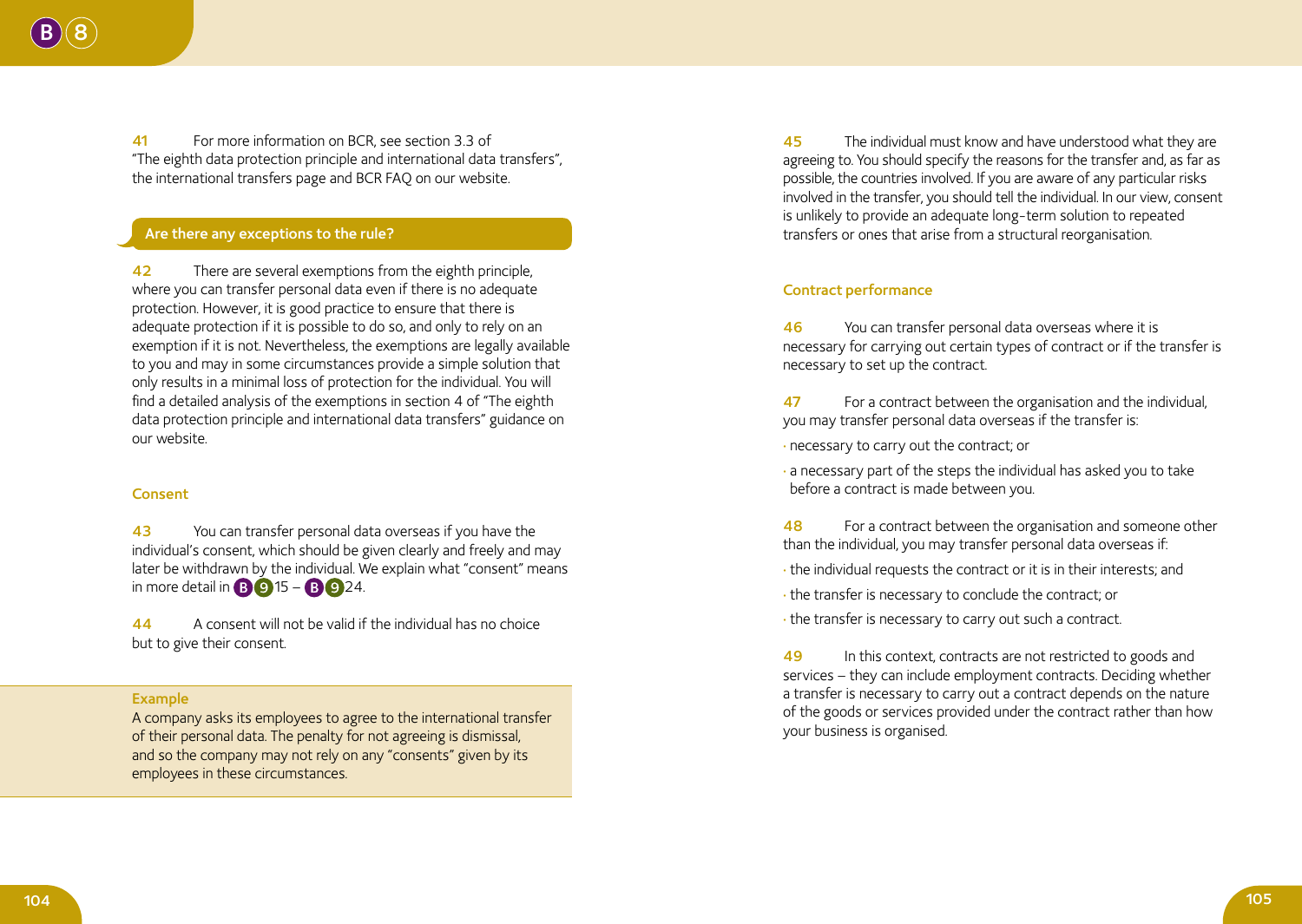

50 A transfer is not necessary if the only reason you need to make it is because of the way you have chosen to structure your business (see  $\mathbf{B}(\mathbf{9})$ ).

#### Example

An individual books a hotel in the USA through a UK travel agent. The UK travel agent will need to transfer the booking details to the USA to fulfil its contract with the individual.

#### Example

The customer of a UK credit-card issuer uses their card in Japan. It may be necessary for the card issuer to transfer some personal data to Japan to validate the card and/or reimburse the seller.

# Example

A UK-based internet trader sells furniture online. It makes it clear to customers that it is a retailer, not a manufacturer. Goods are delivered direct to the customer from the manufacturer. If a customer orders goods that are manufactured in the Ukraine, the trader needs to transfer a delivery name and address to the Ukraine to carry out the contract.

## Substantial public interest

51 You can transfer personal data overseas where it is necessary for reasons of substantial public interest. This is a high threshold to meet and it is most likely to be relevant in areas such as preventing and detecting crime; national security; and collecting tax. Organisations intending to rely on this exemption should consider each case individually. The public interest must be that of the UK and not the third country to which the personal data is transferred.

#### Vital interests

52 You can transfer personal data overseas where it is necessary to protect the vital interests of the individual. This relates to matters of life and death.

#### Example

A local health authority could transfer relevant medical records from the UK to another country where an individual had had a heart attack and their medical history was necessary to decide appropriate treatment.

#### Public registers

53 You can transfer overseas part of the personal data on a public register, as long as the person you transfer to complies with any restrictions on access to or use of the information in the register.

#### Example

The General Medical Council (GMC) can transfer extracts from its register of medical practitioners to respond to enquiries from outside the UK, but it is not allowed to transfer the complete register under this exemption. If the GMC puts conditions on inspecting the register in the UK, the person the extract is transferred to, and anyone they then pass it on to, must comply with these restrictions.

#### Legal claims

- 54 You can transfer personal data overseas where it is necessary:
- in connection with any legal proceedings (including future proceedings not yet underway);
- to get legal advice; or
- to establish, exercise or defend legal rights.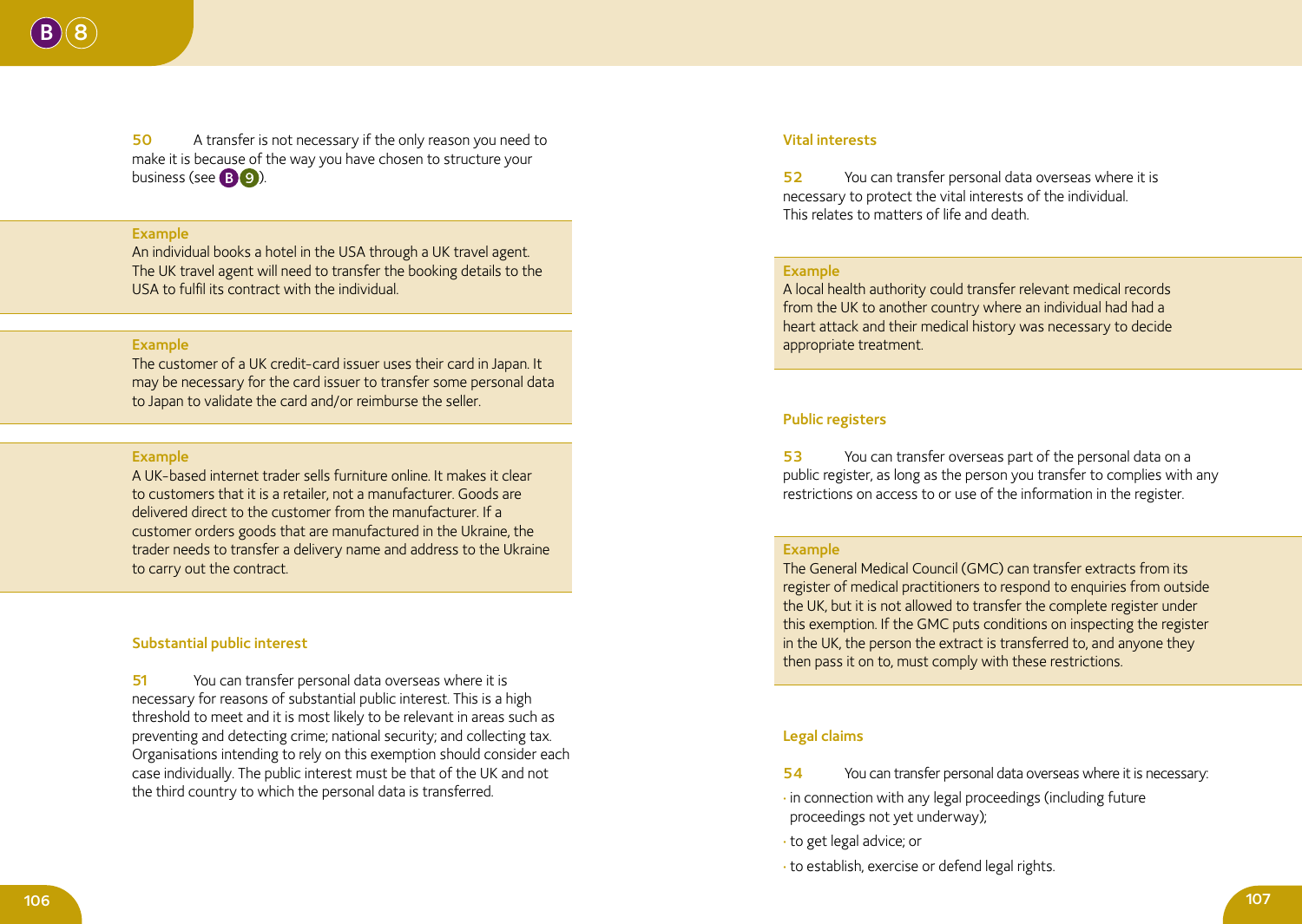

#### Example

A US parent company is sued by an employee of its UK subsidiary. Relevant employee information may be transferred to the US parent as it is required for the defence.

55 The legal proceedings do not have to involve you or the individual as a party and the legal rights do not have to be yours or the individual's. Although this exemption could apply widely, transfers are only likely to fall under this category if they are connected with legal proceedings or getting legal advice.

Can I transfer personal data overseas if I get a request for it from the authorities outside the UK on the basis of the laws in their country?

56 No specific exemption routinely covers all such requests. However, in certain circumstances you will be able to send some personal data to the authorities or other parts of your own organisation in another country where the authorities in that country have requested it. How far you may do so will depend on the nature of the request. You will need to consider these cases carefully and can ask us for advice.

#### What other sources of information and advice are there?

57 There is a more complete analysis of the eighth data protection principle, "The eighth data protection principle and international data transfers", on our website. The international transfers page on our website also has information about the standard contractual clauses and binding corporate rules.



1 This chapter explains the conditions that need to be satisfied before you may process personal data.

2 Some of the terms used in this chapter have particular meanings in the Data Protection Act, such as "personal data" and "processing". We use "organisation" and "you" in place of "data controller", and "individual" instead of "data subject" (the terms used in the Act). The definitions of all these terms, and of other key concepts in the Act, are explained in  $\bigcirc$ 

# In brief – what does the Data Protection Act say about the "conditions for processing"?

3 The first data protection principle requires, among other things, that you must be able to satisfy one or more "conditions for processing" in relation to your processing of personal data. Many (but not all) of these conditions relate to the purpose or purposes for which you intend to use the information.

4 The conditions for processing take account of the nature of the personal data in question. The conditions that need to be met are more exacting when the information being processed is sensitive personal data, such as information about an individual's health or criminal record.

5 However, our view is that in determining if you have a legitimate reason for processing personal data, the best approach is to focus on whether what you intend to do is fair. If it is, then you are very likely to identify a condition for processing that fits your purpose.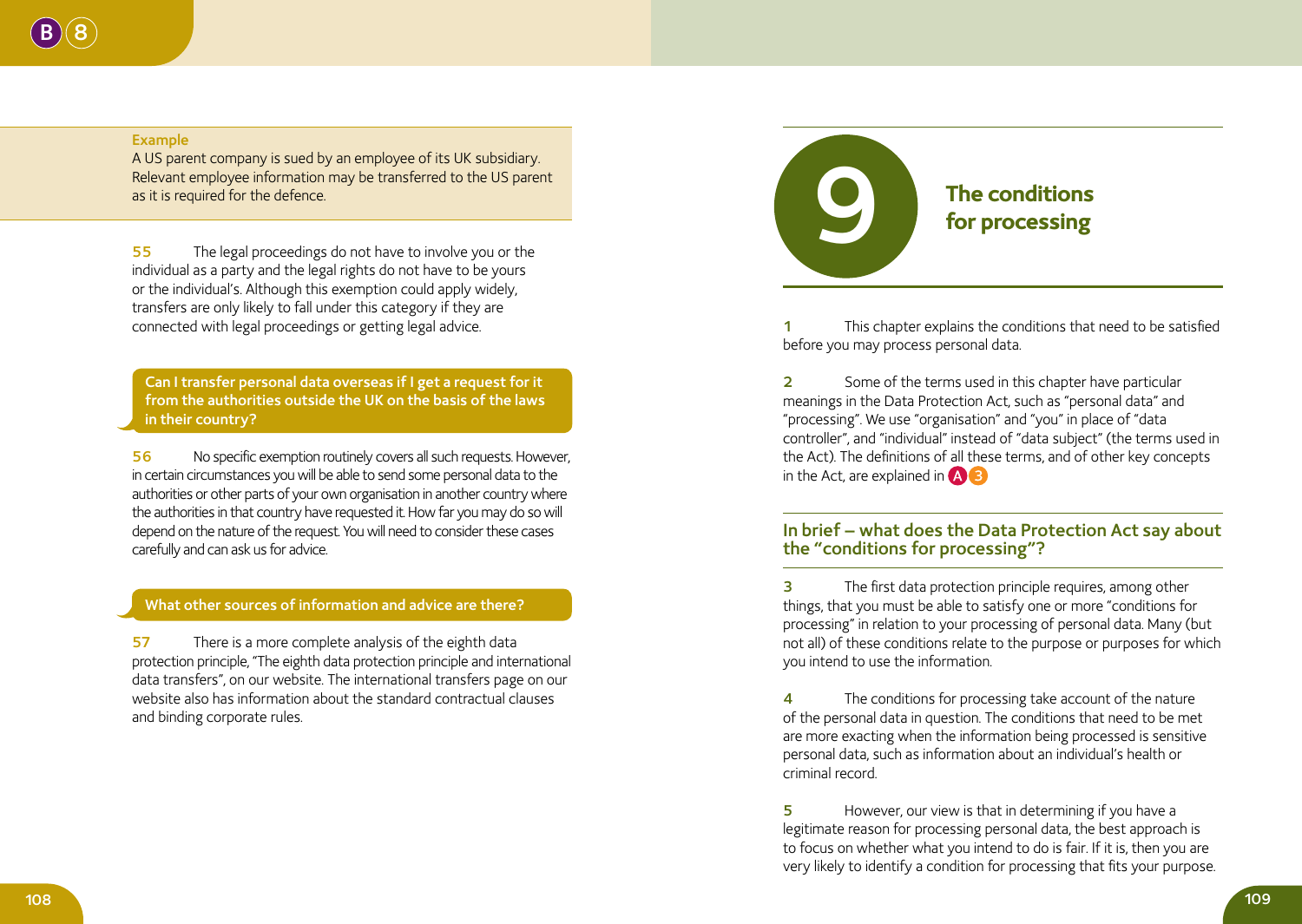6 Being able to satisfy a condition for processing will not on its own guarantee that the processing is fair and lawful – fairness and legality must still be looked at separately. So it makes sense to ensure that what you want to do with personal data is fair and lawful before worrying about the conditions for processing set out in the Act.

# In more detail…

# What are the conditions for processing?

7 The conditions for processing are set out in Schedules 2 and 3 to the Data Protection Act. Unless a relevant exemption applies (see  $\bigodot$  2), at least one of the following conditions must be met whenever you process personal data:

- The individual who the personal data is about has consented to the processing.
- The processing is necessary:
- in relation to a contract which the individual has entered into; or
- because the individual has asked for something to be done so they can enter into a contract.
- The processing is necessary because of a legal obligation that applies to you (except an obligation imposed by a contract).
- The processing is necessary to protect the individual's "vital interests". This condition only applies in cases of life or death, such as where an individual's medical history is disclosed to a hospital's A&E department treating them after a serious road accident.
- The processing is necessary for administering justice, or for exercising statutory, governmental, or other public functions.
- The processing is in accordance with the "legitimate interests" condition.

## What is the "legitimate interests" condition?

8 The Data Protection Act recognises that you may have legitimate reasons for processing personal data that the other conditions for processing do not specifically deal with. The "legitimate interests" condition is intended to permit such processing, provided you meet certain requirements.

9 The first requirement is that you must need to process the information for the purposes of your legitimate interests or for those of a third party to whom you disclose it.

#### Example

A finance company is unable to locate a customer who has stopped making payments under a hire purchase agreement. The customer has moved house without notifying the finance company of his new address. The finance company engages a debt collection agency to find the customer and seek repayment of the debt. It discloses the customer's personal data to the agency for this purpose. Although the customer has not consented to this disclosure, it is made for the purposes of the finance company's legitimate interests – ie to recover the debt.

10 The second requirement, once the first has been established, is that these interests must be balanced against the interests of the individual(s) concerned. The "legitimate interests" condition will not be met if the processing is unwarranted because of its prejudicial effect on the rights and freedoms, or legitimate interests, of the individual. Your legitimate interests do not need to be in harmony with those of the individual for the condition to be met. However, where there is a serious mismatch between competing interests, the individual's legitimate interests will come first.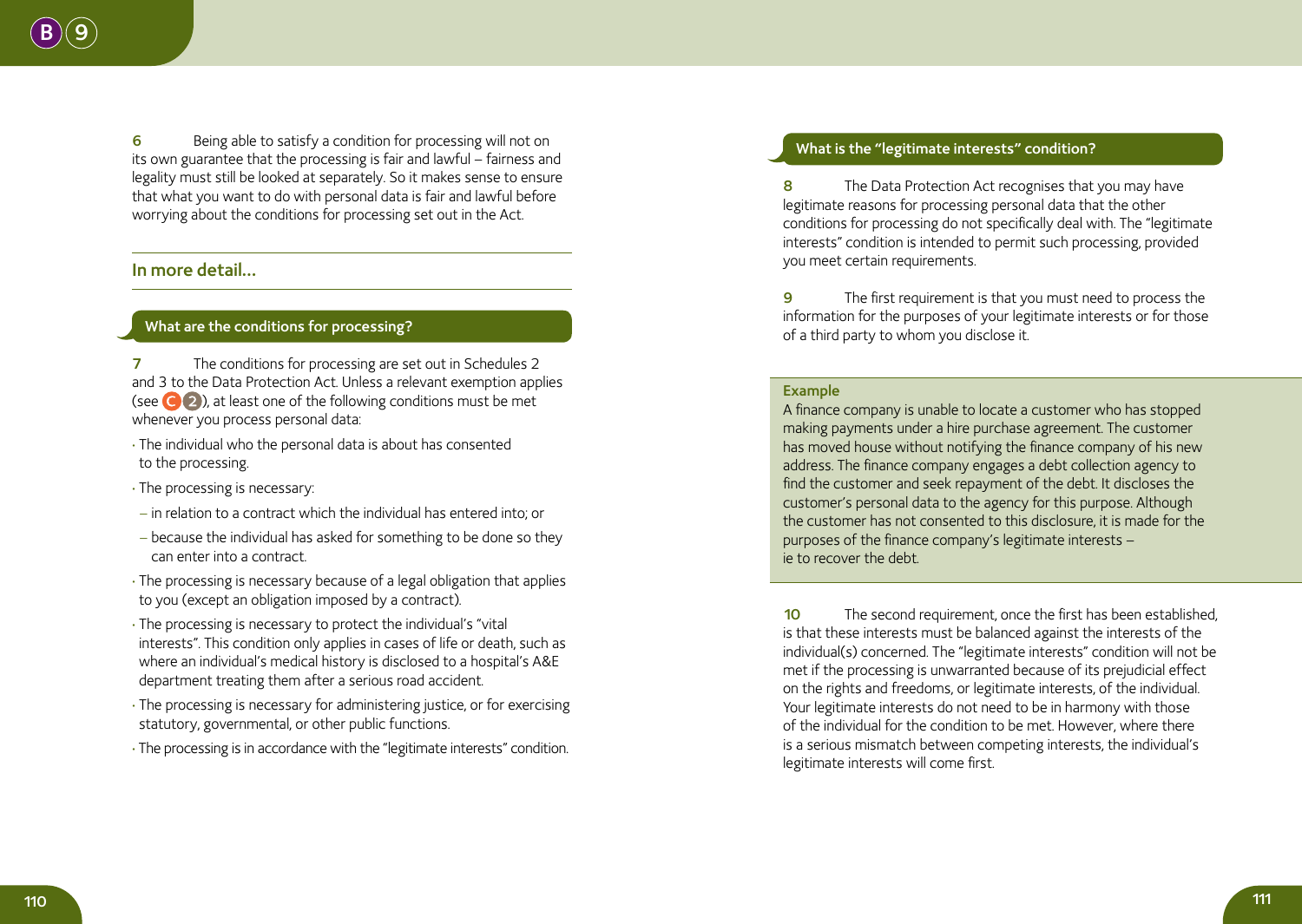

#### Example

In the example on the previous page, it is clear that the interests of the customer are likely to differ from those of the finance company (it may suit the customer quite well to evade paying his outstanding debt). However, passing his personal data to a debt collection agency in these circumstances could not be called "unwarranted".

11 Finally, the processing of information under the legitimate interests condition must be fair and lawful and must comply with all the data protection principles.

#### Example

Continuing the above example, the finance company must ensure that the personal data it passes to the debt collection agency is accurate (for example, in the known details of the customer's identity); that it is up to date (for example, in the amount outstanding and the customer's last known address); and that it is not excessive – the agency should only get as much personal data as is relevant or necessary for the purpose of finding the customer and recovering the debt.

# What conditions need to be met in respect of sensitive personal data?

12 At least one of the conditions listed in  $\mathbf{B} \mathbf{Q}$  7 must be met whenever you process personal data. However, if the information is sensitive personal data, at least one of several other conditions must also be met before the processing can comply with the first data protection principle. These other conditions are as follows:

- The individual who the sensitive personal data is about has given explicit consent to the processing.
- The processing is necessary so that you can comply with employment law.
- The processing is necessary to protect the vital interests of:
- the individual (in a case where the individual's consent cannot be given or reasonably obtained), or
- another person (in a case where the individual's consent has been unreasonably withheld).
- The processing is carried out by a not-for-profit organisation and does not involve disclosing personal data to a third party, unless the individual consents. Extra limitations apply to this condition.
- The individual has deliberately made the information public.
- The processing is necessary in relation to legal proceedings; for obtaining legal advice; or otherwise for establishing, exercising or defending legal rights.
- The processing is necessary for administering justice, or for exercising statutory or governmental functions.
- The processing is necessary for medical purposes, and is undertaken by a health professional or by someone who is subject to an equivalent duty of confidentiality.
- The processing is necessary for monitoring equality of opportunity, and is carried out with appropriate safeguards for the rights of individuals.

13 In addition to the above conditions – which are all set out in the Data Protection Act itself – regulations set out several other conditions for processing sensitive personal data. Their effect is to permit the processing of sensitive personal data for a range of other purposes – typically those that are in the substantial public interest, and which must necessarily be carried out without the explicit consent of the individual. Examples of such purposes include preventing or detecting crime and protecting the public against malpractice or maladministration. A full list of the additional conditions for processing is set out in the Data Protection (Processing of Sensitive Personal Data) Order 2000 and subsequent orders.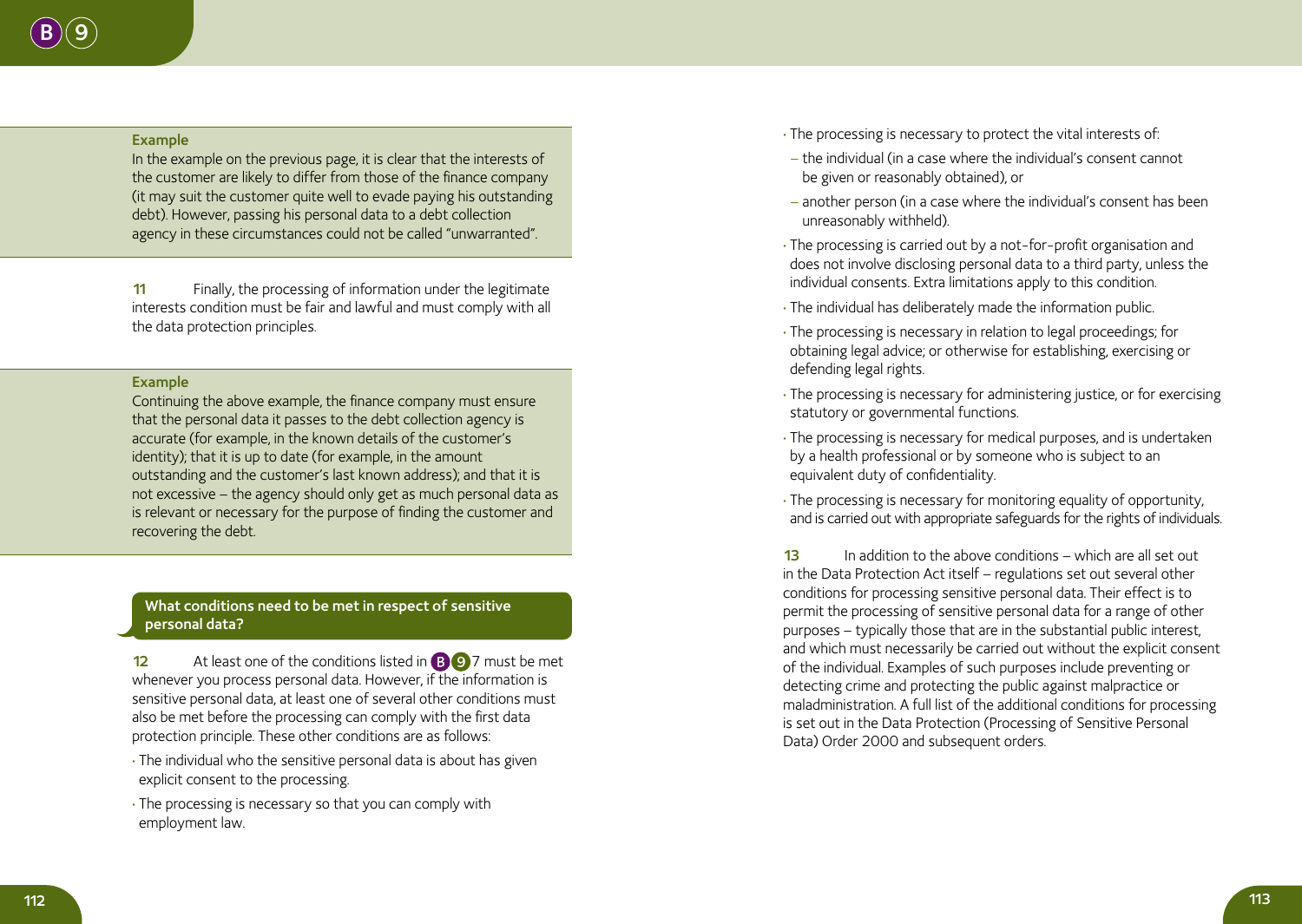# When is processing "necessary"?

14 Many of the conditions for processing depend on the processing being "necessary" for the particular purpose to which the condition relates. This imposes a strict requirement, because the condition will not be met if the organisation can achieve the purpose by some other reasonable means or if the processing is necessary only because the organisation has decided to operate its business in a particular way.

#### Example

An employer processes personal data about its employees on the basis that it is necessary to do so in connection with their individual contracts of employment and to comply with the employer's legal obligations. However, the employer decides to outsource its HR functions to an overseas company and transfers its employees' data to that company. It is not "necessary" to transfer the data overseas for these purposes, and the employer would instead have to rely on consent, or on the legitimate interests condition, to be able to process its employees' personal data in this way.

#### What is meant by "consent"?

15 One of the conditions for processing is that the individual has consented to their personal data being collected and used in the manner and for the purposes in question.

16 You will need to examine the circumstances of each case to decide whether consent has been given. In some cases this will be obvious, but in others the particular circumstances will need to be examined closely to decide whether they amount to an adequate consent. 17 Consent is not defined in the Data Protection Act. However, the European Data Protection Directive (to which the Act gives effect) defines an individual's consent as:

"…any freely given specific and informed indication of his wishes by which the data subject signifies his agreement to personal data relating to him being processed".

18 The fact that an individual must "signify" their agreement means that there must be some active communication between the parties. An individual may "signify" agreement other than in writing, but organisations should not infer consent if an individual does not respond to a communication – for example, from a customer's failure to return a form or respond to a leaflet.

19 Consent must also be appropriate to the age and capacity of the individual and to the particular circumstances of the case. For example, if your organisation intends to continue to hold or use personal data after the relationship with the individual ends, then the consent should cover this. Even when consent has been given, it will not necessarily last forever. Although in most cases consent will last for as long as the processing to which it relates continues, you should recognise that the individual may be able to withdraw consent, depending on the nature of the consent given and the circumstances in which you are collecting or using the information. Withdrawing consent does not affect the validity of anything already done on the understanding that consent had been given.

20 You should review whether a consent you have been given remains adequate as your organisation's relationship with an individual develops, or as the individual's circumstances change.

21 Consent obtained under duress or on the basis of misleading information does not adequately satisfy the condition for processing.

- 22 The Data Protection Act distinguishes between:
- the nature of the consent required to satisfy the first condition for processing; and
- the nature of the consent required to satisfy the condition for processing sensitive personal data, which must be "explicit".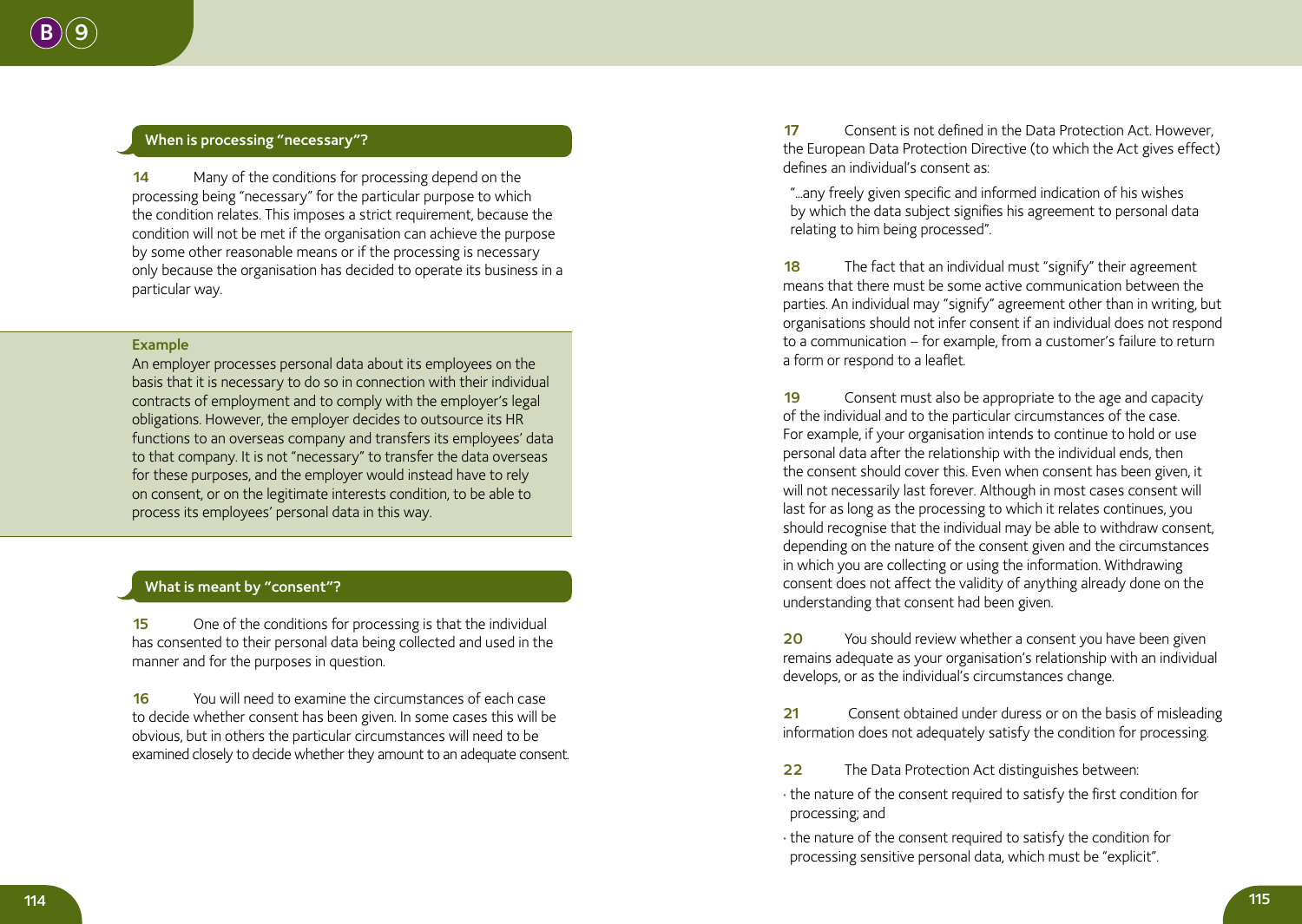

23 This suggests that the individual's consent should be absolutely clear. It should cover the specific processing details; the type of information (or even the specific information); the purposes of the processing; and any special aspects that may affect the individual, such as any disclosures that may be made.

24 As explained above, a particular consent may not be adequate to satisfy the condition for processing (especially if the individual might have had no real choice about giving it), and even a valid consent may be withdrawn in some circumstances. For these reasons an organisation should not rely exclusively on consent to legitimise its processing. In our view it is better to concentrate on making sure that you treat individuals fairly rather than on obtaining consent in isolation. Consent is the first in the list of conditions for processing set out in the Act, but each condition provides an equally valid basis for processing personal data.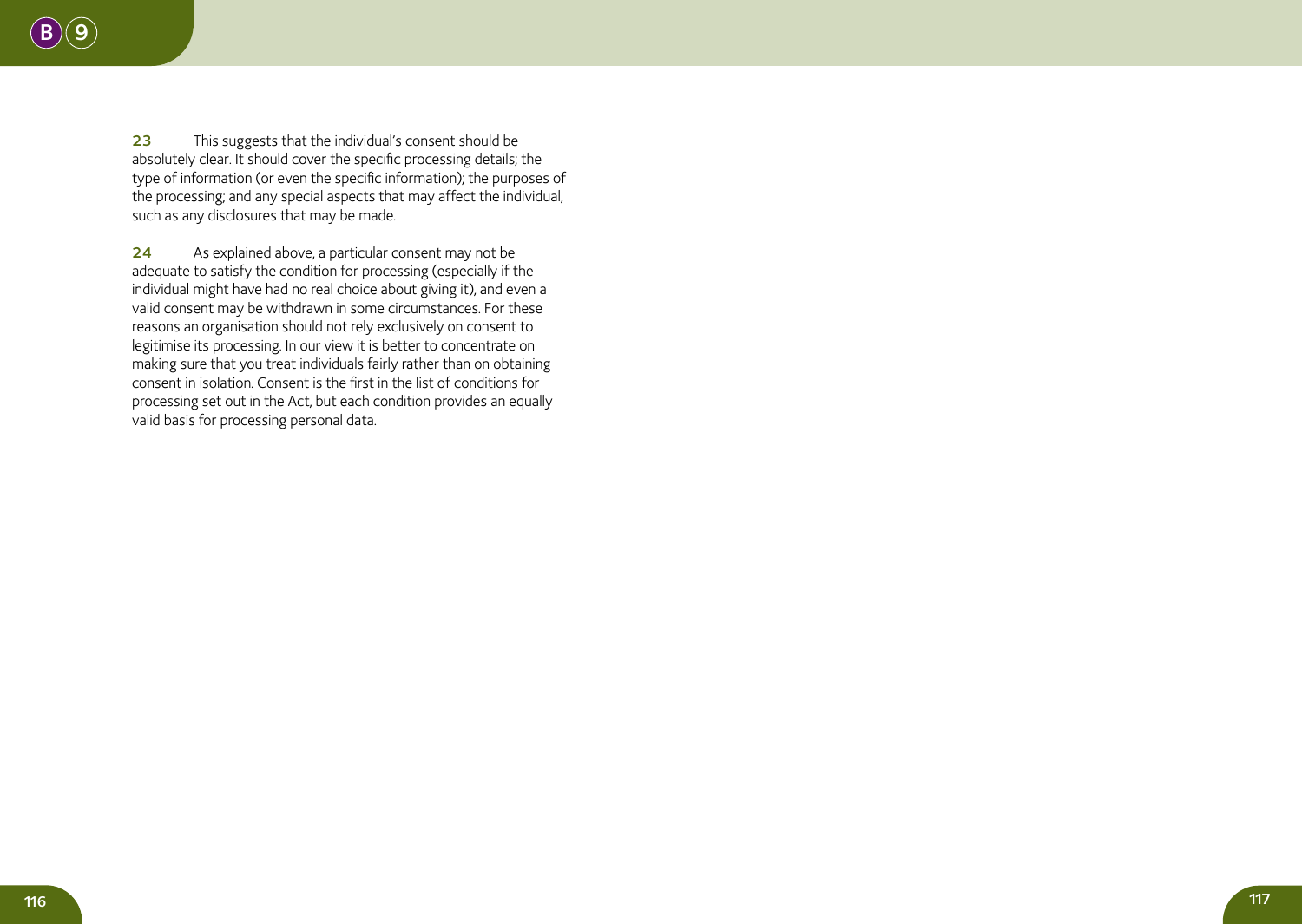# The Guide to Data Protection



# Rights and exemptions

What rights do individuals have about their personal information?

What are the main exemptions from the Data Protection Act?

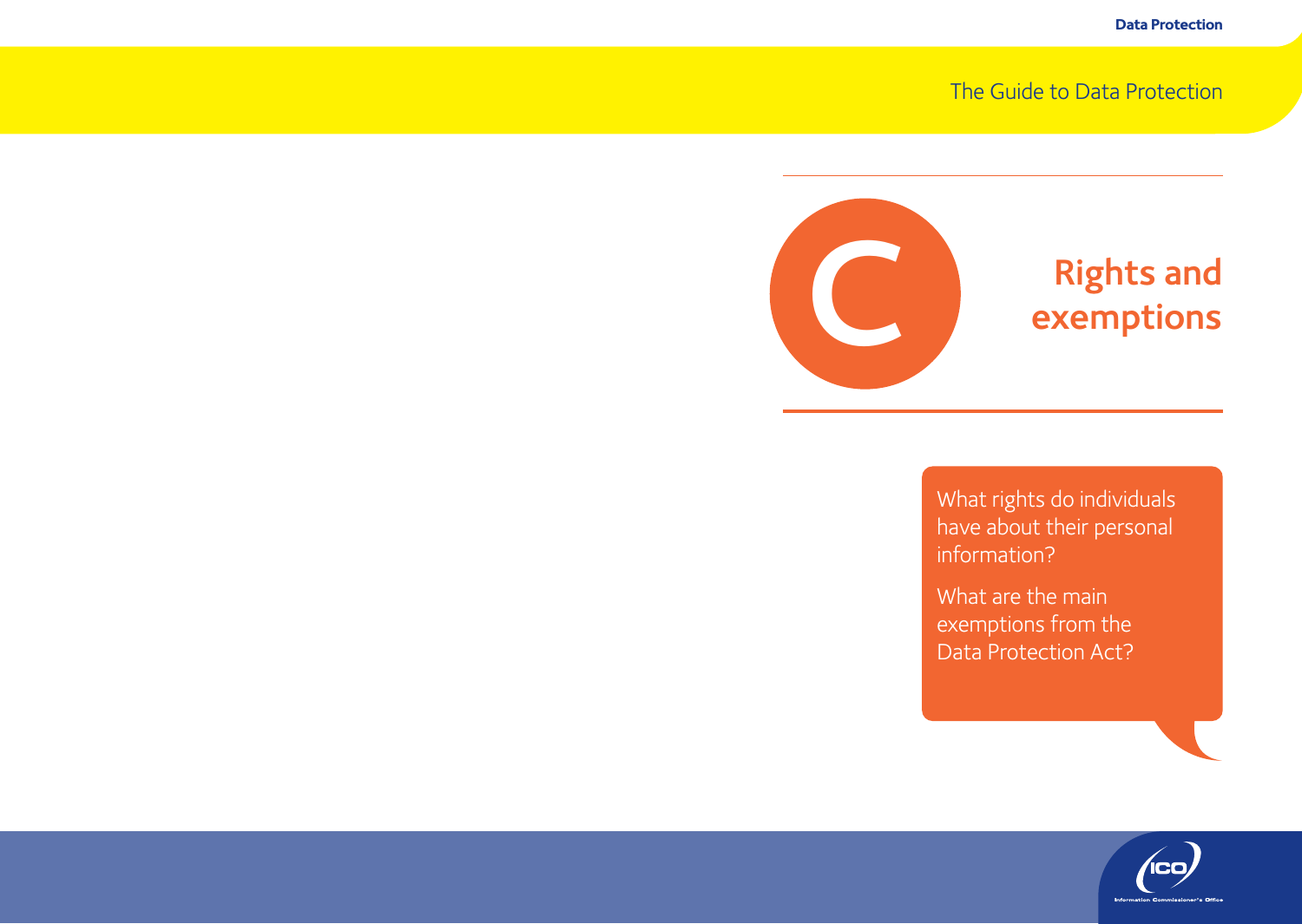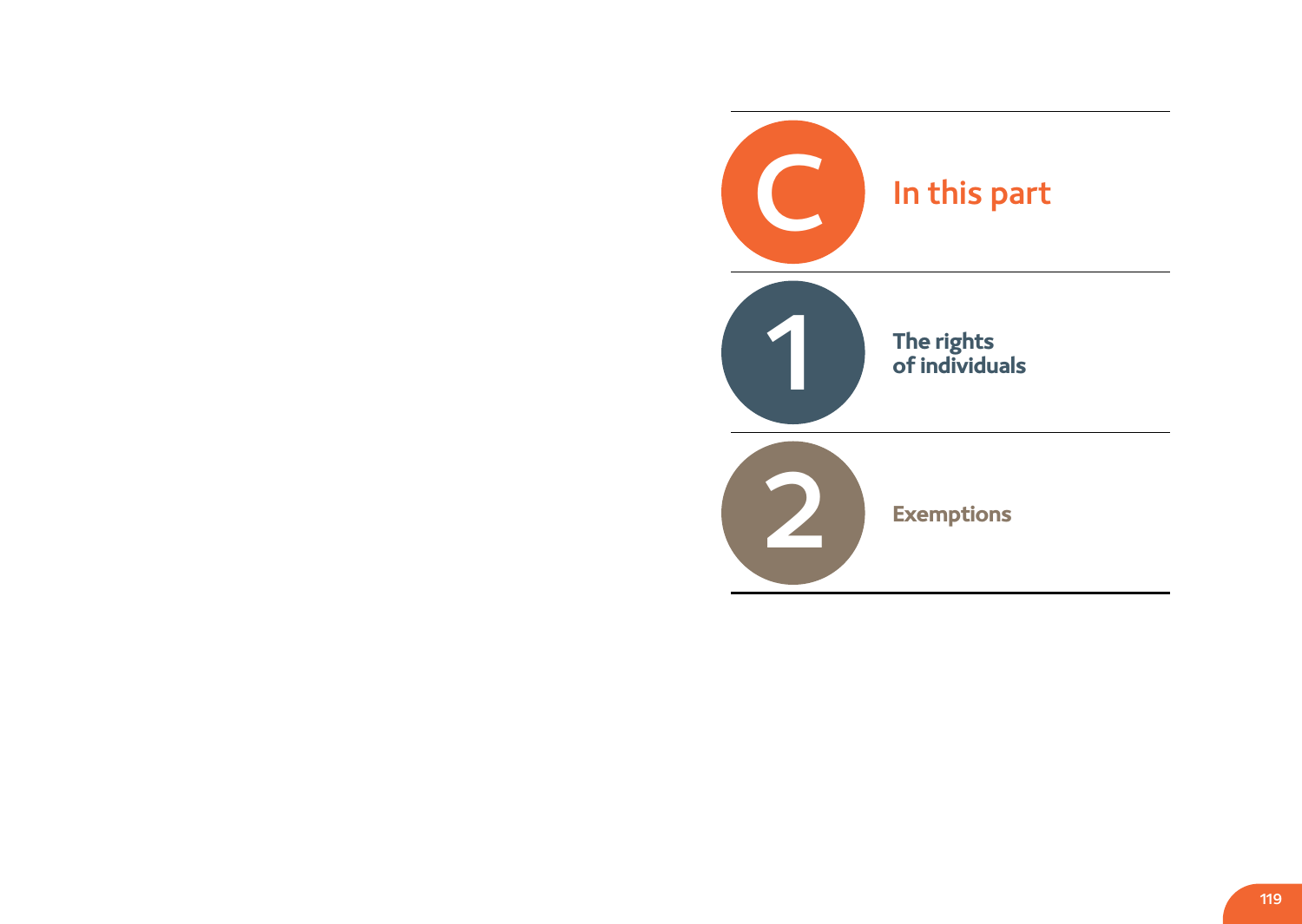# The rights of individuals

3 Some of the terms used in this chapter have particular meanings in the Data Protection Act, such as "personal data" and "processing". We use "organisation" and "you" in place of "data controller", and "individual" instead of "data subject" (the terms used in the Act). The definitions of all these terms, and of other key concepts in the Act, are explained in  $\bigcirc$   $\bigcirc$ 

# Introduction

1 We explained in  $\mathbf{B}$  of that the sixth data protection principle says that you must process personal data in accordance with the rights that the Data Protection Act gives to individuals. We also explained that these rights are:

- a right of access to a copy of the information comprised in their personal data;
- a right to object to processing that is likely to cause or is causing damage or distress;
- a right to prevent processing for direct marketing;
- a right to object to decisions being taken by automated means;
- a right in certain circumstances to have inaccurate personal data rectified, blocked, erased or destroyed; and
- a right to claim compensation for damages caused by a breach of the Act.

2 This chapter explains these rights, sets out the duties of organisations in this regard and gives examples of good practice. It is divided into six sections, (a) to  $(\widehat{f})$  which deal with each of these rights in turn.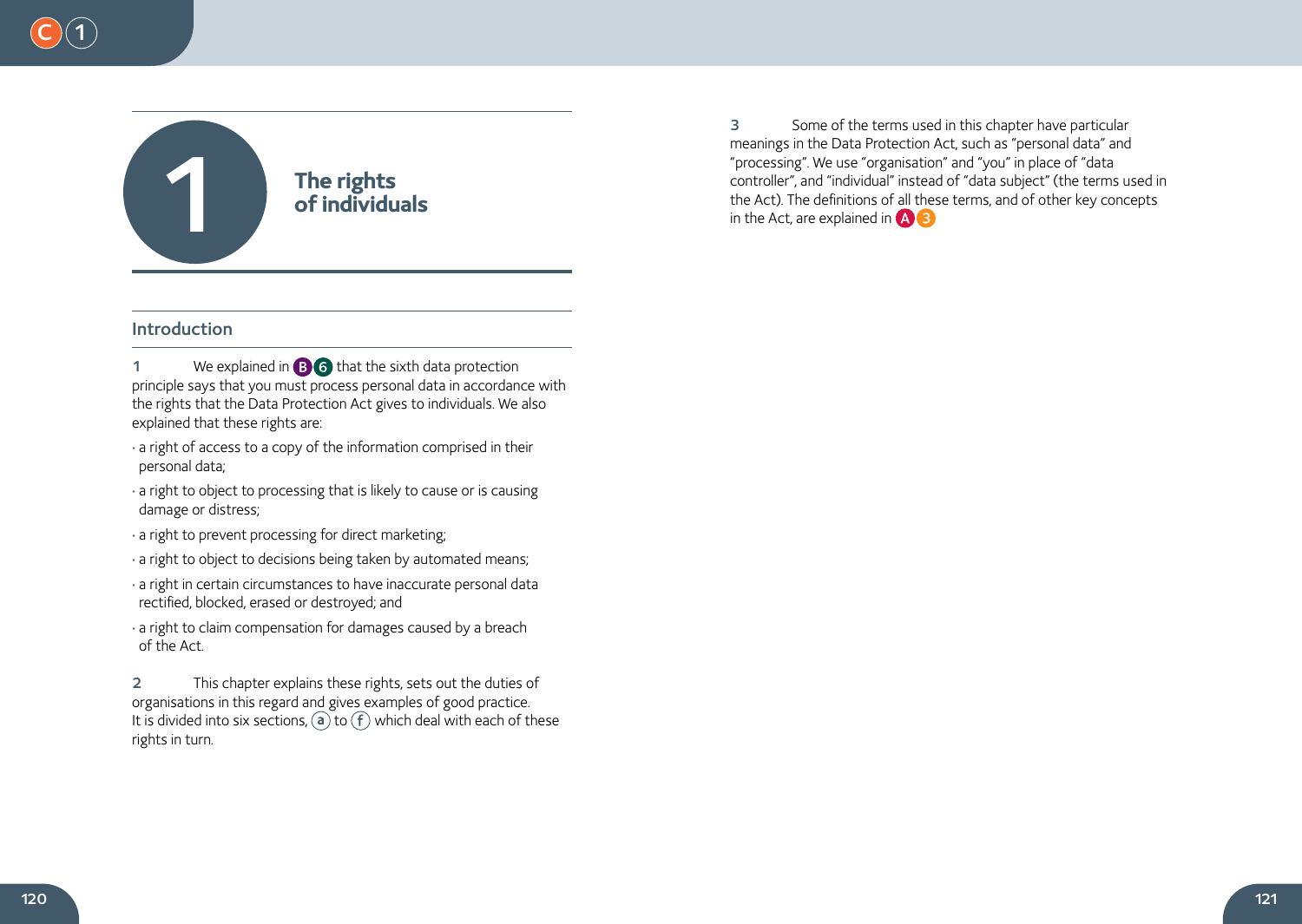# a The right of access to personal data

# In brief – what is an individual entitled to?

This right, commonly referred to as subject access, is created by section 7 of the Data Protection Act. It is most often used by individuals who want to see a copy of the information an organisation holds about them. However, the right of access goes further than this, and an individual who makes a written request and pays a fee is entitled to be:

- told whether any personal data is being processed;
- given a description of the personal data, the reasons it is being processed, and whether it will be given to any other organisations or people;
- given a copy of the information comprising the data; and
- given details of the source of the data (where this is available).

2 An individual can also request information about the reasoning behind any automated decisions, such as a computergenerated decision to grant or deny credit, or an assessment of performance at work (except where this information is a trade secret). Other rights relating to these types of decisions are dealt with in more detail in **C**n (d)

3 In most cases you must respond to a subject access request promptly and in any event within 40 calendar days of receiving it. However, some types of personal data are exempt from the right of subject access and so cannot be obtained by making a subject access request (see  $\bigcirc$  (2).

# In more detail…

# What is an individual entitled to?

4 Under the right of subject access, an individual is entitled only to their own personal data, and not to information relating to other people (unless they are acting on behalf of that person). Neither are they entitled to information simply because they may be interested in it. So it is important to establish whether the information requested falls within the definition of personal data (see  $\triangle$  3 2 –  $\triangle$  3 16). In most cases, it will be obvious whether the information being requested is personal data, but we have produced separate guidance to help you decide in cases where it is unclear (see  $\bigcirc$  3 12 for details).

5 Subject access provides a right to see the information contained in personal data, rather than a right to see the documents that include that information.

6 Various exceptions to the right of subject access apply in certain circumstances or to certain types of personal data. These are explained in  $\bigcirc$  (2)

# What is a valid subject access request?

7 For a subject access request to be valid, it should be made in writing. You should also note the following points when considering validity:

- A request sent by email or fax is as valid as one sent in hard copy.
- You do not need to respond to a request made verbally but, depending on the circumstances, it might be reasonable to do so (as long as you are satisfied about the person's identity), and it is good practice to at least explain to the individual how to make a valid request, rather than ignoring them.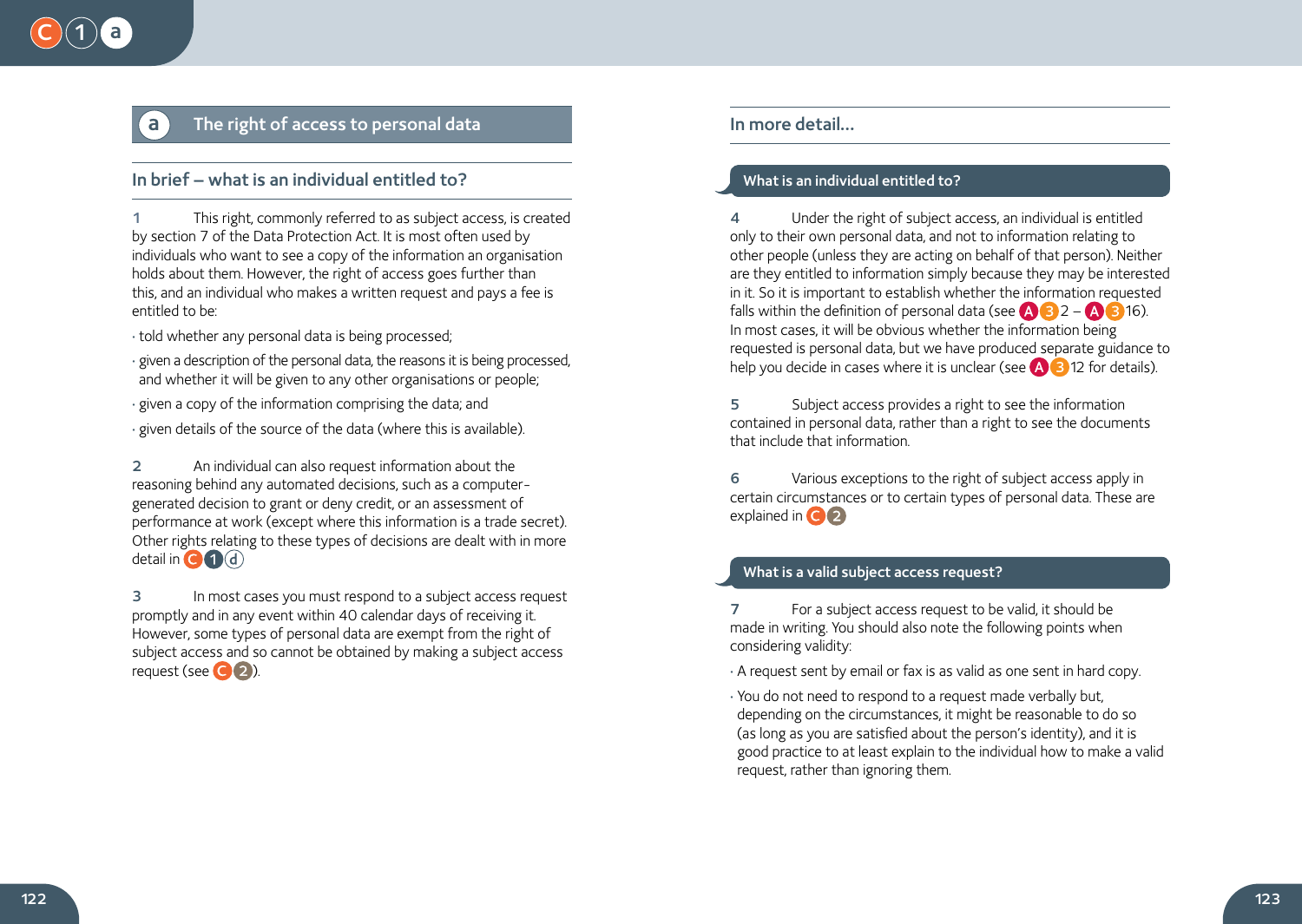

• If a disabled person finds it impossible or unreasonably difficult to make a subject access request in writing, you may have to make a reasonable adjustment for them under the Disability Discrimination Act 1995. This could include treating a verbal request for information as though it were a valid subject access request. You might also have to respond in a particular format which is accessible to the disabled person, such as Braille, large print, email or audio formats. If an individual thinks you have failed to make a reasonable adjustment, they may make a claim under the Disability Discrimination Act. Information about making a claim is available from the Equality and Human Rights Commission.

- If a request does not mention the Act specifically or even say that it is a subject access request, it is nevertheless valid and should be treated as such if it is clear that the individual is asking for their own personal data.
- A request is valid even if the individual has not sent it directly to the person who normally deals with such requests – so it is important to ensure that you and your colleagues can recognise a subject access request and treat it appropriately.

# Can I require individuals to use a specially designed form when making subject access requests?

No. Many organisations produce subject access request forms, and you may invite individuals to use such a form as long as you make it clear that this is not compulsory and you do not try to use this as a way of extending the 40-day time limit for responding. Standard forms can make it easier for you to recognise a subject access request and make it easier for the individual to include all the details you might need to locate the information they want.

9 However, any request in writing must be considered as a valid request, whatever the format.

# I have received a request but need to amend the data before sending out the response. Should I send out the "old" version?

10 The Act specifies that a subject access request relates to the data held at the time the request was received. However, in many cases, routine use of the data may result in it being amended or even deleted while you are dealing with the request. So it would be reasonable for you to supply information you hold when you send out a response, even if this is different to that held when you received the request.

11 However, it is not acceptable to amend or delete the data if you would not otherwise have done so. For organisations subject to Freedom of Information legislation, it is an offence to make such an amendment with the intention of preventing its disclosure.

# Do I have to explain the contents of the information I send to the individual?

12 The Act requires that the information you provide to the individual is in "intelligible form". At its most basic, this means that the information you provide should be capable of being understood by the average person. However, the Act does not require you to ensure that the information is provided in a form that is intelligible to the particular individual making the request.

# Example

An individual makes a request for their personal data. When preparing the response, you notice that a lot of it is in coded form. For example, attendance at a particular training session is logged as "A", while non-attendance at a similar event is logged as "M". Also, some of the information is in the form of handwritten notes that are difficult to read. Without access to the organisation's key or index to explain this information, it would be impossible for anyone outside the organisation to understand. In this case, the Act requires you to explain the meaning of the coded information. However, although it would be good practice to do so, the Act does not require you to decipher the poorly written notes, since the meaning of "intelligible form" does not extend to "make legible".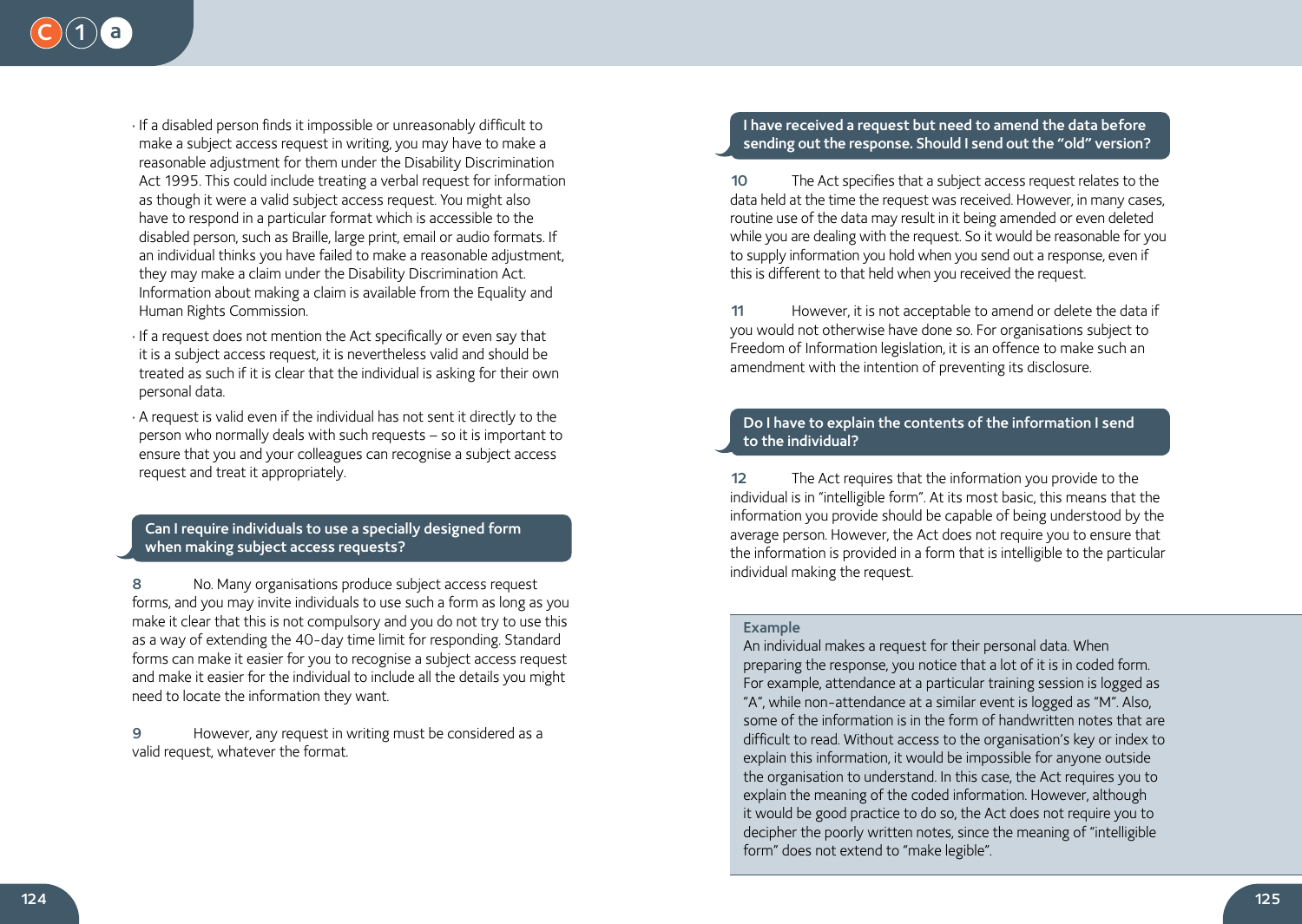

#### Example

You receive a subject access request from someone whose English comprehension skills are quite poor. You send a response and they ask you to translate the information you sent them. The Act does not require you to do this since the information is in intelligible form, even if the person who receives it cannot understand all of it. However, it would be good practice for you to help them understand the information you hold about them.

# Can I charge a fee for dealing with a subject access request?

13 Yes, an organisation receiving a subject access request may charge a fee for dealing with it. If you choose to do this, you need not comply with the request until you have received the fee. The maximum fee you can charge is £10. There are different fee structures for organisations that hold health or education records (where the maximum fee is £50, depending on the circumstances).

14 Although you need not comply with a request until you have received a fee, you cannot ignore a request simply because the individual has not sent a fee. If a fee is payable but has not been sent with the request, you should contact the individual promptly and inform them that they need to pay.

15 Some organisations choose not to charge a fee. However, once you have started dealing with an individual's request without asking for a fee, it would be unfair to then demand a fee as a way of extending the period of time you have to respond to the request.

Can I ask for more information before responding to a subject access request?

16 The Act allows you to confirm two things before you are obliged to respond to a request.

17 First, you can ask for enough information to judge whether the person making the request is the individual to whom the personal data relates. This is to avoid personal data about one individual being sent to another, accidentally or as a result of deception.

18 The key point is that you must be reasonable about what you ask for. You should not request lots more information if the identity of the person making the request is obvious to you. This is particularly the case, for example, when you have an ongoing relationship with the individual.

#### Example

You have received a written subject access request from a current employee. You know this employee personally and have even had a phone conversation with them about the request. Although your organisation's policy is to verify identity by asking for a copy of a utility bill, it would be unreasonable to do so in this case since you know the person making the request.

19 However, you should not assume that, on every occasion, the person making a request is who they say they are. In some cases, it is reasonable to ask the person making the request to verify their identity before sending them information.

#### Example

An online retailer receives a subject access request by email from a customer. The customer has not used the site for some time and although the email address matches the company's records, the postal address given by the customer does not. In this situation, it would be reasonable to gather further information, which could be as simple as asking the customer to confirm other account details such as a customer reference number, before responding to the request.

20 The level of checks you should make may well depend on the possible harm and distress which inappropriate disclosure of the information could cause to the individual concerned.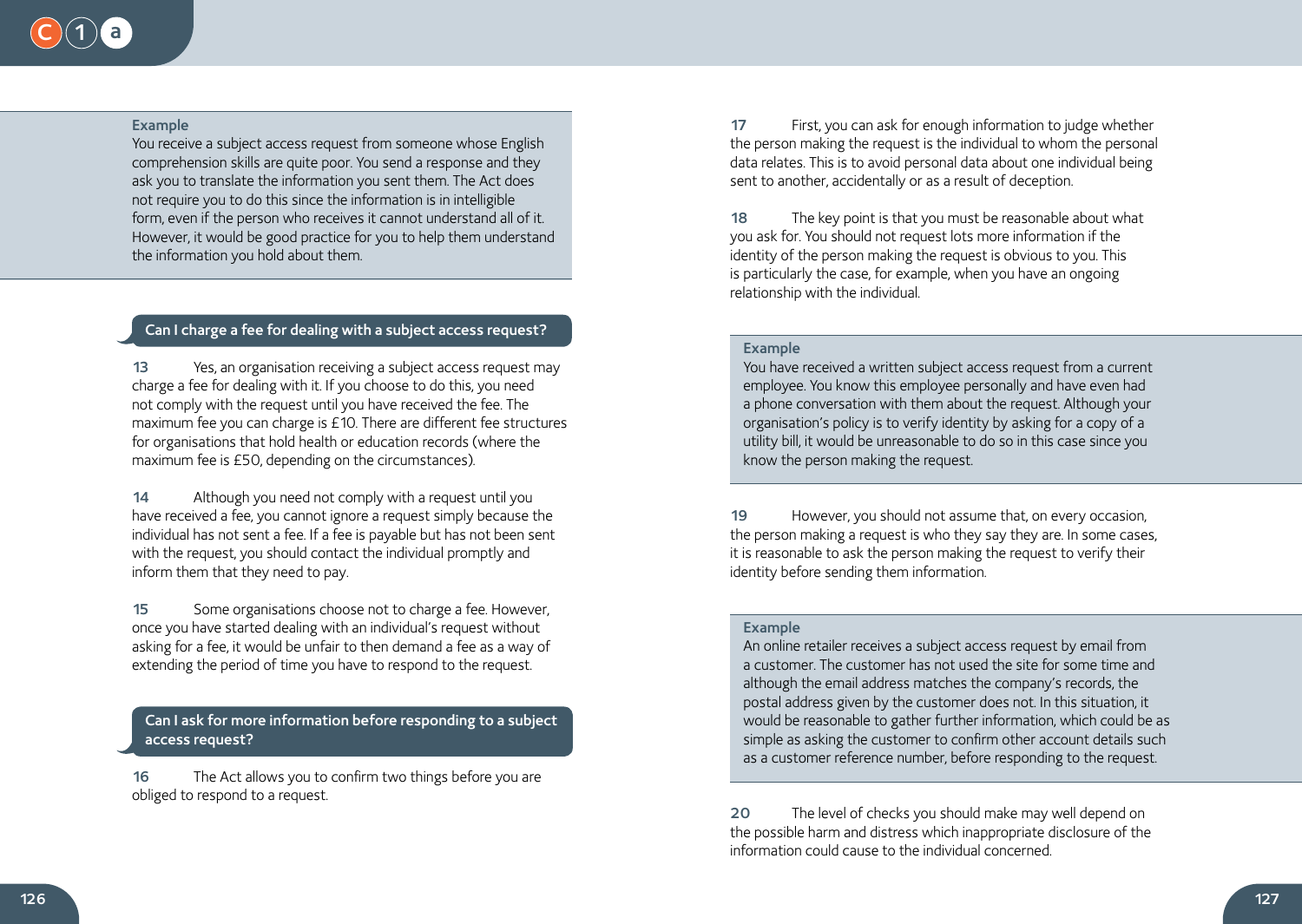

#### Example

A GP practice receives a subject access request from someone claiming to be a former patient. The name on the request matches a record held by the practice, but there is nothing else in the request to enable the practice to be confident that the requestor is the patient to whom the record relates. In this situation, it would be reasonable for the practice to ask for more information before responding to the request. The potential risk to the former patient of sending their health records to the wrong person is such that the practice is right to be cautious. They could ask the requestor to provide more information, such as a date of birth, a passport or a birth certificate.

21 The second thing you are entitled to do before responding to a subject access request is to ask for information that you reasonably need to find the personal data covered by the request. Again, you need not comply with the subject access request until you have received this information. In some cases, personal data may be difficult to retrieve and collate. However, it is not acceptable for you to delay responding to a subject access request unless you reasonably require more information to help you find the data in question.

#### Example

A chain of supermarkets is dealing with a general subject access request from a member of staff at one of their branches. The person dealing with the request is satisfied that the staff member has been sent all information held in personnel files and in files held by his line manager. However, he complains that not all information about him was included in the response. The employer should not ignore this complaint, but it would be reasonable to ask the member of staff for further details. For example, some of the information may be in emails, and the employer could reasonably ask for the dates when the emails were sent, and who sent them, to help find the information requested.

It might also be useful for the employer to ask if the member of staff is seeking information that does not relate to his employment. For example, he may be seeking information that relates to a complaint he made as a customer of the supermarket.

22 As with a request that is sent without the required fee. you should not ignore a request simply because you need more information from the person who made it. You should not delay in asking for this, but should ensure the individual knows you need more information and should tell them what details you need. Provided you have done so, the 40-day period for responding to the request does not begin to run until you have received the appropriate fee and any additional information that is necessary.

# What about subject access requests made on behalf of others?

23 The Act does not prevent an individual making a subject access request via a third party. Often, this will be a solicitor acting on behalf of a client, but it could simply be that an individual feels comfortable allowing someone else to act for them. In these cases, you need to be satisfied that the third party making the request is entitled to act on behalf of the individual, but it is the third party's responsibility to provide evidence of this entitlement. This might be a written authority to make the request or it might be a more general power of attorney.

#### Example

A building society has an elderly customer who visits a particular branch to make weekly withdrawals from one of her accounts. Over the past few years, she has always been accompanied by her daughter who is also a customer of the branch. The daughter makes a subject access request on behalf of her mother and explains that her mother does not feel up to making the request herself as she does not understand the ins and outs of data protection. As the information held by the building society is mostly financial, it is rightly cautious about giving customer information to a third party. If the daughter had a general power of attorney, the society would be happy to comply. They ask the daughter whether she has such a power, but she does not.

Bearing in mind that the branch staff know the daughter and have some knowledge of the relationship she has with her mother, they might consider complying with the request by making a voluntary disclosure. However, the building society is not obliged to do so, and it would not be unreasonable to require more formal authority.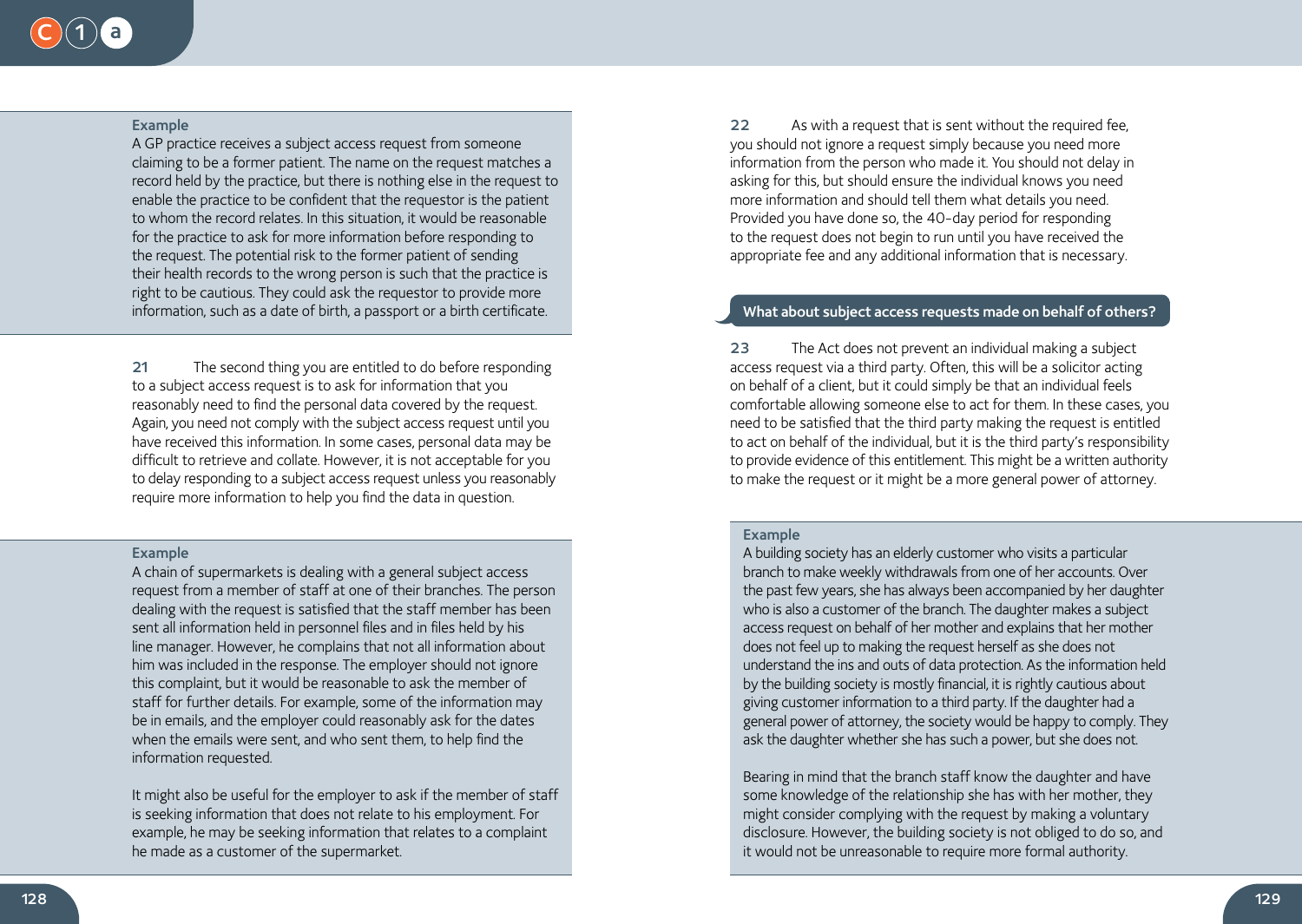

24 If you think an individual may not understand what information would be disclosed to a third party who has made a subject access request on their behalf, you may send the response directly to the individual rather than to the third party. The individual may then choose to share the information with the third party after having had a chance to review it.

25 There are cases where an individual does not have the mental capacity to manage their own affairs. Although there are no specific provisions in the Data Protection Act, the Mental Capacity Act 2005 or in the Adults with Incapacity (Scotland) Act 2000 enabling a third party to exercise subject access rights on behalf of such an individual, it is reasonable to assume that an attorney with authority to manage the property and affairs of an individual will have the appropriate authority. The same applies to a person appointed to make decisions about such matters:

- in England and Wales, by the Court of Protection;
- in Scotland, by the Sheriff Court; and
- in Northern Ireland, by the High Court (Office of Care and Protection).

# What about requests for information about children?

26 Even if a child is too young to understand the implications of subject access rights, data about them is still their personal data and does not belong, for example, to a parent or guardian. So it is the child who has a right of access to the information held about them, even though in the case of young children these rights are likely to be exercised by those with parental responsibility for them.

27 Before responding to a subject access request for information held about a child, you should consider whether the child is mature enough to understand their rights. If you are confident that the child can understand their rights, then you should respond to the child rather than a parent. What matters is that the child is able to understand (in broad terms) what it means to make a subject access request and how to interpret the information they receive as a result of doing so. When considering borderline cases, you should take into account, among other things:

- the child's level of maturity and their ability to make decisions like this;
- the nature of the personal data;
- any court orders relating to parental access or responsibility that may apply;
- any duty of confidence owed to the child or young person;
- any consequences of allowing those with parental responsibility access to the child's or young person's information. This is particularly important if there have been allegations of abuse or ill treatment;
- any detriment to the child or young person if individuals with parental responsibility cannot access this information; and
- any views the child or young person has on whether their parents should have access to information about them.

28 In Scotland, the law presumes that a child aged 12 years or more has the capacity to make a subject access request. The presumption does not apply in England and Wales or in Northern Ireland, but it does indicate an approach that will be reasonable in many cases. It does not follow that, just because a child has capacity to make a subject access request, they also have capacity to consent to sharing their personal data with others – as they may still not fully understand the implications of doing so.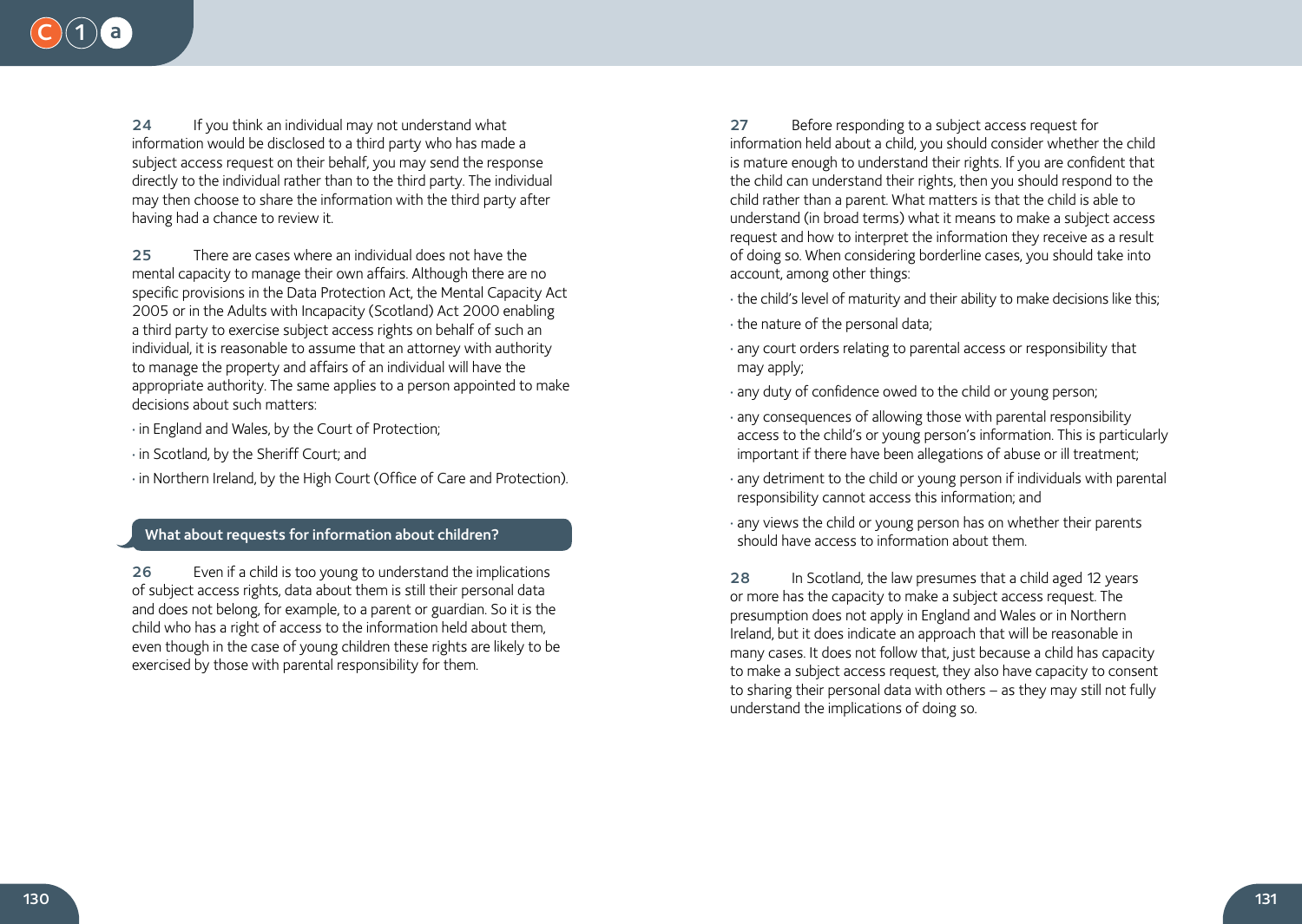# What should I do if the data includes information about other people?

29 Responding to a subject access request may involve providing information that relates both to the individual making the request and to another individual. The Act says you do not have to comply with the request if to do so would mean disclosing information about another individual who can be identified from that information, except where:

- the other individual has consented to the disclosure; or
- it is reasonable in all the circumstances to comply with the request without that individual's consent.

30 So, although you may sometimes be able to disclose information relating to a third party, you need to decide whether it is appropriate to do so in each case. This decision will involve balancing the data subject's right of access against the other individual's rights in respect of their own personal data. If the other person consents to you disclosing the information about them, then it would be unreasonable not to do so. However, if there is no such consent, you must decide whether to disclose the information anyway.

31 For the avoidance of doubt, you cannot refuse to provide subject access to personal data about an individual simply because you obtained that data from a third party. The rules about third party data apply only to personal data which includes information about the individual who is the subject of the request and information about someone else.

32 We have produced separate guidance on "Dealing with subject access requests involving other people's information", which sets out what you need to take into account when making these decisions. The guidance is on our website.

# What about personal data held by credit reference agencies?

33 There are special provisions regulating access to personal data held by credit reference agencies. Where credit reference agencies hold personal data relevant to an individual's financial standing (information in a credit reference file), they must provide a copy of the information within seven days of a written request and on payment of a £2 fee. Credit reference agencies will need to verify the identity of the person making the request before they respond. Our "Credit Explained" guidance tells you more about information held by credit reference agencies. It is available on our website.

# If I use a data processor, does this mean they would have to deal with any subject access requests I receive?

34 Responsibility for complying with a subject access request lies with you as the data controller. The Act does not allow any extension to the 40-day time limit in cases where you have to rely on a data processor to provide the information that you need to respond.

#### Example

An employer is reviewing staffing and pay, which involves collecting information from and about a representative sample of staff. A third-party data processor is analysing the information.

The employer receives a subject access request from a member of staff. To respond, the employer needs information held by the data processor. The employer is the data controller for this information and should instruct the data processor to retrieve any personal data that relates to the member of staff.

35 If you use a data processor, then you need to make sure that you have contractual arrangements in place to guarantee that subject access requests are dealt with properly, irrespective of whether they are sent to you or to the data processor.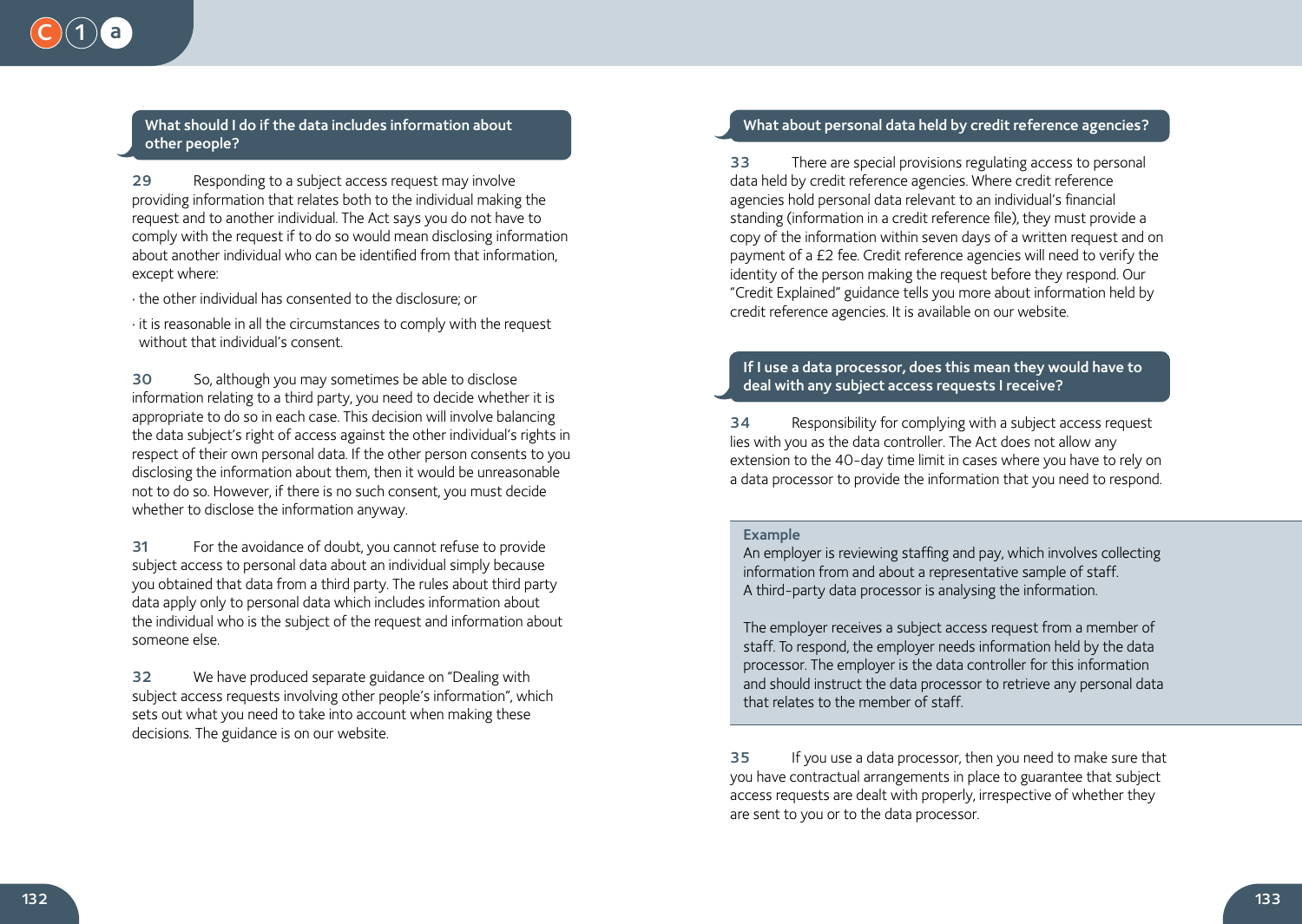

# 36 The role of a data processor is explained in  $\bigcirc$  326 and **AB** 27.

# What if sending out copies of information will be expensive or time consuming?

37 In some cases, dealing with a subject access request will be an onerous task. This might be because of the nature of the request, because of the amount of personal data involved, or because of the way in which certain information is held. You are not obliged to supply a copy of the information in permanent form if it would involve disproportionate effort to do so. You must decide whether supplying a copy of the information would involve disproportionate effort. Even if you do not have to supply a copy of the information in permanent form, the individual still has the other basic rights described in  $\bigodot$   $\bigodot$   $\bigodot$   $\bigodot$   $\bigodot$   $\bigodot$   $\bigodot$   $\bigodot$   $\bigodot$   $\bigodot$   $\bigodot$   $\bigodot$   $\bigodot$   $\bigodot$   $\bigodot$   $\bigodot$   $\bigodot$   $\bigodot$   $\bigodot$   $\bigodot$   $\bigodot$   $\bigodot$   $\bigodot$   $\bigodot$   $\bigodot$   $\bigodot$   $\bigodot$   $\bigodot$   $\bigodot$   $\bigodot$   $\bigodot$   $\bigod$ 

38 The Act does not define "disproportionate effort" but it is clear that there is some (albeit limited) scope for assessing whether complying with a request would result in so much work or expense as to outweigh the individual's right of access to their personal data. However, it should be noted that this qualification to the right of subject access only applies in respect of "supplying" a copy of the relevant information in permanent form. So you cannot refuse to deal with a subject access request just because you think that locating the information in the first place would involve disproportionate effort.

39 We stress that you should rely on this provision only in the most exceptional of cases. The right of subject access is central to data protection law and we rarely hear of instances where an organisation could legitimately use disproportionate effort as a reason for not allowing an individual to access their personal data. Even if you can show that supplying a copy of information in permanent form would involve disproportionate effort, you should still try to comply with the request in some other way.

#### Example

An organisation has decided that to supply copies of an individual's records in permanent form would involve disproportionate effort. Rather than refuse the individual access, they speak to her and agree that it would be preferable if she visited their premises and viewed the original documents. They also agree that if there are documents that she would like to take away with her, they can arrange to provide copies.

# What about repeated or unreasonable requests?

40 The Data Protection Act does not limit the number of subject access requests an individual can make to any organisation. However, it does allow some discretion when dealing with requests that are made at unreasonable intervals. The Act says that you are not obliged to comply with an identical or similar request to one you have already dealt with, unless a reasonable interval has elapsed between the first request and any subsequent ones.

- 41 The Act gives you some help in deciding whether requests are made at reasonable intervals. It says that you should consider the following:
- $\cdot$  The nature of the data this could include considering whether it is particularly sensitive.
- $\cdot$  The purposes of the processing this could include whether the processing is likely to cause detriment to the individual.
- How often the data is altered if information is unlikely to have changed between requests, you may decide that you are not obliged to respond to the same request twice.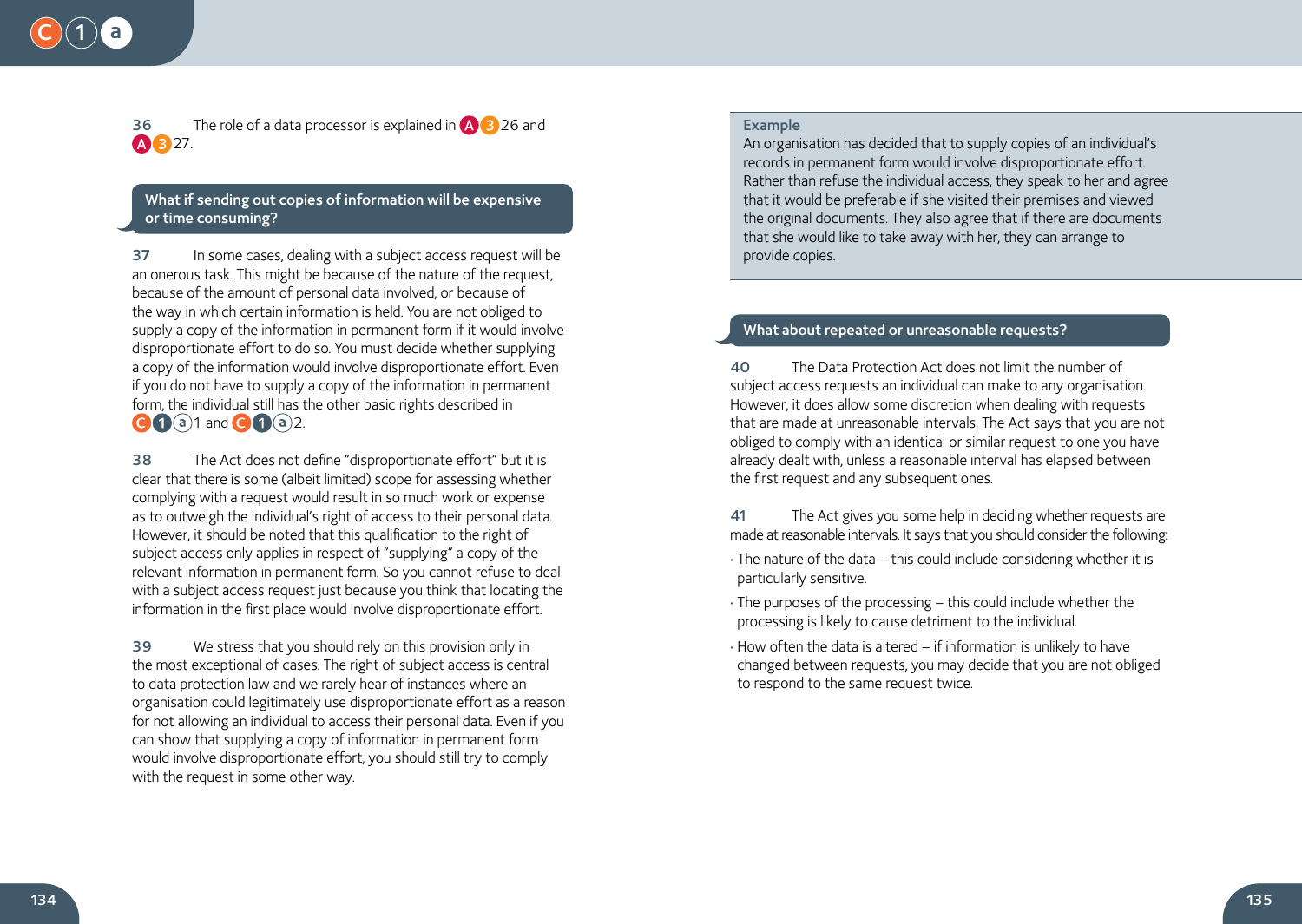

#### Example

A library receives a subject access request from an individual who made a similar request one month earlier. The information relates to when the individual joined the library and the items borrowed. None of the information has changed since the previous request. With this in mind, along with the fact that the individual is unlikely to suffer if no personal data is sent in response to the request, the library need not comply with this request. However, it would be good practice to respond explaining why they have not provided the information again.

#### Example

A therapist who offers non-medical counselling receives a subject access request from a client. She had responded to a similar request from the same client three weeks earlier. When considering whether the requests have been made at unreasonable intervals, the therapist should take into account the fact that the client has attended five sessions between requests, so there is a lot of new information in the file. She should respond to this request (and she could ask the client to agree that she only needs to send any "new" information), but it would also be good practice to discuss with the client a different way of allowing the client access to the notes about the sessions.

 $\mathbf{b}$ 

The right to object to processing likely to cause damage or distress

# In brief – what does the Data Protection Act say about objecting to processing?

1 The Act refers to the "right to prevent processing". Although this may give the impression that an individual can simply demand that an organisation stops processing personal data about them, or stops processing it in a particular way, the right is often overstated. In practice, it is much more limited. An individual has a right to object to processing only if it causes unwarranted and substantial damage or distress. If it does, they have the right to require an organisation to stop (or not to begin) the processing in question.

2 So, in certain limited circumstances, you must comply with such a requirement. In other circumstances, you must only explain to the individual why you do not have to do so.

# In more detail…

# How can an individual prevent me processing their personal data?

3 An individual who wants to exercise this right has to put their objection in writing to you and state what they require you to do to avoid causing damage or distress. We refer to this notice as an "objection to processing" although it is also known as a "section 10 notice" in practice. The Act limits the extent to which you must comply with such an objection, in the following ways:

- An individual can only object to you processing their own personal data.
- Processing an individual's personal data must be causing unwarranted and substantial damage or distress.
- The objection must specify why the processing has this effect.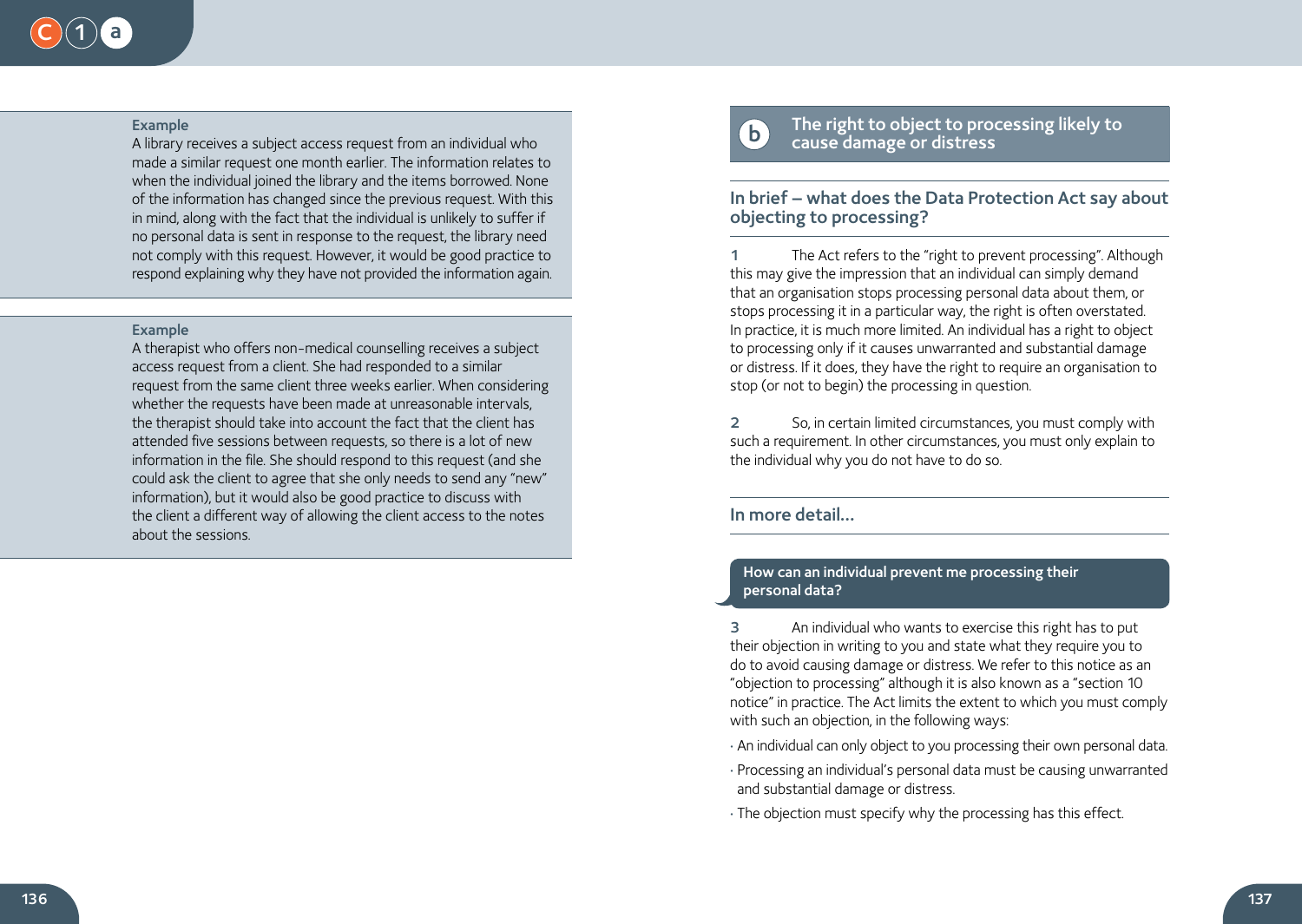

- 4 In addition, an individual has no right to object to processing if:
- they have consented to the processing;
- the processing is necessary:
- in relation to a contract that the individual has entered into; or
- because the individual has asked for something to be done so they can enter into a contract;
- the processing is necessary because of a legal obligation that applies to you (other than a contractual obligation); or
- the processing is necessary to protect the individual's "vital interests".

A mobile phone company receives a written request from a customer requiring it to remove the customer's details from its database. This should be treated as an objection to processing. The customer explains that using their personal data for credit referencing is causing them distress and has led to them being refused a credit card. The mobile phone company does not have to comply with this notice because the credit referencing is necessary for putting into effect the contract that the customer signed (and the customer can be said to have consented to it). Consequently, the right to object to processing does not apply. It would be good practice for the mobile phone company to write to the customer to explain why it does not have to comply with the notice.

## Example

The same customer cancels his mobile phone contract and withdraws his consent to the company processing his personal data. As a result he argues that the mobile phone company must comply with his objection. Although the right to object does now apply (because the mobile phone company cannot rely on any of the conditions for processing mentioned in  $\bigcirc$  1 (b)4), the company only has to comply with the objection (ie to stop processing the customer's personal data) if the processing is causing unwarranted and substantial damage or distress. The company must, however, respond to the customer within 21 days, explaining whether and to what extent it will comply with the objection.

In its response, the mobile phone company accepts that being refused a credit card might be considered financially damaging, but says that the effect on the customer is not unwarranted, since sharing information about the customer's payment history with the agencies is justified and because the customer had been informed in advance that this would happen. The company is therefore entitled to refuse to comply with the notice.

5 As mentioned in  $\bigodot \bigodot$  5, the individual's right to object to processing only extends to their own personal data, so they cannot prevent the processing of personal data relating to another individual or group of individuals. Nevertheless, an individual may still issue an objection to processing on behalf of another person.

# What is meant by "damage or distress"?

- 6 The Act does not define what is meant by unwarranted and substantial damage or distress. However, in most cases:
- substantial damage would be financial loss or physical harm; and
- substantial distress would be a level of upset, or emotional or mental pain, that goes beyond annoyance or irritation, strong dislike, or a feeling that the processing is morally abhorrent.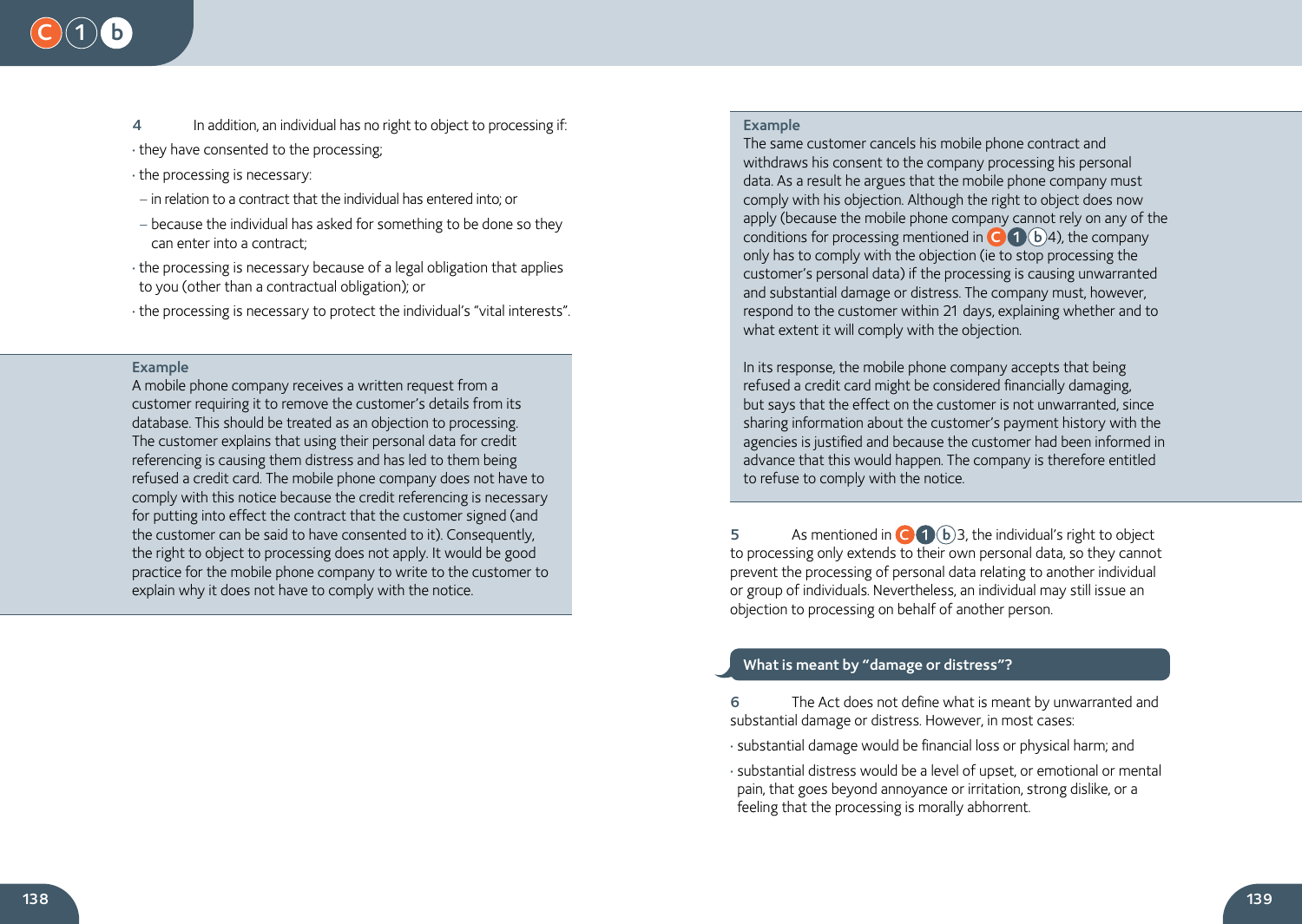

An individual is refused a job in the construction industry and discovers that this is because the prospective employer checked his name against a blacklist maintained by a third party. The blacklist consists of the names of people who are regarded as unsuitable to be employed in the construction industry because they are trade union activists. The individual writes to the person who maintains the blacklist asking them to remove his name as it is denying him the opportunity to gain employment.

In these circumstances, the person who maintains the blacklist would have great difficulty in establishing any legitimate basis for processing the individual's personal data in this way – because the assessment of "unsuitability" is arbitrary and lacks justification, and because the individuals concerned were not told that their names had been placed on the blacklist. In any event, the individual can show that he is suffering damage due to this processing and that this is substantial as it could continue to prevent him getting a job. It cannot be argued that the damage was warranted, because the processing was for an improper purpose. The person who maintains the blacklist would therefore have to comply with the objection. He must cease processing the individual's personal data in this way, and must respond to the objection within 21 days confirming that he has done so.

7 The Act recognises that organisations may have legitimate reasons for keeping records about people which may have a "negative" effect on them. For example, the information you hold may lead to their arrest, to their being made to pay child maintenance, or to their being required to buy a TV licence. The Act does not give individuals the right to prevent this. Even where damage or distress has been caused, the Act limits the right to prevent processing to cases where the effects are unwarranted.

#### Example

An individual writes to his local council asking them to stop using his personal data for administering and collecting Council Tax. Despite his argument that the processing is financially damaging and very irritating, it is clear that the cost to the individual is not unwarranted and that his annoyance at having to pay does not constitute substantial distress.

8 Any objection to processing must be based on a causal link between the processing of personal data and the damage or distress caused to the individual – the processing must have caused the damage or distress.

### Example

A bank files a default with a credit reference agency because Customer A has failed to repay a personal loan. Due to an administrative error, the default is filed against Customer B, who has a similar name to Customer A but has no liability in respect of the personal loan. If the record of the default causes Customer B to be refused credit when he would otherwise have been granted credit, the bank's incorrect processing of his personal data has clearly caused damage.

# How should I respond to an objection to processing?

9 An objection to processing will tell you what the individual wants you to do. So you need to decide whether you will comply with their request. The Act allows room for a decision that is more nuanced than simply "yes, we will comply or "no, we do not have to comply".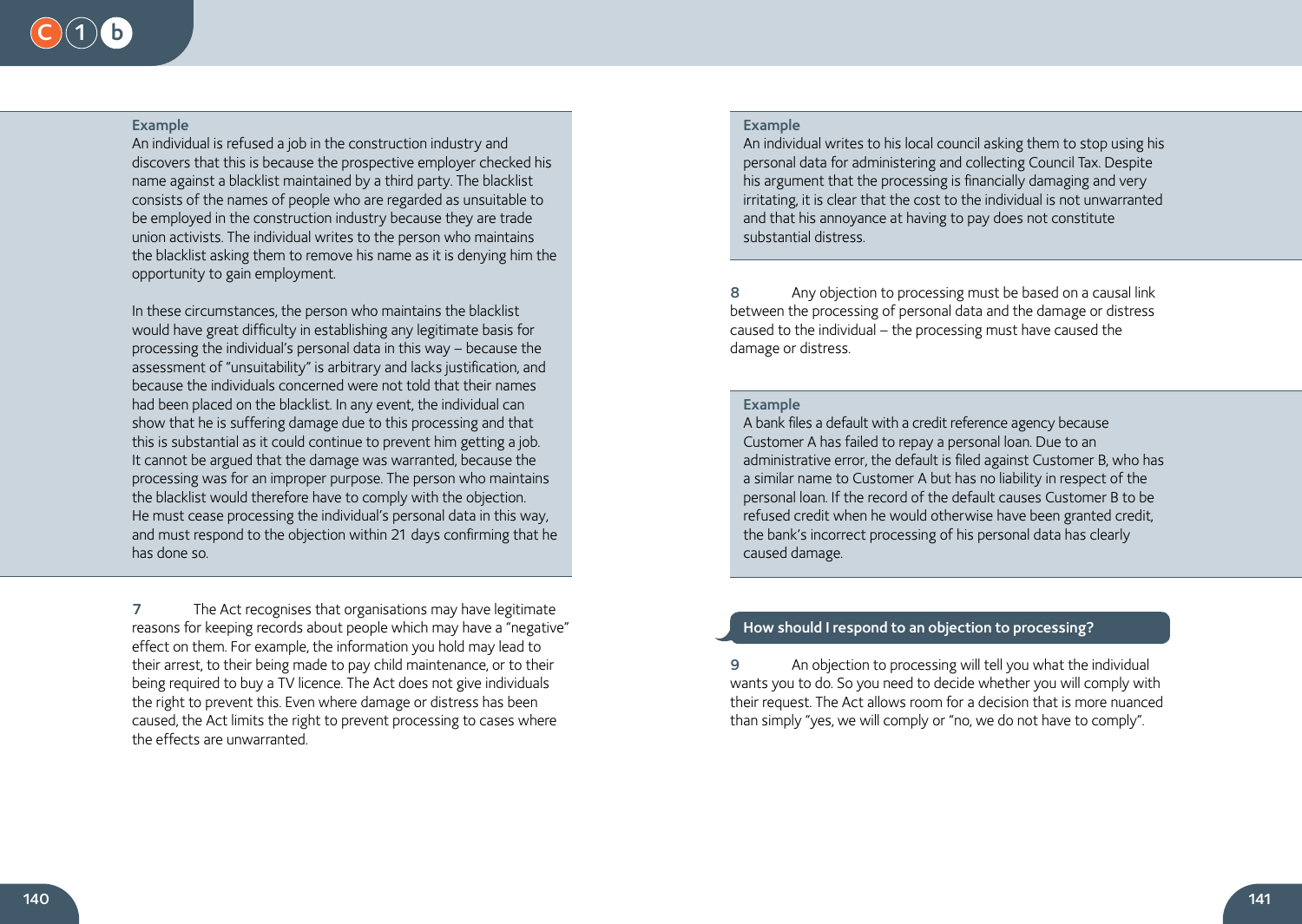# $\mathsf{C}$ ) $(1)$ b

## Example

An employee discovers that his electronic HR file contains a negative comment about his political allegiances and resulting suitability for promotion. He writes to his employer demanding that it stops processing his personal data. The employer is entitled to respond that it will delete the reference to the individual's political allegiances and any associated remarks, but that it intends to continue processing his personal data for legitimate HR purposes.

## Example

An employer is investigating allegations of harassment against one of its employees. The employee in question emails the HR department demanding that the investigation is discontinued and that any notes about it are destroyed. The employer is entitled to refuse to comply with this request because it has legitimate reasons to keep a record of the investigation, but it can agree to add a note to the file recording the employee's insistence that the allegations are untrue.

10 There are several factors you should take into account when deciding whether and to what extent you intend to comply with an objection to processing. These factors are listed in the table on the next page.

| <b>Factors to check</b>                                                                | Points to note                                                                                                                                                                                                                                                                                                                                                                        |
|----------------------------------------------------------------------------------------|---------------------------------------------------------------------------------------------------------------------------------------------------------------------------------------------------------------------------------------------------------------------------------------------------------------------------------------------------------------------------------------|
| Is the objection to<br>processing in writing?                                          | An objection is valid only if<br>it is in writing. Like subject<br>access requests, "in writing"<br>includes information sent by<br>fax or email. Once you receive a<br>written objection, you have 21<br>calendar days to respond to the<br>individual who sent it.                                                                                                                  |
| Does the objection set<br>out how the processing<br>is causing damage or<br>distress?  | It is difficult to decide whether<br>to comply with an objection<br>to processing if the notice is<br>unclear. You may wish to ask<br>the individual who sent it to<br>clarify what they think is the<br>problem that processing their<br>personal data has caused.<br>Remember that the damage<br>or distress caused has to be<br>"substantial" before you are<br>obliged to comply. |
| Is the damage or distress<br>unwarranted?                                              | If you feel that any damage or<br>distress caused to the individual<br>is warranted, you do not have to<br>comply with the objection. You<br>should be prepared to explain<br>why you think this is the case.                                                                                                                                                                         |
| Which conditions for<br>processing can you rely<br>on to legitimise the<br>processing? | If you can rely on any of<br>the first four conditions listed<br>in Schedule 2 to the Act<br>(see $\left(\frac{B}{2}\right)$ 3 7), the individual<br>has no right to prevent the<br>processing in question, and you<br>do not have to comply with an<br>objection. You must still send<br>a response.                                                                                 |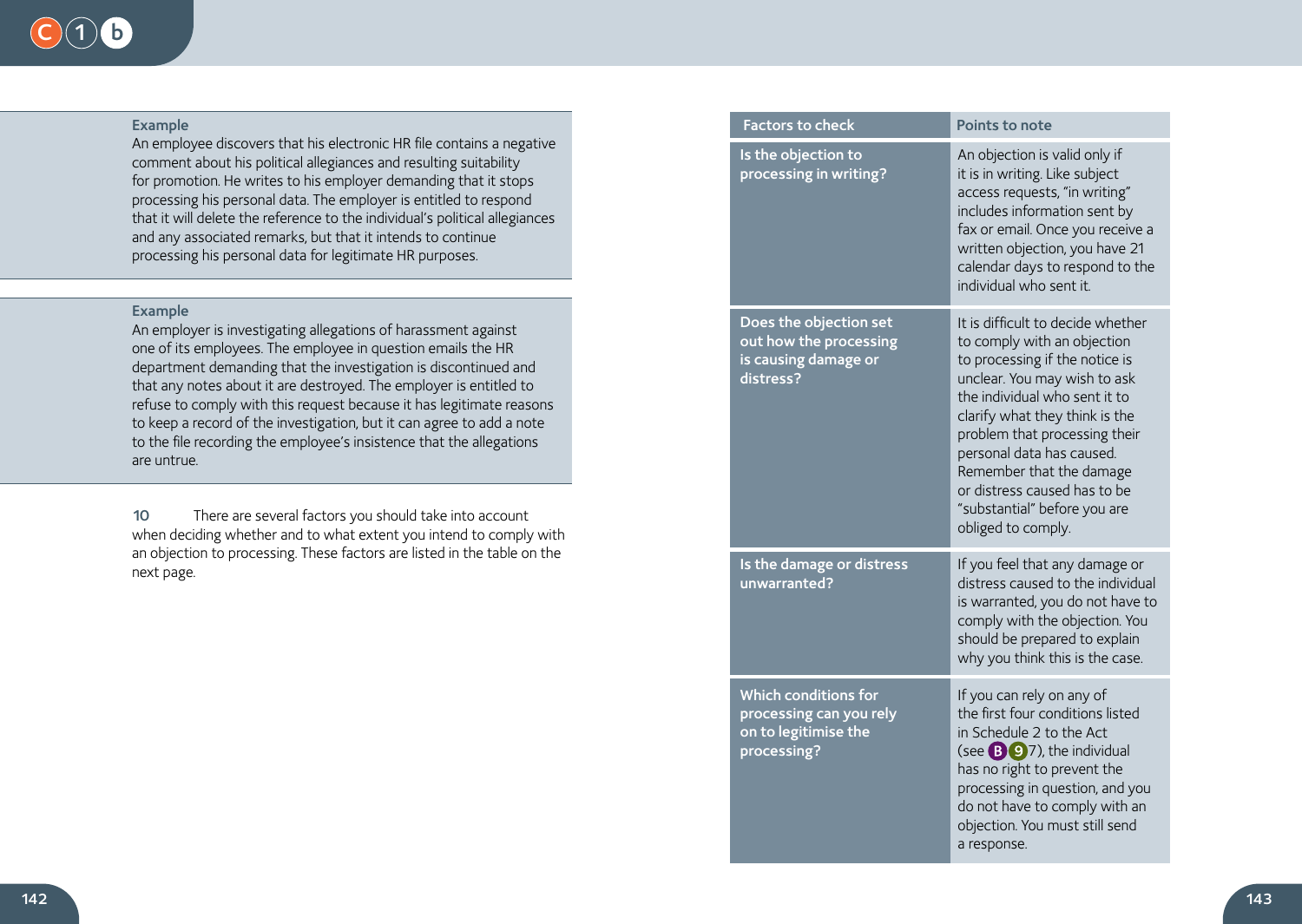

11 You must respond within 21 days of receiving the objection to processing. Your response must state what you intend to do and, if you do not intend to comply with the objection in some way, give reasons for your decision. Your record of the decisions you made about the factors listed will help you compose your response.

# What happens if I do not comply with an objection to processing?

12 If you decide that an objection to processing is not justified and you do not comply with it, the individual can apply to the court. The court can decide whether the objection is justified and, if necessary, order you to take steps to comply.

# The right to prevent direct marketing

# In brief – what does the Data Protection Act say about direct marketing?

1 Individuals have the right to prevent their personal data being processed for direct marketing. An individual can, at any time, give you written notice to stop (or not begin) using their personal data for direct marketing. Any individual can exercise this right, and if you receive a notice you must comply within a reasonable period.

# In more detail…

 $\epsilon$ 

# What is direct marketing?

2 The Act includes some help on what is meant by "direct marketing" in a data protection context. The following table sets out the factors that are used to identify direct marketing material.

| Directed to particular<br><b>individuals</b> | Lots of people receive "junk<br>mail" that is not addressed<br>to a particular person but<br>to "the occupier". This type<br>of marketing is not directed<br>at an individual and so is<br>not direct marketing for the<br>purposes of the Act. This<br>kind of mail, posted through<br>every letterbox on a street,<br>includes leaflets like takeaway<br>menus and information about<br>clothing collections. |
|----------------------------------------------|-----------------------------------------------------------------------------------------------------------------------------------------------------------------------------------------------------------------------------------------------------------------------------------------------------------------------------------------------------------------------------------------------------------------|
|----------------------------------------------|-----------------------------------------------------------------------------------------------------------------------------------------------------------------------------------------------------------------------------------------------------------------------------------------------------------------------------------------------------------------------------------------------------------------|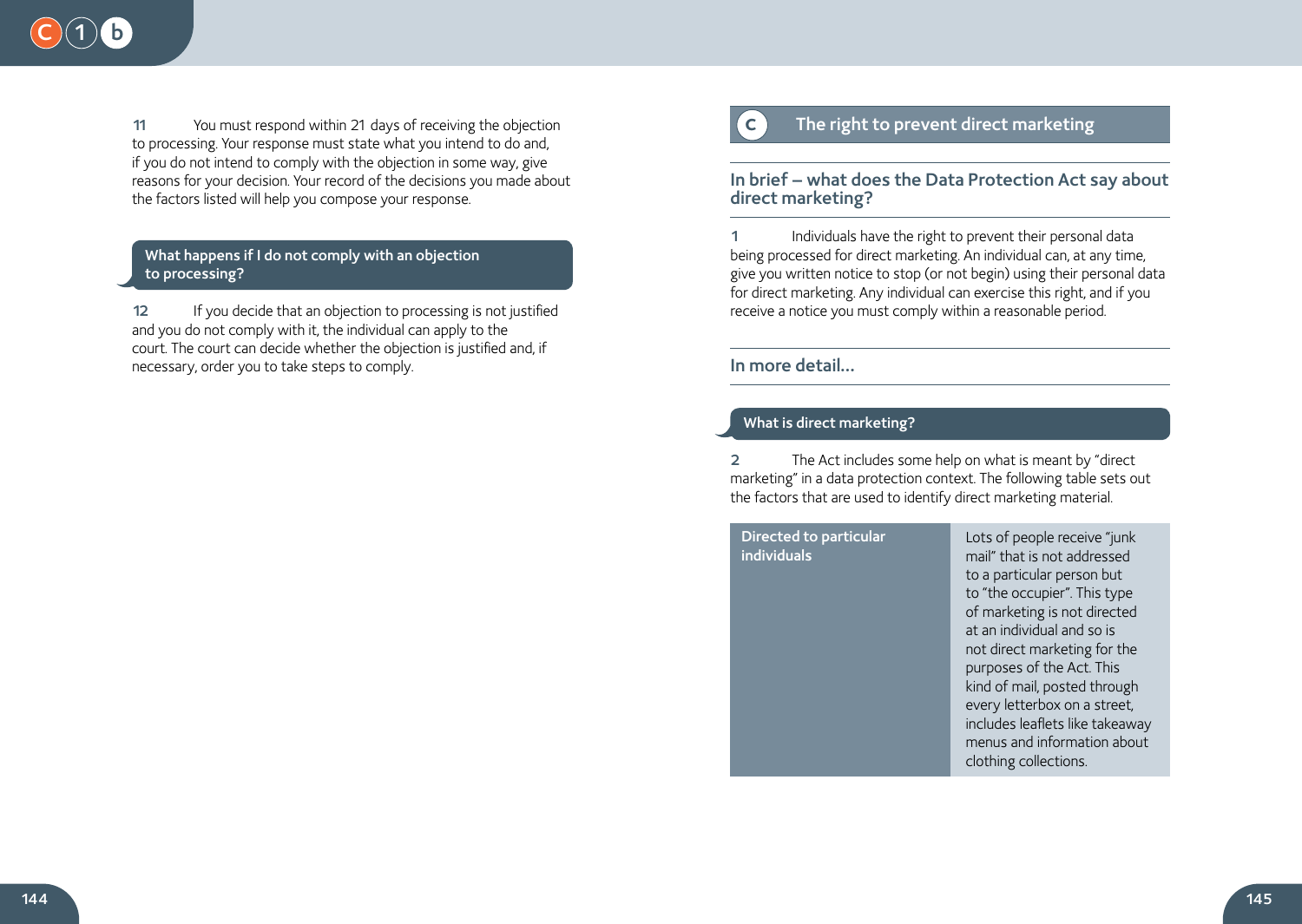| <b>Communication by</b><br>whatever means   | The common image of direct<br>marketing is that of mailshots<br>or telemarketing. However,<br>for the purposes of the Act it<br>also includes all other means<br>by which you might contact<br>individuals, such as emails and<br>text messages.                                                                                                                                                                                       |
|---------------------------------------------|----------------------------------------------------------------------------------------------------------------------------------------------------------------------------------------------------------------------------------------------------------------------------------------------------------------------------------------------------------------------------------------------------------------------------------------|
| <b>Advertising or marketing</b><br>material | Direct marketing does not<br>just refer to selling products<br>or services to individuals. It<br>includes promoting particular<br>views or campaigns, such as<br>those of a political party or<br>charity. So, even if you are<br>using personal data to elicit<br>support for a good cause rather<br>than to sell goods, you are still<br>carrying out direct marketing<br>and would have to comply with<br>a written notice to stop. |

3 So you must stop any promotional activity directed at a particular individual, using that person's personal data to communicate the promotional activity to them, if they write and ask you to stop.

# Should I respond to a notice to stop direct marketing?

The Act does not require that you respond to a notice to stop direct marketing – it only requires you to stop. This is because you have no discretion about whether to comply with such a notice. However, acknowledging that you have received and acted on a notice is good practice, where this is appropriate.

# When an individual sends a notice, should I delete their details?

5 Individuals will often ask you to remove or delete their details from your database or marketing list. However, in most cases it is preferable to follow the marketing industry practice of suppressing their details. Rather than deleting an individual's details entirely, suppression involves retaining just enough information about them to ensure that their preferences are respected in future. Suppression allows you to ensure that you do not send marketing to people who have asked you not to, and means that you have a record against which you can check any new marketing lists. If you delete people's details, you have no way of ensuring that they are not put back on your database. Deleting an individual's details may also breach industry-specific legal requirements about how long you should hold personal data.

# Do I have to suppress details immediately?

6 The Act says that you should stop processing for direct marketing purposes within a reasonable period. When considering whether you have done so, we take into account that a particular marketing campaign might already be underway when you receive a notice, and that the individual may subsequently receive further marketing material. However, we expect that in normal circumstances electronic communications should stop within 28 days of receiving the notice, and postal communications should stop within two months.

## Do I have any other duties when using personal data for direct marketing?

7 You must comply with the data protection principles, including the duty to process personal data fairly. In the context of direct marketing, this will involve making sure that the people whose information you are using are aware that they may receive marketing material from you. You might also consider whether you plan to pass your marketing lists to other organisations and how you will be contacting people, such as by post, phone, or email.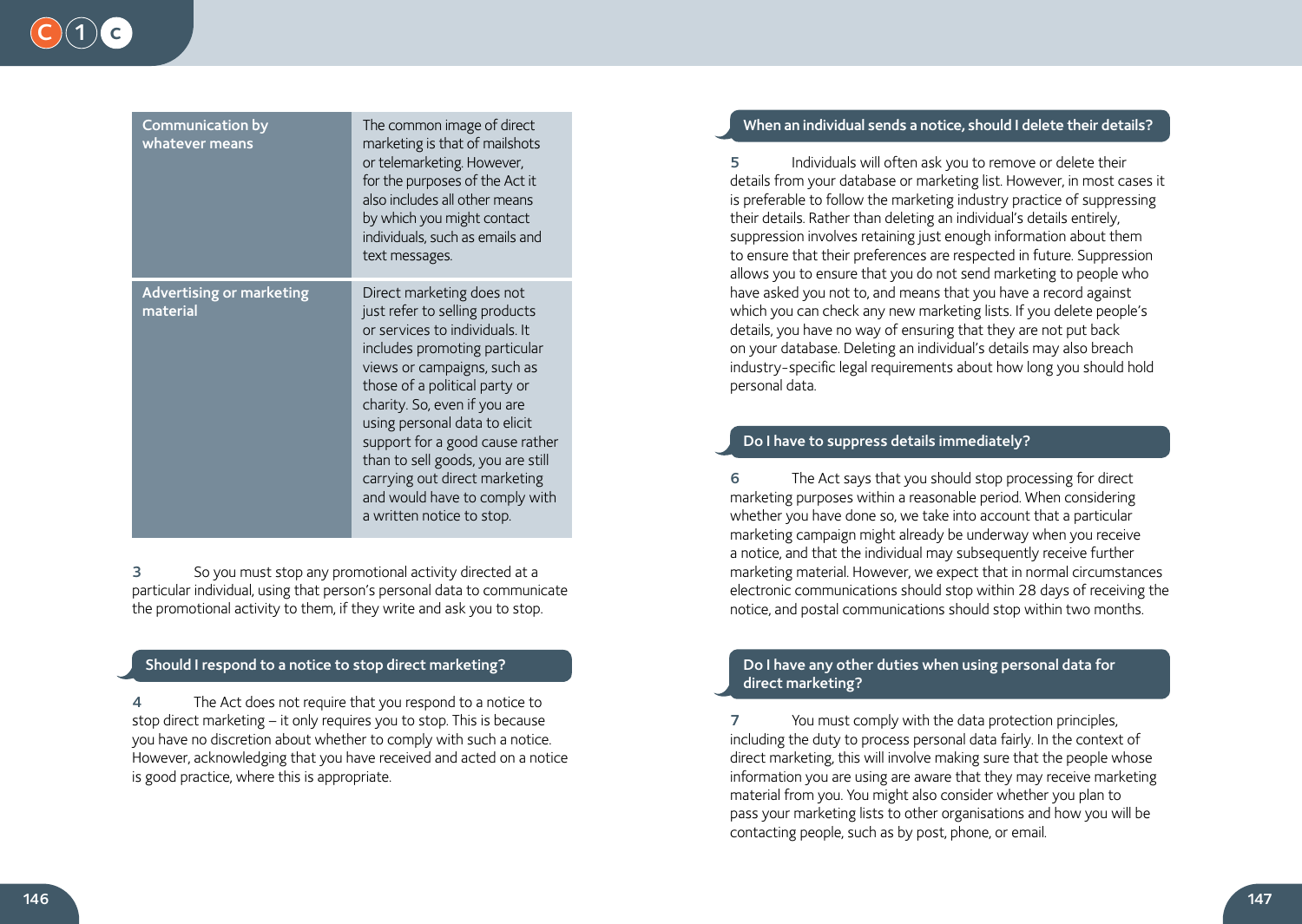8 It is important to remember that the right to prevent the use of personal data for direct marketing purposes is a kind of "opt-out". So you could market people until they send written notice telling you not to. However, if you fail to deal properly with a notice (perhaps due to a technical difficulty), an individual could apply to the court and the court could order you to comply with the notice. You should make every effort to avoid this, so it is good practice to give an individual the opportunity to object to future contact at the time you collect personal data from them, such as during a phone call or on a website, or when they sign an application form for a product or service. You can also use this opportunity to find out how they would like to be contacted.

## Can I ask people if they want to opt back in to receiving direct marketing?

9 If an individual has asked you to stop using their details for direct marketing purposes, they did so deliberately. You should not assume that they did so lightly or are happy to receive requests to change their mind. A notice to stop direct marketing applies to sending direct marketing material and also to processing personal data for direct marketing. In other words, the notice the individual gave you is likely to cover using their personal data to persuade them to allow you to put them back on your marketing list, and so you should avoid asking.

10 However, we recognise that people can change their minds and that marketing techniques also change. There is some merit in making sure the preferences people have previously expressed are up to date, but you should do this sensitively and should certainly avoid doing anything that could mean an individual has to inform you that their preferences have not changed.

### Example

A fitness centre regularly mails a newsletter to its members. Some members have objected to this use of their personal data and the fitness centre has, quite properly, flagged this objection on their system.

The fitness centre wants to ensure that these previously expressed wishes have not changed, particularly since the content of the

newsletter has changed considerably over the last few months and it can also now be sent out as an email. They cannot assume that people may have changed their minds and it would be good practice to assume that any objections they received recently are still an accurate reflection of the members' wishes.

For "older" objections, they could mention the changes to the newsletter and the possibility of receiving it by email in any "usual course of business" contact they have with the member, such as a membership renewal letter, but they should not contact the members concerned with the specific intention of showing them "what they are missing".

11 We consider that it is acceptable to remind individuals of their ability to change their marketing preferences if the reminder forms a minor and incidental addition to a message you are sending them anyway.

#### Example

A bank sends out annual statements to its customers detailing transactions on their deposit accounts during the previous year. A message is printed at the bottom of each statement to remind customers that they may wish to review their marketing preferences and telling them how to update them.

# What about the Mailing Preference Service?

12 When sending direct marketing by post, it is good practice to screen your mailing lists against the lists held by the Mailing Preference Service (MPS). Individuals can register with MPS to reduce the amount of direct marketing mail they receive. Although marketers have no legal duty to check the MPS before sending direct marketing, many reputable organisations do so.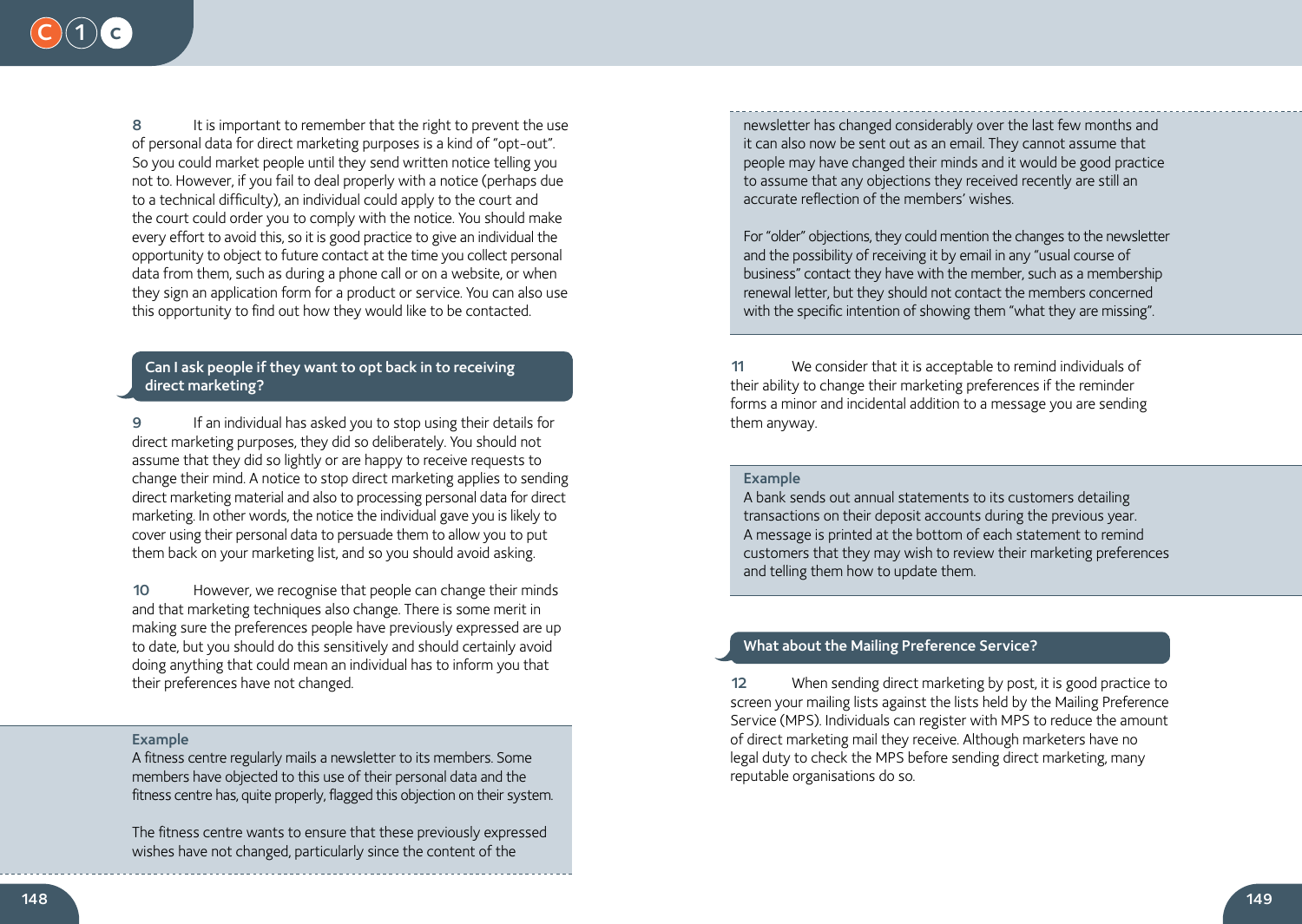## Does the same apply to the Telephone Preference Service?

13 No. There are legally enforceable rules which prevent you making telesales calls to any subscriber who has told you to stop making such calls to their number. In addition, subscribers can register with the Telephone Preference Service (TPS) to prevent unsolicited telesales calls. You cannot make or instigate the making of unsolicited telesales calls to any number listed on the TPS register. Registration with the TPS does not override specific consents which an individual has given to particular organisations. We have published separate guidance on "Calling customers listed on the TPS" that tells you how to comply with the rules about telesales.

## What about electronic marketing?

14 Telephone marketing is regarded as a form of electronic marketing. Marketing which is conducted this way, or is sent by other electronic means (by fax, email, or text message) is subject to extra rules set out in the Privacy and Electronic Communications (EC Directive) Regulations 2003. We have published separate guidance on how to comply with these rules, which can be found on our website.

# d Rights relating to automated decision taking

# In brief – what does the Data Protection Act say about automated decision taking?

- The right of subject access allows an individual access to information about the reasoning behind any decisions taken by automated means. The Act complements this provision by including rights that relate to automated decision taking. Consequently:
- an individual can give written notice requiring you not to take any automated decisions using their personal data;
- even if they have not given notice, an individual should be informed when such a decision has been taken; and
- an individual can ask you to reconsider a decision taken by automated means.

2 These rights can be seen as safeguards against the risk that a potentially damaging decision is taken without human intervention. We explain below what is meant by automated decision taking and how the rights work in practice.

3 The number of organisations who take significant decisions about individuals by wholly automated means is relatively small – there is often some human intervention in making the decisions. However, it is sensible to identify whether any of the operations you perform on personal data constitute "automated decisions". This will help you decide whether you need to have procedures to deal with the rights of individuals in these cases.

# In more detail…

## When do the rights arise (what is an automated decision)?

4 The rights in respect of automated decisions only arise if two requirements are met. First, the decision has to be taken using personal data processed solely by automatic means.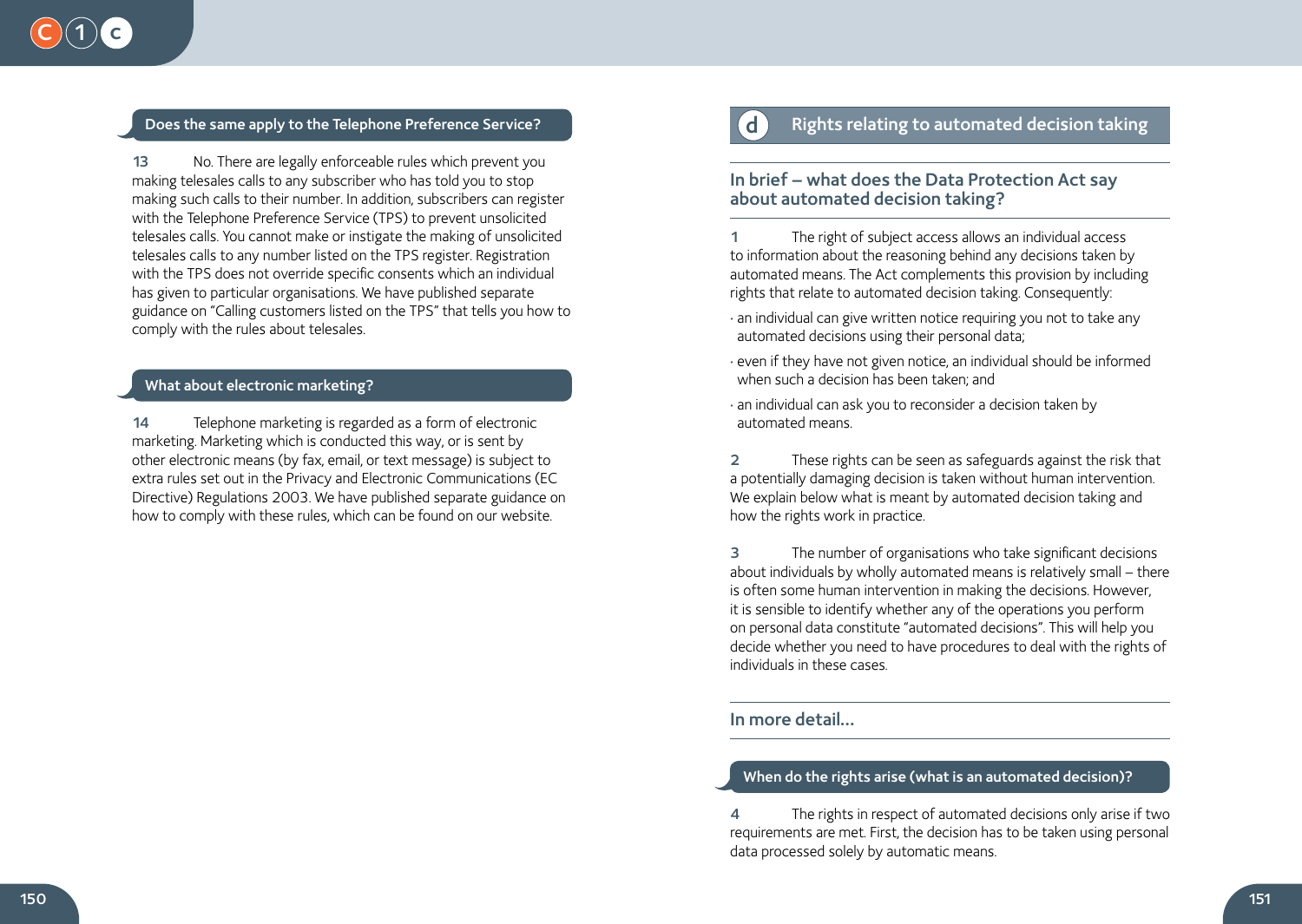

An individual applies for a personal loan online. The website uses algorithms and auto credit searching to provide an immediate yes/ no decision on the application.

### Example

A factory worker's pay is linked to his productivity, which is monitored automatically. The decision about how much pay the worker receives for each shift he works is made automatically by reference to the data collected about his productivity.

5 So the rights explained here do not apply to any decision involving human intervention. Many decisions that are commonly regarded as "automated" actually involve human intervention.

### Example

An employee is issued with a warning about late attendance at work. The warning was issued because the employer's automated clocking-in system flagged the fact that the employee had been late on a defined number of occasions. However, although the warning was issued on the basis of the data collected by the automated system, the decision to issue it was taken by the employer's HR manager following a review of that data. So the decision was not taken by automated means.

6 The second requirement is that the decision has to have a significant effect on the individual concerned.

Example

In the previous example on monitoring the productivity of a factory worker, it is obvious that a decision about how much pay he is entitled to will have a significant effect on him.

7 So these rights do not apply to decisions that only affect the individual to a trivial or negligible extent.

### Example

An individual enters an online "personality quiz". She answers questions about herself on a website, which uses her responses to automatically generate a personality profile for her. The individual's data is not retained and the profile is not sent to anyone else. The automated decisions on which the personality profile is based do not have a significant effect on the individual.

# Are all automated decisions subject to these rights?

8 No. Some decisions are called "exempt decisions" because the rights do not apply, even though they are taken using solely automated means and do significantly affect the individual concerned.

9 Exempt decisions are:

# authorised or required by legislation

#### OR

taken in preparation for, or in relation to, a contract with the individual concerned

### AND

are to give the individual something they have asked for OR

where steps have been taken to safeguard the legitimate interests of the individual, such as allowing them to appeal the decision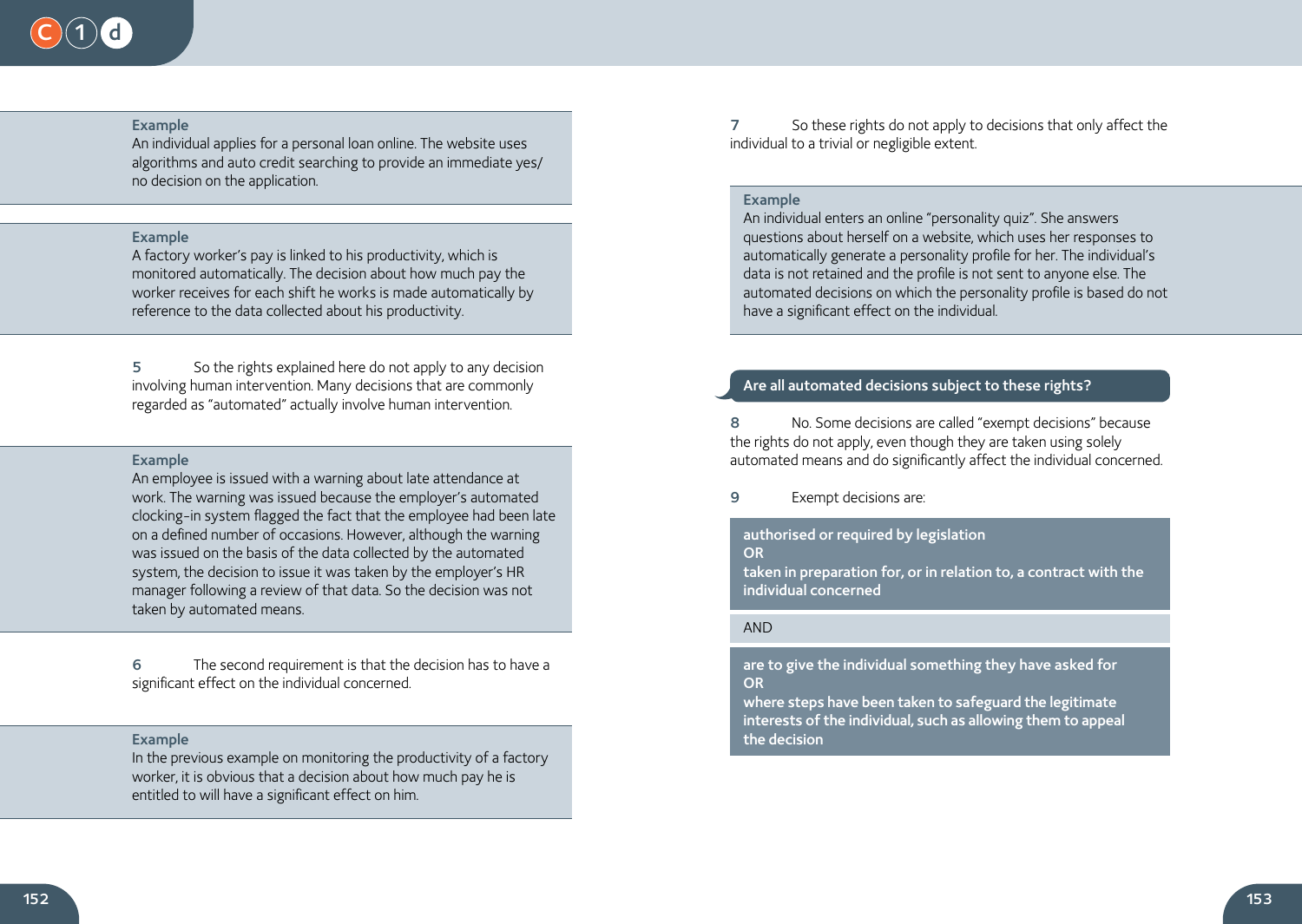# What rights do individuals have?

10 The Act gives individuals three rights in relation to automated decision taking.

11 The first is the right to prevent such a decision being taken. You must not take an automated decision if an individual has given notice in writing asking you not to.

12 The second right applies where no such notice has been given. An organisation that takes an automated decision must inform the individual concerned that it has done this. It must do so as soon as is practicable in the circumstances.

13 The third right relates to the options available to an individual on receiving this information. If an individual is unhappy that an automated decision has been taken, they have 21 days to ask you to reconsider the decision or to take a new decision on a different basis. In most cases, both these options are likely to involve a review of the automated decision.

Example

An individual complains to a credit provider because his online application for credit was declined automatically. The application was declined because the information provided by the individual did not match pre-defined acceptance criteria applied by the automated system. The credit provider undertakes manual underwriting checks to review the original decision.

14 If a court is satisfied that you have failed to comply with these rights, it may order you to do so.

# Rights relating to inaccurate personal data

## In brief – what does the Data Protection Act say about rights to correct or delete inaccurate information?

The fourth data protection principle requires personal data to be accurate (see  $\mathbf{B}(4)$ ). Where it is inaccurate, the individual concerned has a right to apply to the court for an order to rectify, block, erase or destroy the inaccurate information. In addition, where an individual has suffered damage in circumstances that would result in compensation being awarded (see  $\bigodot$   $\bigodot$   $\bigodot$  ) and there is a substantial risk of another breach, then the court may make a similar order in respect of the personal data in question.

In more detail…

e

What if the inaccurate information was received from the individual concerned or from a third party?

2 It may be impractical to check the accuracy of personal data someone else provides. In recognition of this, the Act says that even if you are holding inaccurate personal data, you will not be considered to have breached the fourth data protection principle as long as:

- you have accurately recorded information provided by the individual concerned, or by another individual or organisation;
- you have taken reasonable steps in the circumstances to ensure the accuracy of the information (see  $\mathbf{B}$  4 14 and  $\mathbf{B}$  4 15); and
- if the individual has challenged the accuracy of the information, this is clear to those accessing it.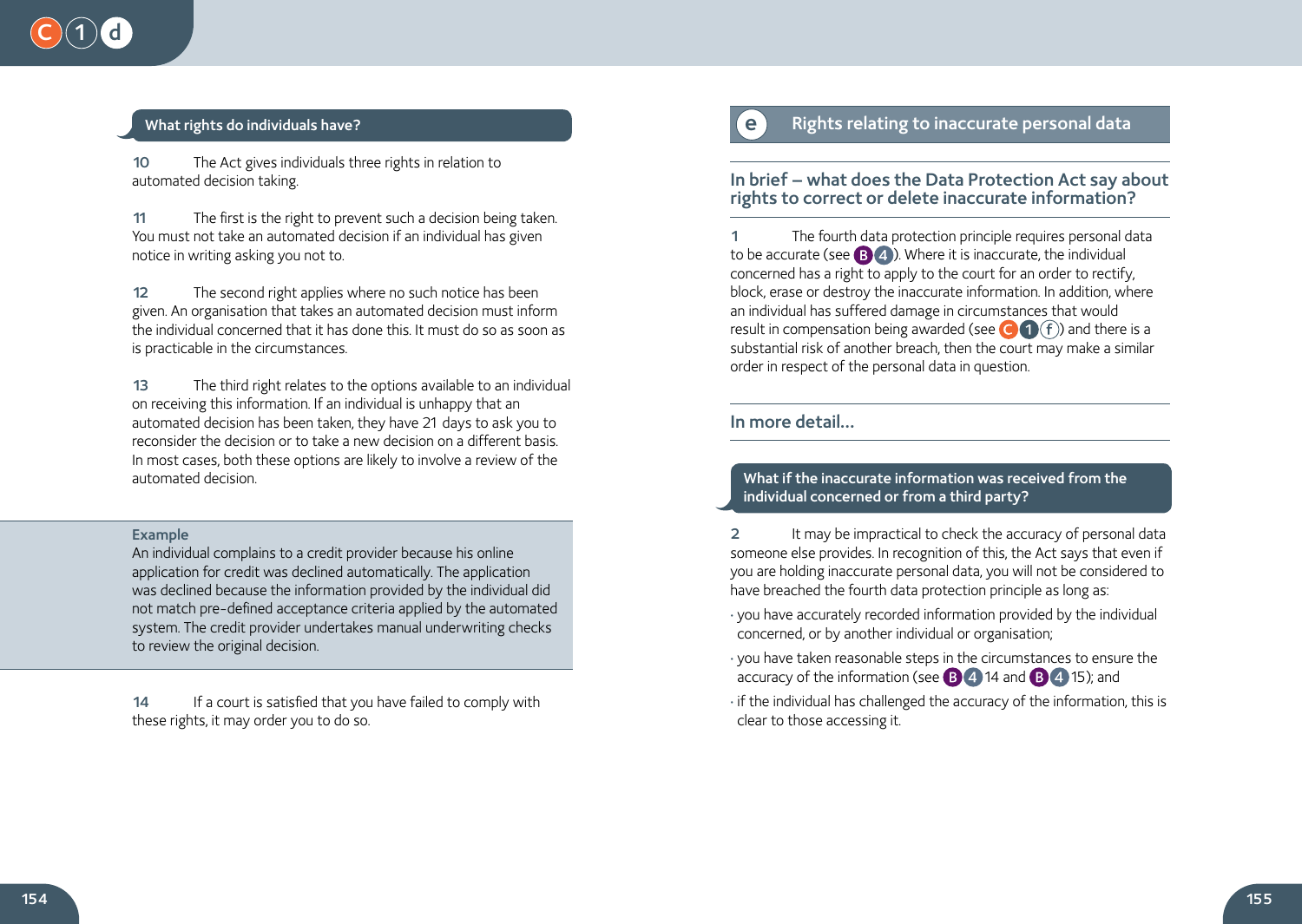

3 In these circumstances the court may (as an alternative to ordering the rectification etc. of the inaccurate data) order that a statement of the true facts (in terms approved by the court) should be added to the record that contains it. And, if the court is not satisfied that you complied with the above requirements, it may order you to do so.

## Example

A couple who have a seriously ill baby object to the content of their child's hospital records, saying they are inaccurate. Some of the information they object to came from the baby's health visitor. Having tried without success to resolve the dispute informally, they go to court to ask for the records to be amended.

The court could order the hospital to rectify, block, erase, or destroy any inaccurate personal data. To the extent that the inaccurate data was provided by the health visitor, the court could (as an alternative) order that the data be supplemented by a statement of the true facts.

# What about opinions based on inaccurate personal data?

This right also applies to personal data that contains an expression of opinion based on inaccurate personal data.

### Example

In the example above, the child's parents claim that one of the reasons the hospital's records are inaccurate is that they include a doctor's opinion which is based on the inaccurate information provided by the health visitor. If it agrees, the court may order that the statement of opinion be rectified, blocked, erased or destroyed. Alternatively, it may order that the statement of opinion be supplemented by a statement recording that it was based on inaccurate information.

## Should other people be told when inaccurate information is corrected or deleted?

5 If a court has ordered you to rectify, block, erase or destroy peronal data, then it can also order you to notify any third parties to whom you have disclosed the information. The court would probably only require this if it is reasonable to expect that you would be able to comply with the order. As a matter of good practice, we would expect you to take reasonable steps to do this whether or not the court requires you to do so.

### Example

A bank is ordered to correct inaccurate information about an individual's liability to repay a loan. The bank routinely provides information about such matters to the credit reference agencies. The court may order the bank to inform the credit reference agencies that the information has been corrected – and the bank should do so in any event.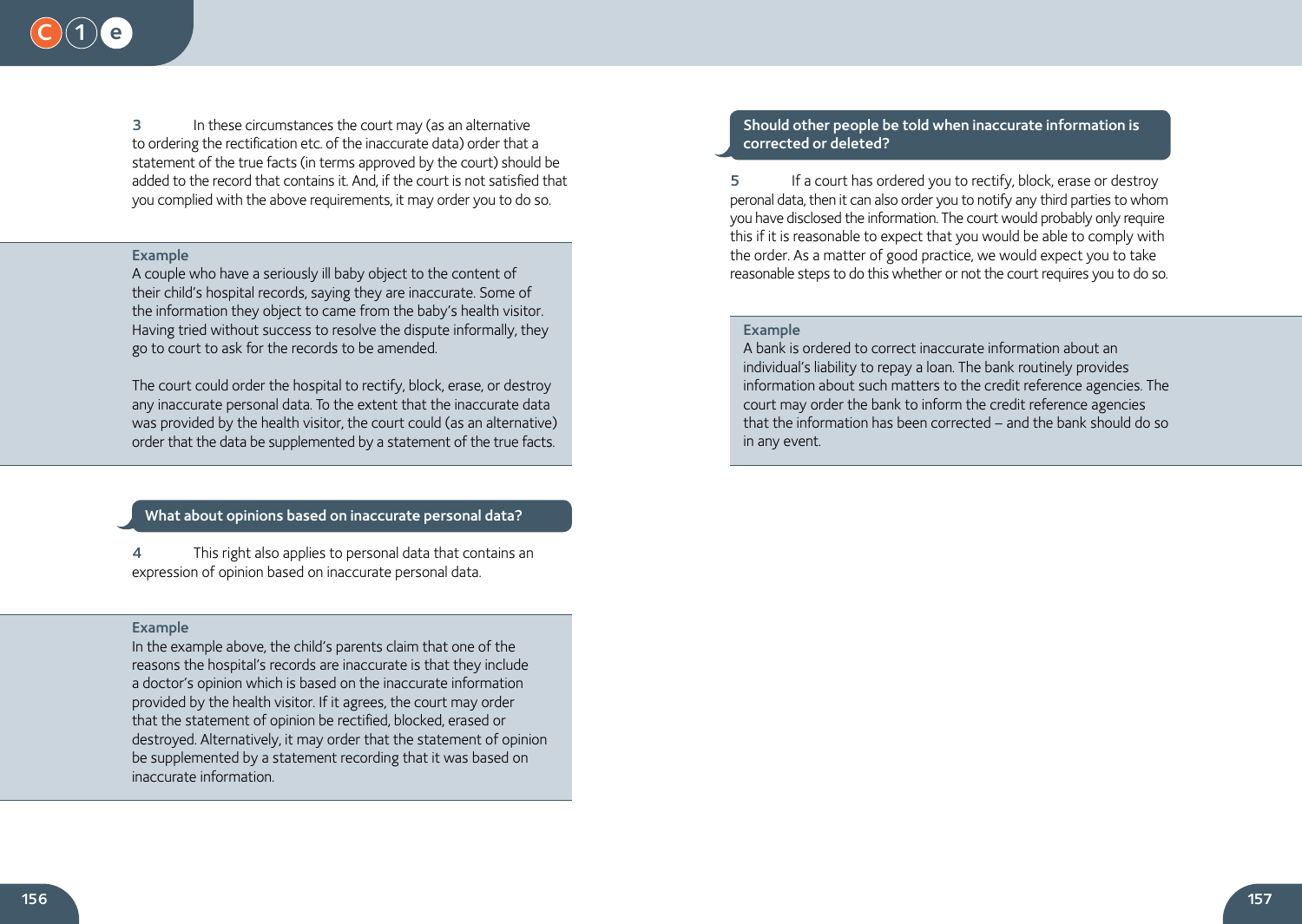# The right to compensation

# In brief – what does the Data Protection Act say about the right to compensation?

If an individual suffers damage because you have breached the Act, they are entitled to claim compensation from you. This right can only be enforced through the courts. The Act allows you to defend a claim for compensation on the basis that you took all reasonable care in the circumstances to avoid the breach.

# In more detail…

# Does the Act define "damage"?

2 No. But an individual who has suffered financial loss because of a breach of the Act is likely to be entitled to compensation.

### Example

A customer of an internet mail order company has been the subject of a security breach. All his information, including his credit card details, was freely available on the internet for almost 24 hours before the site was taken down. He has had to freeze his credit card account and is worried that he will be a victim of identity fraud.

He does not trust the company not to do this again. They had been the cause of a previous security breach, and at that time he had asked to have his details removed from their customer list. He asks the court to award him compensation. The court may do so if the individual can show that he has suffered financial loss because of the breach of the Act.

## What about distress?

3 In many cases, a breach of the Act will not cause an individual financial loss, but it may be distressing to find that personal data has been processed improperly. If an individual has suffered damage, any compensation awarded may take into account the level of any associated distress, but distress alone will not usually be sufficient to entitle an individual to compensation (unless the processing was for the purposes of journalism, literature or art).

## Example

An individual's name is entered onto an employee fraud database without justification. The individual is understandably distressed to discover the implication that he is a fraudster. However, the information about him is removed from the database before he applies for a new job, and so he suffers no damage as a result of the error. The employee has no entitlement to compensation for distress alone.

### Example

In the previous example, the fact that the individual's name appears on the fraud database prevents him from obtaining a job he has applied for. He suffers financial damage as a result. He is entitled to claim compensation for this damage and for the distress he has suffered as well.

# What level of compensation might be involved?

There are no guidelines about levels of compensation in this area. Often, the parties can reach agreement about the amount of compensation which is appropriate. If they cannot agree, the court will have to decide. If an individual claims a certain amount in compensation, they will need to be able to show how your failure to comply with the Act has resulted in their incurring that amount of loss or damage.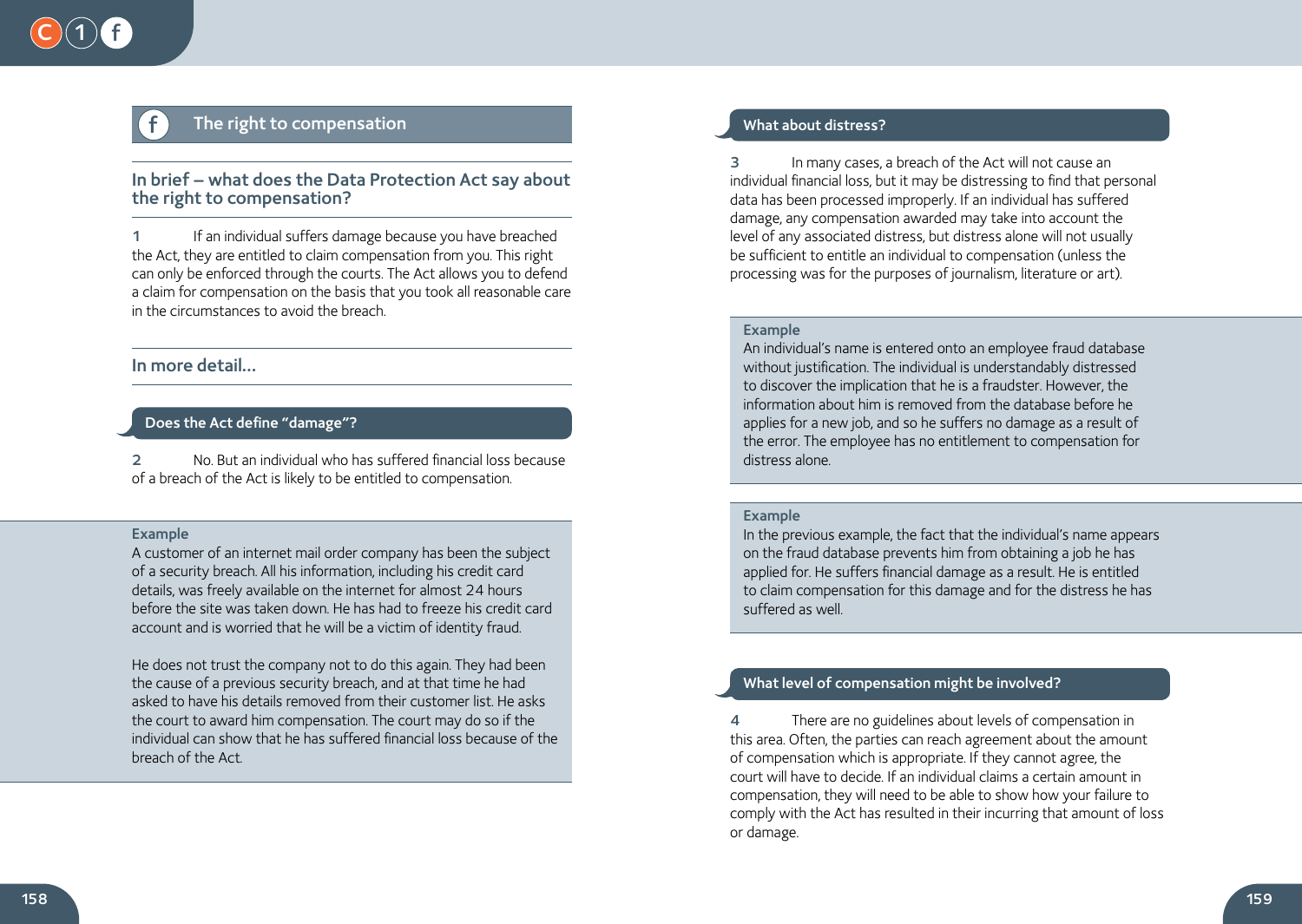

5 The ICO cannot award compensation, or give advice on the appropriate level of compensation, even where we have made an assessment that an organisation is likely to have breached the Act.

## Can you defend a claim for compensation?

6 You can obviously defend a claim if you have not breached the Act. If there has been a breach, you can still defend a claim for compensation, but only if you can show that you took such care as was reasonably required in the circumstances to comply with the Act. What you will have to prove will depend on the nature of the breach in question. What is reasonable will depend on the circumstances.

7 In data protection terms, this means that you have looked at the way you process and protect personal data and that you put in place appropriate checks to prevent any problems occurring. Your defence may rely on describing these checks. Some form of positive action is often necessary and, if a reasonable step or precaution has not been taken, then the defence is likely to fail.



# In brief – are there any exemptions from the Data Protection Act?

The rights and duties set out in the Data Protection Act are designed to apply generally, but there are some exemptions from the Act to accommodate special circumstances. The exemptions tend to use complex language and, while this chapter has tried to clarify matters, it has had to use some of the same language so as not to mislead.

- 2 If an exemption applies, then (depending on the circumstances) you will be exempt from the requirement:
- to notify the Information Commissioner; and/or
- to grant subject access to personal data; and/or
- to give privacy notices; and/or

• not to disclose personal data to third parties.

3 Entitlement to an exemption depends in part on your purpose for processing the personal data in question – for example, there is an exemption from some of the Act's requirements about disclosure and non-disclosure that applies to processing personal data for purposes relating to criminal justice and taxation. However, you must consider each exemption on a case-by-case basis because the exemptions only permit you to depart from the Act's general requirements to the minimum extent necessary to protect the particular functions or activities the exemptions concern.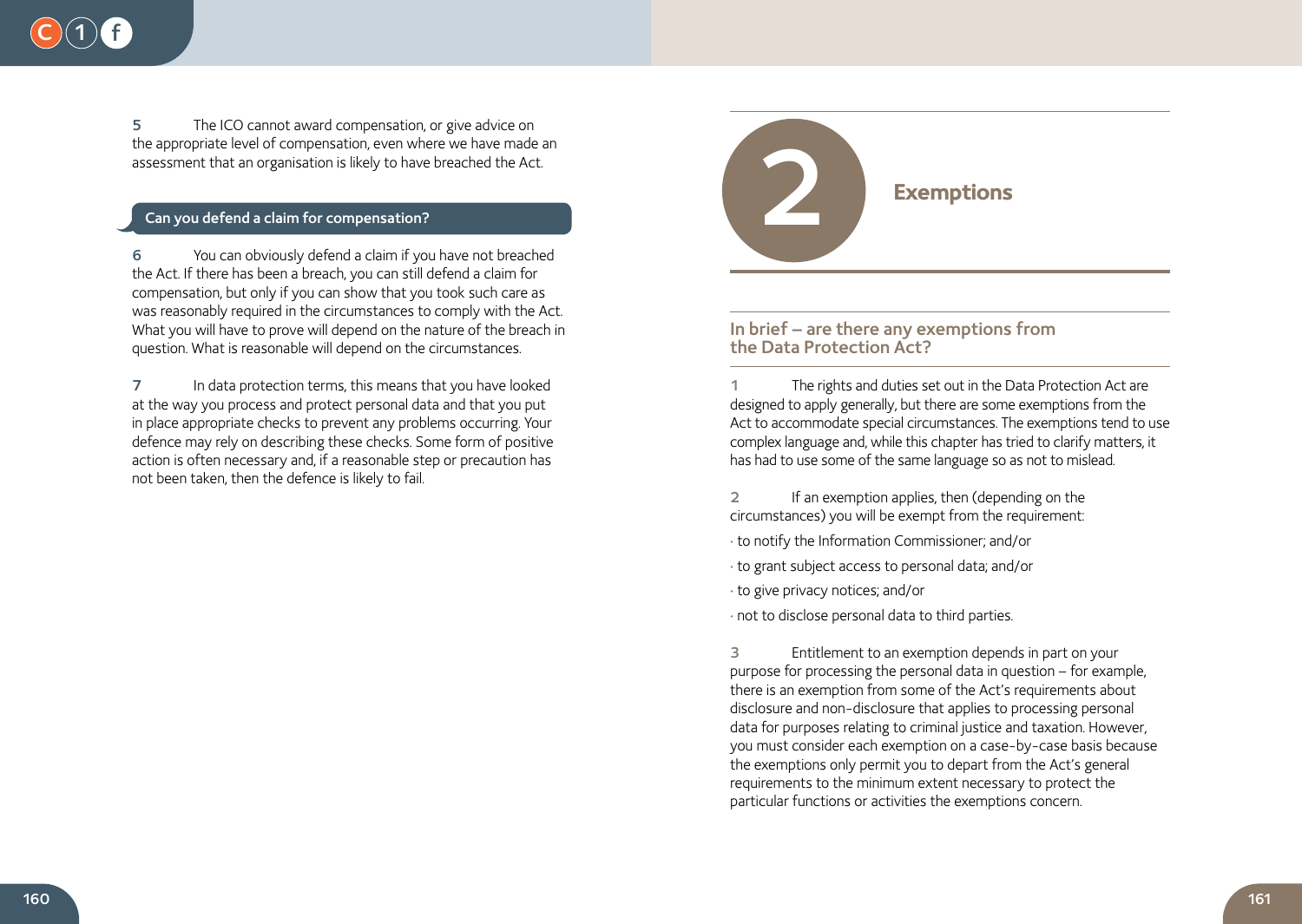4 Some of the terms used in this chapter have particular meanings in the Data Protection Act, such as "personal data" and "processing". We use "organisation" and "you" in place of "data controller", and "individual" instead of "data subject" (the terms used in the Act). The definitions of all these terms, and of other key concepts in the Act, are explained in  $\bigcirc$  3

# In more detail…

# What are the exemptions from notification?

5 Most organisations that process personal data must notify the ICO of certain details about that processing (see  $\bigcirc$  6 –  $\bigcirc$  12). However, the Act provides exemptions from notification for:

• organisations that process personal data only for:

- staff administration (including payroll);
- advertising, marketing and public relations (in connection with their own business activity); and
- accounts and records;
- some not-for-profit organisations;
- organisations that process personal data only for maintaining a public register;
- organisations that do not process personal information on computer.

6 There is more detailed guidance about the notification exemptions in "Notification exemptions: A self-assessment guide" on our website.

## What about exemptions from subject access?

7 The right of an individual to make a subject access request in relation to personal data you hold about them is explained in  $\bigcirc$   $\bigcirc$   $\bigcirc$ Several of the exemptions mentioned in the rest of this chapter mean that you do not have to grant subject access in respect of personal data to which the exemption applies.

8 Also, certain restrictions (similar to exemptions) are built into the Act's subject access provisions. For example, there are restrictions on the disclosure of personal data about more than one individual in response to a subject access request (see  $\bigcirc$  1 a 29 –  $\bigcirc$  1 a 32).

## Disclosure and non-disclosure – how do the exemptions work?

- 9 Different exemptions work in different ways. An exemption may:
- restrict certain rights of individuals in relation to the processing of their personal data; and/or
- limit the duties of organisations when processing that data.

10 The rights and duties that are affected by one exemption are not necessarily affected by others. So you should look at each exemption carefully to see what effect it has. However, the Act bundles several rights and duties into two groups, and the exemptions tend to work by "disapplying" (blocking) one or both of these groups. The two groups are called the "subject information provisions" and the "non-disclosure provisions".

- 11 The subject information provisions are:
- an organisation's duty to provide individuals with a privacy notice when their personal data is collected (see  $\mathbf{B}$  (25 –  $\mathbf{B}$  (130); and  $\cdot$  an individual's right to make a subject access request (see  $\bigcirc$  1 a).
- 12 The non-disclosure provisions are:
- an organisation's duty to comply with the first data protection principle, but not including the duty to satisfy one or more of the conditions for processing – you must still do this (see  $\mathbf{B} \mathbf{Q}$  and  $\mathbf{B} \mathbf{Q}$ ).
- an organisation's duty to comply with the second, third, fourth and fifth data protection principles (see  $\mathbf{B}(\mathbf{2} - \mathbf{B}(\mathbf{5}))$ ;
- an individual's right to object to processing that is likely to cause or is causing damage or distress (see  $\bigcirc$  (b); and
- an individual's right in certain circumstances to have inaccurate personal information rectified, blocked, erased or destroyed  $($ see  $\bigodot$   $\bigodot$   $\bigodot$ ).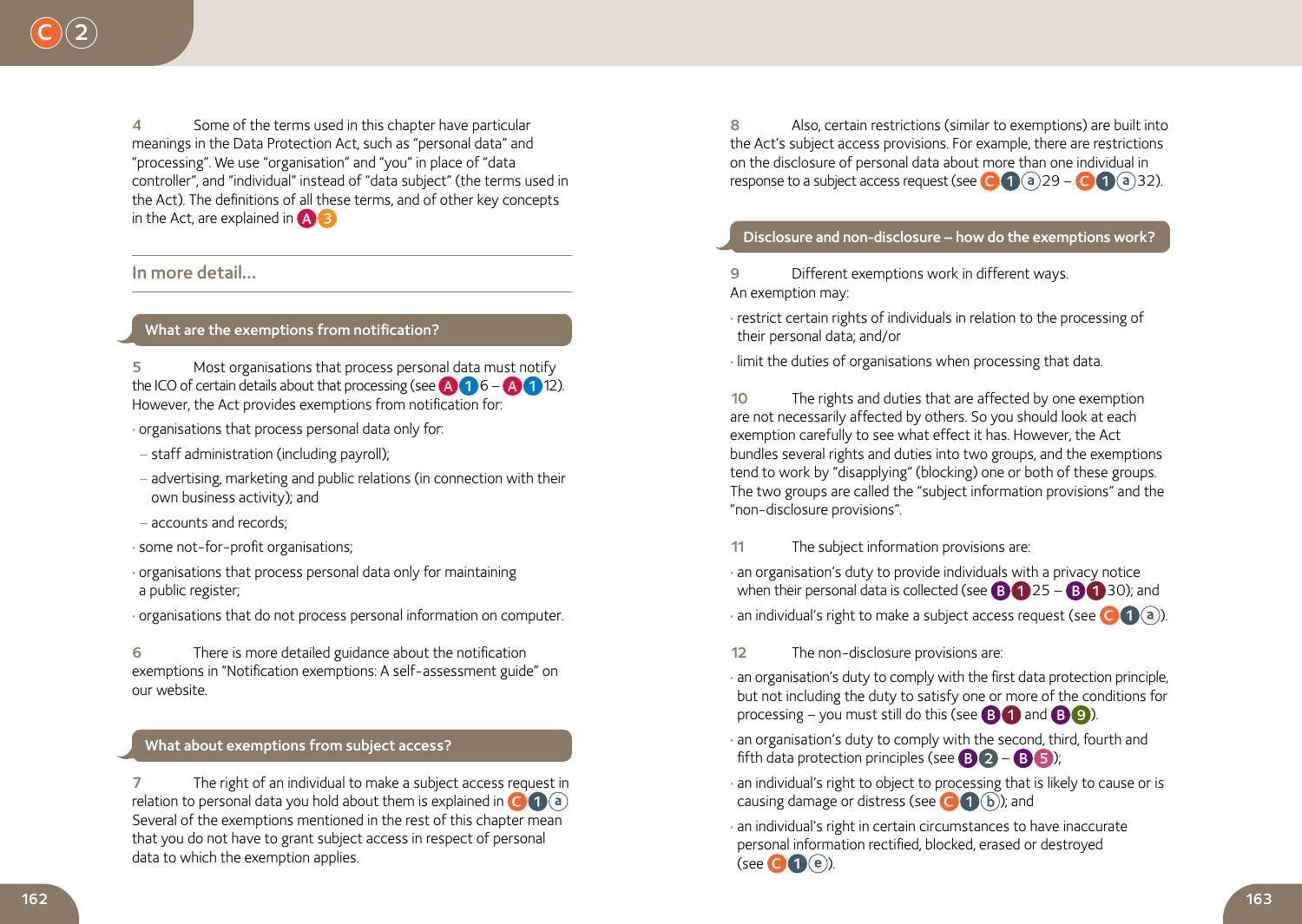13 An exemption from "the non-disclosure provisions" – which would, for example, allow you to disclose personal data that would otherwise be protected from disclosure – is not an automatic exemption from all (or any) of those provisions. This is because an exemption only applies to the extent that the provisions are inconsistent with the disclosure in question. So if you think you may be exempted from any of the non-disclosure provisions, you should consider each of those provisions in turn and decide:

• which, if any, would be inconsistent with the disclosure in question; and

• the extent of the inconsistency.

## Disclosure and non-disclosure – when do the exemptions apply?

14 Several specific exemptions are set out in Part 4 of, and Schedule 7 to, the Data Protection Act. There are other exemptions in regulations made under the Act. The following are some of the exemptions that often apply.

## Crime and taxation

15 The Act recognises that it is sometimes appropriate to disclose personal data for certain purposes to do with criminal justice or the taxation system. In these cases, individuals' rights may occasionally need to be restricted.

16 In particular, the Act deals with several situations in which personal data is processed for the following "crime and taxation purposes":

• the prevention or detection of crime;

• the capture or prosecution of offenders; and

• the assessment or collection of tax or duty.

17 Personal data processed for any of these purposes is exempt from:

• an organisation's duty to comply with the first data protection principle, but not including the duty to satisfy one or more of the conditions for processing – you must still do this (see  $\mathbf{B}$  and  $\mathbf{B}$   $\mathbf{O}$ ); and

 $\cdot$  an individual's right to make a subject access request (see  $\bigcirc$   $\bigcirc$   $\bigcirc$   $\bigcirc$  ).

### Example

The police process an individual's personal data because they suspect him of involvement in a serious crime. If telling the individual they are processing his personal data for this purpose would be likely to prejudice the investigation (perhaps because he might abscond or destroy evidence) then the police do not need to do so.

18 However, the exemption applies, in any particular case, only to the extent that applying those provisions would be likely to prejudice the crime and taxation purposes. You need to judge whether or not this effect is likely in each case – you should not use the exemption to justify withholding subject access to whole categories of personal data if for some individuals the crime and taxation purposes are unlikely to be prejudiced.

### Example

A taxpayer makes a subject access request to HMRC for personal data they hold about him in relation to an ongoing investigation into possible tax evasion. If disclosing the information which HMRC have collected about the taxpayer would be likely to prejudice their investigation (because it would make it difficult for them to collect evidence, for example), HMRC could refuse to grant subject access to the extent that doing so would be likely to prejudice their investigation.

If, however, the taxpayer does not make the subject access request until some years later when the investigation (and any subsequent prosecution) has been completed, it is unlikely that complying with the request would prejudice the crime and taxation purposes – in which case HMRC would need to comply with it.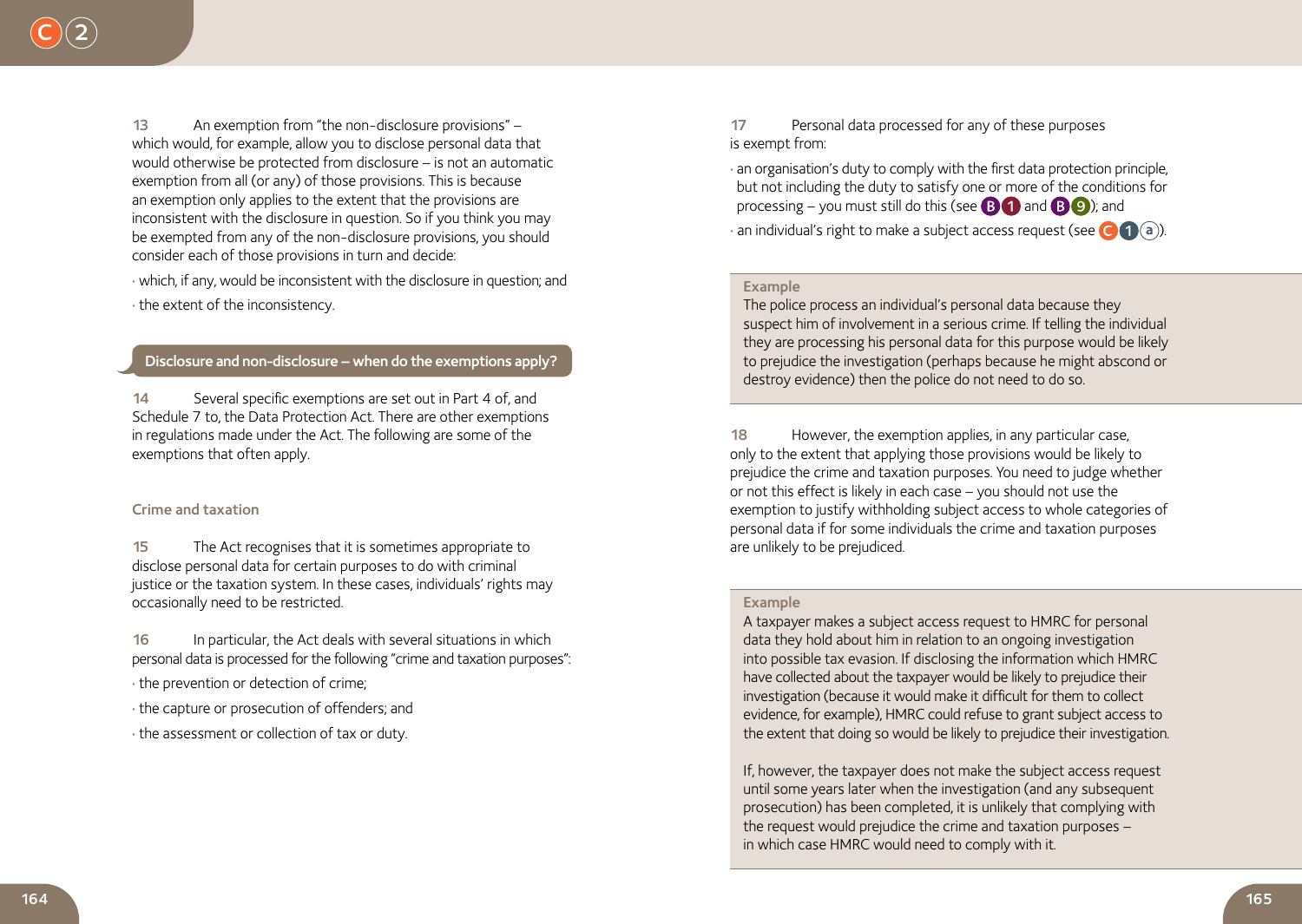19 Nor would the exemption justify withholding all the personal data about an individual when only part of the personal data would be likely to prejudice those purposes.

### Example

In the example on the previous page about an ongoing investigation into possible tax evasion, HMRC would be entitled to refuse subject access to personal data which would be likely to prejudice their investigation. However, this would not justify a refusal to grant access to other personal data they hold about the taxpayer.

20 Personal data is also exempt from the non-disclosure provisions (listed in  $\bigcirc$  2 12) if:

• the disclosure is for any of the crime and taxation purposes; and

• applying those provisions in relation to the disclosure would be likely to prejudice any of the crime and taxation purposes.

21 The Act does not explain "likely to prejudice". However, our view is that for these exemptions to apply, there would have to be a substantial chance (rather than a mere risk) that complying with the provision would noticeably damage one or more of the crime and taxation purposes.

### Example

The police ask an employer for the home address of one of its employees as they wish to find him urgently in connection with a criminal investigation. The employee is absent from work at the time. The employer had collected the employee's personal data for its HR purposes, and disclosing it for another purpose would ordinarily breach the first and second data protection principles. However, applying those principles in this case would be likely to prejudice the criminal investigation. The employer may therefore disclose its employee's home address without breaching the Act.

22 If challenged, you must be prepared to defend your decision to apply an exemption, to the ICO or the court. So we advise you to ensure that any such decisions are taken at an appropriately senior level in your organisation and that you document the reasons for the decision.

23 These exemptions do not require you to disclose personal data to the police or to other law enforcement agencies – they merely keep you within the Data Protection Act if you decide to disclose information in the circumstances in which the exemptions apply. We have published guidance on our website about "Releasing information to prevent or detect crime" that gives more advice on this.

24 Another limb of the crime and taxation exemption is that personal data which:

- is processed for the purpose of discharging statutory functions; and
- consists of information obtained for this purpose from someone who held it for any of the crime and taxation purposes

is exempt from the subject information provisions (listed in  $\bigcirc$  211) to the extent that applying those provisions to the personal data would be likely to prejudice any of the crime and taxation purposes. This prevents the subject information provisions applying to personal data which is passed to statutory review bodies by law enforcement agencies, and ensures that the exemption is not lost when the information is disclosed during a review.

### Example

The Independent Police Complaints Commission begins an investigation into the conduct of a particular police force. Documents passed to the IPCC for the purposes of the investigation contain personal data about Mr A which the police force would not have been obliged to disclose to Mr A in response to a subject access request – because doing so would be likely to prejudice its criminal investigation. If Mr A then makes a subject access request to the IPCC, he has no greater right of access to the personal data in question.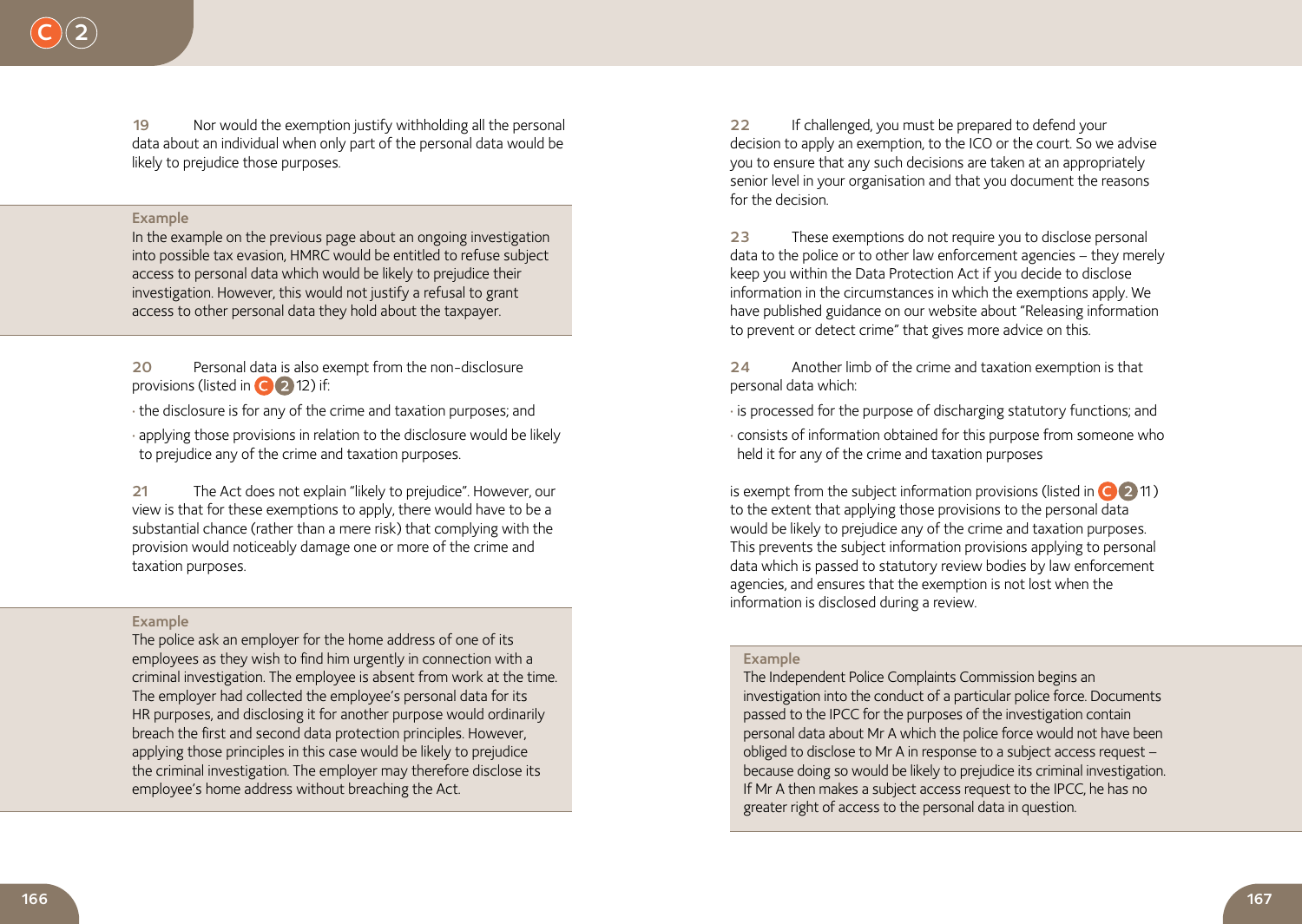25 There is another exemption that is designed to prevent the Data Protection Act being used to force public authorities to disclose information about the operation of crime detection and anti-fraud systems, where such disclosure may undermine the operation of those systems.

## Regulatory activity

26 The Act provides an exemption from the subject information provisions (listed in  $\bigcirc$  2 11) for processing personal data in connection with regulatory activities. The exemption is not available to all organisations, and it applies only to the core functions of bodies that perform public regulatory functions concerned with:

- protecting members of the public from dishonesty, malpractice, incompetence or seriously improper conduct, or in connection with health and safety;
- protecting charities; or
- fair competition in business.
- 27 For the exemption to apply, those functions must also be:
- conferred by or under an enactment;
- functions of the Crown, a Minister or government department; or
- any other public function exercised in the public interest.

28 So the exemption applies to public functions exercised by various watchdogs whose regulatory role is recognised by the public and the sector they oversee. Such regulators may be established by law or as a result of mutual agreement between the participants in their sector of business. However, the exemption does not apply to investigatory or complaint-handling functions that may benefit the public but which organisations undertake when investigating their own activities. Functions like complaint handling, which are subsidiary activities of most organisations, do not fall within the scope of the exemption.

29 There is no blanket exemption for regulatory activities – not even for the activities that fall within the scope of the exemption. This is because personal data that is processed to perform such activities is exempt from the subject information provisions only to the extent that applying those provisions would be likely to prejudice the proper performance of the activities.

# Publicly available information

30 Where an organisation is obliged by or under an enactment to make information available to the public, personal data that is included in that information is exempt from:

- $\cdot$  the subject information provisions (listed in  $\bigcirc$  2 11);
- $\cdot$  the non-disclosure provisions (listed in  $\bigcirc$  2 12);
- the organisation's duty to comply with the fourth data protection principle (accuracy); and
- an individual's right in certain circumstances to have inaccurate personal information rectified, blocked, erased or destroyed.

31 The provisions mentioned in the third and fourth bullet points form part of the non-disclosure provisions. However, they are mentioned separately here because there is an automatic exemption in these circumstances. There is no need for the organisation to show that the provisions are inconsistent with the disclosure.

## Example

The Registrar of Companies is legally obliged to maintain a public register of certain information about companies, including the names and (subject to certain restrictions) addresses of company directors. A director complains that his name has been inaccurately recorded on the register. The Registrar is exempt from the director's right under the Data Protection Act to have the inaccuracy corrected (the Registrar's duties in relation to the register are governed by other legislation).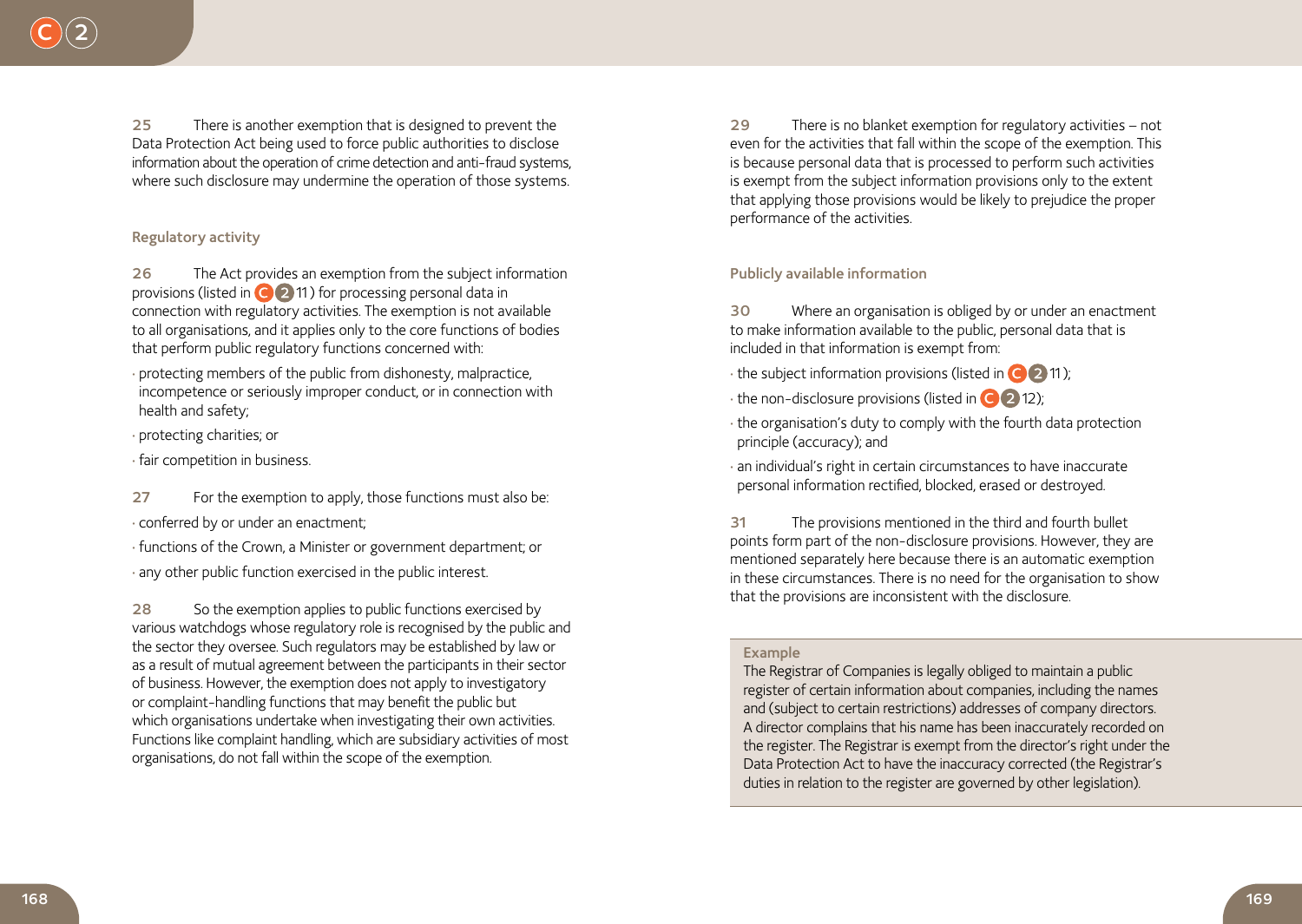32 The exemption only applies to the information that the organisation is required to publish. If it holds additional personal data about the individuals, the additional data is not exempt even if the organisation publishes that data.

## Disclosures required by law

33 Personal data is exempt from the non-disclosure provisions (listed in  $\bigcirc$  2 12) if you are required to disclose it:

• by or under any UK enactment;

• by any rule of common law; or

• by an order of a court or tribunal in any jurisdiction.

34 In these circumstances, the legal obligation overrides any objection the individuals may have.

## Example

An employer is legally required to disclose details of its employees' pay to HMRC in the usual course of administering its PAYE arrangements. The employer may disclose this information irrespective of any objection which an employee may raise.

35 If you know that you are likely to be legally required to disclose certain kinds of personal data, it is good practice to tell individuals about this when you collect the information from them. This is because telling individuals about the legal requirement is compatible with the disclosure of personal data to comply with the requirement.

## Legal advice and proceedings

36 Personal data is exempt from the non-disclosure provisions (listed in  $\bigcirc$  212) where the disclosure of the data is necessary:

• for or in connection with any legal proceedings (including prospective legal proceedings);

• for obtaining legal advice; or

• for establishing, exercising or defending legal rights.

37 You do not have to disclose personal data in response to a request from a third party simply because this exemption applies. You can choose whether or not to apply the exemption to make a disclosure, and you should do so only if you are satisfied that the disclosure falls within the scope of the exemption. In other words:

• it is necessary for one of the above purposes; and

• applying the non-disclosure provision would be inconsistent with the disclosure.

38 When faced with a request for disclosure, it can be difficult to decide whether the necessity test can be satisfied. You may also be reluctant to make a disclosure of personal data because of your relationship with the individual. In such circumstances you may decide not to comply with the request, unless obliged to do so under a court order.

39 Personal data is also exempt from the subject information provisions (listed in  $\bigcirc$  2 11) if it consists of information for which legal professional privilege (or its equivalent in Scotland) could be claimed in legal proceedings.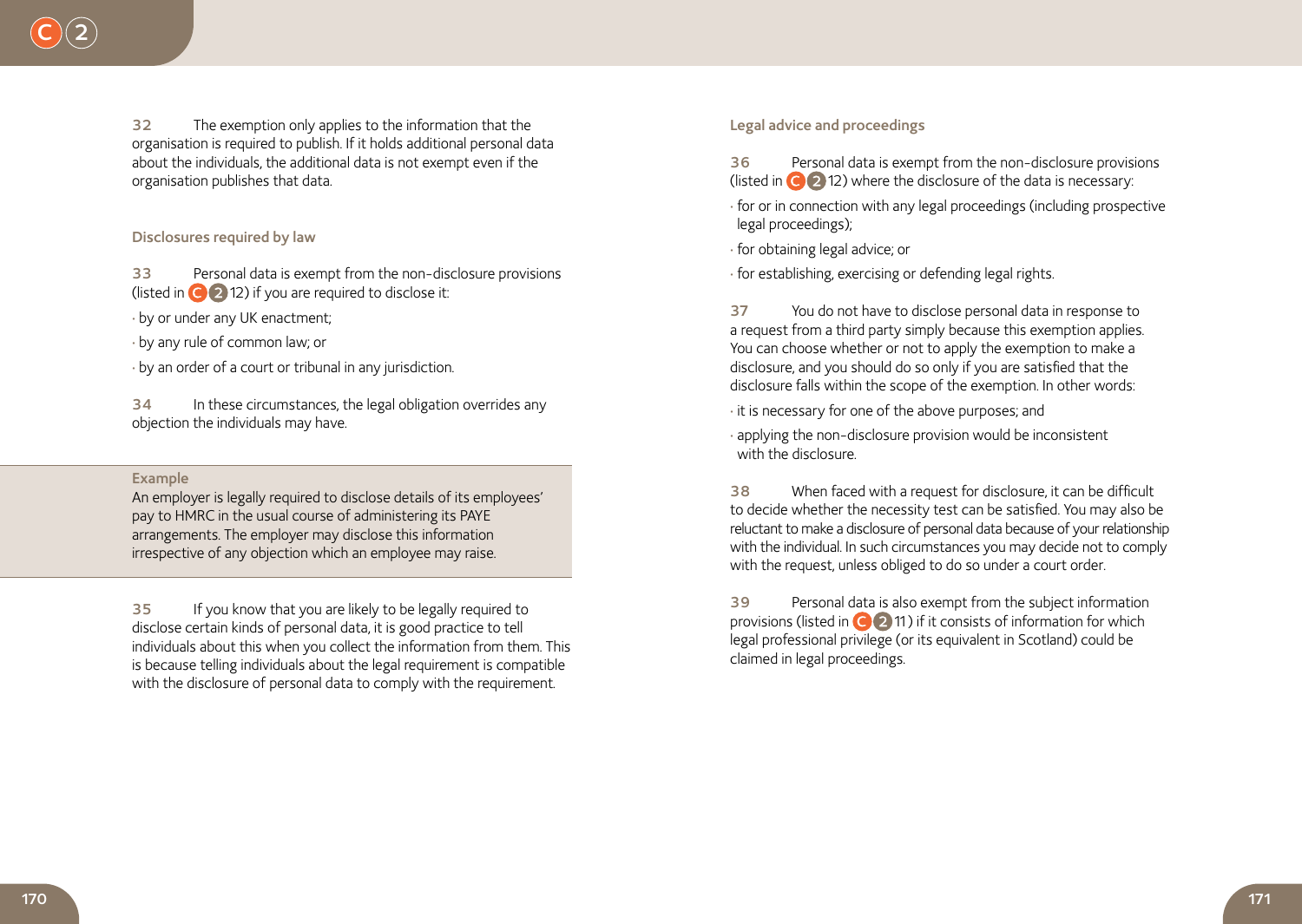## Confidential references

40 Personal data is exempt from an individual's right of subject access if it comprises a confidential reference that an organisation gives (or is to give) in connection with education, training or employment, appointing office holders, or providing services. The exemption only applies to references you give, and not to references you receive.

### Example

Company A provides an employment reference for one of its employees to company B. If the employee makes a subject access request to company A, the reference will be exempt from disclosure. If the employee makes the request to company B, the reference is not automatically exempt from disclosure and the usual subject access rules apply.

# Management information

41 A further exemption applies to personal data that is processed for management forecasting or management planning. Such data is exempt from the subject information provisions (listed in **11**) to the extent that applying those provisions would be likely to prejudice the business or other activity of the organisation.

### Example

The senior management of an organisation are planning a re-organisation. This is likely to involve making certain employees redundant, and this possibility is included in management plans. Before the plans are revealed to the workforce, an employee makes a subject access request. In responding to that request, the organisation does not have to reveal its plans to make him redundant if doing so would be likely to prejudice the conduct of the business (perhaps by causing staff unrest in advance of an announcement of the management's plans).

### Negotiations

42 Personal data that consists of a record of your intentions in negotiations with an individual is exempt from the subject information provisions (listed in  $\bigcirc$  2 11) to the extent that applying those provisions would be likely to prejudice the negotiations.

### Example

An individual makes a claim to his insurance company. The claim is for compensation for personal injuries which he sustained in an accident. The insurance company dispute the seriousness of the injuries and the amount of compensation they should pay. An internal paper sets out the company's position on these matters and indicates the maximum sum they would be willing to pay to avoid the claim going to court. If the individual makes a subject access request to the insurance company, they would not have to send him the internal paper – because doing so would be likely to prejudice the negotiations to settle the claim.

## Domestic purposes

43 The most comprehensive exemption applies when personal data is processed by a data controller who is an individual (not an organisation) only for the purposes of their personal, family or household affairs.

#### Example

An individual keeps a database of their friends' and relatives' names, addresses and dates of birth on their PC. They use the database for keeping track of birthdays and to produce address labels for Christmas cards. The domestic purposes exemption applies to this type of processing.